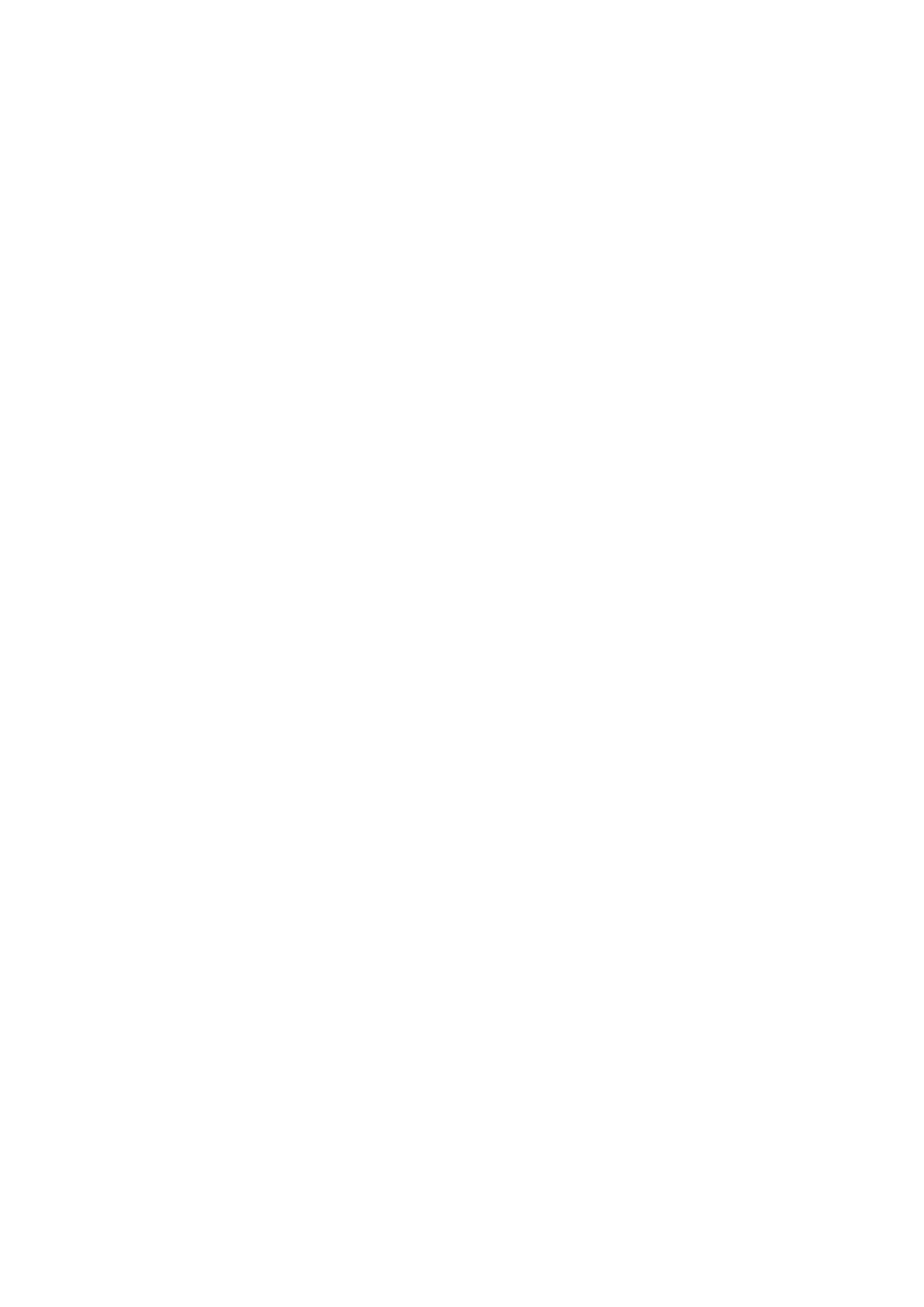

**Australian Government** 

**Rural Industries Research and Development Corporation** 

# **Ethical Foods**

# **International situation assessment, opportunities and threats**

by Michael Clarke, AgEconPlus Pty Ltd

February 2012

RIRDC Publication No 11/147 RIRDC Project No PRJ-007372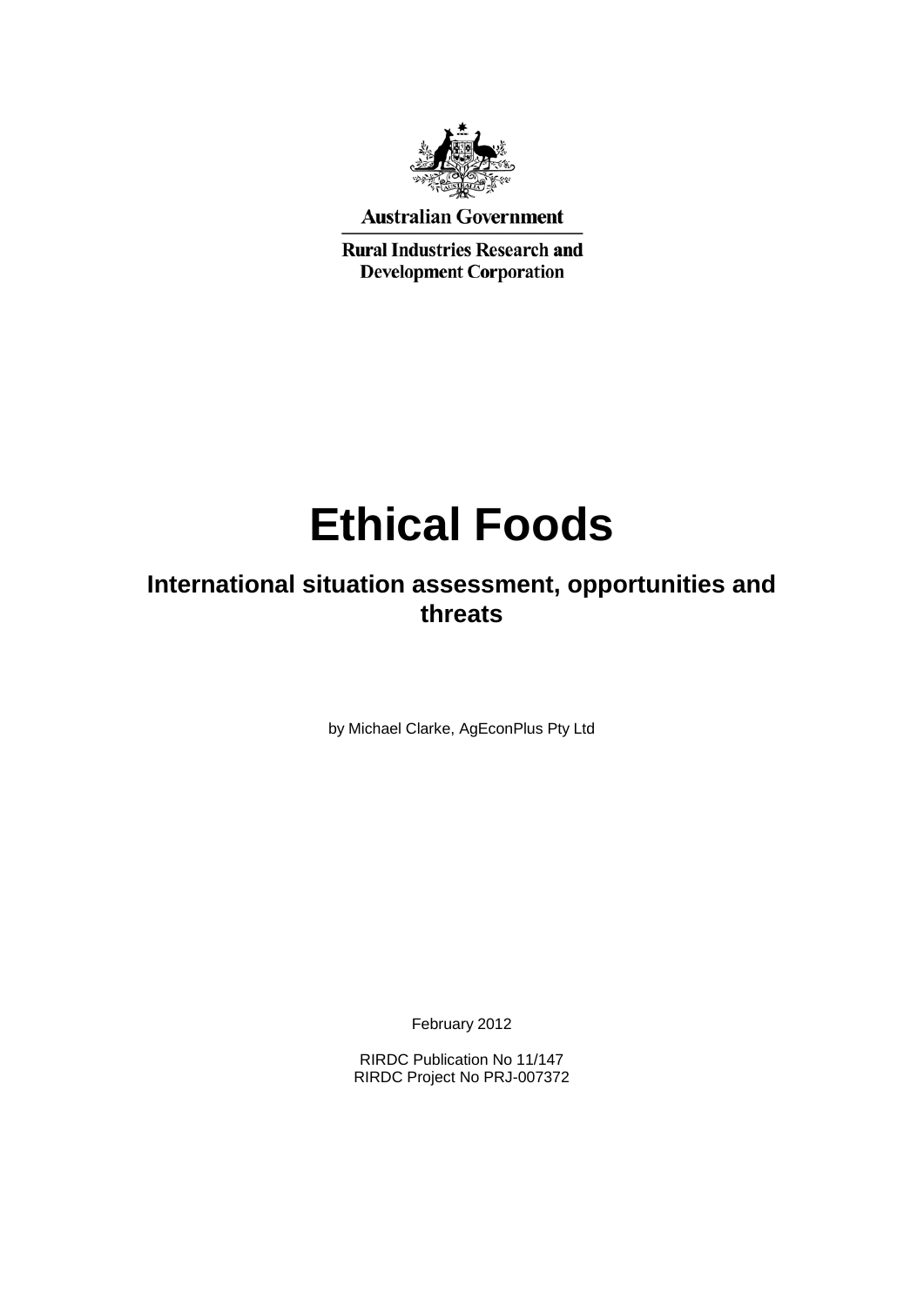© 2012 Rural Industries Research and Development Corporation. All rights reserved.

ISBN 978-1-74254-326-0 ISSN 1440-6845

*Ethical foods: international situation assessment, opportunities and threats Publication No. 11/147 Project No. PRJ-007372*

The information contained in this publication is intended for general use to assist public knowledge and discussion and to help improve the development of sustainable regions. You must not rely on any information contained in this publication without taking specialist advice relevant to your particular circumstances.

While reasonable care has been taken in preparing this publication to ensure that information is true and correct, the Commonwealth of Australia gives no assurance as to the accuracy of any information in this publication.

The Commonwealth of Australia, the Rural Industries Research and Development Corporation (RIRDC), the authors or contributors expressly disclaim, to the maximum extent permitted by law, all responsibility and liability to any person, arising directly or indirectly from any act or omission, or for any consequences of any such act or omission, made in reliance on the contents of this publication, whether or not caused by any negligence on the part of the Commonwealth of Australia, RIRDC, the authors or contributors.

The Commonwealth of Australia does not necessarily endorse the views in this publication.

This publication is copyright. Apart from any use as permitted under the *Copyright Act 1968*, all other rights are reserved. However, wide dissemination is encouraged. Requests and inquiries concerning reproduction and rights should be addressed to the RIRDC Publications Manager on phone 02 6271 4165.

#### **Researcher Contact Details**

Michael Clarke AgEconPlus Pty Ltd 44 Barons Crescent Hunters Hill NSW 2110

Phone: 02 9817 5888<br>Fax: 02 9816 4840 Fax: 02 9816 4840<br>Email: clarke@AqEco [clarke@AgEconPlus.com.au](mailto:clarke@AgEconPlus.com.au) Web: http://www.AgEconPlus.com.au

In submitting this report, the researcher has agreed to RIRDC publishing this material in its edited form.

#### **RIRDC Contact Details**

Rural Industries Research and Development Corporation Level 2, 15 National Circuit BARTON ACT 2600

PO Box 4776 KINGSTON ACT 2604

Phone: 02 6271 4100<br>Fax: 02 6271 4199 02 6271 4199 Email: rirdc@rirdc.gov.au.<br>Web: http://www.rirdc.gov http://www.rirdc.gov.au

Electronically published by RIRDC in February 2012 Print-on-demand by Union Offset Printing, Canberra at [www.rirdc.gov.au](http://www.rirdc.gov.au/) or phone 1300 634 313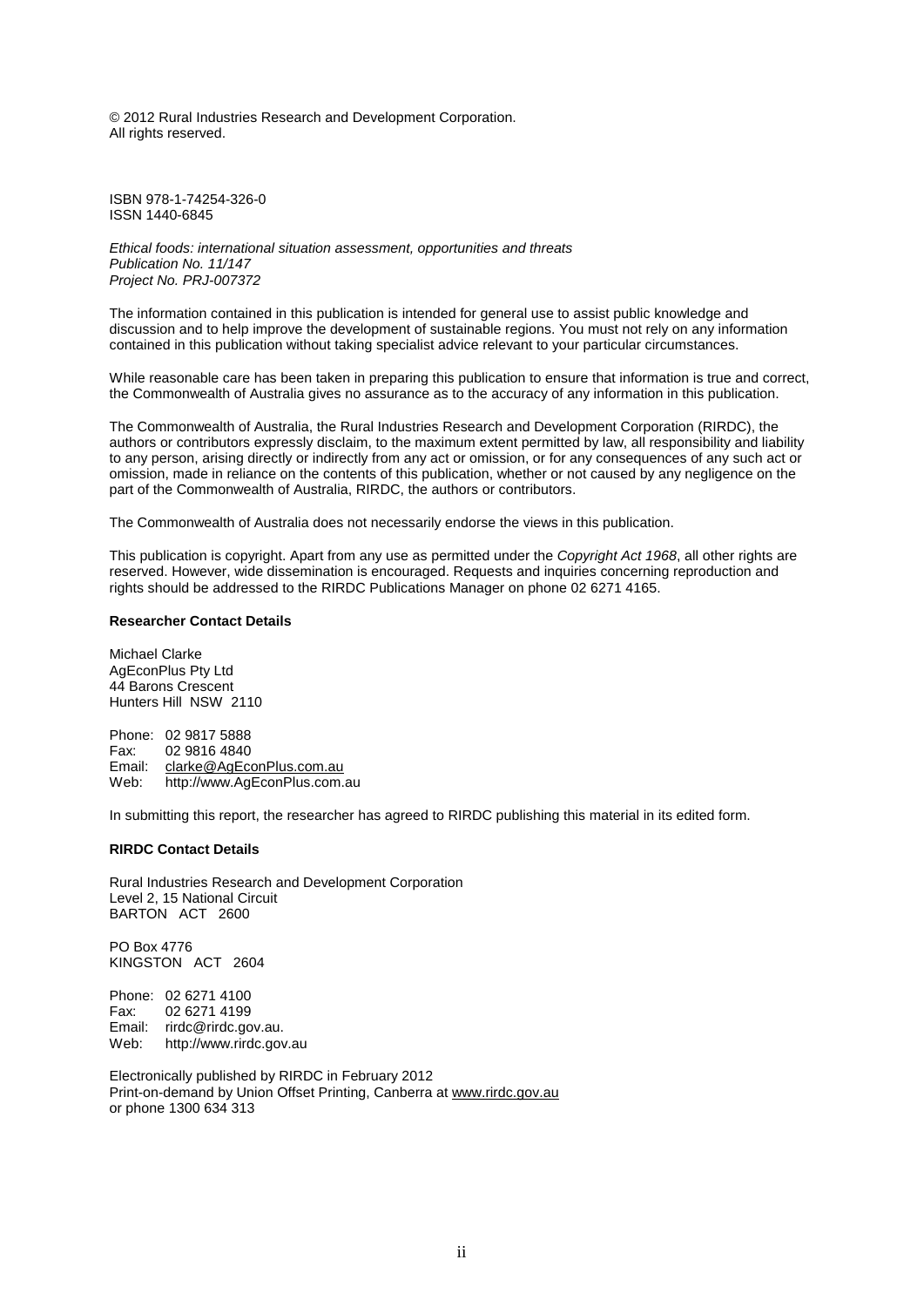# <span id="page-4-0"></span>**Foreword**

As incomes and welfare rise in affluent communities like Australia, ethical consumerism becomes a greater priority for a larger part of the population. The ethical food sector currently accounts for between 5% and 10% of the total food and beverage market.

While the term ethical foods embraces organics, it is more broadly scoped to include products that are 'natural', 'fairtrade', 'free range', 'animal welfare friendly', 'environmentally responsible' and 'sustainably produced'.

The growth of the ethical food movement has implications for farming practices, environmental, energy and trade policy. The sector has captured the attention of the international food companies who have responded with investment and a range of new ethical products. More production and investment is planned in the period to 2015.

Reporting on the development of the ethical foods sector, this study addresses:

- Ethical food qualities and scope;
- Consumer requirements;
- Current and forecast market sizes:
- The international supply situation and the impact of ethical consumption;
- Ethical food trends and sector risks; and
- Australian agriculture opportunities and threats.

Recommendations are made in relation to awareness-raising for farmer organisations, policy makers and the Australian research and development community.

This report is an addition to RIRDC's diverse range of over 2000 research publications and it forms part of our Global Challenges R&D program, which aims to collectively address challenges, whether impediments or opportunities, to improve the profitability and sustainability of Australian agriculture.

Most of RIRDC's publications are available for viewing, free downloading or purchasing online at [www.rirdc.gov.au.](http://www.rirdc.gov.au/) Purchases can also be made by phoning 1300 634 313.

**Craig Burns** Managing Director Rural Industries Research and Development Corporation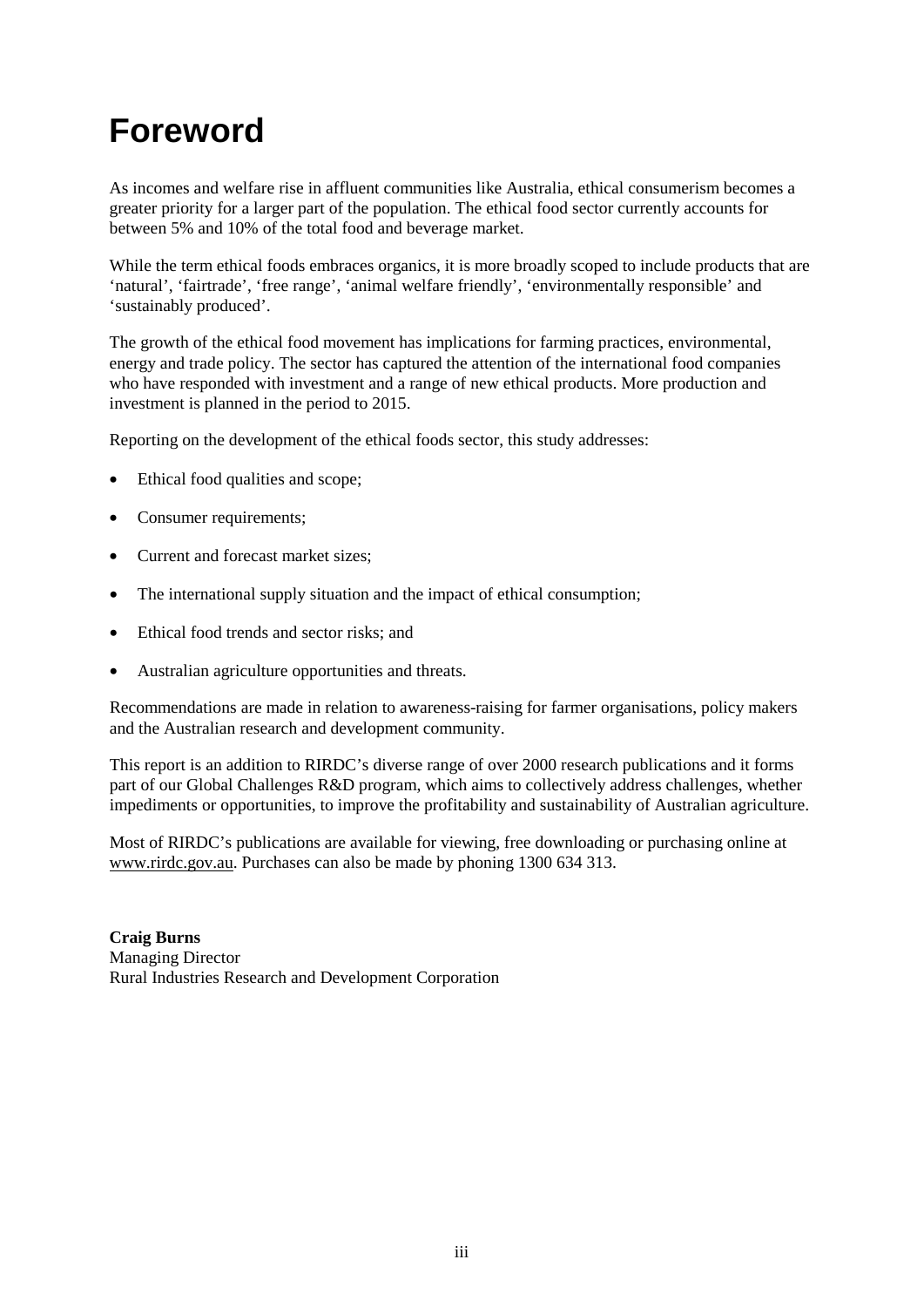# <span id="page-5-0"></span>**Abbreviations**

| <b>ACCC</b>   | Australian Competition and Consumer Commission                |
|---------------|---------------------------------------------------------------|
| ACF           | <b>Australian Conservation Foundation</b>                     |
| <b>AECL</b>   | <b>Australian Egg Corporation Limited</b>                     |
| <b>ALFA</b>   | <b>Australian Lot Feeders Association</b>                     |
| APL           | <b>Australian Pork Limited</b>                                |
| <b>AQIS</b>   | <b>Australian Quarantine Inspection Service</b>               |
| AWI           | Australian Wool Innovation                                    |
| <b>BRS</b>    | <b>Bureau of Resource Sciences</b>                            |
| BSE           | Bovine Spongiform Encephalopathy                              |
| <b>CAFO</b>   | <b>Concentrated Animal Feeding Operations</b>                 |
| <b>CERES</b>  | Centre for Education and Research in Environmental Strategies |
| <b>CSR</b>    | Corporate Social Responsibility                               |
| <b>DPI</b>    | Department of Primary Industries                              |
| <b>EMS</b>    | <b>Environmental Management System</b>                        |
| ESD           | <b>Ecologically Sustainable Development</b>                   |
| <b>ESL</b>    | English as a Second Language                                  |
| <b>FAO</b>    | United Nation's Food and Agriculture Organisation             |
| <b>FLO</b>    | Fair Trade Labelling Organisation (international)             |
| <b>FRDC</b>   | Fish Research and Development Corporation                     |
| <b>FTAANZ</b> | Fair Trade Association of Australia and New Zealand           |
| <b>GBP</b>    | Great Britain Pounds                                          |
| GFC           | <b>Global Financial Crisis</b>                                |
| GM.           | Genetically Modified food                                     |
| <b>IFOAM</b>  | International Federation of Organic Agriculture Movements     |
| IGD           | Institute of Grocery Distribution (UK)                        |
| ISO           | <b>International Standardisation Organisation</b>             |
| <b>LWA</b>    | Land & Water Australia                                        |
| <b>MLA</b>    | Meat and Livestock Australia                                  |
| <b>MSC</b>    | Marine Stewardship Council                                    |
| <b>NASAA</b>  | National Association for Sustainable Agriculture, Australia   |
| <b>NGOs</b>   | Non-Government Organisations                                  |
| NRM           | <b>Natural Resource Management</b>                            |
| OFA           | Organic Federation of Australia                               |
| <b>PETA</b>   | People for the Ethical Treatment of Animals                   |
| <b>RDCs</b>   | Research and Development Corporations/Companies               |
| <b>RIRDC</b>  | Rural Industries Research and Development Corporation         |
| <b>RSPCA</b>  | Royal Society for the Prevention of Cruelty to Animals        |
| <b>SARDI</b>  | South Australian Research and Development Institute           |
| <b>SOLE</b>   | Sustainable, Organic, Local or Ethical food                   |
| <b>SRDC</b>   | <b>Sugar Research and Development Corporation</b>             |
| Stg           | <b>Sterling (Great Britain Pounds)</b>                        |
| <b>SWOT</b>   | Strengths Weaknesses Opportunities Threats analysis           |
| <b>UNE</b>    | University of New England                                     |
| <b>USDA</b>   | United States Department of Agriculture                       |
| WBRDC         | Wine and Brandy Research and Development Corporation          |
|               |                                                               |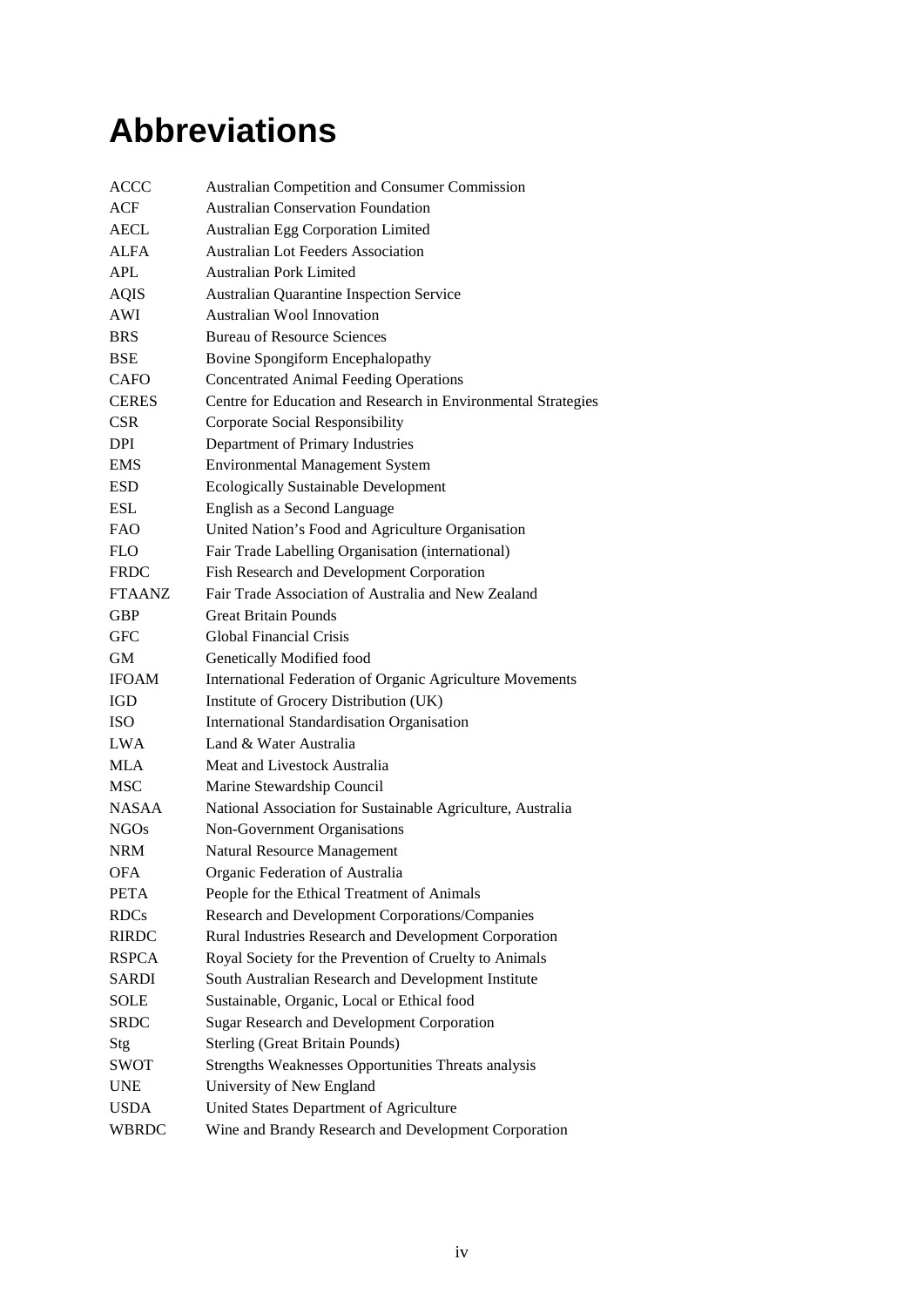# **Contents**

| 30 |
|----|
|    |
|    |
|    |
|    |
|    |
|    |
|    |
|    |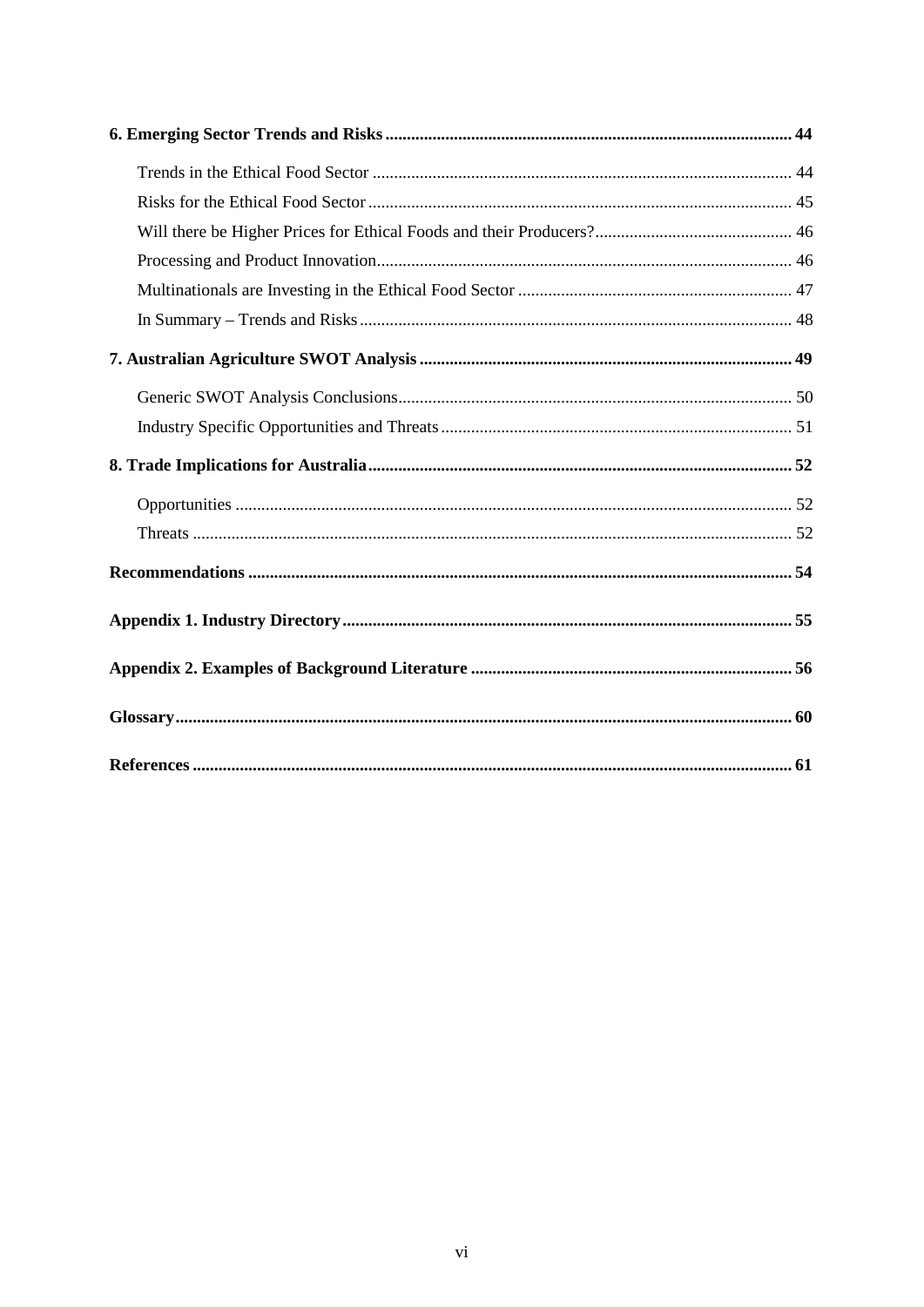# **Tables**

| Table 3.1 |  |
|-----------|--|
| Table 4.1 |  |
| Table 4.2 |  |
| Table 4.3 |  |
| Table 4.4 |  |
| Table 4.5 |  |
| Table 5.1 |  |
| Table 5.2 |  |
| Table 7.1 |  |
| Table 7.2 |  |

# **Figures**

| Figure 3.2 |                                                                                                                                             |  |
|------------|---------------------------------------------------------------------------------------------------------------------------------------------|--|
|            |                                                                                                                                             |  |
|            |                                                                                                                                             |  |
| Figure 4.3 | Projected US Ethical Consumerism in the US 2007-2011<br>- Total Ethical Grocery Sales and Ethical Food and Beverage Sales (billion \$US) 29 |  |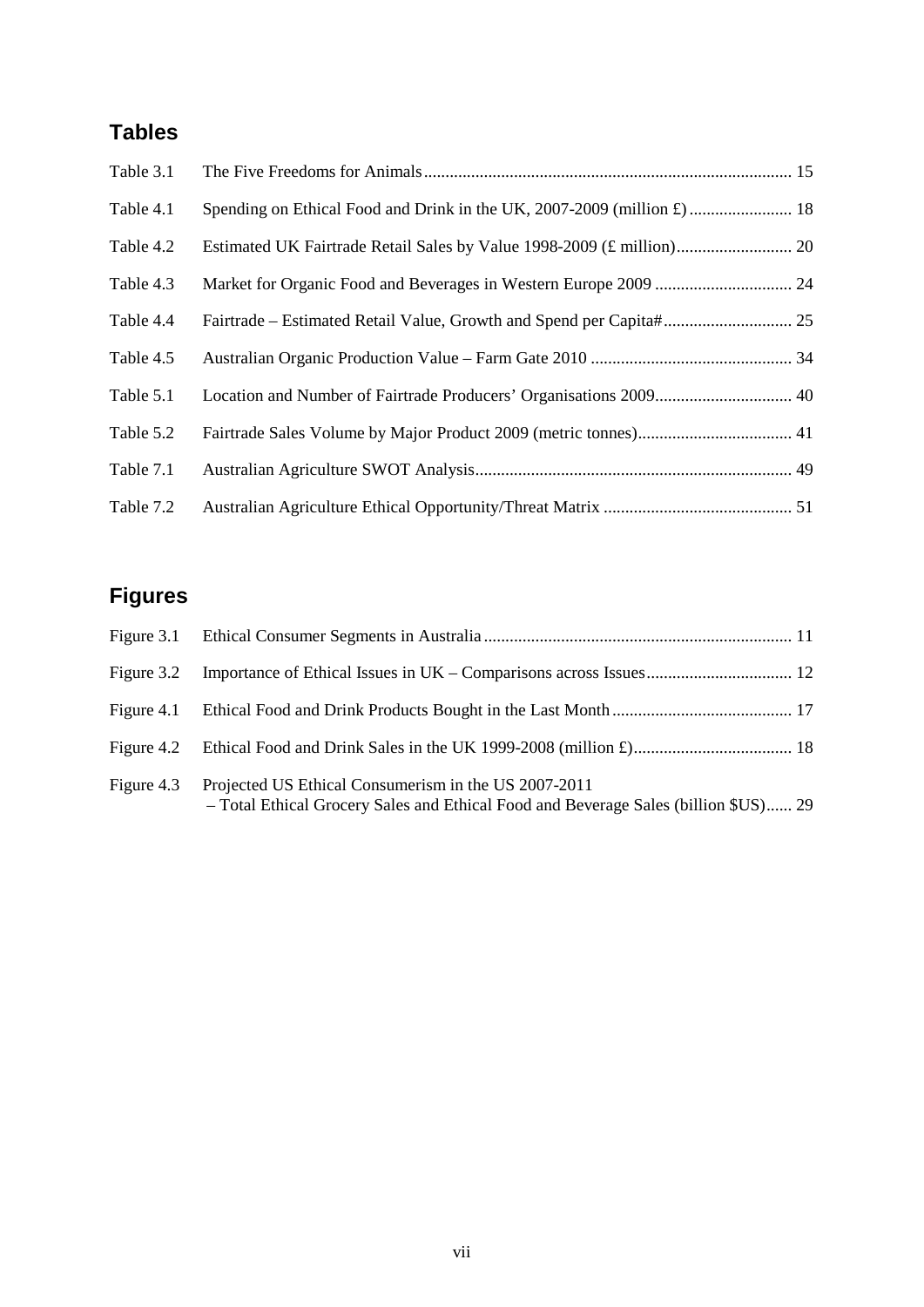# <span id="page-9-0"></span>**Executive Summary**

#### **What the report is about**

This report is an international situation assessment of the ethical foods movement and a strengths, weaknesses, opportunities and threats (SWOT) assessment for Australian agriculture. The Rural Industries Research and Development Corporation (RIRDC) funded the study as part of its Global Challenges program.

#### **Who is the report targeted at?**

The report is targeted at research managers in Research and Development Corporations/Companies (RDCs), policy makers and farmer organisations.

#### **Background**

An increasing number of consumers are making purchasing decisions informed not only by traditional factors like price and convenience, but also by ethical concerns about how their food was produced. These concerns include animal welfare issues, environmental protection, the working conditions of people producing the food, the impact of chemicals and other production methods and the impact on small local producers and businesses.

#### **Aims/objectives**

The objectives of this research were to:

- Identify ethical food attributes and apparent tradeoffs;
- Document consumer requirements and certification standards;
- Explore key demand locations and international sources of supply;
- Identify ethical food sector risks and emerging trends;
- Prepare an Australian ethical food sector SWOT; and
- Assess the trade implications of the growth in the ethical food movement for Australia.

#### **Methods used**

Project methods included literature review, analysis and consultation.

#### **Results/key findings**

#### *Ethical Food Attributes and Project Scope*

- Ethical products include a wide range of goods and services. This project focuses on ethical food, grocery and beverage products.
- There is no single universally accepted list of attributes for ethical foods. The four main elements within the ethical food category are (1) organic and natural, (2) fairtrade, (3) free range animal welfare friendly and (4) environmentally responsible and sustainably produced. The ethical food movement encompasses both environmental (e.g. sustainable production) and social issues (e.g. fairtrade).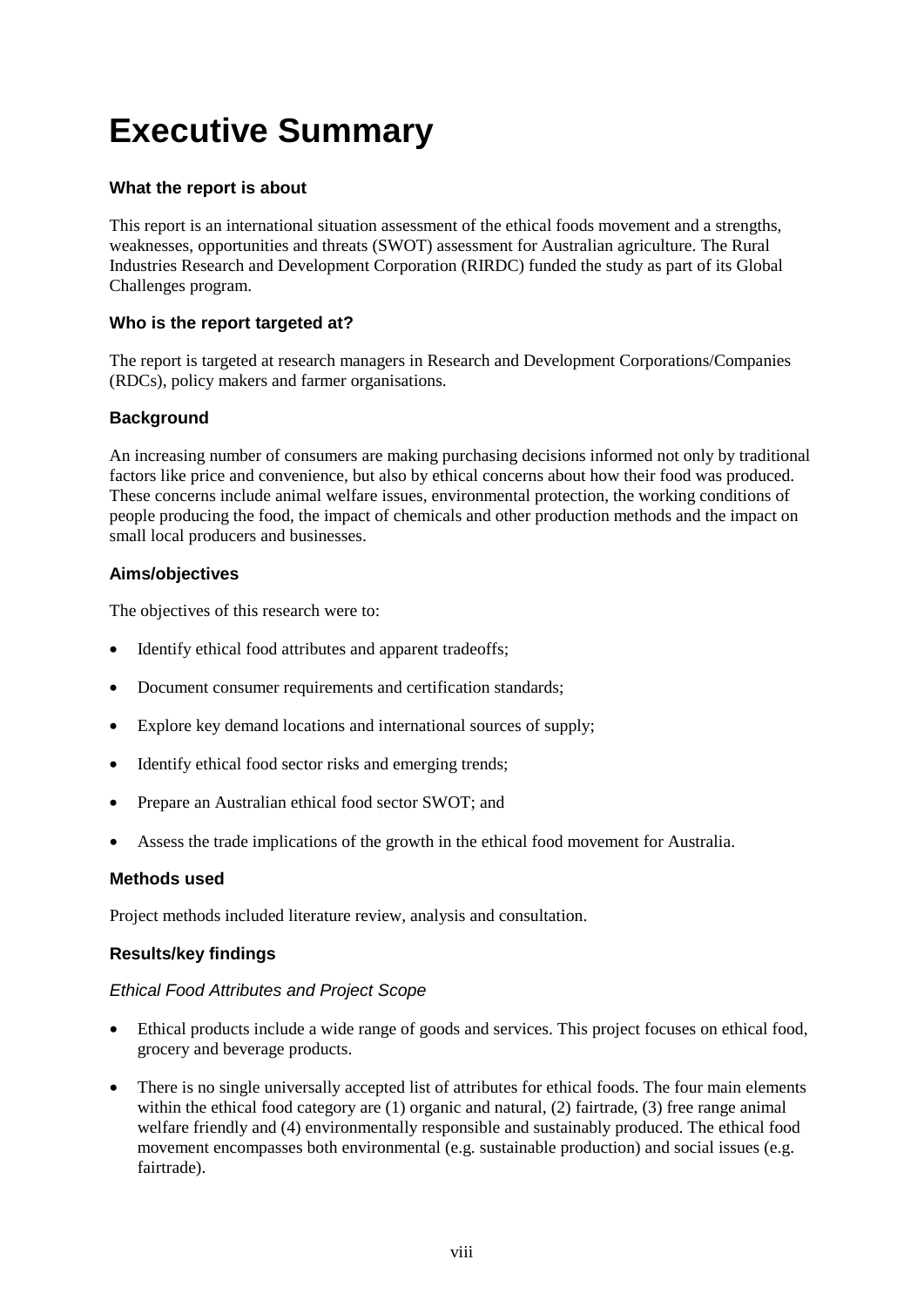• There are contradictions and tradeoffs between elements of the ethical food movement. For example choosing organic products may necessitate the generation of additional food kilometres. Universal compatibility is not the point of purchasing ethical foods. '*Thinking about the consequences of your consumption*' is the reason ethical foods are purchased.

#### *Consumer Requirements and Certification*

- Drivers for ethical food consumption include:
	- − Better informed consumers
	- − Rising First World incomes
	- − Health concerns and
	- − The desire for a better world.
- These drivers are described in the section below. Comment is also provided on the durability of the ethical food trend. With a variety of drivers, consumers respond quite differently to the range of ethical issues involved. Most (70%) focus on a small number of issues of interest to them. Top of mind when purchasing ethical foods in the UK and US are health, locally produced food and environmental issues. Fairtrade, animal welfare and free range have all become more important than organic food attributes to committed ethical consumers.
- Ethical consumers are seeking clear and unambiguous ethical food labelling and this is not being provided at the current time. Many certification schemes, some of which are third party audited, exist for each of the key ethical food attributes.

#### *Market Size – Current and Forecast*

- The UK, Western Europe, the USA and Canada have dominated the ethical food market for the last decade, accounting for 97% of organic and fairtrade sales. However, the growth of ethical food and drink sales in the emerging markets of India and China will challenge that dominance within the next few years.
- *UK*: The value of ethical food sales increased by 18% from 2007 to 2009, despite the Global Financial Crisis (GFC). Ethical food sales accounted for 8% of total food sales in 2009, up from 5% in 2006.
- *Western Europe*: Growth rates for organics vary country-to-country but most Western European nations reported 5% to 7% pa sales growth, even during the GFC. However, the organic markets in the UK and Germany suffered under the global downturn. Sales in the Netherlands, an early organics adopter, have been through a period of little growth, but have bounced back in 2010. Growth in European sales of Fairtrade foods in 2009 varied greatly, from 5% in Italy to 60% in Finland.
- *USA*: Ethical food sales rose to nearly \$39 billion in 2010, up by 9% on the previous year. The US organic market is now the largest in the world, and accounts for 4% of total US food sales. The overall ethical foods business has been experiencing double-digit annual growth for most of this decade, compared to single digit growth for conventional products.
- *Canada*: Has followed comparable trends to the US and ethical foods make up a similar proportion of overall food and beverage sales.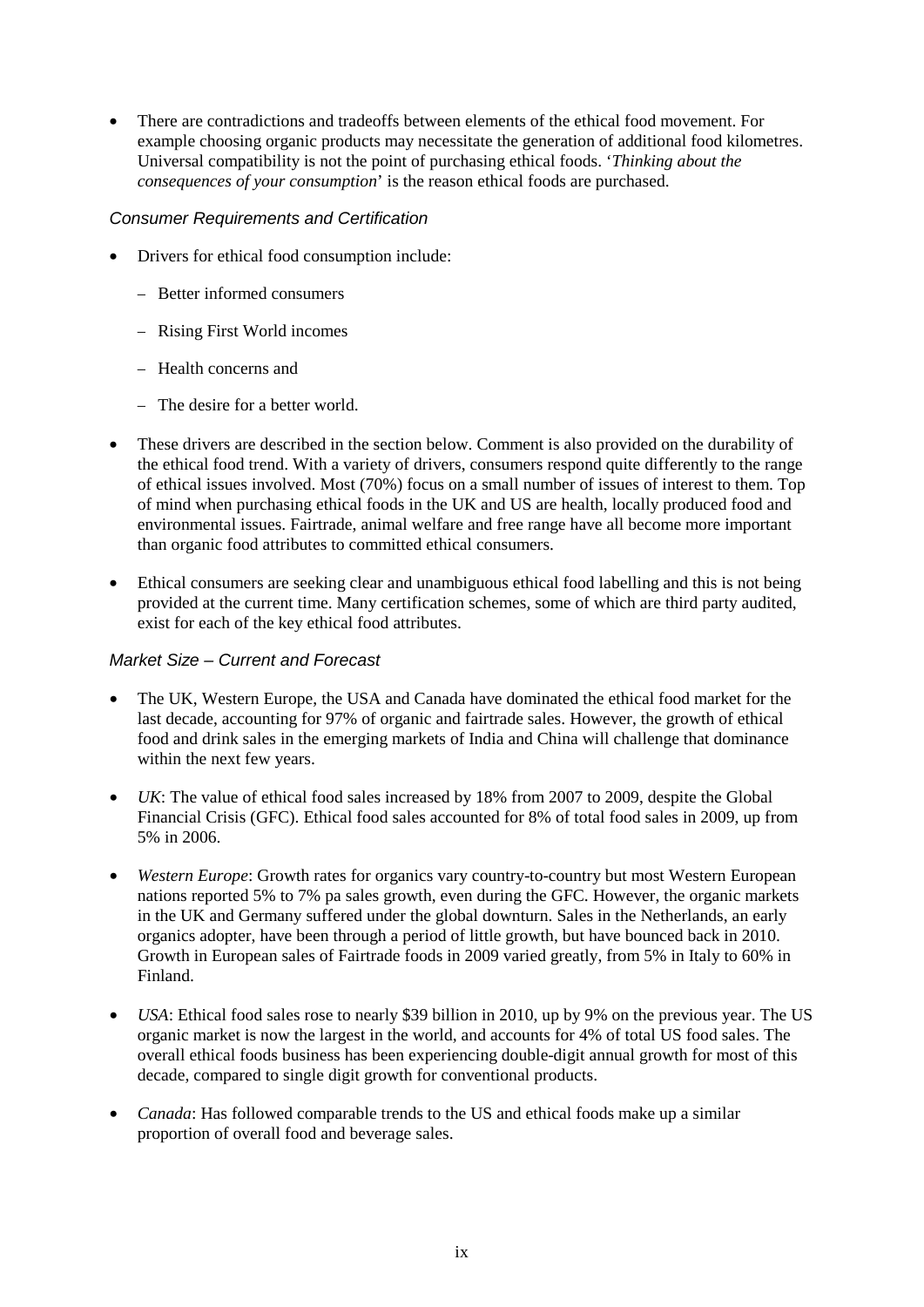- *Japan and Asia*: the organic sector is growing strongly in wealthy urbanised parts of Asia and especially in Japan. Natural and health oriented products are also beginning to have an impact. Free range, Fairtrade and the environment are less well developed. Asian consumers purchase ethical products for their health attributes.
- *Australia*: The ethical food movement is less well advanced in Australia than in either Europe or North America but more advanced than in Asia. Organics, for example accounts for one percent of total food and beverage sales. Growth in the ethical food sector is forecast at 10% pa for organics and 50% for fairtrade for the period through to 2015.
- *New Zealand*: Has embraced the ethical food movement at the same pace as Australia. Fairtrade sales have grown rapidly and an estimated 25% of New Zealanders are classified as 'solution seekers' interested in actively addressing ethical challenges.
- *Worldwide:* Organics is forecast to grow at 10% pa and fairtrade at 25% pa through to 2015. Growth will be supported by the ongoing mainstreaming of organic and ethical products in major supermarkets and the commitment to Fairtrade and other ethical labels by major brands and international companies. Even so, it needs to be remembered that these sectors are still niche markets and there is a long way to go before ethical consumerism occupies mass-market status.

#### *International Supply and Impact*

- *Organics*: First World supply is increasingly being augmented with imports including imports of raw organic commodities from the Third World and trade in processed organic foods. Demand for organic food is outstripping supply. Undersupplied sectors include fresh produce (fruit and vegetables), meat, dairy and ingredients for manufactured foods.
- *Fairtrade*: Growth in demand including demand for staples such as coffee, tea and bananas as well as additional commodities such as wine, sugar and rice. Fairtrade foods are supplied exclusively by the Third World. Fairtrade supply is outstripping demand.
- *Free Range and Animal Welfare Friendly*: Supplied by farmers in the First World to domestic consumers. Low levels of international trade in these ethical foods. Growth in demand is forecast over the medium term.
- *Environmentally Responsible and Sustainable Production Systems*: By their very nature, i.e. low in packaging, locally sourced and seasonally supplied; this group of ethical products is produced by domestic, often small-scale farmers in the First World for domestic consumption. Further growth in demand for environmentally responsible ethical foods is forecast.
- Available evidence suggests that First World consumers who seek out ethical foods are providing tangible benefits to both producers in the Third World and small-scale First World farmers. Firms that supply ethical foods and beverages are sometimes revitalising stagnant categories and commanding higher prices.

#### *Ethical Food Sector Trends*

The fairtrade, animal welfare, free range, locally produced and environmental aspects of ethical foods are forecast to become even more important and grow at a faster rate than organics through to 2015. However, ethical foods will remain a niche. Consumers will demand more from their ethical products as this sector matures. For example, organic consumers are showing signs of requiring more from their suppliers in terms of independent product validation and the need to demonstrate additional value beyond simply recording the production system employed.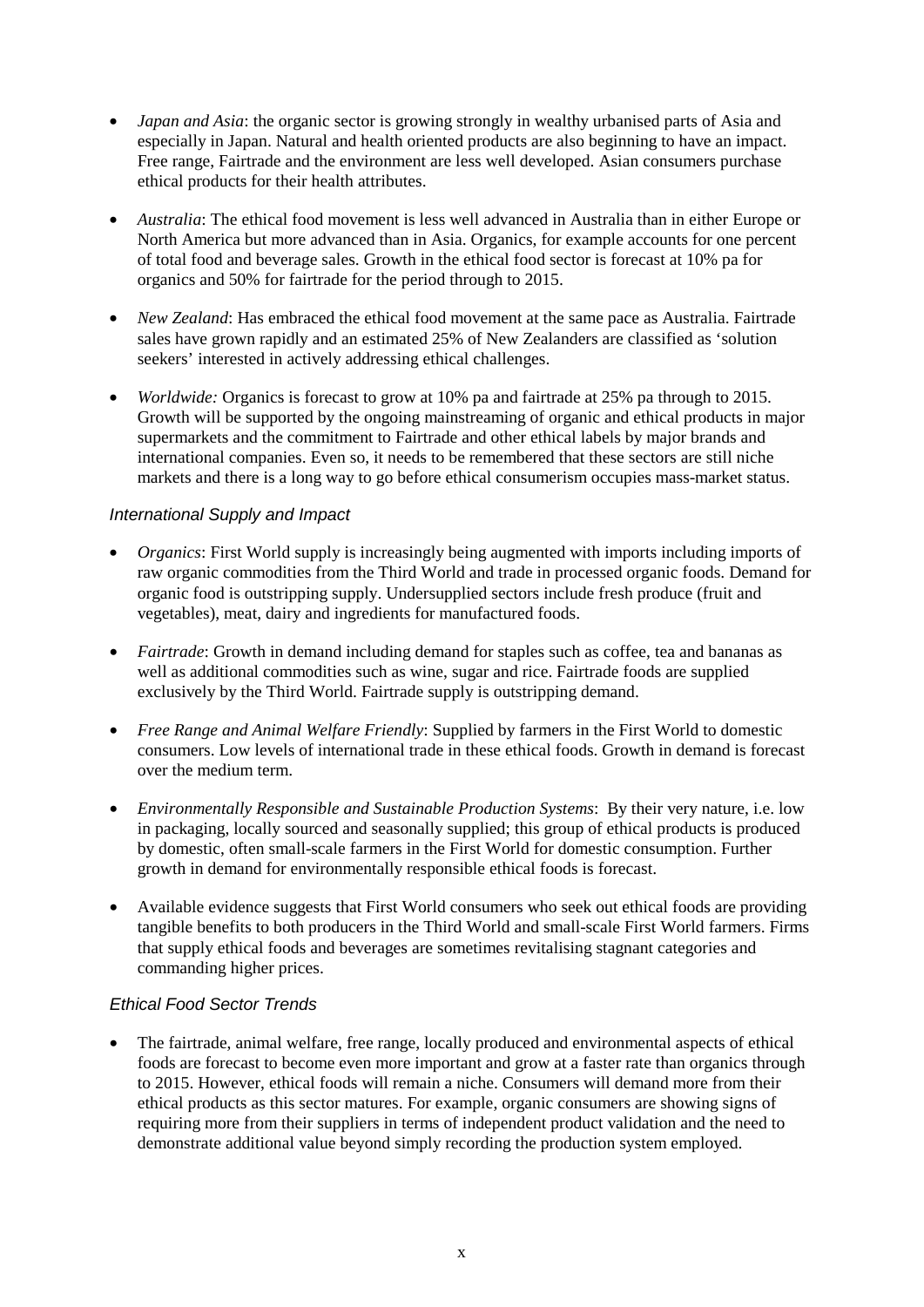- Demand for processed ethical foods especially in the convenience food, baby food and snacks for children areas is expected to exhibit strong growth. New product development will also occur, particularly in the Fairtrade sector.
- Ethical foods currently command higher prices, but these margins are expected to narrow over time as consumers demand better value and multinational food companies enter the market and are able to achieve economies of scale¸ professionalise supply contracts and achieve supply chain performance.
- The presence of multinational food companies will provide the ethical food sector with additional growth and momentum.

#### *Ethical Food Sector Risks*

- As multinational food companies increasingly embrace ethical food production and marketing, consumers' concerns about 'green-washing' are also growing. They are becoming sceptical of the many competing claims now being made about the food and beverages they purchase and seeking certainty about the *bona fides* of labelling credentials. There is a risk that the market will lose credibility with some of its strongest advocates unless that certainty is provided.
- Ethical foods must battle against the 'moral hazard' of promoting what are essentially high priced low productivity luxury goods in a world currently pressed for sufficient food resources and experiencing a cyclical downturn in consumers' fortunes. This risk is noted, but is possibly overstated. Ethical food production systems are typically only marginally more expensive than conventional alternatives and the sector rebounded rapidly following the Global Financial Crisis.
- There is some risk that the ethical foods take-up might be derailed by interest groups like PETA overstepping the mark on what is palatable to the public – 'dolphin friendly tuna' was easily adopted by consumers but some of the animal welfare movement's more extreme campaigns may not receive public support.

#### *Australian Agriculture SWOT Outcomes*

The above ethical foods situation analysis was informally reviewed with stakeholders and used to prepare a SWOT assessment for Australian agriculture. Key analysis points include:

- *Strengths* in the Australian organic production base, traditional reliance on extensive grazing systems, strong international perception of a clean/green environment and conventional agriculture's adoption of EMS and other environmental performance demonstration systems.
- *Weaknesses* in the small scale and fragmented nature of organic production, the ineligibility of Australia to supply Fairtrade food grown by mainstream producers, conversion of traditional extensive grazing systems to intensive production, 'Brand Australia' possibly tarnished by current reliance on mulesing and live sheep / cattle export.
- *Opportunities* include the worldwide undersupply of organic products, partnerships with near neighbours to develop joint Fairtrade outcomes (e.g. Australian chocolate biscuits made with Fairtrade cocoa), possible participation in Fairtrade or similar by Indigenous Australians, opportunities to export Australian organic/ethical production know how and the capacity to achieve scale in environmentally responsible/sustainable production systems.
- *Threats* are the failure to supply consumers with a consistent ethical 'brand', the growth of Fairtrade into commodities that compete with Australian exports, regulations and boycotts that penalise Australian production and concern with the environmental damage done by all types of animal production.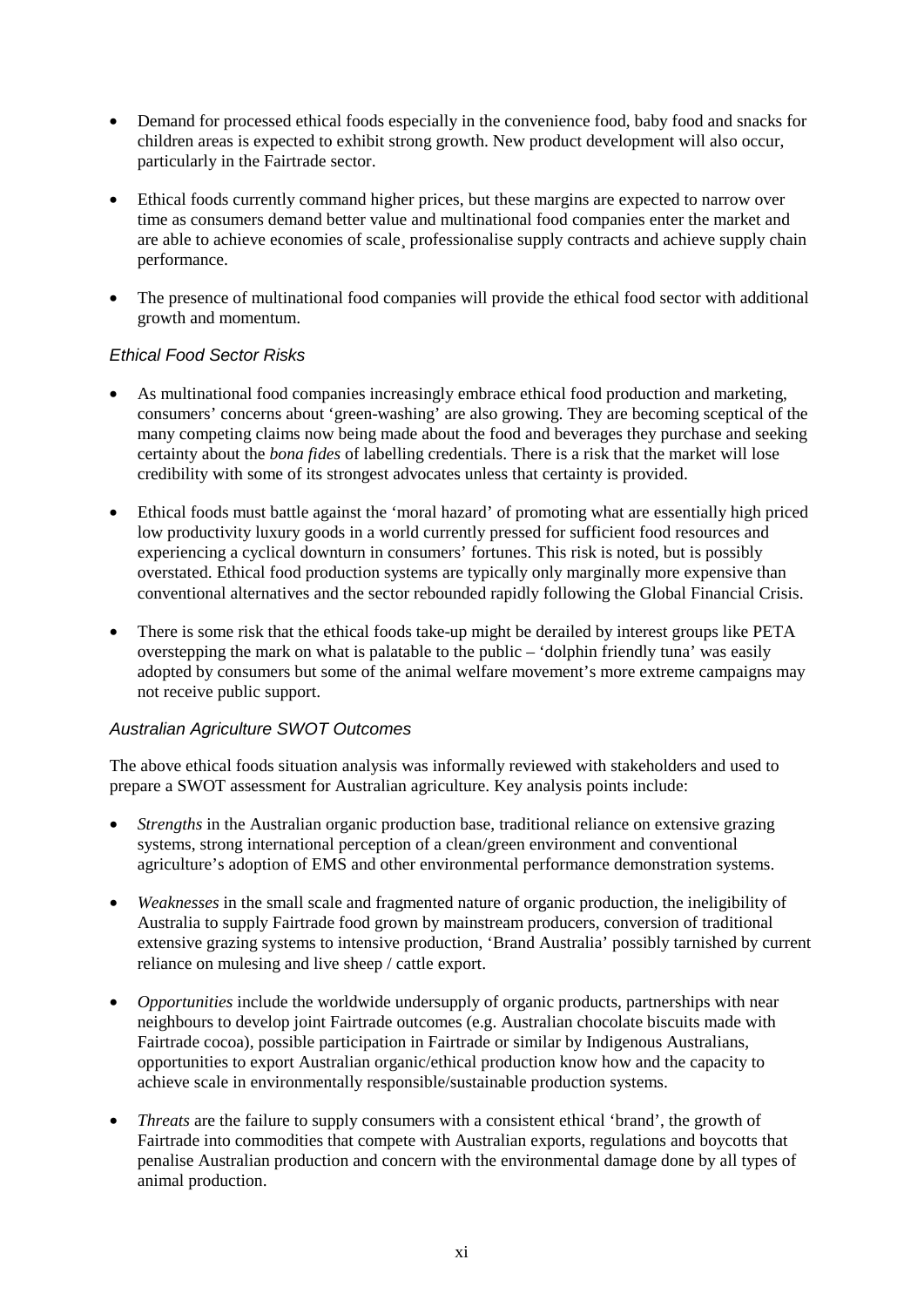Industry specific ethical food opportunities, including trade opportunities, are:

- Free range and natural grass fed beef and sheep meat production marketed to capture both ethical and good health advantages.
- Low intensity feedlots (opportunity feedlots) where stock has access to pastures and some grain supplements.
- Opportunities to continually improve animal welfare outcomes in sheep mulesing and in live sheep and cattle export destinations.
- Pig production that is free range, sow stall free and differentiates itself from intensive European and North American production.
- Fish from wild catch fisheries that are certified and third party audited as sustainable.
- Eggs that are free range or barn laid and continual consumer education to increase awareness of this current production offering.
- Sugar marketed in cooperation with sugar producers in, say, Fiji that may provide for joint ethical products.
- Organic and non-alcoholic wine with a wide range of European, North American and Asian niche opportunities.

#### **Implications and recommendations for relevant stakeholders**

The study recommends awareness-raising in relation to growth, into the mainstream, of the ethical foods movement. The sector currently accounts, or is forecast to account, for between 5% and 10% of the total food and beverage market in westernised affluent economies – Western Europe, North America, Australasia and parts of Asia. Large scale multinational food companies are incorporating ethical lines into their product offering and there are domestic and trade implications for Australian agriculture.

Awareness-raising is needed in groups such as:

- Farmer organisations so that they are in a position to educate both constituents and the broader community;
- Policy makers so that they are aware of the market consequences of both ethical food opportunities and threats; and
- The research and development communities so that resources are allocated to capitalise on opportunities and minimise threats for Australian agriculture.

Additional detail on these findings and project recommendations is provided in the body of the report.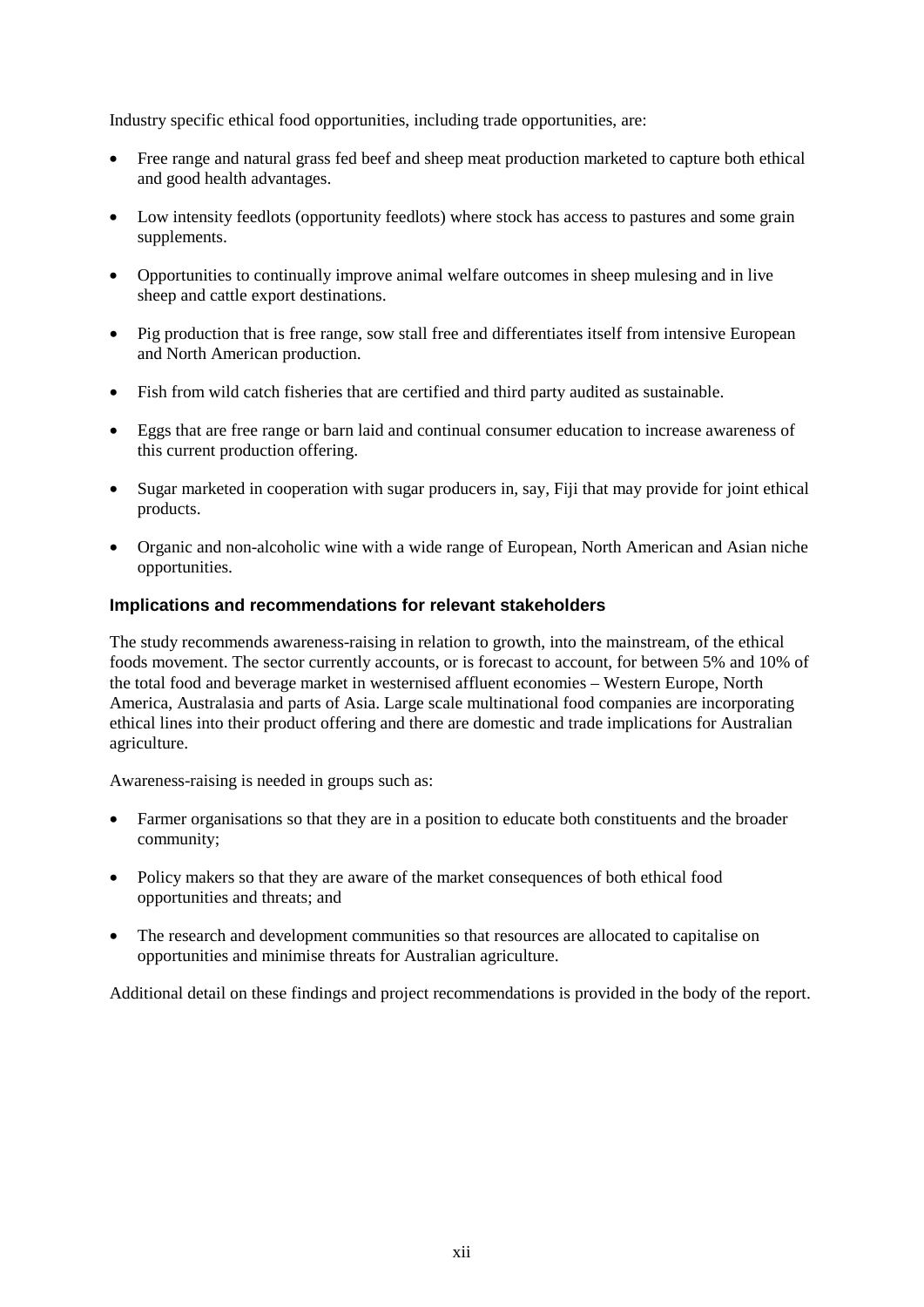# <span id="page-14-0"></span>**1. Introduction**

## **Purpose of the Study**

This study provides an international situation assessment of the ethical foods movement and a strengths, weaknesses, opportunities and threats (SWOT) assessment for Australian agriculture. It was prepared for the Rural Industries Research and Development Corporation (RIRDC) as part of its Global Challenges program. The Global Challenges program relies on core funds provided by the Australian Government. AgEconPlus completed this study during 2007 – 08 and updated it in July 2011.

The project provides:

- Ethical food attributes and apparent tradeoffs;
- Consumer requirements and certification standards;
- Key demand locations and international sources of supply;
- Risks and emerging sector trends;
- Australian ethical food sector SWOT;
- Trade implications for Australia; and
- Conclusions and recommendations.

The project report includes an Australian ethical foods industry directory and an appendix defining terms used in association with ethical foods.

### **Method**

Project method included:

- An international literature review with an emphasis on literature from the USA, Canada, Western Europe and Asia (see Appendix 1);
- An informal dialogue with other Research and Development Corporations/Companies (RDCs) that included scoping of cross-RDC collaborative opportunities as part of an RDC co-investment assessment and informal meetings through workshops and agricultural networks;
- Provision of an overview analysis and international ethical foods situation assessment;
- Research on Australian opportunities and threats revealed through the situation assessment;
- Development of conclusions and recommendations on the 'so what' for Australian agriculture and food supply chains; and
- Project reporting preparation of a draft report and its circulation in 2007. The draft report was revised in light of comment received and the report was updated in 2011.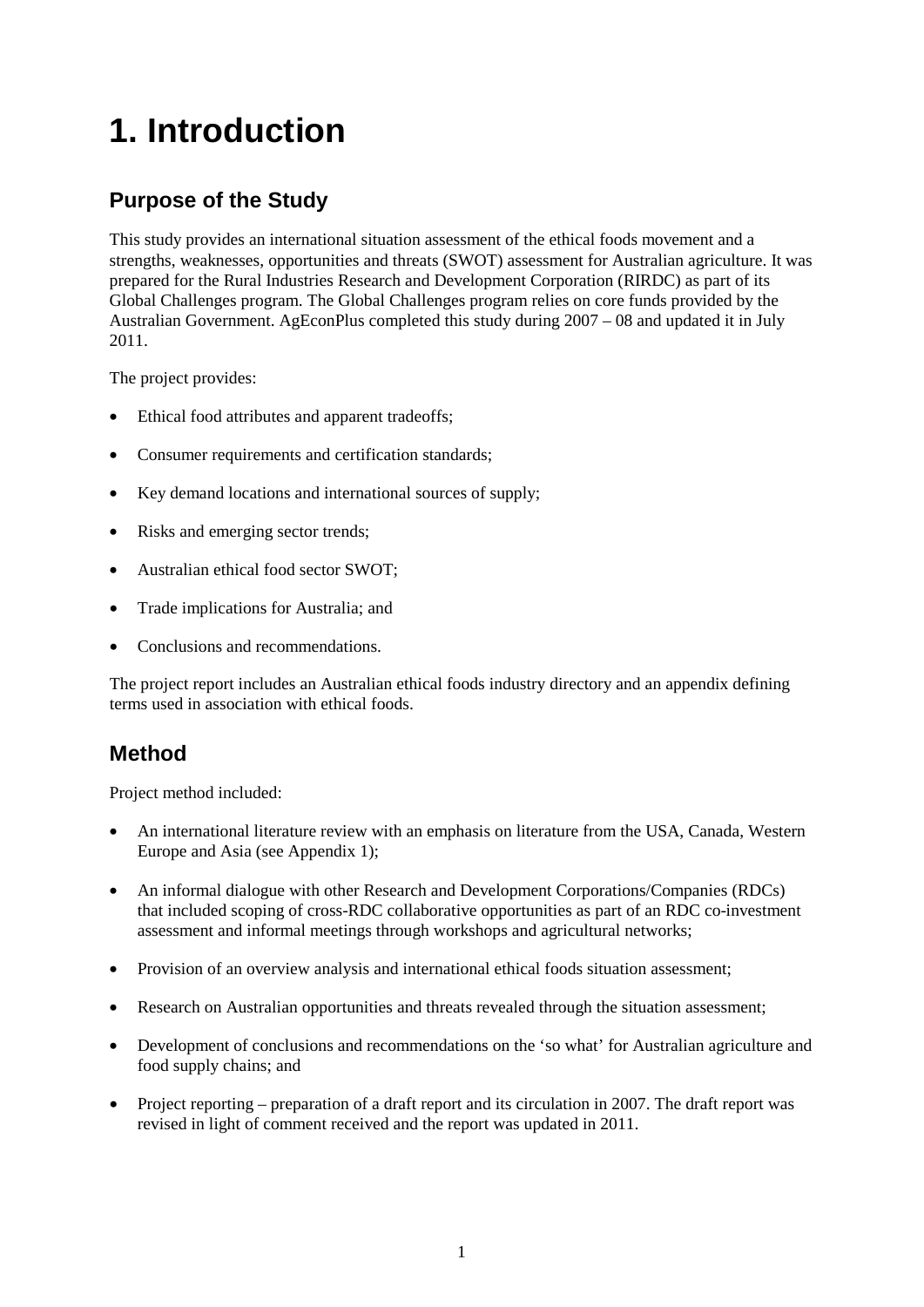# <span id="page-15-0"></span>**2. Ethical Food Attributes and the Scope of this Investigation**

## <span id="page-15-1"></span>**The Range of Ethical Products**

The Cooperative Bank in the United Kingdom describes the market for ethical products and services as including the following segments:

- Ethical food and drink;
- 'Green' home improvements (e.g. solar water heating, grey water reuse systems, energy efficient light bulbs and white goods);
- Ethical personal products including humane cosmetics (e.g. Body Shop products), ethical fibres (such as fairtrade cotton ) and eco-fashion products (e.g. clothes made from organic hemp or recycled plastics);
- Eco-travel and transport (e.g. eco-tourism destinations and green offsets for air travel);
- Ethical financial products (e.g. investment in companies with 'green' credentials); and
- Community activities (e.g. Landcare and the Cleanup Australia movement).

Of the various ethical product and service elements identified by the Bank, it is the ethical finance sector that is by far the largest value segment of the overall ethical market. However, in terms of worldwide *growth* in value, it is the ethical food and drink and ethical personal products segments that have seen the largest increases in the last few years (Cooperative Bank 2010).

# <span id="page-15-2"></span>**Project Scope and Ethical Food Attributes**

This project focuses on the ethical food sector and includes analysis of ethical food, grocery and beverage products.

There is no clear universally accepted definition of ethical foods and this study attempts to 'build up' a picture of the attributes that constitute ethical foods based on an understanding of the literature.

# <span id="page-15-3"></span>**Main Elements Sought from Ethical Foods and Possible Tradeoffs**

Most frequently the literature identifies ethical foods as including (1) organic and natural, (2) Fairtrade, (3) free range animal welfare friendly and (4) environmentally responsible and sustainable products. These elements (and other less mainstream attributes) are explored in this section. The section also includes a discussion of why the presence of each attribute is considered ethical, any issues with its supply to ethical consumers and the possible tradeoffs involved.

### **Organic and Natural**

Ethical food definitions always include organic production (see for instance Cooperative Bank 2010, Packaged Facts 2011, IGD 2010 and Organic Monitor 2008). Organic refers to the production of food using a 'holistic systems approach' in the absence of artificial inputs such as the use of chemical fertiliser, pesticides and agents for plant and animal disease control (RIRDC 2006). Organic produce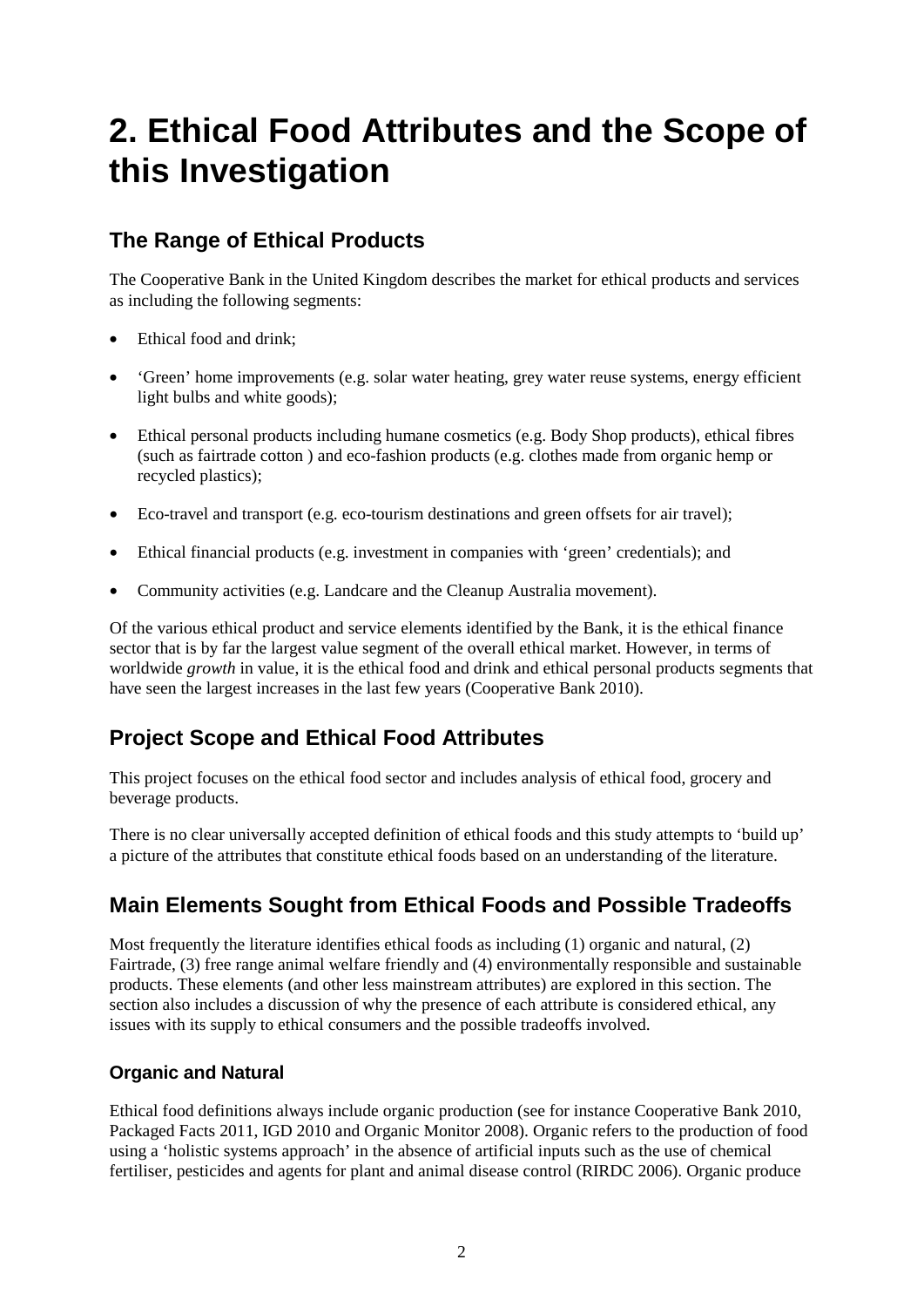is considered to be an ethical choice because "its primary goal is to optimize [sic] the health and productivity of interdependent communities of soil life, plants, animals and people" (Codex Alimentarius quoted in Mitchell et al 2010).

In addition to organic the ethical food literature identifies a category of 'natural' products – with low or no processing of ingredients, hormone and antibiotic free and not containing genetically modified (GM) organisms. In Australia and the United Kingdom there is no agreed definition of natural, but there are developed standards for "natural" products in the United States. These include freedom from artificial flavour, colour and chemical preservative and that the product is minimally processed (Schuster 2007).

Worldwide, the organic production of food is an industry at the crossroads. It is rapidly moving away from its 'cottage' production base and embracing the corporate mainstream. For example, in Australia in 2009, 60% of all organic sales were made by supermarkets and 92% of sales were through store based retailing. Sales of processed organic products have also increased markedly and 21% of Australian operators are now classed as manufacturers/ processors (Mitchell et al 2010). This mainstreaming is embraced as success by some in the ethical food movement, but raises concerns for others about whether the underlying organic principles will be compromised in some way to meet the type and scale of demand.

There is also debate about the nature and extent of benefits of organic and natural foods compared to their conventional alternatives. While some studies claim that organic production leads to nutritional advantages, others dispute this. For example, researchers found that organically grown tomatoes contain more flavonoids than their conventional counterparts (Mitchell *et al* 2007) and organic kiwi fruit have higher levels of polyphenols and antioxidant activity. (Polyphenols help to reduce cholesterol and improve blood circulation, while antioxidants help to neutralise free radicals that can damage cells). Organic kiwi fruit also had higher levels of vitamin C (Richards 2007). But other studies have concluded that there is no scientific evidence that organic foods have any more nutrients than conventional foods (Dangour et al 2008).

Similar debates occur around "natural" foods. Wayne Bryden, Professor of Animal Science at the University of Queensland, argues that hormone and antibiotic free, a requirement of natural food, is little more than a marketing ploy and that consumer concern about hormones in chicken is one of the greatest food myths ever perpetuated. In addition to these debates, some argue that organic production is problematic as far as future global food shortages are concerned, because it requires increases in the total area under cultivation and results in reduced yields.

Conflict can also arise *between* the various elements of the ethical food movement, depending on which aspects are accorded priority. For example, the UK Soils Association, which certifies organic products, was accused in the past of betraying organic principles by approving salmon reared in cages and eggs from chickens that are kept in conditions some describe as inhumane.

Despite these debates, organics is the cornerstone of the international ethical food production and consumption movement, even with its industrialisation, ongoing debates about nutritional 'sameness', possible sporadic contamination, Third World implications and animal welfare issues. Consumers' increasing requirement for a 'natural' and relatively simple product overlies the consumption of organic foods.

#### **Fairtrade**

The Fairtrade movement had its origins in the Netherlands in the late 1980s when the Max Havelaar Foundation (named after an 1860 novel critical of the Dutch colonial coffee trade) created a 'fairtrade' label for coffee sourced from Mexico. The label promised a fair price had been paid so farmers in the Third World were not undercut. These days the Fairtrade label also guarantees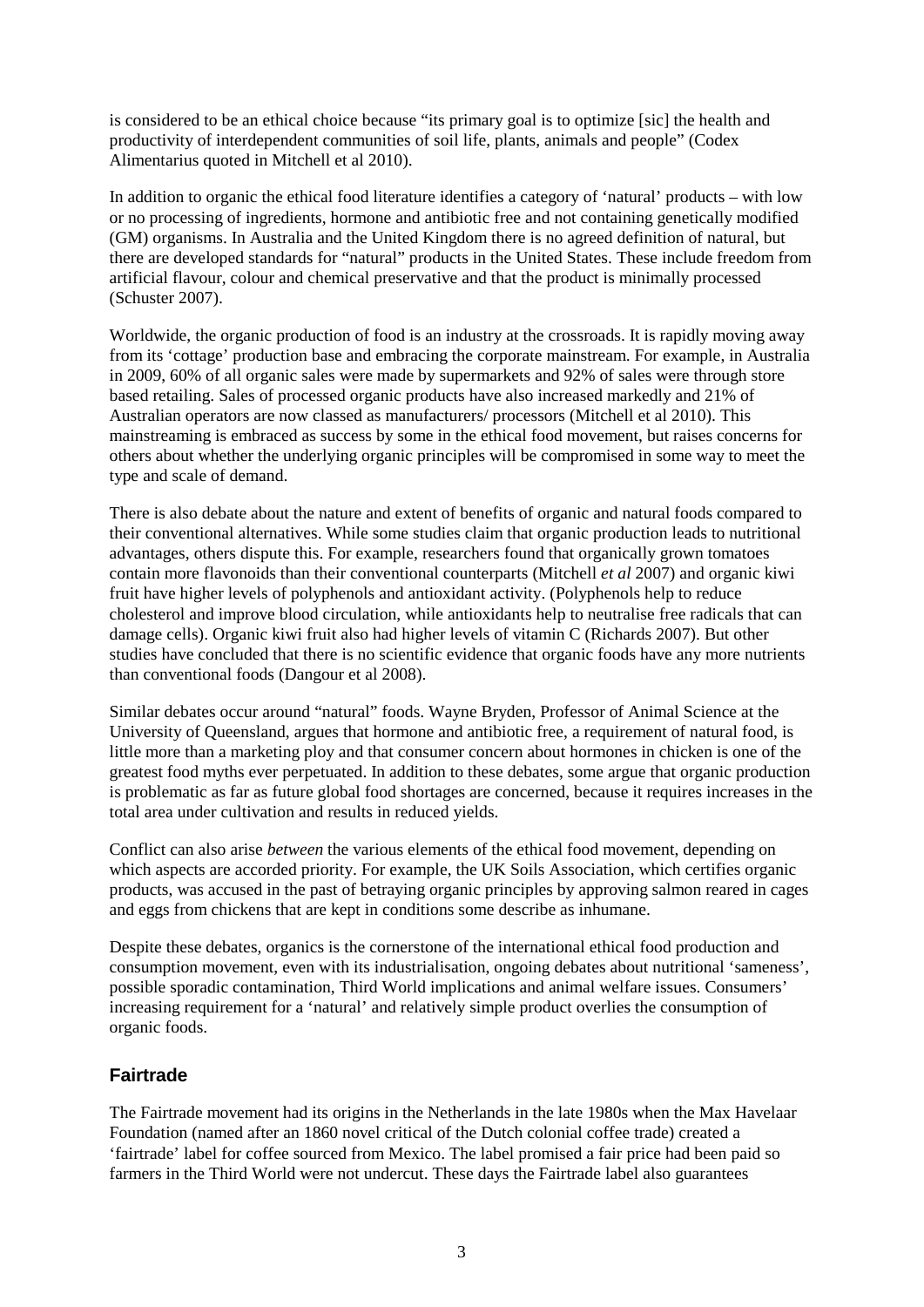sustainable farming practices and a contribution to social development projects such as helping farmers with business skills and communities with schooling and health care. Fairtrade also embodies ethical codes of labour practice along the food supply chain and training is provided in emergency procedures, safer use of chemicals and safer working hours (Nelson & Pound 2010, Fletcher 2006).

Fairtrade is endorsed and promoted by the international charity Oxfam and is backed with labelling, certification and third party audit. Purchase of a Fairtrade product demonstrates consumers are socially aware and responsible. Fairtrade coffee led the way but the product range has increased and now includes tea, chocolate, bananas, sugar, wine, cotton and other food and non-food commodities. Fairtrade has experienced significant global growth in recent years, including throughout the Global Financial Crisis, thanks in large part to the adoption of the Fairtrade label by global brands and products including Cadbury Dairy Milk, Starbucks, Ben & Jerry's and Nestle Kit Kat (FLO 2010).

Outstanding issues in Fairtrade supply chains include discrimination, irregular employment and harsh treatment of hired labour (Institute of Development Studies UK in Fletcher 2006). Some Fairtrade detractors point to the need for a general *free* trade, rather than *fair* trade, deal. They argue that reducing the barriers to entry for exporters from the developing world would make more of an impact on the global food market and provide a positive boost to Third World producers (Lewis 2007).

#### **Free Range and Animal Welfare Friendly**

Free range means freedom for animals to live relatively 'natural' lives more in tune with traditional farming practices than modern factory farming or CAFO systems. In Australia, a range of organisations have developed standards of varying stringency regarding the production of eggs, chicken meat, pork and poultry, but there is no agreed, legally-enforceable definition. Sometimes other labels such as 'farm fresh' and 'all natural' are used as marketing tools, but have no supporting standards. A recent review of food labelling in Australia recommended that agreed free range standards be developed under the auspices of Standards Australia (Blewett et al 2011).

Intensive production systems are used in most western societies for the mass-market supply of eggs, chicken meat, pork, beef and dairy products. By consuming free range foods, consumers are demonstrating a preference for humanely produced products from animals that have led 'natural' lives and a rejection of the intensification of animal production systems and the indoor, grain-based feeding regimes that are the norm in the US and EU. Some ethical consumers also point to the poor conversion of grain to meat (1 kg of beef from 6 kg of grain) as an 'unethical' use of food resources (Schlosser 2007). Lamb feedlotting is a minor but growing intensive animal industry in Australia.

Four years ago, Australia's then chief Law Reform Commissioner, predicted that the push for animal rights could be the next great progressive movement in Australia and that food labels should be overhauled to include information on the treatment of animals (Weisbrot 2008). The reaction of the Australian public in 2011 to television footage documenting the mistreatment of Australian live cattle exports to Indonesia and the temporary ban imposed by the Federal Government on live exports, support his view that animal welfare is an issue of increasing concern to the general public.

As with other aspects of the ethical food movement, there is some debate about the actual impact of free range production on the welfare of animals. Compassion in World Farming argues that intensive production results in low cost eggs, meat and dairy, but that animals suffer [\(www.ciwf.org\)](http://www.ciwf.org/). Yet some studies have shown that free range production systems are not always the best from an animal welfare perspective, and that no housing system comes out in front on all welfare measures (Witcombe 2008). The criteria used to assess "welfare" vary significantly between studies and impact on results. (See also Downing 2005).

Practical responses to the ethical consumers' requirement for humanely treated animals are emerging. For example, dolphin-friendly tuna is an established animal welfare and environmentally friendly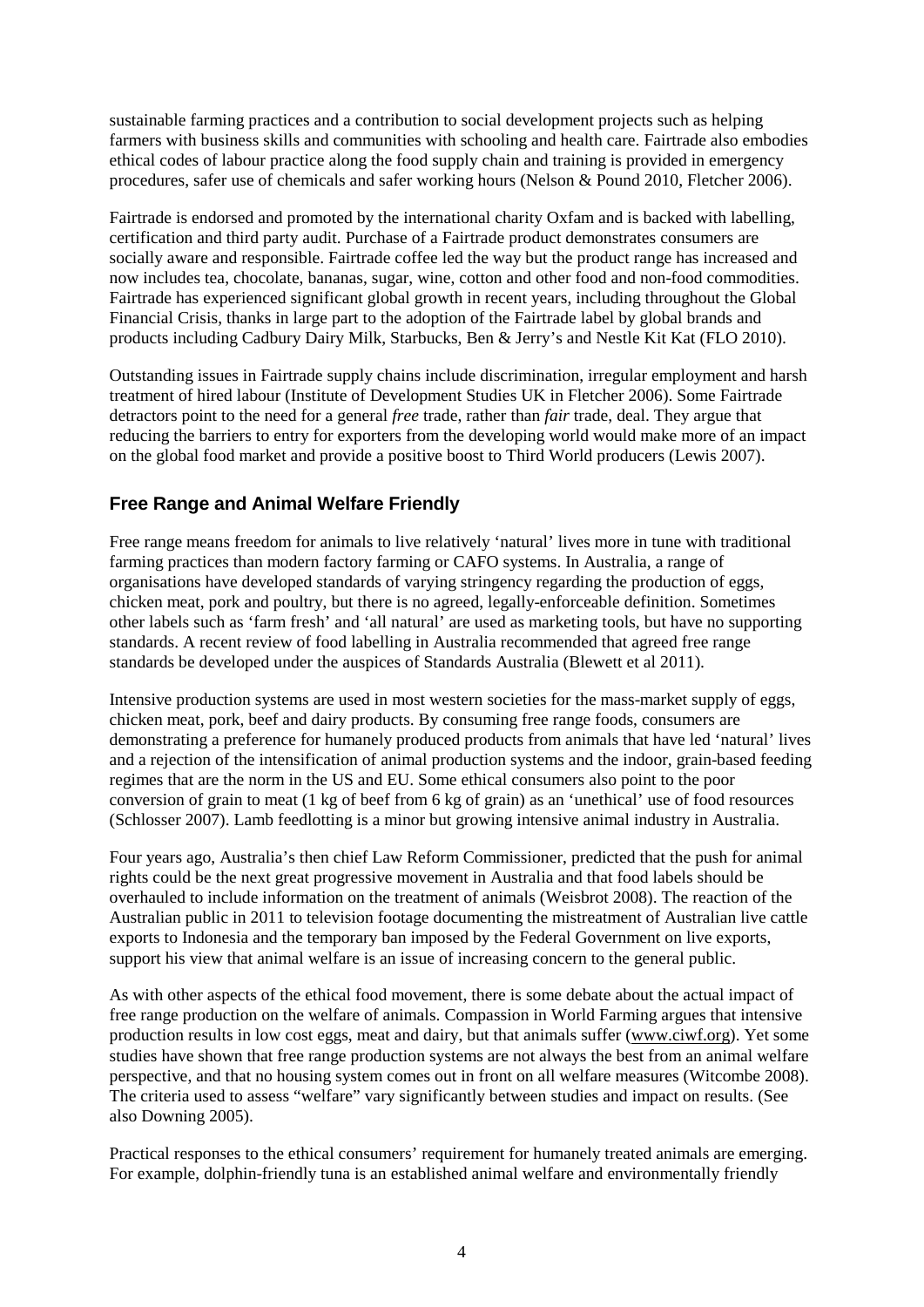product that has attracted mainstream consumer support, although there is no independent regulation of the use of the dolphin-friendly label. Whole Foods stores in the US stopped selling live lobsters and crabs because they could not be sure they were being treated with 'respect and compassion on the journey from the Maine Sea bed to the dining table'. In Australia, there are an increasing number of websites which compare animal welfare labels (see e.g. [www.animalwelfarelabels.org.au\)](http://www.animalwelfarelabels.org.au/). Other sites compare Australian and international sustainable seafood schemes (e.g. [www.goodfishbadfish.org.au\)](http://www.goodfishbadfish.org.au/).

The United Nations Food and Agriculture Organisation (FAO) forecasts a doubling of world meat and milk consumption between 2001 and 2050 - production that is not even currently sustainable (see for example 'Livestock's Long Shadow' FAO 2006). Ethical consumers argue that the world needs to find environmentally sustainable alternatives to these staple products right away.

#### **Environmentally Responsible and Sustainable Production Systems**

The ethical consumer is concerned with the purchase and consumption of food that is environmentally responsible. Elements of environmental responsibility relevant to ethical foods include (1) sustainable production, (2) locally produced, (3) seasonal, (4) food that is free from excessive packaging, and (5) sympathetic to waste reduction.

Sustainable production addresses the wild harvest, growing and husbandry of food without depleting production resources, creating off site impacts and setting productive land aside for wildlife habitat. The concept of sustainable production is firmly embedded in organic production philosophy and is increasingly being incorporated into conventional agricultural production through mainstream initiatives such as accredited and audited Environmental Management Systems (EMS). Ethical food production also makes provision for wildlife habitat in sustainable production systems.

Ethical consumers need to probe more than surface attributes when selecting sustainable foods. For example, fish grown on fish farms are not necessarily better than wild catch. The Australian Marine Conservation Society reports that for every tonne of farmed Atlantic salmon produced, around three tonnes of wild fish must be caught for feed, a ratio that is not sustainable. However, consumers also need to be aware that wild catch is not always a straightforward ethical choice: many local and imported species are classified as "overfished": the Australian Government Bureau of Rural Sciences (BRS) reports that the number of local species classified as overfished is 15, down from a peak of 24 in 2005 (Wilson et al 2009).

Locally produced food advocates argue locally grown food is preferable as it keeps dollars in communities, supports small-scale farming and is better for the environment - reducing carbon emissions and packaging waste. Advocates of locally produced food or 'locavores', Oxford Dictionaries 2006 word of the year, talk in terms of 'food kilometres' – the distance food travels from field to plate. Simplistically, the more kilometres travelled, the more greenhouse gas is generated. A report by the Centre for Education and Research in Environmental Strategies (CERES) in Victoria showed that the contents of an average weekly shopping basket travelled 70,803km (Gaballa and Cranley 2008). This "shop local" concept has great support in Britain: one of the UK's leading retailers, Marks and Spencer has reduced the amount of air-freighted food they sell and any that remains is labelled accordingly.

The 'locavores' concept is consistent with the growth of regional farmers' markets that have 'sprung up' in the UK, North America and Australia. The '100 km Club' is a further variation on the 'locavores' concept where consumers, often in partnership with the 'Slow Food Movement' [\(www.slowfood.com\)](http://www.slowfood.com/) restrict themselves to food grown within 100km of consumption.

Critics question the relevance of local production for ethical consumers, raising issues such as the implications for the Third World poor (who miss out on sales and market opportunities), and complexities such as a local farmer who might not produce in an ethically sound way (e.g. they might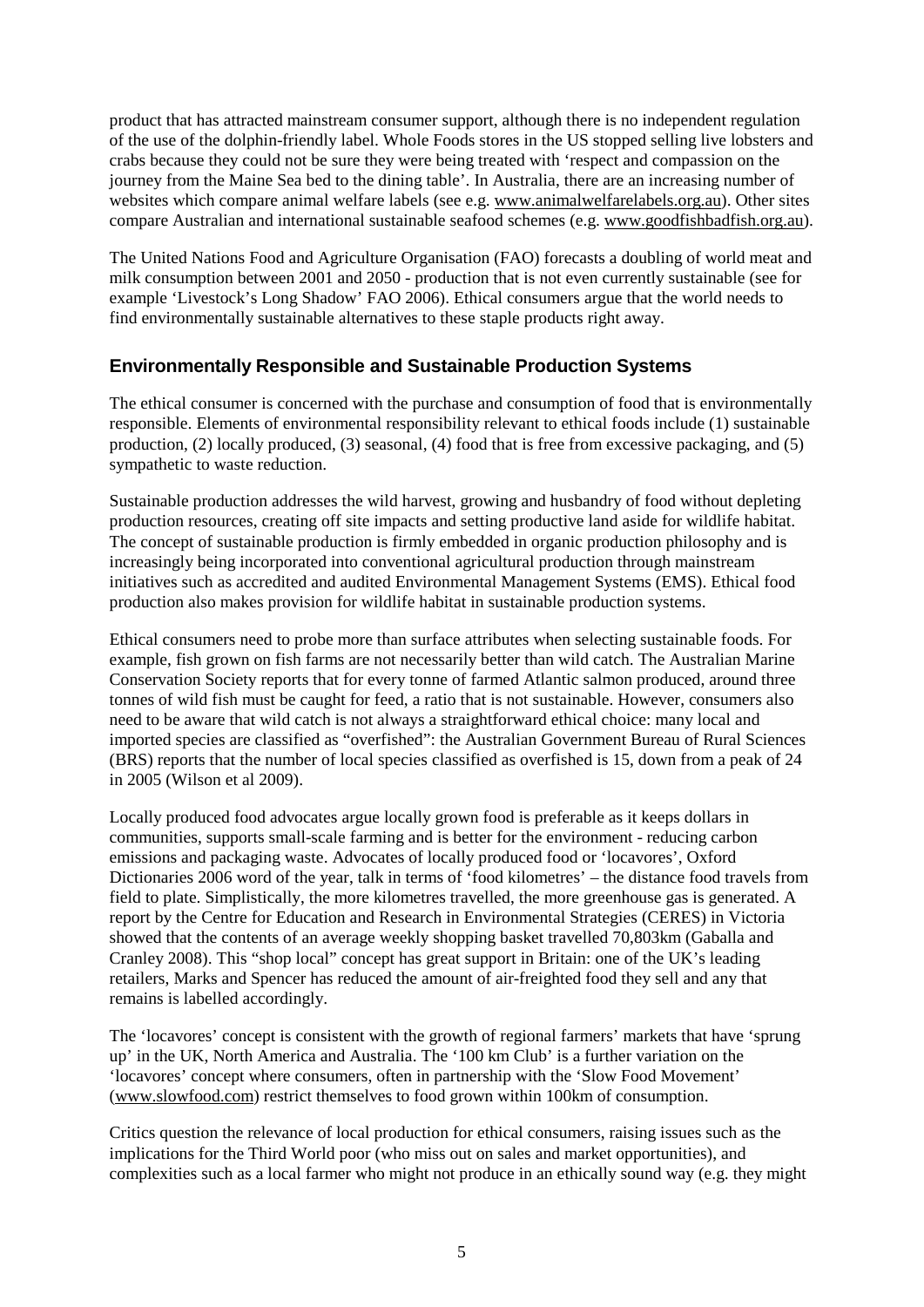be anti union in their business practices). Furthermore, buying distantly produced food can contribute less to global warming when it is grown seasonally, in soils and climates naturally suited to its production and transported by sea – which is very efficient in terms of fossil fuel consumption. A study at Lincoln University in New Zealand demonstrated that the whole 'food kilometres' concept is far too simplistic when estimating a product's total greenhouse gas footprint. Similar work has been completed showing the relatively higher carbon footprint for roses produced in hothouses in the Netherlands relative to the same product produced in Kenya (Cranfield University 2007).

Seasonal food, like locally produced food, typically doesn't travel great distances nor require energy intensive greenhouse heating. Ethical consumers with an environmental value set suggest not buying items such as strawberries in winter, when they travel long distances. Buying at farmers' markets also ensures seasonal purchases.

Food that is free from excessive packaging is also consistent with ethical consumption. The Australian Conservation Foundation (ACF) recommends the purchase of whole foods such as fresh vegetables and unbleached flours rather than food with high-embodied fossil fuel energy such as snack food with aluminium-lined packaging, freeze-dried instant coffee or individually wrapped sweets or biscuits. One of the worst environmental offenders in this regard, it is claimed, is bottled water. The non-profit organisation *Do Something* reports that Australians spend half a million dollars on bottled water annually, and estimates that 373 million plastic bottles end up as waste each year.

Another environmentally responsible attribute of concern to the ethical food consumer is being sympathetic to waste reduction. According to the Australia Institute, Australians threw away \$5.2 billion worth of food in 2009, which they estimate is responsible for 5.25 mega tonnes of carbon emissions, a similar rate of pollution to the manufacture and supply of iron and steel in Australia (Baker et al 2009). Ethical consumers are concerned with purchasing only what is needed and seek reassurance that their consumption is not supported by huge volumes of waste. They strongly favour recycling (IGD 2007) and extreme elements of the ethical food movement advocate 'dumpster diving' to reclaim wasted food and beverage.

#### **Other Attributes**

Other attributes less frequently described in the literature include price (resistance to price based purchasing and a willingness to pay for other ethical attributes), use of boycotts to force ethical outcomes and a requirement by some producers/manufacturers that retailers are independent of the major chains.

Price: As might be expected, the price of food remains a key concern for consumers, along with quality. For many people, these more conventional drivers of purchasing behaviour must be acceptable before they will consider additional attributes including those associated with ethical food such as organic, natural and seasonal. But the literature is very clear that consumers increasingly also want to know where their food is coming from and how it is produced. A proportion of (ethical) consumers are prepared to pay additionally to secure the ethical food qualities described above. In Australia that proportion has been estimated at 11% (Mitchell et al, 2010).

Boycotts: These are advocated by some ethical foods consumers to ensure ethical outcomes for principles as diverse as the right to union membership for workers in First World enterprises to the shunning of products sold in a home market when marketing principles in another market are viewed as unconscionable. Ethical boycotts are particularly important in the UK where they are the next biggest segment of the ethical food market after organic (Cooperative Bank 2010).

Independent retailers: Some ethical producers/manufacturers require that retailers who stock their foods are independent of the major chains and will enforce supply boycotts to all but independent retailers.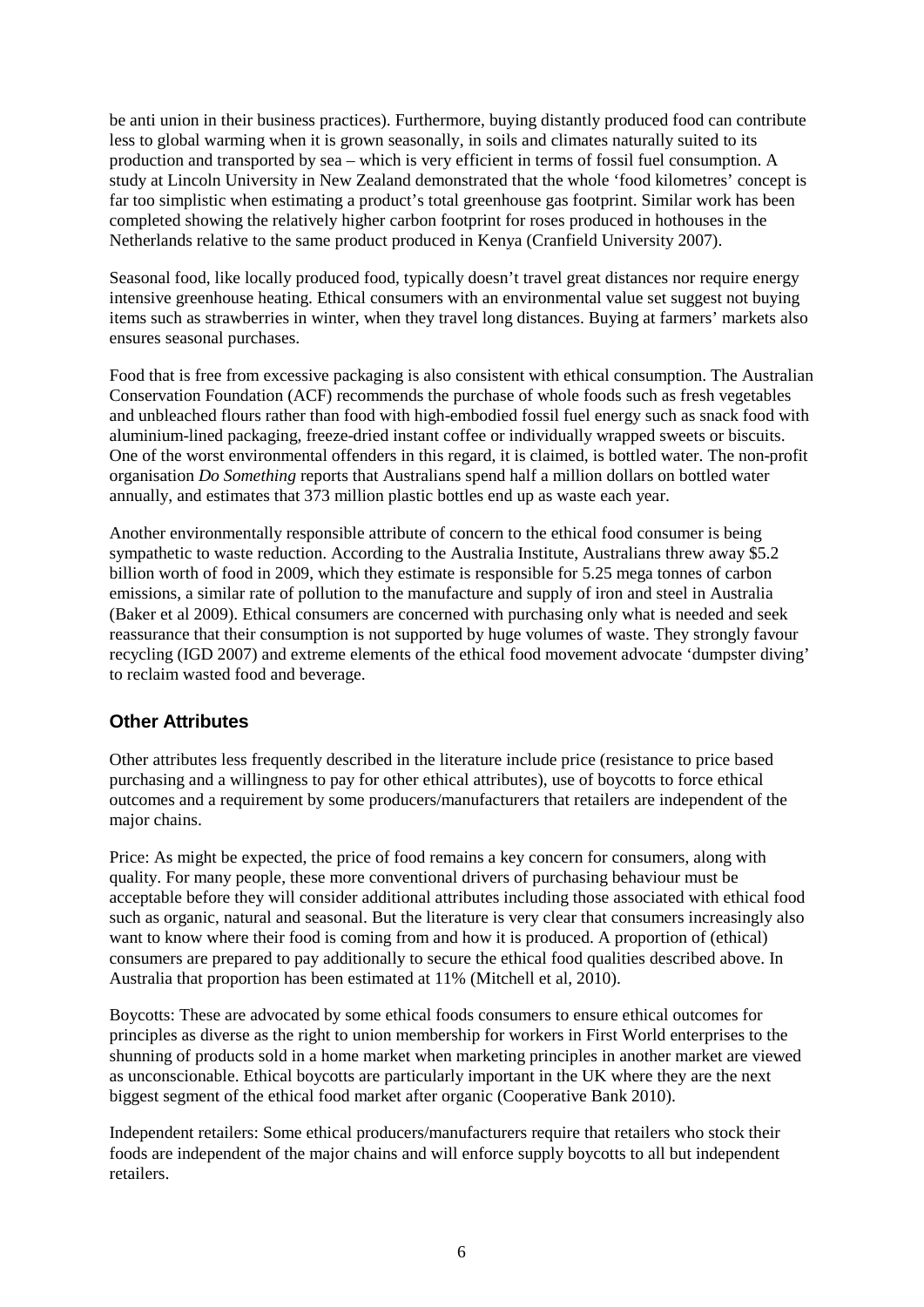## <span id="page-20-0"></span>**In Summary – Ethical Food Attributes and Project Scope**

- Ethical products include a wide range of goods and services. This project focuses on ethical food, grocery and beverage products.
- There is no single universally accepted definition of ethical foods. The four main elements within the ethical food category are (1) organic and natural, (2) fairtrade, (3) free range animal welfare friendly and (4) environmentally responsible and sustainably produced.
- Other attributes include a preparedness to pay more for ethical foods and a willingness to instigate boycotts and other actions to bring about ethical outcomes. Boycotting is an important part of the ethical food movement in some parts of the world.
- The ethical food movement encompasses both environmental (e.g. sustainable production) and social issues (e.g. fairtrade).
- There are contradictions and tradeoffs between elements of the ethical food movement. For example organics may necessitate the generation of additional food kilometres.
- Universal compatibility is not the point of purchasing ethical foods. '*Thinking about the consequences of your consumption*' is the reason ethical foods are purchased.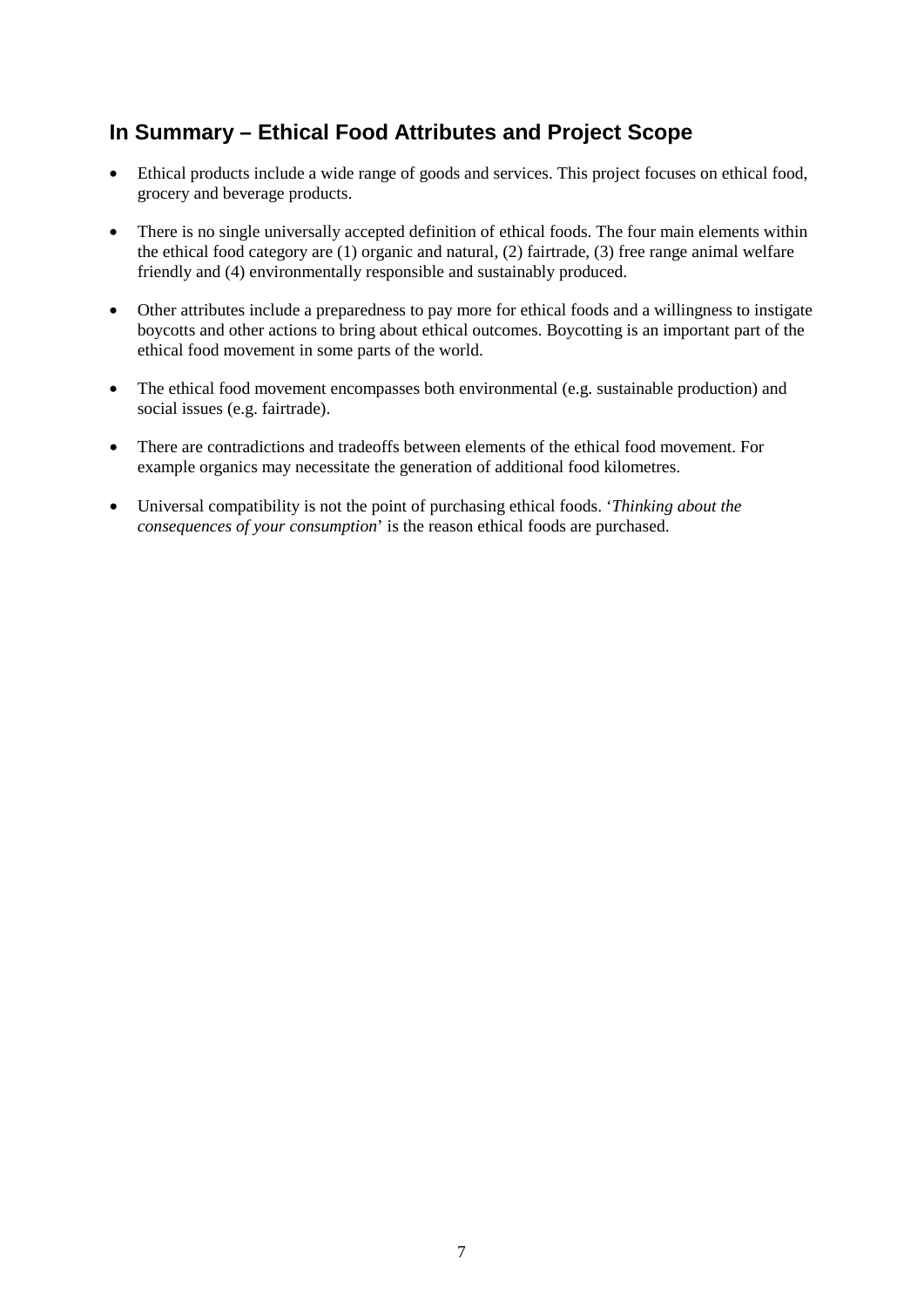# <span id="page-21-0"></span>**3. Consumer Requirements and Ethical Food Certification**

## <span id="page-21-1"></span>**Consumer Drivers for Ethical Foods**

Drivers for ethical food consumption can be aggregated into four main areas: (1) better informed consumers, (2) rising First World incomes, (3) health concerns and (4) the desire for a better world. These drivers are described in the section below. Comment is also provided on the durability of the ethical food trend.

### **Better Informed Consumers**

One of the major drivers behind the development of the ethical food movement is education and the increased awareness of other cultures and cuisines afforded by low cost travel and the internet. Consumers in many countries are now aware of the unfair treatment of developing world producers, the nature of factory farm production systems, supermarket power relative to small scale farmers, waste and the risks associated with 'cheap' and overly processed foods.

Consumers are also actively seeking out more information about the food they eat – how it is produced and under what conditions. That information is readily available in books, newspapers and on a plethora of internet sites dedicated to ethical food consumption from one angle or another: concern about health impacts, environmental impacts, animal welfare issues or social impacts on producers in third world countries. Recent consumer surveys in the UK and Europe found that 75% of food buyers are interested in the ethics of what they eat and half expect to buy more ethical food and groceries in the future (IGD 2010b & 2010c).

### **Rising First World Incomes**

Rising First World incomes and a long term decline in the portion of total income allocated to food has 'freed up' purchasing power that has enabled consumers to be more selective in the foods they consume (Mintel Reports 2006). Some reversal in this long-term decline has been seen in the late 2000s with rising real food prices for the first time since the Second World War (Rayner et al 2011).

#### **Health Concerns**

An ageing, better-informed and wealthier population is rejecting food with possible negative health effects and seeking out healthy products for themselves and their families. Issues at the forefront of health focussed ethical consumers' minds when they purchase include:

- The need to seek out fresh whole food with its perceived higher vitamin, mineral and nutrient content.
- Products that are organic, free from preservatives, additives and chemicals especially in the form of snacks for children, which are forecast to move from 'trendy' to the 'mainstream' in the short to medium term. Recent Australian research revealed that four of the top five reasons for purchasing organic food were that it was *"free from"* something: chemicals, additives, hormones/ anitbiotics and GMOs (Mitchell et al 2010).
- Rejection of food imports from foreign corporates: food safety scares overseas have led to a marked increase in wariness about buying goods made in less regulated countries;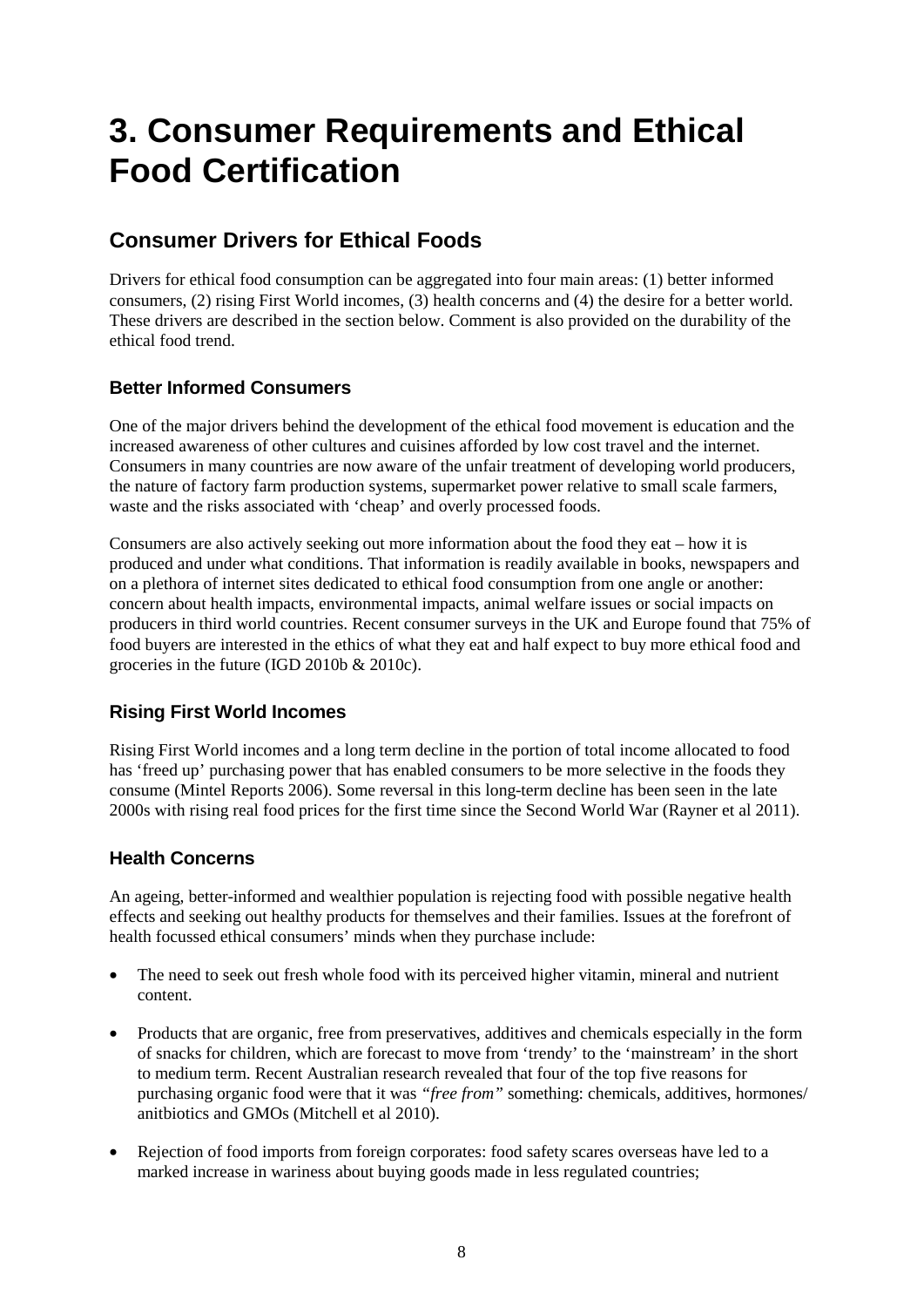- The obesity epidemic and the link between obesity and the over-consumption of high salt and fat processed foods (Pearson et al 2010);
- Possible antibiotic and steroid residues in conventional food sources and the creation of 'new' diseases through factory farming practices. Concerns with the disease implications of factory farming came to the fore in the 1990s with the arrival of new threats such as BSE/Mad Cow Disease in the UK and new *E.coli* strains contaminating meat and vegetables in the US (Schlosser 2007). More recent outbreaks of Foot and Mouth Disease and Avian Influenza in South Korea and food scares in China have had a direct impact on the demand for organic food (Organic Monitor, 2011).

Consumers in focus groups also talk about the desire to create health and lifestyle 'debits and credits', drawing down indulgences such as alcohol and chocolate and creating credits through purchasing and consuming healthy ethical foods.

Organic and free range ethical food categories in particular are benefiting from this health concern driver.

### **Eating for a Better World**

Ethical consumers are driven by a desire for a better world and the 'feel good factor' associated with their conscientious purchasing decisions. This major driver for the ethical food sector includes (1) anti large firm and supermarket sentiment, (2) greater media scrutiny and the desire by business to leave a more lasting legacy and (3) consumers' desire to 'do the right thing'.

Anti large firm and supermarket sentiment is present in all western economies including Australia. The latest Eye on Australia survey reports that 74% of Australians think that Coles and Woolworths have too much dominance (Eye on Australia, 2011). The 2008 *Report of the Australian Competition and Consumer Commission Inquiry into the Competitiveness of Retail Prices for Standard Groceries* examined a range of issues including consumer concern with rising food prices, the strong perception that "the gap between farm gate and check-out prices for groceries has been widening in recent times", and concerns about whether small, family-run independent businesses can compete with major supermarket chains. While the Inquiry found that "grocery retailing is workably competitive" the report noted the limited incentives for the big supermarkets to compete on price and discussed the buyer power of the big players which sometimes leave suppliers with few other options (ACCC, 2008).

Greater media scrutiny and the desire by business leaders to leave a more lasting legacy: Business leaders are increasingly responding to consumers' concerns about ethical issues and recognising that consumers' purchasing decisions will reflect these concerns. The Corporate Social Responsibility (CSR) movement that dates back to the 1950s encourages companies to consider not only their profitability but also their impact on all their stakeholders and society more broadly. CSR is increasingly being linked to "sustainability planning and reporting", where companies examine their impact on consumers, shareholders, employees, society and the environment, take active measures to improve it, and report against it publicly. Sir Terry Leahy, former CEO of Tesco, argued that the battle to win customers in the  $21<sup>st</sup>$  century will "increasingly be fought not just on value for money, range and convenience, but on being good neighbours, behaving responsibly and seizing the environmental challenges" (Leahy, 2007).

UK retailer Marks and Spencer hit record low profits before switching to selling products that have been ethically produced and now enjoys record sales. Their "Plan A" includes detailed strategies across all aspects of ethical food including substantial increases in organic and Fairtrade sales, converting all fresh turkey, geese, duck and pork to free range by 2012, reducing packaging, selling pesticide-free fruit and vegetables by 2020, only using non-GM ingredients in M&S food, and a range of other environmental measures (Marks & Spencer, 2011).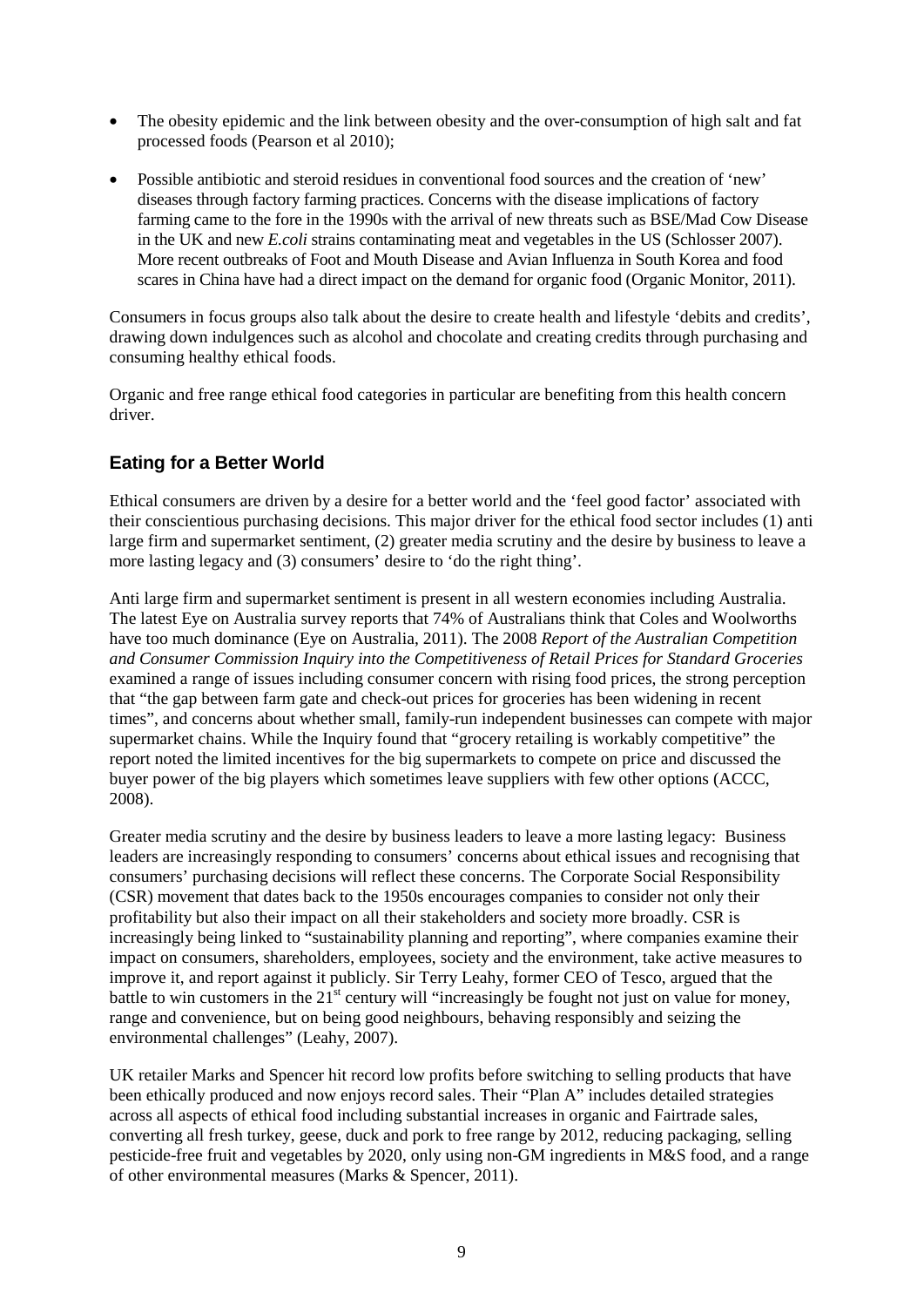Australia is acknowledged by business analysts to be five years behind this corporate responsibility ethos but is catching up. *The State of CSR Annual Review: 2010 – 2011* reports that 60% of those surveyed had implemented CSR structures and 80% of these believed it had strengthened their reputation. Reducing environmental impact and building understanding of CSR issues across organisations were the most important issues facing CSR managers this year (ACCSR 2011).

Consumers' desire to do the right thing – this includes:

- Payment of an appropriate price to Third World food and beverage producers reflected in the Fairtrade and Rainforest Alliance movements.
- Concern about animal welfare of increasing importance to consumers in Western countries around the world, including Australia.
- Purchasing food from sources that will not result in environmental damage organics and the sustainability sector. Climate change concerns are further pushing all forms of environmental activism to the fore in consumer's minds.
- Food boycotts and seeking assurances that food consumed has not been sourced from corporates which practice anti-union and other unethical behaviour. This is less of a concern in Australia than in the UK and US.

There is also a certain consumer 'cool' in purchasing ethical foods among younger generations i.e. doing the right thing ethically is well regarded amongst one's peers.

#### **Durability of the Ethical Food Movement Confirmed by Resilience to GFC**

Over the years, some observers have suggested that ethical consumerism might be a fad. In reply in 2006, John Mackey, Whole Foods Market's US co-founder and CEO, stated emphatically that "Something that's been going on for 30 years is hardly a fad… It's a value system, a belief system. It's penetrating into the mainstream. I don't see that disappearing anytime soon."

By all indications he has been proven right. As explored in more detail below, the ethical food market has continued to enjoy strong growth globally for the last decade and looks set to continue to do so for the next decade. While many predicted that ethical foods would be early casualties of the Global Financial Crisis (GFC), for the most part the opposite occurred, with many ethical food categories exhibiting stronger growth than their conventional counterparts. Those that did experience slowed or declining growth have since rebounded strongly.

## <span id="page-23-0"></span>**Consumer Types**

In the UK, IGD (2010) classify consumers into five groups, according to the manner and extent to which they express ethical concerns in their purchasing behaviour. They are:

- Ethical evangelists  $-8\%$
- Focussed Followers 21%
- Aspiring activists  $-28\%$
- Blinkered Believers 26%
- Conscience Casuals 16%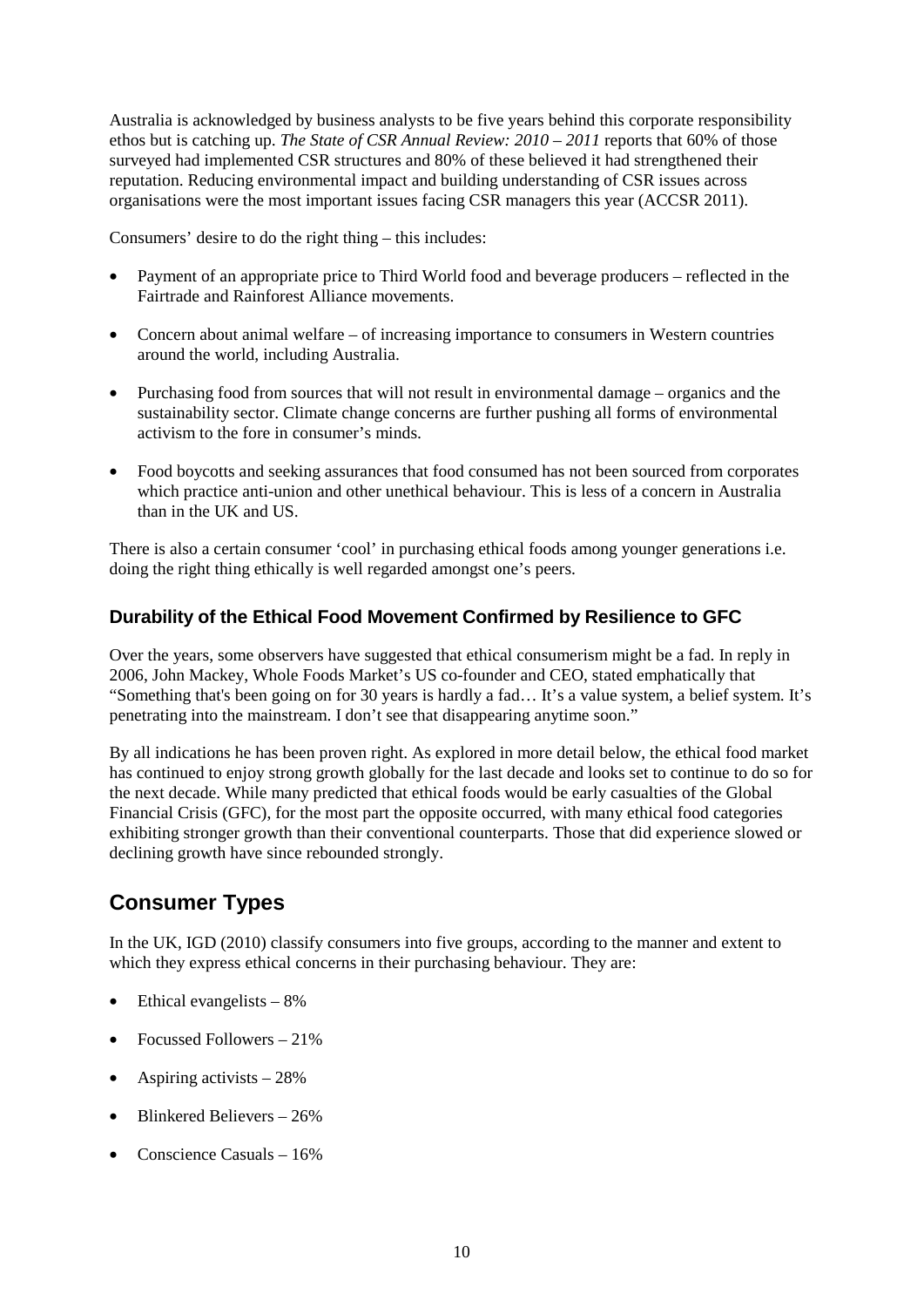Many UK shoppers are very engaged with ethical issues. Ethical evangelists and focussed followers translate their interest in ethical issues into purchasing decisions, and accounted for almost 30% of shoppers. Aspiring activists were keenly interested but bought less ethical products, and less than one in five shoppers were 'conscience casuals' who showed no interest at all in ethical shopping (IGD, 2010).

Similar research in Australia has been conducted by the Mobium Group which has surveyed over 25,000 Australians since 2007 to understand their attitudes to health and sustainability. Mobium have classified Australian consumers into four groups:

- Leaders have strong concerns about personal, community and planetary health and sustainability issues which shape their values and decisions. Highly knowledgeable and committed across ethical consumer categories.
- Leaning moderate concerns and participate in selected ethical consumer categories but make trade-offs in their consumption choices.
- Learners more recent awareness of health and sustainability issues. Less knowledge and more interested in personal than community and planetary aspects. Want to do the right thing but uncertain where to start.
- Laggards low interest in health and sustainability. Future intention to participate in ethical consumer categories is low too.



Source: Mobium Group Pty Ltd, Living LOHAS© Report, [www.mobium.com.au](http://www.mobium.com.au/) Copyright Mobium Group 2007-2011

<span id="page-24-0"></span>Figure 3.1 E thical C ons umer S egments in Aus tralia

The evidence in the literature about the demographics of ethical consumers is not straightforward. While conventional wisdom (and some studies) suggests they are more likely to be affluent, welleducated, female and younger, other studies suggest few or no demographic generalisations can be made. Youth appears to be the only factor which is consistently reliable. The Mobium group suggests that while demographic indicators may not be good predictors, the strength of interest and belief in health and sustainability issues are.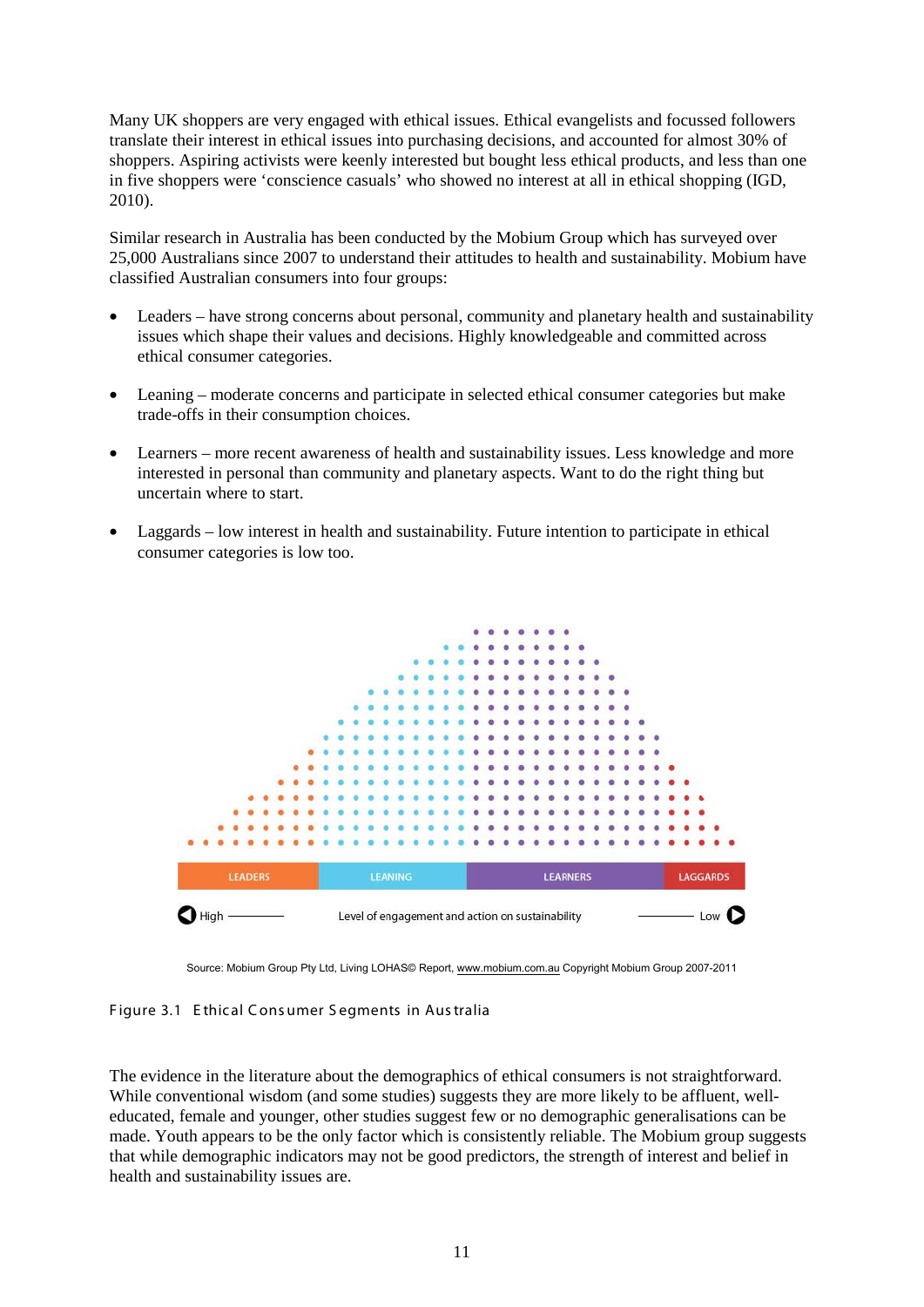## <span id="page-25-0"></span>**Consumer Concerns and Priorities**

Consumers are driven to make ethical purchases by many issues, and individuals respond to and rank those issues differently. Research by IGD reveals that only 7% of consumers are interested in every issue. Most (70%) focus on those issues of key importance to them. Consumers rank issues when making ethical purchase decisions, as shown in Figure 3.1.



Source: IGD website accessed August 2011

NB: Left vertical axis shows percentage of UK public that say they consider ethical issues to be important. Right vertical axis shows scale of importance that ranks from 1 (not at all important) to 5 (very important).

<span id="page-25-1"></span>Figure 3.2 Importance of Ethical Issues in UK - Comparisons across Issues

Figure 3.1 shows that consumers are concerned about ethical issues. This graph from 2007 shows that a high percentage of the UK public say they consider ethical issues to be important. Top of mind in 2007 was environment and recycling. Fairtrade, animal welfare and free range were all more important than organic.

More recent research suggests that animal welfare issues and locally produced food have become significantly more important to UK consumers. In 2009, despite the GFC, animal welfare was the factor which had increased the most as a driver of product choice in the UK, with 20% of people mentioning it - up from 13% in 2008. Interest in local/ national groceries also grew strongly, cited as important by 62% of shoppers. In 2010, 31% of people said they expected to make more purchasing decisions on the basis of animal welfare issues in the future (IGD 2010). This research is supported by a recent study by the UK Department for Environment, Food and Rural Affairs (DEFRA) which compared attitudes and behaviour around sustainable food purchasing. 81% of households rated healthy, balance diet as important, followed by animal welfare (76%). Sustainably sourced fish and locally produced (British) food were close behind.

These UK findings on ethical consumer priorities are similar to survey results reported in the US, where several studies now show greater support for locally produced foods than for organic foods, particularly when the link is made to supporting farmers and the local economy. Health concerns are an extremely strong driver in the US, with the top three claims that US consumers consider make food "ethical" being healthy/ nutritious, no trans fats and no supplementary hormones (Context Marketing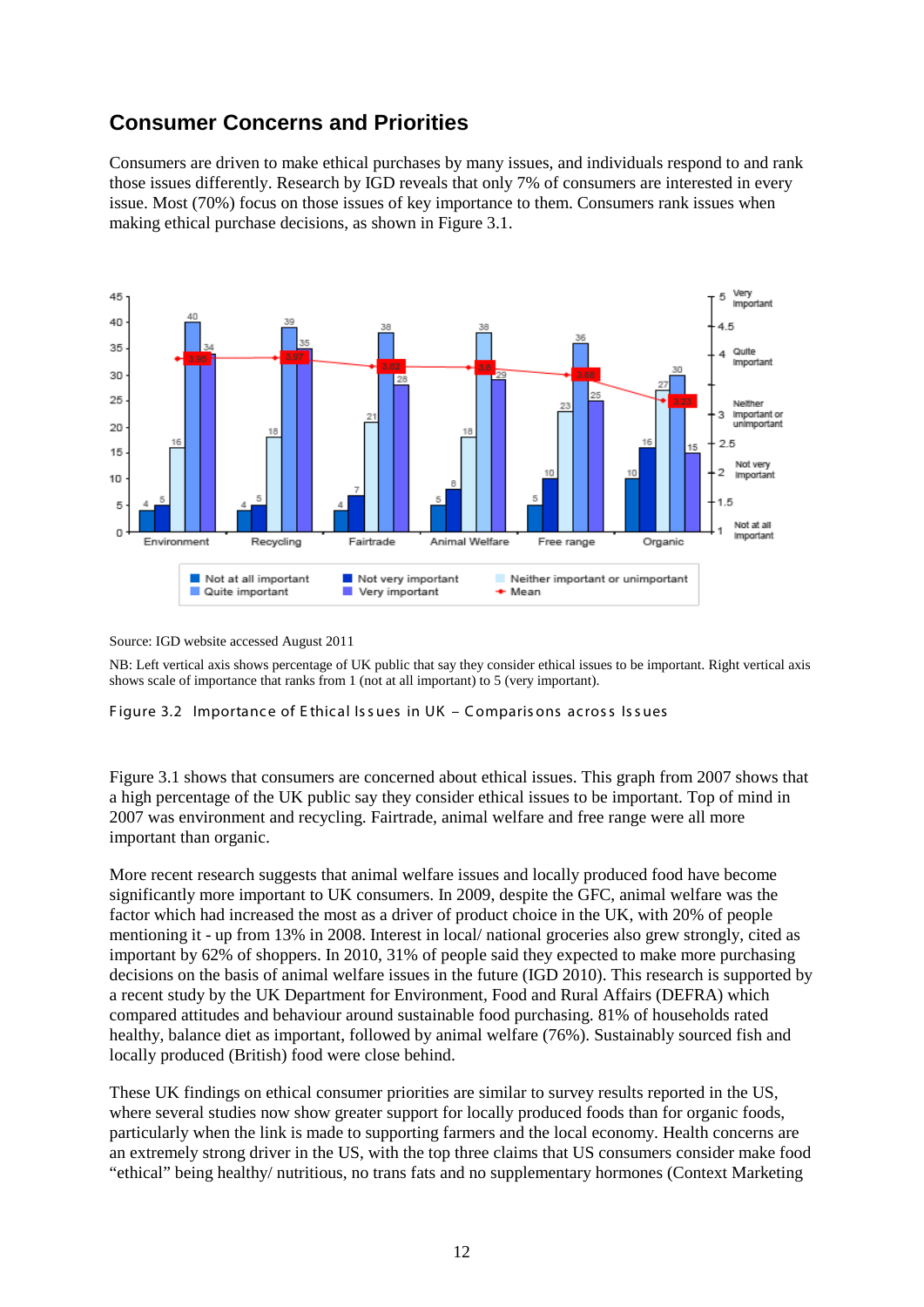2010). However, US consumers expressed a higher willingness to pay for 'natural' and 'environmental' attributes than animal welfare type concerns (Wilson 2008).

A survey across four European countries rated locally produced food of most interest, followed by animal welfare and Fairtrade, followed by organic. However, there were important variations within countries, with animal welfare concerns much higher in the UK and France than in Germany and Spain (IGD, 2010).

Australian data is less freely available. Research in 2010 found that 90% of adult consumers wanted retailers to offer eco-labelled products and over 80% of Australians wanted clearer and simpler information on the benefits and impacts of those products (Mobium Group quoted by FTAANZ 2011). Health and environmental concerns remain the most common reason for purchasing organic food, but animal welfare issues, non-GM and better tasting are also frequently cited (Mitchell et al, 2010).

International consumers also express a strong need for clear unambiguous labelling of ethical food products.

## <span id="page-26-0"></span>**Certification of Ethical Foods**

No single current label certifies all four ethical food attributes – organic, fairtrade, free range and environmentally responsible. Rather, a wide range of domestic and international certification systems, each with its own level of rigour, is used. According to the International Standardisation Organisation (ISO) [\(www.](http://www.iso.org/)**iso**.org) these certification systems fall into three main categories:

- Self declared claims made by suppliers;
- Suppliers that claim to meet third party established standards without audit; and
- Suppliers that meet third party established standards with routine audit.

It is the third category that provides the highest level of assurance for ethical consumers.

It is also noted in the literature that certification may effectively constitute a form of protectionism, e.g. difficulty for small firms in developing countries to obtain eco-labels (Allen 2005).

### **Organic**

In Britain there are several organic certification bodies, all of which conform to the standards laid down by the European Union. The UK Soils Association certifies over 80% of all products sold in the UK, and organic food products carrying the UK Soils Association label are third party audited.

Organic foods and beverages sold in the US are regulated by strict definitions developed by the US Department of Agriculture (USDA). Products must adhere to official standards and use third-party certification.

The European Union has an organic logo which came into effect on 1 July 2010. The logo is mandatory on all organic pre-packaged food products and voluntary for non-packaged goods and imports.

Australia has had a national organic standard for *export* since 1992 – the National Standard for Organic and Bi-Dynamic Produce. Seven different organisations are approved by the Australian Quarantine and Inspection Service (AQIS) as certifiers and products must be certified in order to be exported. Each organisation has its own label.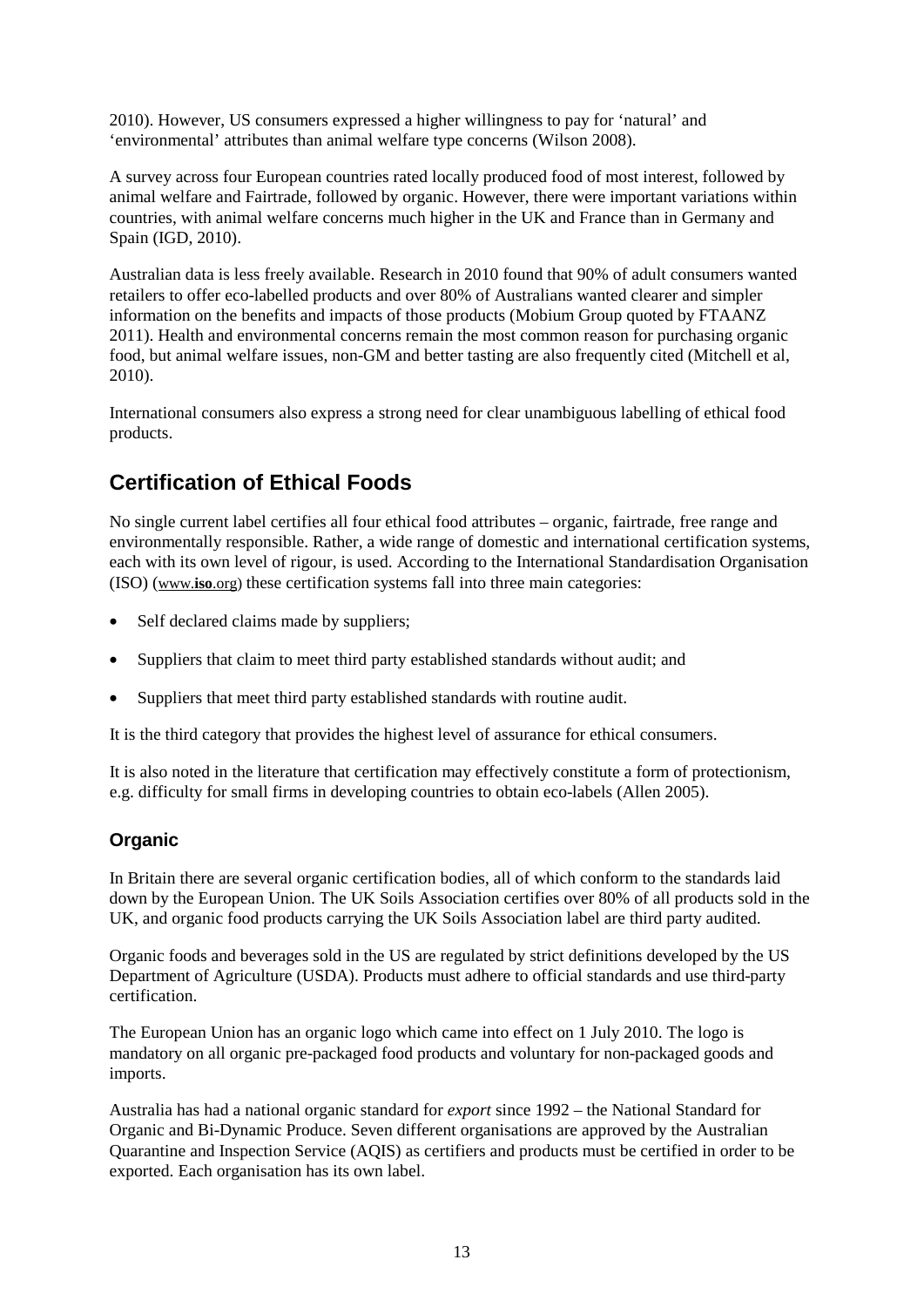Organic products sold *domestically* in Australia are frequently certified by one of the seven AQIS approved certifiers (and carry their label), but may also carry a range of other labels including:

- international certifier labels on imported produce some, but not all of which carry the key words 'certified organic';
- The voluntary AQIS Australian Government Certified mark;
- Supermarket chain organic labels;
- 'In conversion' labels for produce from farms in transition to organic systems; and
- Non-certified produce simply labelled 'organic', 'biodynamic', 'biological' or 'ecological'.

All of this is problematic for a consumer who wants to purchase organic products.

There was no national *domestic* standard until Standards Australia released a voluntary Australian Standard in October 2009. The Organic Federation of Australia (OFA) supported its development and considers that the standard provides the Australian Competition and Consumer Commission (ACCC) with a much firmer basis on which to prosecute misleading claims about organic products (Lue 2009).

There is also a real need to simplify the *labelling* of organic produce in Australia through adoption of a consistent label across the industry. The Organic Federation of Australia (OFA) has developed some new logos but there is currently no agreement across industry about whether a new or existing label should be used.

#### **Fairtrade**

There are several Fairtrade international umbrella federations. The largest, based in Bonn, Germany, Fairtrade International or FLO (formerly Fairtrade Labelling Organisation), has 24 members:

- 19 national labelling initiatives who license companies to use the Fairtrade logo in 15 European countries, the U.S., Canada, Japan, Australia and New Zealand;
- Three producer networks;
- Two marketing organisations.

FLO sets and reviews Fairtrade Standards. FLO-CERT certifies producers and traders in 60 countries. Labelling organisations licence companies to use the Fairtrade logo in countries where the products are sold. There are now 827 Fairtrade certified farmer and worker organisations in 60 countries and FLO estimates that 1.2 million workers benefit from Fairtrade sales. There are 27,000 Fairtrade products sold in 70 countries around the world.

The UK Fairtrade Foundation gives products their seal of approval in Britain and the Fairtrade mark is now recognised by 74% of UK shoppers, with 7 in 10 households in the UK purchasing Fairtrade goods (Fairtrade Foundation, 2011).

In Australia, the Fairtrade Association of Australia and New Zealand (FTAANZ) is the relevant body. FTAANZ maintains a close relationship and feedback mechanism for its members with Fairtrade International. Consumer recognition of the Fairtrade label is increasing and reached 37% in Australia and 51% in New Zealand in 2010. Fairtrade sales have been growing rapidly in Australia and New Zealand, albeit from a low base, and totalled almost \$AU150 million in 2010 (FTAANZ, 2011).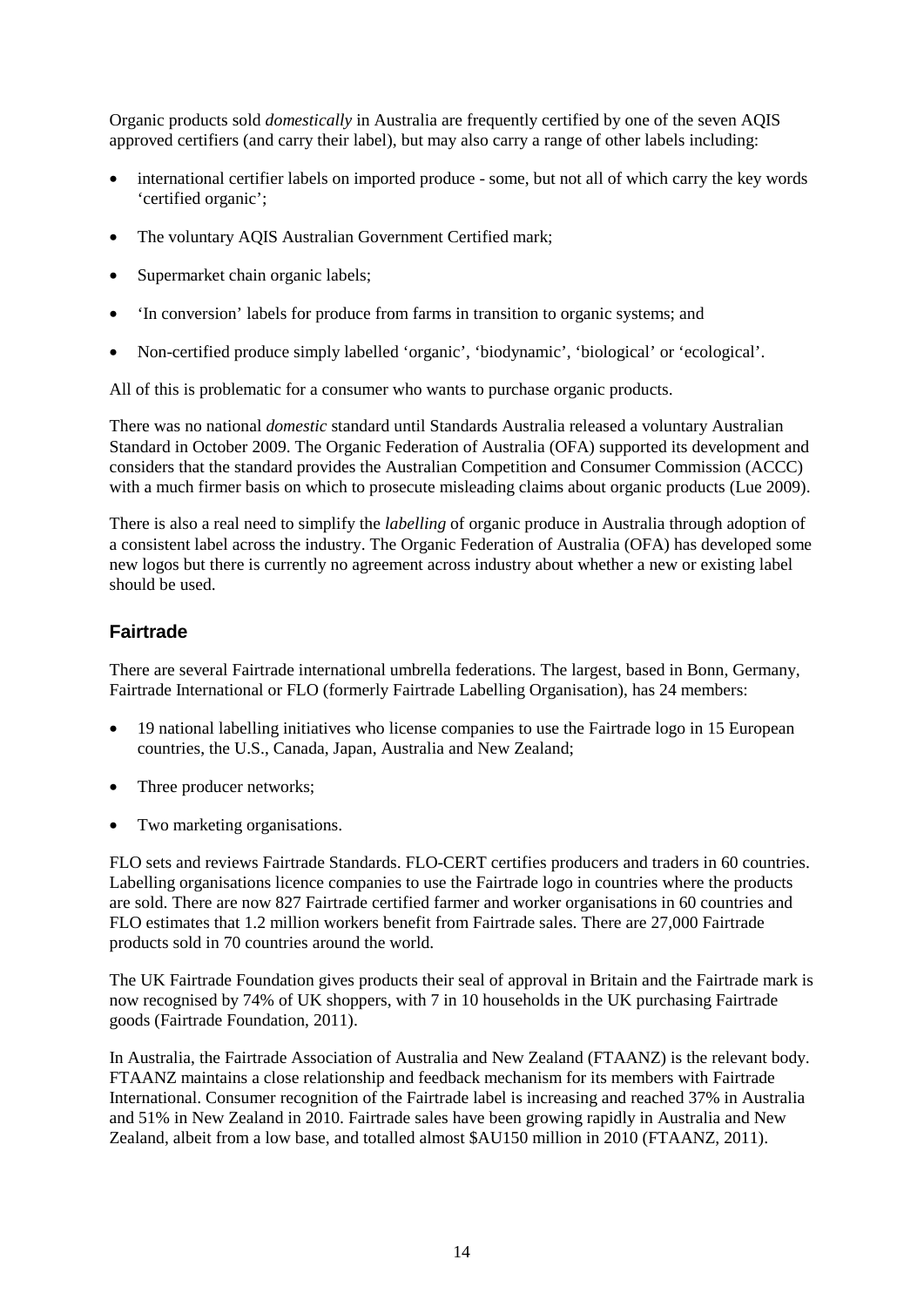### **Free Range and Animal Welfare**

Australia has many initiatives in place which aim to ensure animal welfare, including the *Australian Animal Welfare Strategy* which took five years to develop and involved all spheres of government and non-government organisations. Within food production, increasing consumer concern has seen the development of many and varied standards and labelling schemes but there are few agreed or legally enforceable definitions of terms such as free range, barn laid and sow stall free. Just as consumers are uncertain about which organic label to trust, they are uncertain about animal welfare labels.

RSPCA: The RSPCA uses its Freedom Food Logo established in the UK in 1994 to brand products that meet its animal welfare standards. The basis of the RSPCA's Freedom Food Standards are the five freedoms (first identified in the Brambell Report in 1965 and reproduced in **Table 3.1**) and expanded to provide detailed and precise documents setting out the standards for each of the food animal species covered by the scheme. The scheme covers salmon, sheep, chickens, turkeys, laying hens, ducks, beef cattle, dairy cattle and pigs. About 80% of UK free range eggs are sold under this label (Jones, Hart and Worth undated).

| Freedom                                 | <b>Mechanism for Delivery</b>                                                                |
|-----------------------------------------|----------------------------------------------------------------------------------------------|
| 1. Freedom from hunger and thirst       | By ready access to fresh water and a diet to maintain full health<br>and vigour.             |
| 2. Freedom from discomfort              | By providing an appropriate environment including shelter and a<br>comfortable resting area. |
| 3. Freedom from pain, injury or disease | By prevention or rapid diagnosis and treatment                                               |
| 4. Freedom to express normal behaviour  | By providing sufficient space, proper facilities and company of<br>the animal's own kind.    |
| 5. Freedom from fear and distress       | By ensuring conditions and treatment which avoid mental<br>suffering.                        |

<span id="page-28-0"></span>

|  | Table 3.1 The Five Freedoms for Animals |  |  |  |  |
|--|-----------------------------------------|--|--|--|--|
|--|-----------------------------------------|--|--|--|--|

Source: (Jones, Hart and Worth undated originally developed by Brambell 1965)

The American Humane Association (AHA) has introduced the *American Humane Certified Program* (formerly known as the Free Farmed program) which provides third-party audit that certified producers meet agreed standards (also based on the Five Freedoms). Once certified, producers can use the American Certified Humane label on their products. The scheme covers beef, pork, poultry and dairy products.

In Australia, the RSPCA has set up an Approved Farming Scheme, which provides similar accreditation to the Freedom Food scheme in the UK. Once a farm is audited and found to meet particular standards in animal welfare, their products can be sold with the RSPCA "Paw of Approval". The scheme currently covers eggs, pork, chicken and turkey. Cattle are not (yet) covered by the scheme.

The [Humane Society International](http://www.hsi.org.au/) (HSI) and the Australian Organic certifier National Association for Sustainable Agriculture (NASAA) launched a certification label in August 2006 - *Humane Choice*. The label covers beef, pork, lamb, chicken and eggs and guarantees that the animal has been treated humanely from birth through to death. Animal products carrying the label are allowed to satisfy their behavioural needs, to forage and move untethered and uncaged, with free access to outside areas, shade when it's hot, shelter when it's cold, with a good diet and a humane death.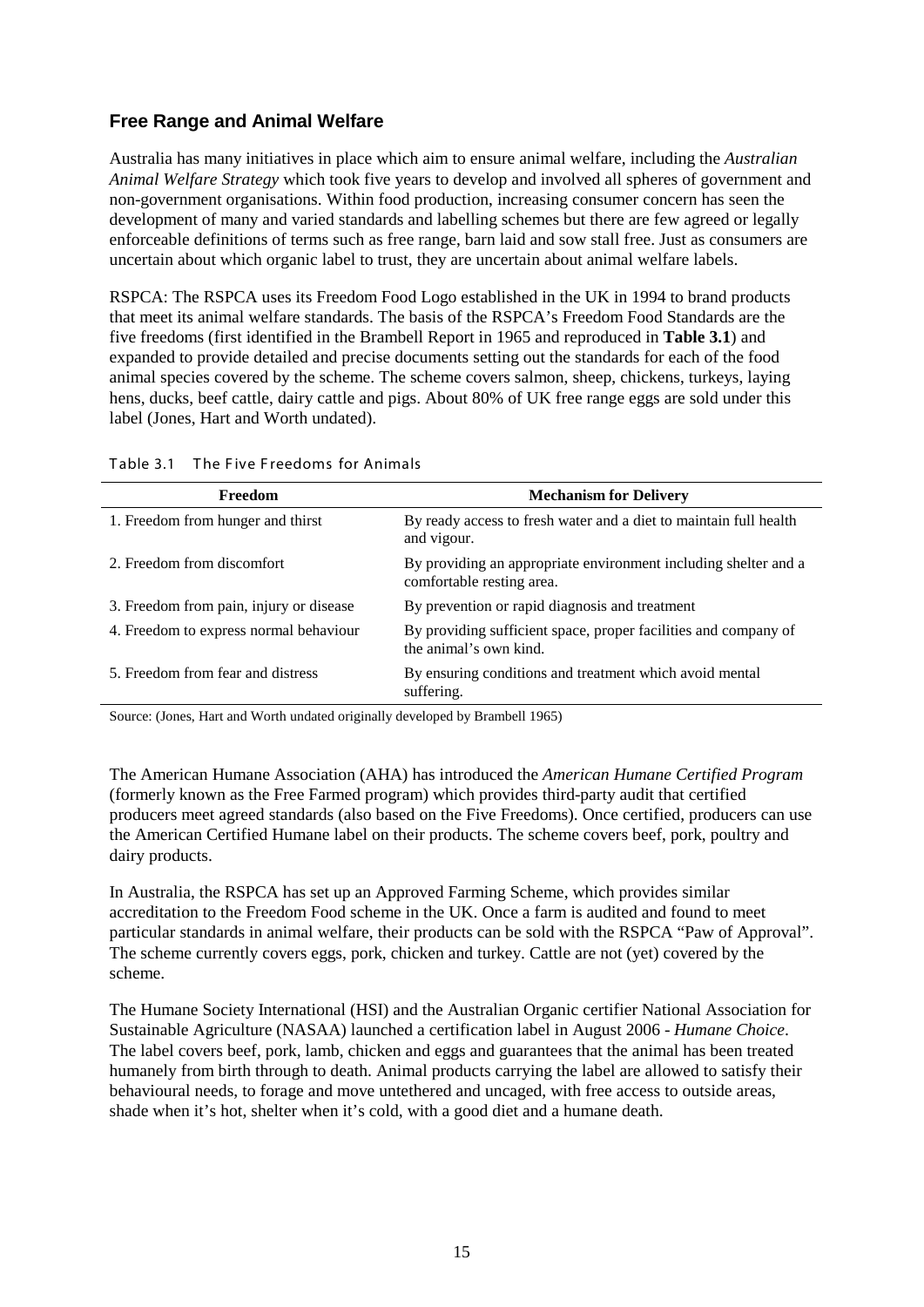### **Environmentally Responsible and Sustainable Production Systems**

Environmental responsibility and sustainable production are demonstrated through a wide range of consumer, industry and government responses. Two relevant examples are the development of Environmental Management Systems (EMSs) in Australia for agricultural products and the international Marine Stewardship Council concerned with sustainable fishing.

EMS: The objectives of EMS are (1) the adoption of profitable and sustainable farming systems, (2) improved natural resource management and environmental outcomes, and (3) an ability to demonstrate environmental stewardship to markets and the community. Australian agricultural industries have responded to the opportunity to develop EMSs in a range of ways. Some have chosen to work toward third party audited ISO 14001 compliant systems, others have built EMS into existing QA programs, others have preferred self assessment tools and still others have opted for a better understanding of market and community drivers. All EMS models share in common a 'plan, do, check, review' approach (Hassall & Associates 2007).

The Marine Stewardship Council (MSC): is a global not-for-profit organisation promoting responsible fishing practices and certifying responsible fisheries. The MSC certifies sustainable fishing with the aim of reversing the decline in fish stocks, safeguarding livelihoods and delivering improvements in marketing conservation. Certified fisheries catch close to 6% of the world's total annual wild capture harvest, and if those fisheries that are currently being assessed are added, the figure will be 10%. More than 10,000 seafood products bear the blue MSC label and can be traced back to the certified sustainable fisheries. Concerned Australian consumers can visit the MSC website [\(www.msc.org\)](http://www.msc.org/) or look at Australia's fishery status reports at [www.brs.gov.au](http://www.brs.gov.au/) which list overfished species.

A recent UK study examined whether a single "green" label could be developed for the "environmentally responsible and sustainable" attribute of ethical consumerism. After examining 70 individual environmental labelling schemes, they concluded that a single "eco-label" is not yet possible. While there is a great deal of work being undertaken around the world about eco-labelling, it is mainly in industries other than food. Food eco-labels remain "practice-based' rather than "outcomebased" and the science of outcome-based labelling (which measures the actual environmental impact) is still developing and is too costly at present. The Inquiry also recommended that labelling should be only part of a suite of initiatives to bring about change in consumer behaviour including government regulation and industry initiatives (DEFRA 2011).

## <span id="page-29-0"></span>**In Summary – Consumer Requirements and Certification**

- Drivers for ethical food consumption include (1) better informed consumers, (2) rising First World incomes, (3) health concerns and (4) the desire for a better world.
- Identifying the demographic characteristics of ethical consumers is not straightforward. While some studies suggest ethical consumers are likely to be well-educated, female and affluent, an increasing number of other studies report that few or no demographic generalisations can be made (Mitchell et al, 2010).
- The various ethical attributes are ranked differently by individual consumers and priority varies across countries. Recent research suggests that animal welfare issues and locally produced food have become significantly more important to UK consumers than environment and recycling, which have been priorities in the past. In the US, health issues and locally produced food are ranked highly. Limited data about Australia is available, but animal welfare is growing in importance as an issue.
- Ethical consumers are seeking clear and unambiguous ethical food labelling and this is not being provided at the current time. Many certification schemes, some of which are third party audited, exist for each of the key ethical food attributes.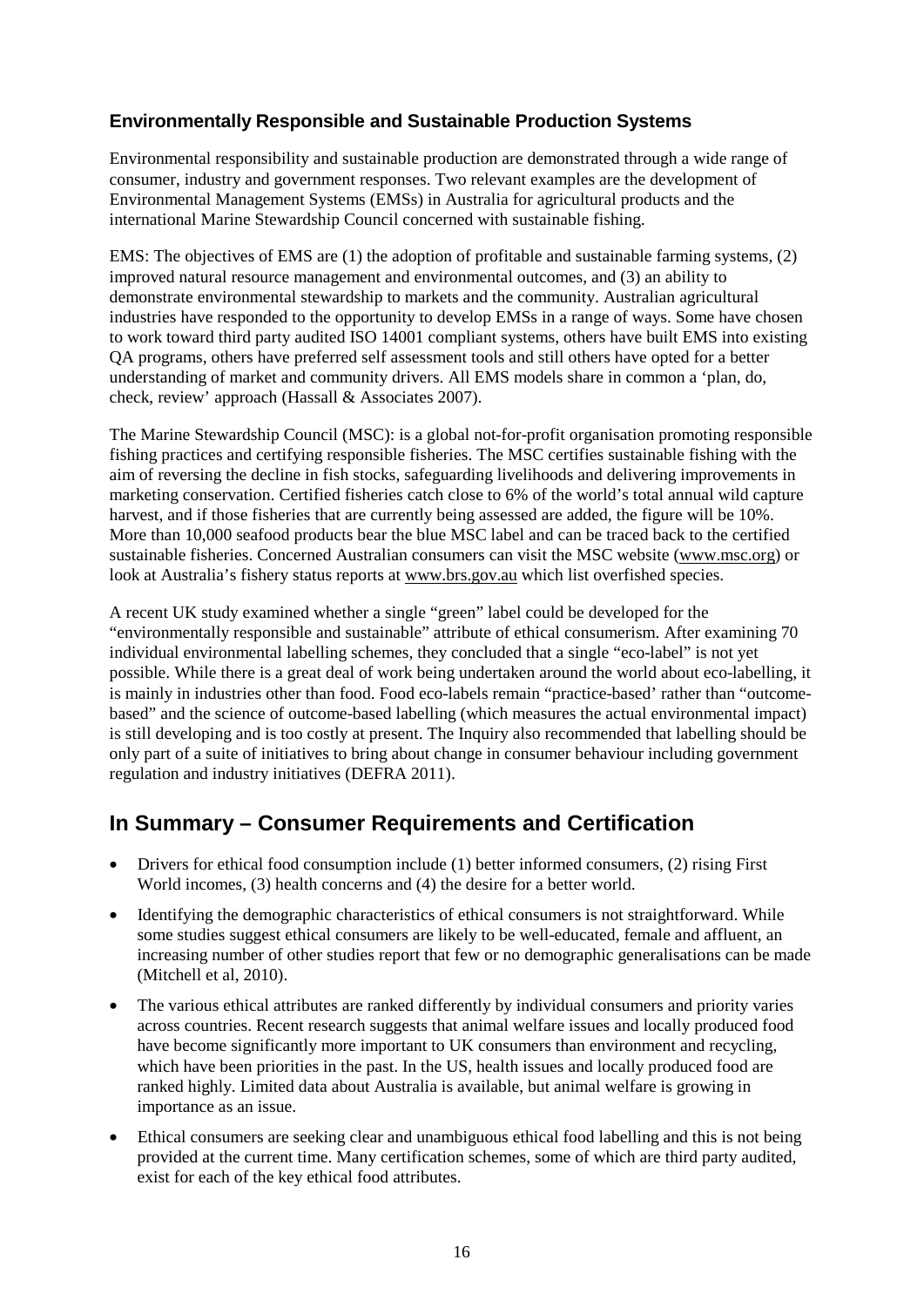# <span id="page-30-0"></span>**4. Market Size – Current and Forecast**

Ethical food market sizes, current and forecast, are provided for the (1) UK and Western Europe (2) US and Canada, (3) Japan and Asia, and (4) Australia and New Zealand. Market size insights include products demanded, consumer requirements, supply chains and distribution channels, market share *vis a vis* conventional foods, growth forecasts and trend implications.

## <span id="page-30-1"></span>**United Kingdom**

### **Ethical Food Products – UK**

Ethical consumerism embracing financial, personal, food and other products was estimated by The Cooperative Bank to be worth £43.2 billion in 2009 (approximately \$A66.2 billion). This is an increase of £6.7 billion (18%) over the previous two years, despite the Global Financial Crisis and the fact that overall household expenditure in the UK increased by only 1% during the same period.

Despite predictions that ethical sales would fall as consumers tightened their belts during the GFC, growth continued in all ethical food and drink categories in the UK during 2008 and 2009 except organic. See Figure 4.1below.



Base: main/joint household shoppers. Source: IG[D Shopper Trends 2010](http://www.igd.com/shoppertrends2010) report

<span id="page-30-2"></span>Figure 4.1 Ethical Food and Drink Products Bought in the Last Month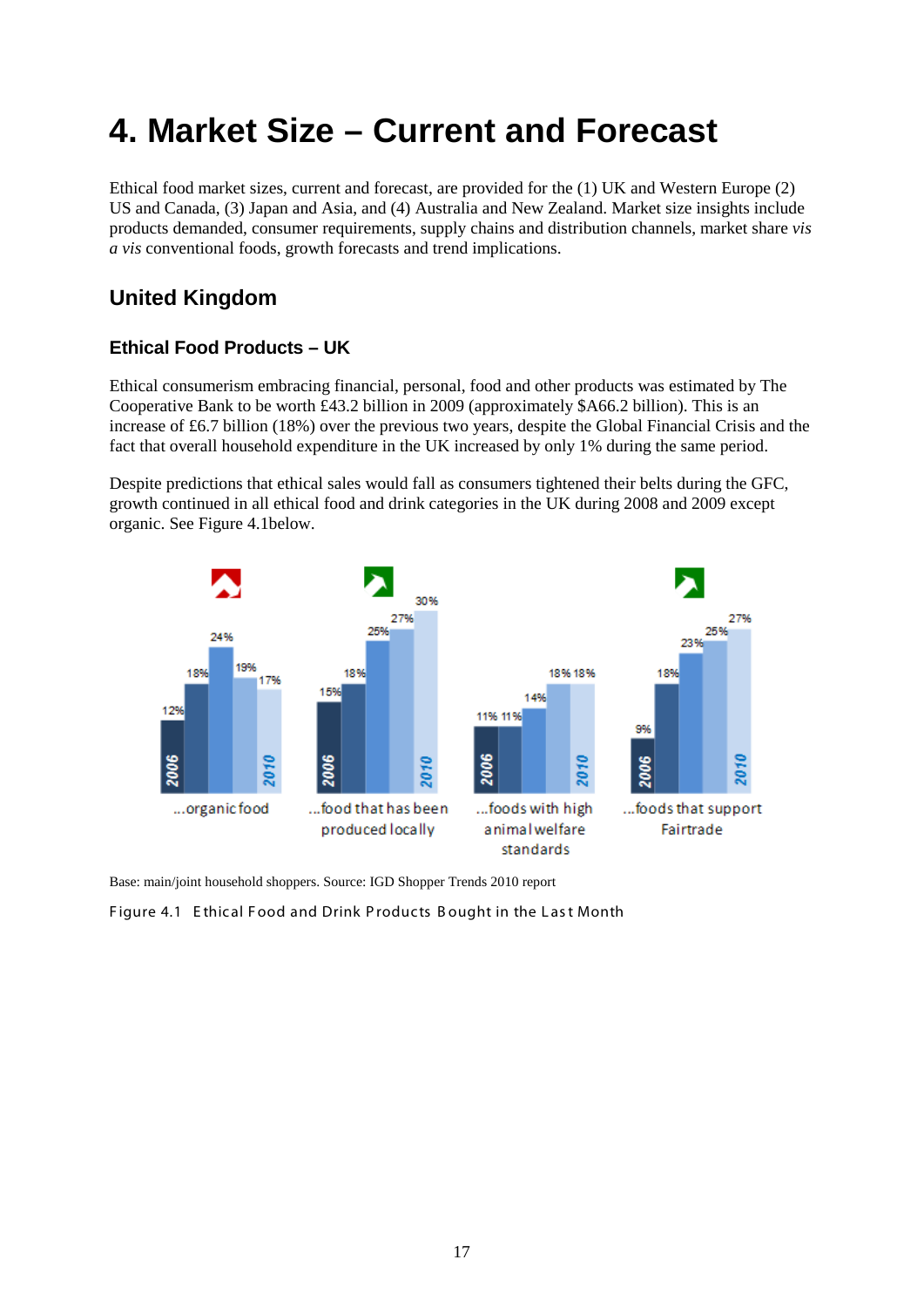

Source: The co-operative bank 'Ten Years of Ethical Consumerism: 1999-2008'

<span id="page-31-1"></span>Figure 4.2 E thical Food and Drink Sales in the UK 1999-2008 (million £)

The key elements of ethical consumerism as they relate to foods are organics, free range/animal welfare, the environment and fairtrade. Over the last decade, growth has been strongest in Fairtrade, Freedom Foods, sustainable fish (of the type certified by the MSC) and free-range poultry. Organic sales grew strongly except for a temporary decline in sales during the GFC. See **Table 4.1** below.

| <b>Ethical Food</b>               | <b>Spend 2007</b> | <b>Spend 2008</b> | <b>Spend 2009</b> | % Growth<br>07 to 09 |  |
|-----------------------------------|-------------------|-------------------|-------------------|----------------------|--|
| Organic                           | 1,982             | 1,986             | 1,704             | $-14\%$              |  |
| Fairtrade                         | 458               | 635               | 749               | 64%                  |  |
| Rainforest Alliance               |                   | 369               | 1,076             |                      |  |
| Free range eggs                   | 314               | 419               | 447               | 42%                  |  |
| Free range poultry                | 130               | 174               | 174               | 34%                  |  |
| Farmers' markets                  | 220               | 220               | 220               | $0\%$                |  |
| Vegetarian prod/Meat alternatives | 758               | 768               | 780               | 3%                   |  |
| Freedom foods (e.g. RSPCA logo)   | 28                | 58                | 122               | 336%                 |  |
| Sustainable fish (e.g. MSC logo)  | 70                | 128               | 178               | 154%                 |  |
| <b>Total</b>                      | 3,960             | 4,757             | 5,450             | 38%                  |  |
| Food & drink boycotts             | 1,144             | 1,069             | 1,040             | $-9\%$               |  |

<span id="page-31-0"></span>Table 4.1 Spending on Ethical Food and Drink in the UK, 2007-2009 (million  $f$ )

Source: The Cooperative Bank 2010

NB: There are elements included in The Cooperative Bank study that are not generally referenced in the ethical food literature, e.g. vegetarian products/meat alternatives.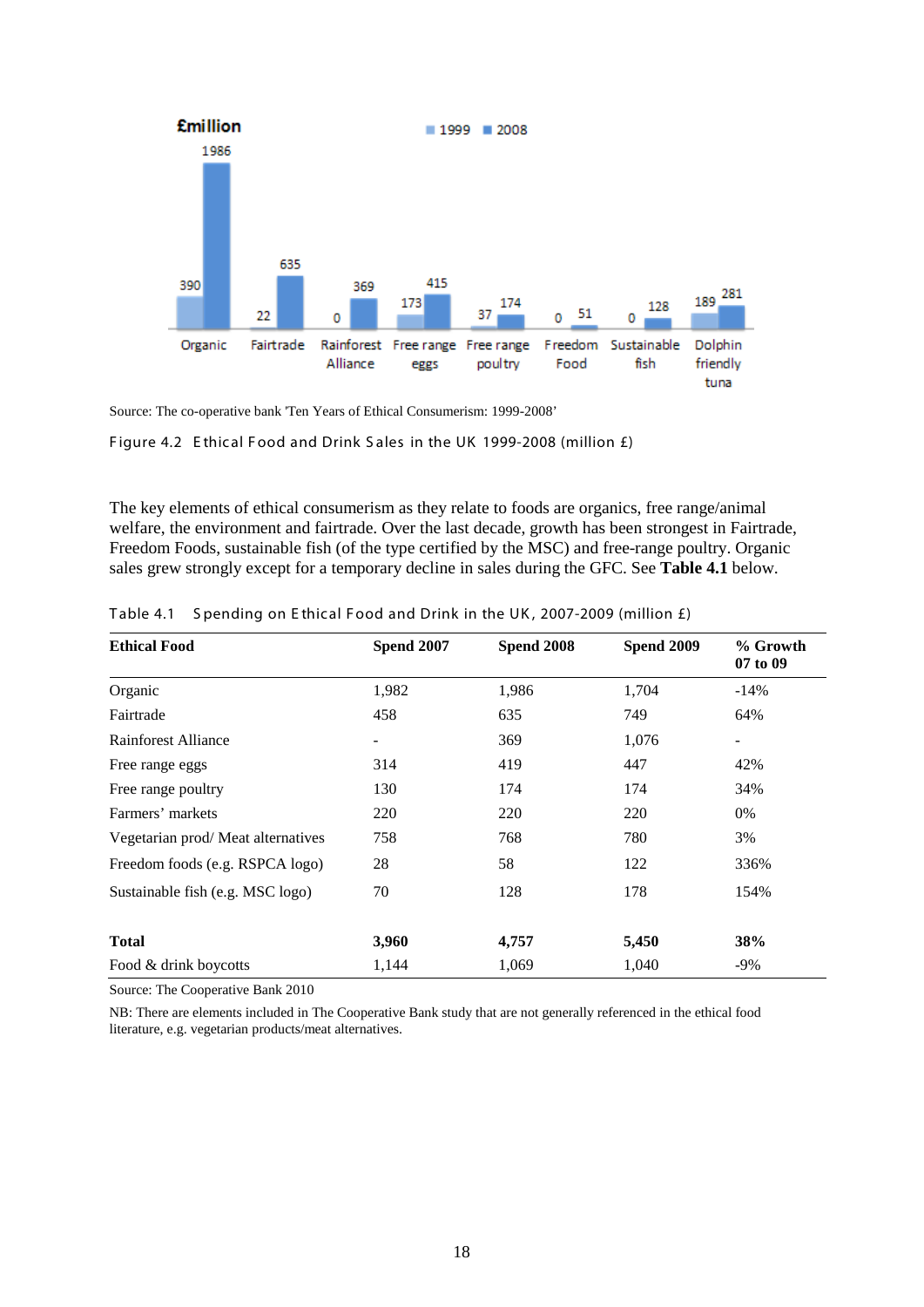#### **Consumer Attitudes – UK**

Annual average UK household expenditure on ethical food and drink was £251 (\$A387) in 2009. UK shoppers are increasingly willing to pay higher prices for quality organic, free range or fairtrade products. Three quarters of UK food buyers are interested in the ethics of what they eat and half expect to be buying more ethical food and drink in the future (IDG 2010).

Some 6% of the UK adult population (2.8 million people) are committed ethical consumers, shopping for ethical products and services every week. Across eight separate indicators, between 1999 and 2007, UK consumers, of all age groups, reported an increased predisposition to ethical behaviours (The Cooperative Bank 2007).

A recent study by the UK Department for Environment, Food and Rural Affairs (DEFRA) compared consumer *attitudes* on key ethical food issues to data on their actual purchasing *behaviour* to see if there is a link. They found that the level of importance consumers attach to an issue and the extent to which they say they are "actively seeking" to buy ethical products are directly linked to the amount of ethical purchases they make (DEFRA, 2011b).

### **Retail Channels and the Ethical Food Supply Chain – UK**

In line with developments around the globe, ethical food products are increasingly found in mainstream outlets. UK supermarkets now stock a wide variety of ethical food products. Tesco stocks 1200 organic product lines, and over 100 Fairtrade product lines. They have a 'Healthy Living' range of over 400 products which are low in fat and sodium and have also developed a 'Free From' range in response to increasing demand for products for people with food allergies and intolerances. Tesco has a special Healthy Kids Snacks range, which has 40 products. Marks and Spencer offer 350 Fairtrade products and will convert all jams and bagged sugar to Fairtrade by 2012. They are aiming to triple sales of organic food by 2012, but are behind schedule due to the decline in organic sales in the GFC. M&S are converting all fresh turkey, geese and duck and fresh pork products, to free range by 2012.

Ethical food sector leaders in the UK include:

- Whole Foods Market Stores in London and Glasgow: sell organic fruit, vegetables, meat and juices. Formerly Fresh and Wild, the company was bought for £21 million in 2004 by the US organic food giant Whole Foods;
- Tyrells threatened to sue Tesco for stocking its crisps. Tyrells sells through 6,000 independent retailers and Waitrose - which it allows to sell its crisps because Waitrose deals fairly with local producers;
- Traidcraft pioneer of fairtrade industry, sells more than 700 products including tea, coffee, wine, pasta and chocolate from 30 countries. Sales were £22 million in 2009.

#### **Value and Share of Total Food Market – UK**

*Total:* Ethical foods accounted for 8% of total food sales in the UK in 2009 (up from 5% in 2006). According to the British Office of National Statistics overall spending on ethical foods accounted for about 5% of the typical shopping basket in 2005 (IDG 2006).

*Organic*: In 2010 total organic sales in the UK were worth £1.73 billion, a decline of 5.9% on the previous year. However the *rate* of decline slowed significantly in 2010, after two years of falling sales due to the GFC, and the Soil Association has labelled 2011 a year of "cautious optimism" and predicts that the market will level off. Over 85% of British households buy organic products, but spending on organic food and drink declined by 14% over the two years to 2009 to reach £1.7 billion,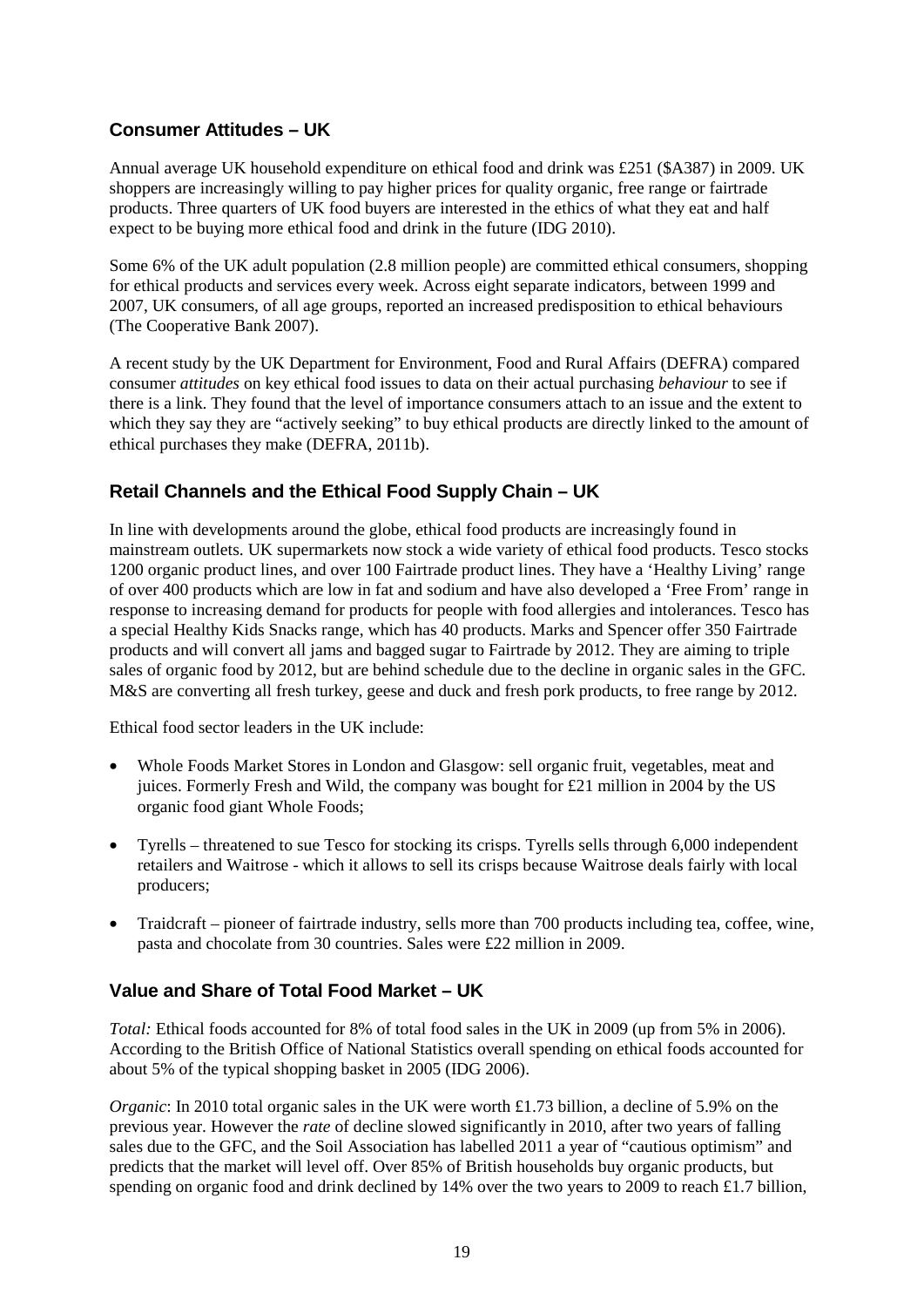equivalent to 1.4% of the £ 81 billion UK food and drink market. Fewer chemicals, healthier for me and my family, and natural/ unprocessed were the three top reasons given by UK consumers for buying organic food (The Soil Association 2011).

*Fairtrade:* Unlike organic products, Fairtrade sales have shown very strong growth throughout the global economic downturn. This growth has occurred on the back of major brand commitments to the Fairtrade label, with companies including Cadbury, Nestle, Starbucks, Ben & Jerry's, Tesco and others taking up the Fairtrade label. In the UK, Fairtrade sales were worth a remarkable £1.17 billion in 2010, up from £836 million in 2009, which is growth of 40%. Fairtrade sales have enjoyed the biggest increase in ethical sales throughout the new century (see **Table 4.2** below). Sales of Fairtrade chocolates more than quadrupled to reach  $\text{\pounds}342$  million, making chocolate the leading Fairtrade product by value in the UK, and sales of Fairtrade drinking chocolate nearly trebled. Sales of tea and coffee continue to grow strongly, with coffee up 16% and tea by 5%, which equates to 6.4 million cups of Fairtrade coffee and 9.3 million cups of Fairtrade tea drunk in the UK every day (Fairtrade Foundation, 2011b).

|                 | 1998 | 1999 | 2000 | 2001 | 2002    | 2003 | 2004  | 2005  | 2006  | 2007    | 2008  | 2009  |
|-----------------|------|------|------|------|---------|------|-------|-------|-------|---------|-------|-------|
| Coffee          | 13.7 | 15.0 | 15.5 | 18.6 | 23.1    | 34.3 | 49.3  | 65.8  | 93.0  | 117.0   | 137.3 | 157.0 |
| Tea             | 2.0  | 4.5  | 5.1  | 5.9  | 7.2     | 9.5  | 12.9  | 16.6  | 25.1  | 30.0    | 64.8  | 68.1  |
| Cocoa products* | 1.0  | 2.3  | 3.6  | 6.0  | $7.0\,$ | 10.9 | 16.5  | 21.9  | 29.7  | 25.5    | 26.8  | 44.2  |
| Honey products* | n/a  | n/a  | 0.9  | 3.2  | 4.9     | 6.1  | 3.4   | 3.5   | 3.4   | 2.7     | 5.2   | 4.6   |
| Bananas         | n/a  | n/a  | 7.8  | 14.6 | 17.3    | 24.3 | 30.6  | 47.7  | 65.6  | 150.0   | 184.6 | 209.2 |
| <b>Flowers</b>  | n/a  | n/a  | n/a  | n/a  | n/a     | n/a  | 4.3   | 5.7   | 14.0  | 24.0    | 33.4  | 30.0  |
| Wine            | n/a  | n/a  | n/a  | n/a  | n/a     | n/a  | 1.5   | 3.3   | 5.3   | 8.2     | 10.0  | 16.4  |
| Cotton          | n/a  | n/a  | n/a  | n/a  | n/a     | n/a  | n/a   | 0.2   | 4.5   | 34.8    | 77.9  | 50.1  |
| Other           | n/a  | n/a  | n/a  | 2.2  | 3.5     | 7.2  | 22.3  | 30.3  | 45.7  | 100.8   | 172.6 | 219.4 |
| <b>TOTAL</b>    | 16.7 | 21.8 | 32.9 | 50.5 | 63.0    | 92.3 | 140.8 | 195.0 | 286.3 | 493.0** | 712.6 | 799.0 |

<span id="page-33-0"></span>Table 4.2 Estimated UK Fairtrade Retail Sales by Value 1998-2009 (£ million)

\* The figures against these products represent the cocoa part of all products containing cocoa and the honey part of all products containing honey.

\*\* Following review, some of the 2007 figures have been amended but the total remains the same.

Source: Facts and Figures on Fairtrade (Fairtrade Foundation, 2011a)

*Free range eggs and poultry:* Sales of free range eggs increased 42% in the two years to 2009 and currently have a retail value of £447 million pounds (Cooperative Bank 2010). Free range eggs account for 45% of all eggs produced in the UK, and sales are growing, while consumers have lost interest in organic eggs (Soil Association 2011). Free range poultry sales have grown by 34% in the last two years and now account for 32% of total poultry sales.

*Freedom foods:* Freedom Foods sales increased by 336% from 2007 – 2009 and are now worth £122 million pounds. About 80% of free-range eggs are sold under the Freedom Foods label.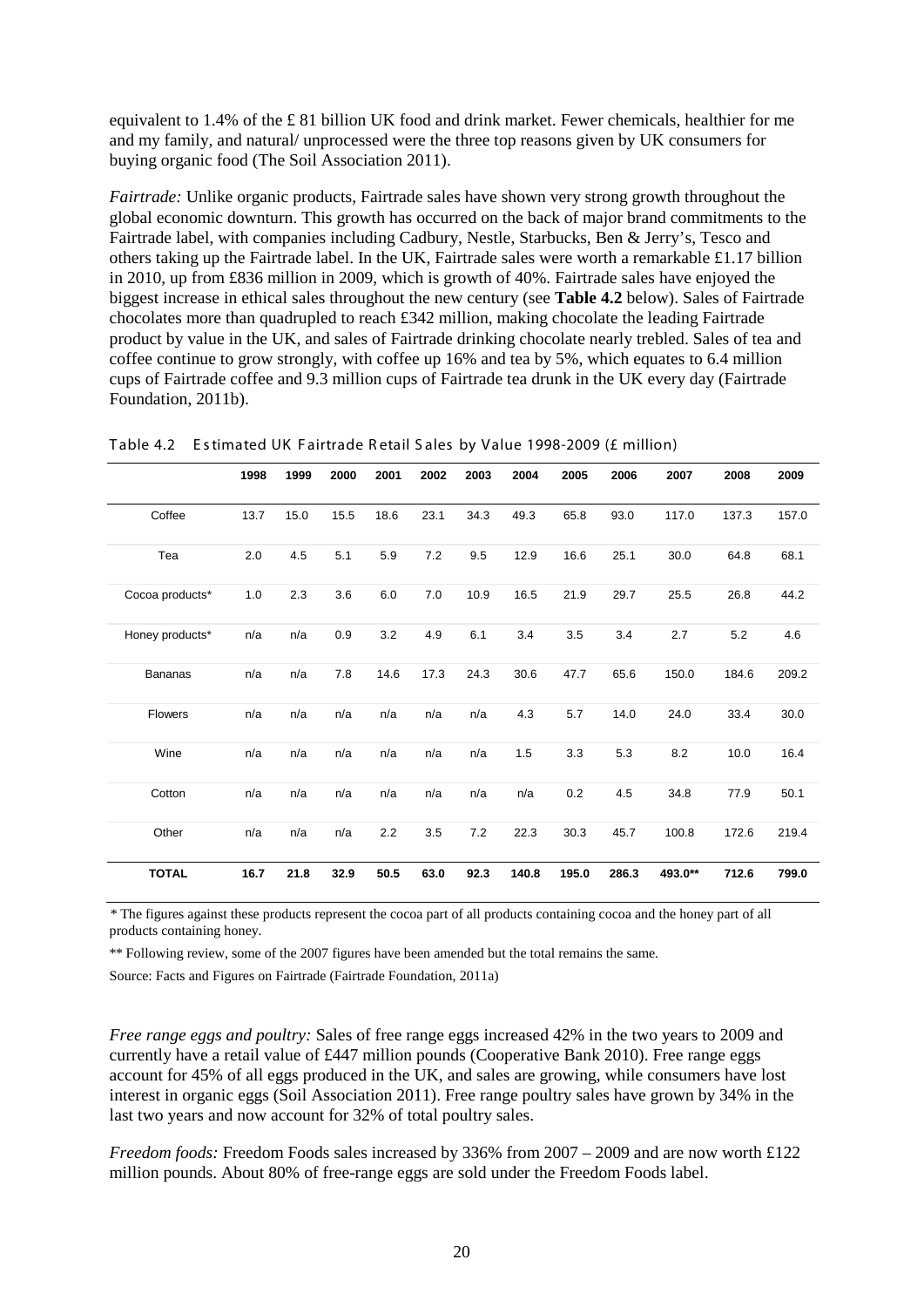*Sustainable fish:* In 2010 the second biggest increase in an ethical food category (after Freedom Foods) was the sale of sustainably caught fish which increased by 154% following the introduction of new product lines by some of the UK's leading brands. The Marine Stewardship Council certifies sustainably caught fish in the UK and worldwide (The Cooperative Bank 2010).

*Locally Produced Food:* has re-emerged as a very important ethical food trend in the UK, buoyed by consumer concern to support local economies and local producers during the economic downturn. A 2008 survey of UK consumers found that *local/British products* was the 2<sup>nd</sup> most important category of ethical products after animal welfare, with 55% of consumers rating it of interest. A follow up survey in 2010 showed that interest in local/British groceries had increased to 62% since 2008 (IGD 2008, 2010). The food miles/local purchase phenomenon also manifests itself in the UK through the growth of farmers' markets, which now number 220 (The Cooperative Bank 2010).

*Consumer boycotts (labour rights):* The value attributable to boycotts reflects the income lost by one brand to another because a consumer switches brands due to an ethical concern, be it human rights, animal welfare or the environment. To avoid double counting, the value of boycotts excludes instances where consumers switched brands to fairtrade, organic or any other product categories included in Table 4.1. The most common reasons cited by consumers were concerns over labour rights in companies' supply chains, irresponsible marketing practices in the developing world and animal welfare.

*Conclusion:* The growth enjoyed by ethical food suppliers has been exponential from a small base. Over the decade to 2009, ethical sales in the UK increased by over 400% and fairtrade sales grew even faster to reach a total almost 40 times their size at the start of the decade.

#### **Growth Forecast – UK**

Sales of ethical food and drink in the UK have almost tripled in the last decade, well above growth in the conventional food category which was around 4.2% in the early 2000s (IDG 2006) and has struggled in the later part of the decade in the face of the GFC.

Continued growth is predicted across the ethical food and drink sector in the UK. Sales of organic food are rebounding from their decline during the GFC and the strong growth in the fairtrade sector is forecast to continue, with the Foundation's Executive Director suggesting fairtrade sales could even reach £2 billion pounds by the end of 2012, a prediction of almost 100% growth in two years on 2010 sales of £1.17 billion (Fairtrade Foundation 2011b).

#### **Implications – UK**

<span id="page-34-0"></span>With UK supermarkets having fully embraced ethical issues to further differentiate themselves in an increasingly competitive market place, suppliers are taking up the opportunity to convert a niche (ethical foods) into a mainstream range. Firms will need to 'do ethical stuff' as well as sell the products. Equally there are risks for suppliers in not acting ethically. The boycott value of ethical foods in the UK is only second to organics as an industry sub-sector. However, shoppers have a propensity to overstate their willingness to buy ethical foods when surveyed or in focus groups.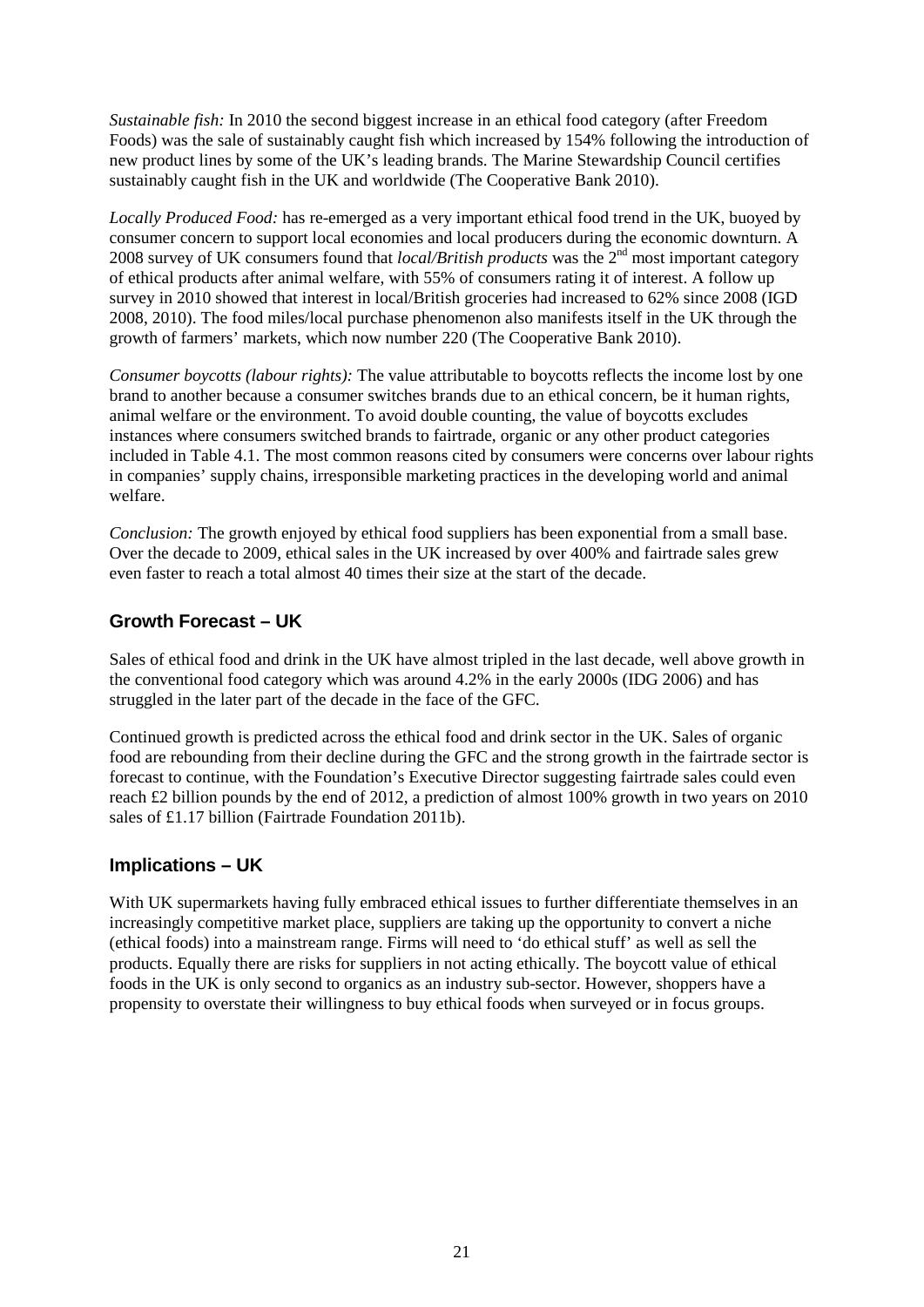## **Western Europe**

The following 'bullet points' provide insight into the current size of the ethical food market in Western Europe. Available data sets are incomplete and the result is a partial picture.

#### **Germany**

- Germany is the second largest organic market in the world after the US. In 2009, Germany had 0.95 million hectares of organic agricultural area and organic sales were worth €5,800 million. Per capita spending on organic food was  $7<sup>th</sup>$  highest in the world and averaged  $\epsilon/1$ (Willer & Kilcher 2011).
- In the first half of 2011, 29 organics supermarkets either opened their doors or expanded in size (Organic-Market Info, 2011).
- The value of German Fairtrade sales increased from  $\text{\textsterling}12.8$  million in 2008 to  $\text{\textsterling}267.5$  million in 2009, an increase of 26% (FLO 2010).

#### **France**

- A 2010 survey of French consumers found that 30% of French shoppers expect to be buying more animal welfare products in the future; 35% will buy local/national products; 24% expect to buy more Fairtrade products and 20% expect to buy more organic (IGD, 2010b).
- France's organic market is the second largest by value in Europe and was worth  $\epsilon$ 3,041 million in 2009 (Willer & Kilcher 2011).
- French purchases of Fairtrade goods in 2009 reached  $\text{\textsterling}87.7$  million, an increase of 13% on 2008. France had the third highest sales by value in the world after the UK and US (FLO 2010).

#### *Italy*

- In 2009 the organic food market in Italy was valued at  $\epsilon$ 1.5 billion, making it the 5<sup>th</sup> largest domestic market by value in the world (Willer & Kilcher 2011).
- Organic sales in Italy experienced growth of 7% in the first half of 2009, despite the GFC. Fruit, vegetables and eggs were particularly in demand. The organic supermarket chain NaturaSi, with 66 stores, achieved increased sales of 15% in the same period (Organic World 2009).
- In 2009, there were almost 50,000 organic operators in Italy, of which more than 42,000 were producers, making Italy the country with the most organic producers in Europe.
- Italy's Yearbook of Organic Farming *Tutto Bio 2010* reports that between 2007 and 2009 farm gate sales grew by 32%, restaurants by 31%, internet sales by 25%, organic school cafeterias by 23% and farmers' markets by 10% (Organic World 2011).
- Fairtrade and organic products are widely stocked in hypermarkets, supermarkets and local specialty stores.
- In 2009 Fairtrade was valued at  $\bigoplus$  3.4 million, an increase of 5% on the previous year (FLO 2010).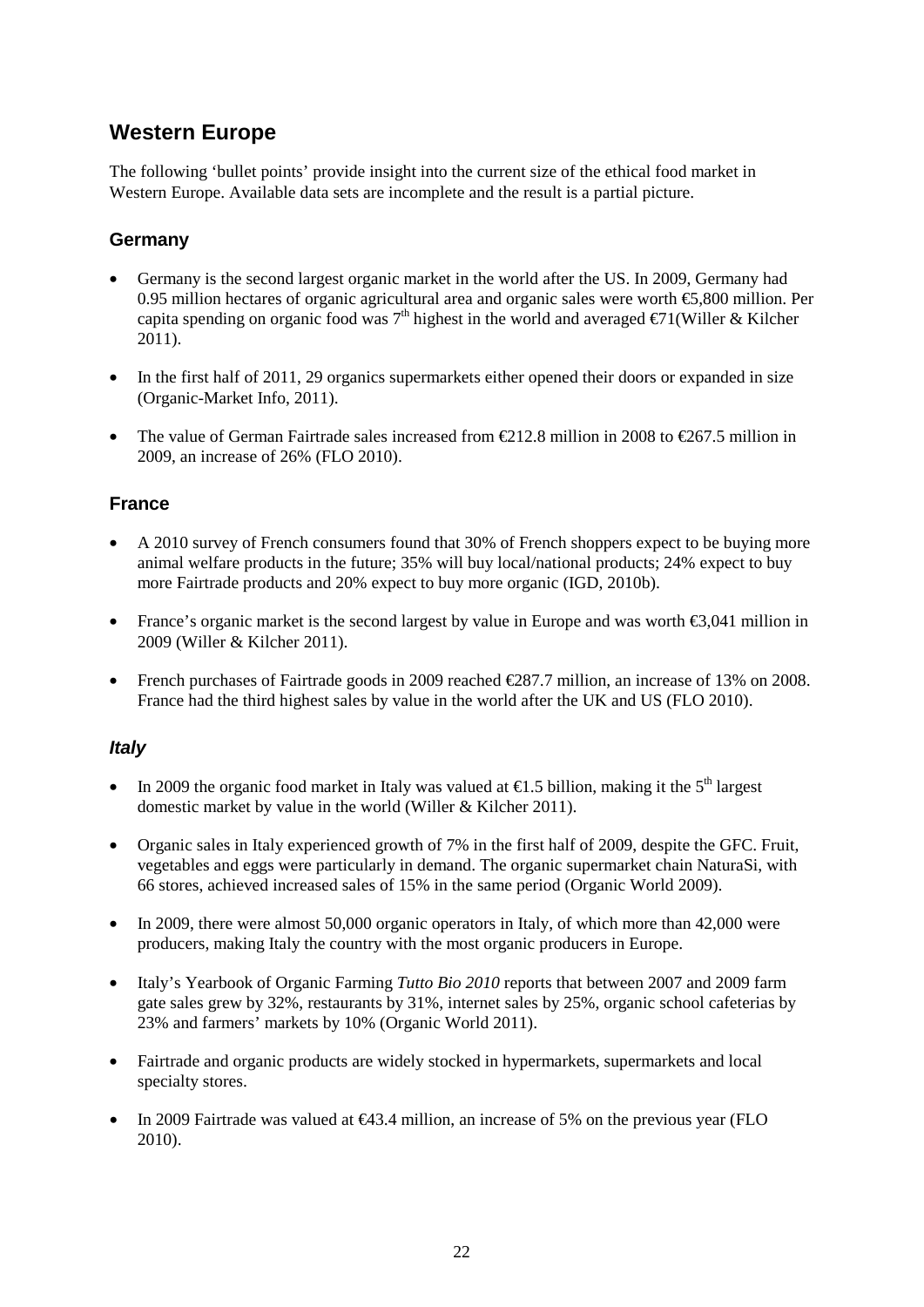#### **Netherlands**

- Consumer spending on organic produce has grown by 8.5% on average over the last decade.
- In 2009, organic products accounted for 2.3% of total food sales in the Netherlands, which was €591 million Euros. Per capita consumption was €36 (Kilcher et al 2011).
- For some years it appeared that the rate of growth of organic sales in the Netherlands may have been stagnating or reaching some kind of mature market level, but these statistics suggest otherwise, as do reports that sales of organic food in Dutch supermarkets were 20% higher in the first nine months of 2010 than for the same period in 2009. If accurate, this would represent the biggest growth in the market for a decade.
- The Fairtrade label has its roots in the Netherlands and growth remains strong. Fairtrade sales were worth €85.8 million in 2009, an increase of 41% on 2008 (FLO 2010).

#### **Switzerland**

- The GFC did not impact on organic sales in Switzerland, which continued to exhibit strong growth. Since 1999, the Swiss organic market has grown on average more than 10% annually (Kilcher et al 2011).
- In 2009, organic food and beverage sales were worth  $\epsilon$ 1,023 million which equated to more than 5% of total food and beverage sales.
- Consumer drivers for purchasing organic food have become more complex. Their concerns with the effect of climate change and the need to minimise our ecological footprint have led to more reasons to buy organic:
	- − Organic farming contributes to the mitigation of climate change
	- − Organic agriculture contributes to sustainably feeding the world
	- − Organic farmers invest in biodiversity (Kilcher et al 2011).
- Sales of Fairtrade products reached  $\in$  180.1 million in 2009, up by 7% on sales in 2008.
- Per capita Fairtrade consumption is very high in Switzerland at almost €132 per annum, second only to Denmark among European countries.

#### **Spain**

 $\ddot{\phantom{a}}$ 

- Sales of organic food reached  $\Theta$ 05 million, which equates to  $\Theta$  per person (Kilcher et al 2011).
- Spain is now the country in Europe with the largest organic grape area overtaking Italy which previously held this place.
- Fairtrade was first introduced to Spain as '*commercio justo*' by non-government organisations (NGOs) and world shops<sup>[1](#page-36-0)</sup>. The *Coordinadora Estatal de Commercio Justo* (CECJ) was formed to create a National Labelling Organisation for Spain. The first fairtrade products available for Spanish consumers were: coffee, cocoa, tea and sugar. Initially these were on offer through food service outlets and world shops.

<span id="page-36-0"></span><sup>&</sup>lt;sup>1</sup> World shops are outlets for fair trade products in developed countries around the world. The functions of world shops include the sale of fairly traded products and the raising of consumer awareness about the issues behind the concept. World shops organise exhibitions, campaigns, petitions and fair trade breakfasts to help 'spread the word'.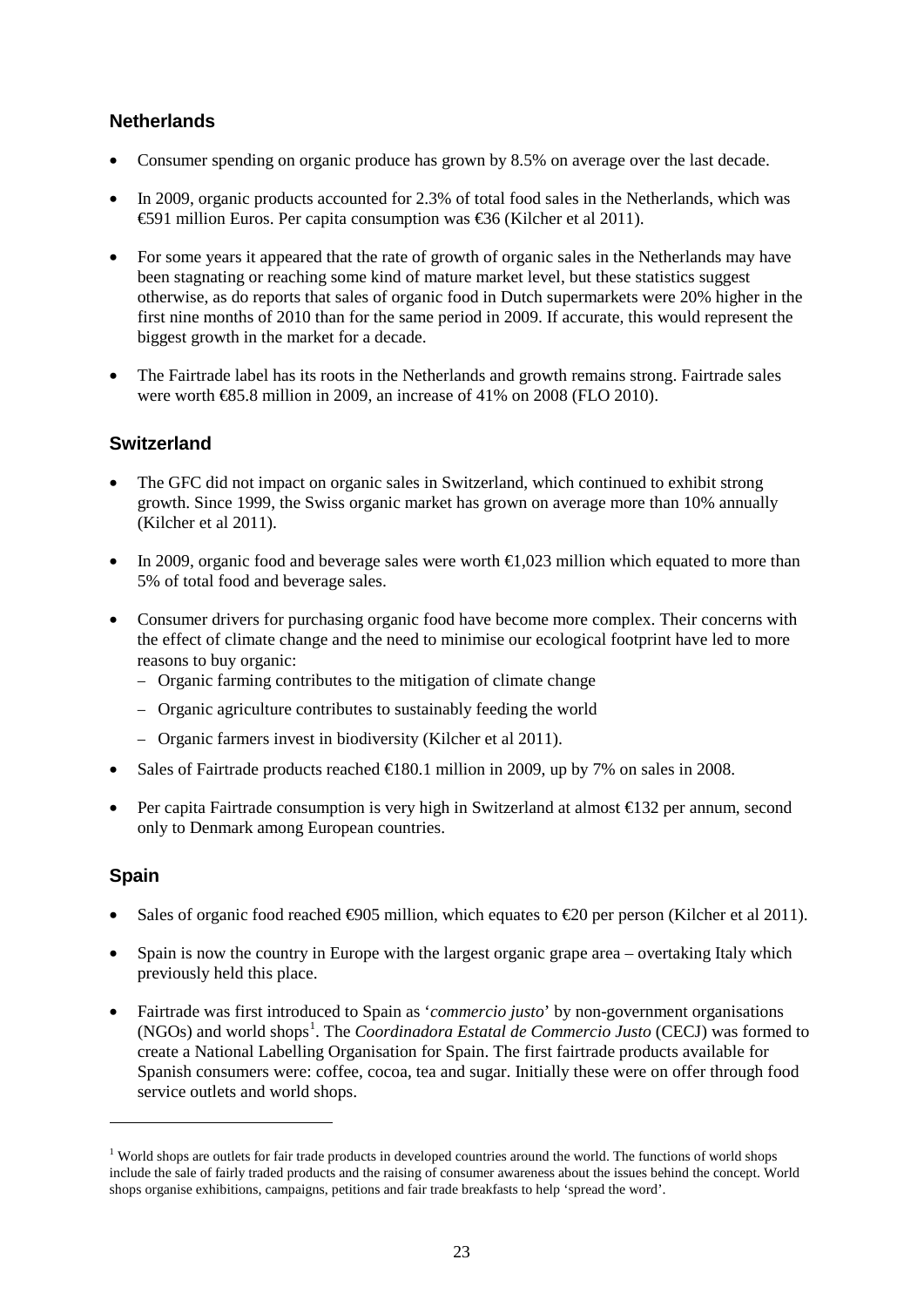Fairtrade sales in Spain grew strongly in 2009, increasing by 46% over 2008 to reach  $\bigoplus$  million, although from a lower base than many European countries (FLO 2010).

#### **Ireland**

- Organic sales in Ireland totalled €90 million in 2010, a decrease of 17.4 % on the previous year. However, the volume decrease experienced was only 7.5 %. This appears to be a direct result of the GFC.
- The Irish Government, when elected in June 2007, made a commitment in the program for government that will ensure that the sourcing of fairtrade goods (where possible) is part of all Government departments' purchasing policy.
- Sales of Fairtrade products grew by 26% in 2009 to reach  $\text{\textsterling}18.6$  million (FLO 2010).

| Country            | <b>Sales (Million Euros)</b> | <b>Euros/Person</b> | Share of Food Market (%) |
|--------------------|------------------------------|---------------------|--------------------------|
| Germany            | 5,800                        | 71                  | 3.4                      |
| France             | 3,041                        | 47                  | 1.9                      |
| Italy              | 1,500                        | 25                  | *                        |
| <b>Netherlands</b> | 591                          | 36                  | 2.3                      |
| Switzerland        | 1,023                        | 132                 | 5.2                      |
| Spain              | 905                          | 20                  | *                        |
| Ireland            | 106                          | 24                  | *                        |

Table 4.3 Market for Organic F ood and B everages in Wes tern E urope 2009

\*Data not available

Source: Adapted from The Organic Market in Europe 3rd Edition May 2011 (Kilcher et al 2011)

#### **Overview and Implications – Western Europe**

The organic food and drink market in Europe is very well developed with the seven highest per capita spending countries in the world being Western European countries: Denmark, Switzerland, Austria, Luxembourg, Liechtenstein, Sweden and Germany (Willer & Kilcher 2010).

Growth rates in organics vary country to country but most countries report annual sales growth of up to 15%. The UK and Germany were hit hardest by the GFC. Organic food sales in the Netherlands, an early adopter of organic foods, had levelled off for several years, but increased to record levels in 2010.

Animal welfare is an important part of the ethical food movement in Europe and the EU is proposing animal welfare labelling. European consumers are becoming increasingly sophisticated in their buyer behaviour towards organic foods. They are seeking additional value from organic products than just the production method.

Fairtrade has more than 70,000 outlets in Europe including 50 supermarket chains. Fairtrade outlets employ 2,000 staff and attract 100,000 volunteers in Europe. There are an estimated 200 fairtrade importers with an aggregate net turnover of €230 million pa and a retail value of €660 million pa (\$US1.037 billion). Fairtrade has grown in Europe at 154% in 5 years (Maccari 2007).

Growth in the value of fairtrade sales by country is shown in Table 4.3.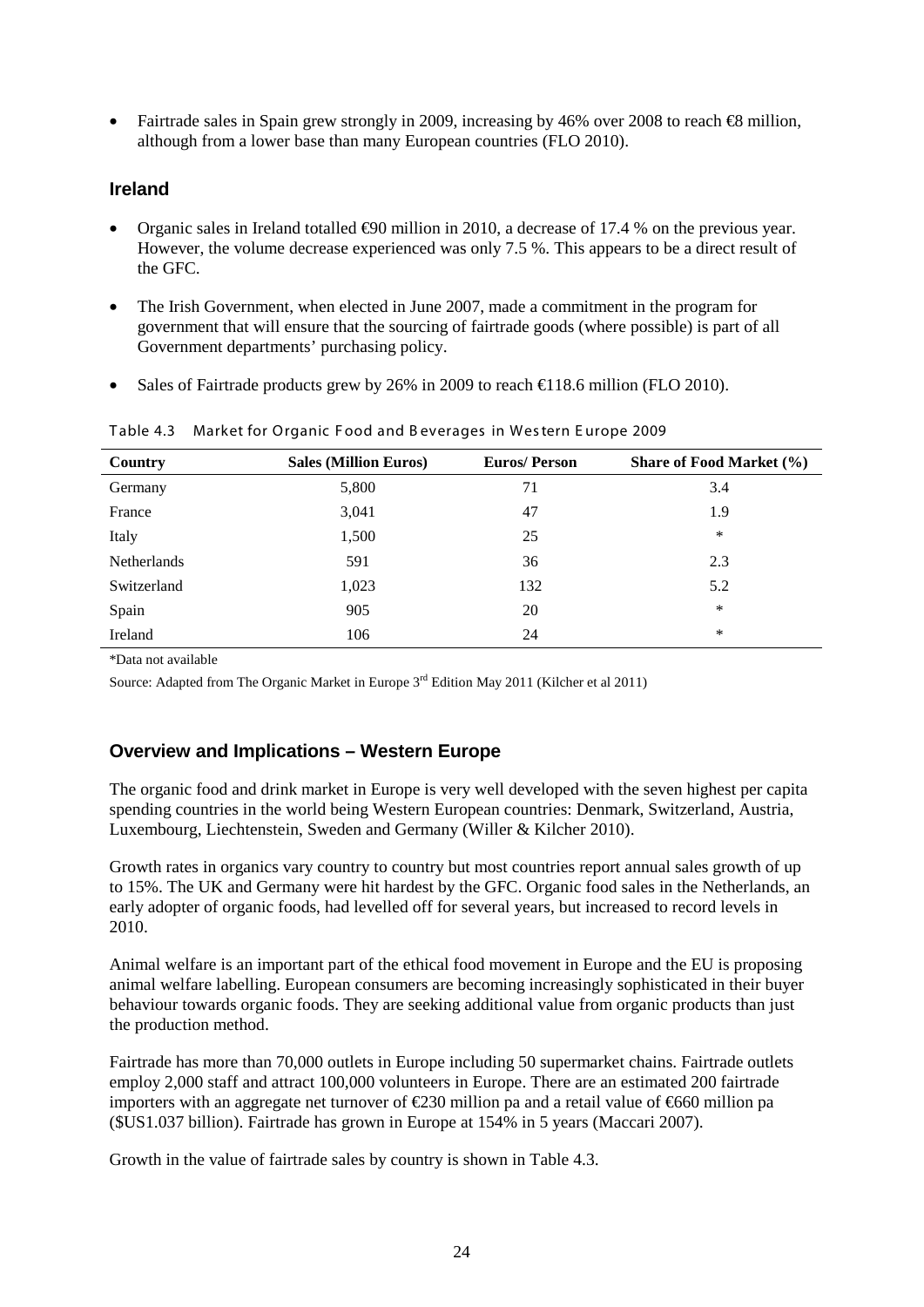| <b>Country</b> | <b>Retail Value</b><br>2007<br>$(\epsilon$ million) | <b>Retail Value</b><br>2008<br>$(\epsilon$ million) | <b>Retail Value</b><br>2009<br>$(\epsilon$ million) | Growth in<br><b>Spend</b><br>2008-2009 (%) | Spend per<br>Capita<br>2009* |
|----------------|-----------------------------------------------------|-----------------------------------------------------|-----------------------------------------------------|--------------------------------------------|------------------------------|
| Austria        | 52.7                                                | 65.2                                                | 72.0                                                | 10%                                        | 8.76                         |
| Belgium        | 35.0                                                | 45.8                                                | 56.4                                                | 23%                                        | 5.41                         |
| Canada         | 79.6                                                | 128.5                                               | 201.9                                               | 66%                                        | 5.93                         |
| Denmark        | 39.6                                                | 51.2                                                | 54.4                                                | 6%                                         | 10.34                        |
| Finland        | 34.6                                                | 54.4                                                | 86.9                                                | 60%                                        | 16.50                        |
| France         | 210.0                                               | 255.6                                               | 287.7                                               | 13%                                        | 4.40                         |
| Germany        | 141.7                                               | 212.8                                               | 267.5                                               | 26%                                        | 3.28                         |
| Ireland+       | 23.3                                                | 94.4                                                | 118.6                                               | 26%                                        | 25.40                        |
| Italy          | 39.0                                                | 41.3                                                | 43.4                                                | 5%                                         | 0.71                         |
| Japan          | 6.2                                                 | 9.6                                                 | 11.3                                                | 2%                                         | 0.09                         |
| Luxembourg     | 3.2                                                 | 4.3                                                 | 5.3                                                 | 25%                                        | 10.53                        |
| Netherlands    | 47.5                                                | 60.9                                                | 85.8                                                | 41%                                        | 5.09                         |
| Norway         | 18.1                                                | 30.9                                                | 34.7                                                | 19%                                        | 7.40                         |
| Sweden         | 42.5                                                | 72.8                                                | 82.7                                                | 25%                                        | 9.10                         |
| Switzerland    | 158.1                                               | 168.8                                               | 180.2                                               | 7%                                         | 23.58                        |
| UK             | 704.3                                               | 880.6                                               | 897.3                                               | 14%                                        | 14.30                        |
| <b>US</b>      | 730.8                                               | 757.8                                               | 851.4                                               | 7%                                         | 2.72                         |
| Australia/NZ   | 10.8                                                | 18.6                                                | 28.7                                                | 58%                                        | 1.10                         |
| Spain          | 3.9                                                 | 5.5                                                 | 8.0                                                 | 46%                                        | 0.17                         |
| Total          | 2380.9                                              | 2959.0                                              | 3374.2                                              | 14%                                        |                              |

| Table 4.4 Fairtrade - Estimated Retail Value, Growth and Spend per Capita# |  |  |  |  |  |  |  |  |  |  |
|----------------------------------------------------------------------------|--|--|--|--|--|--|--|--|--|--|
|----------------------------------------------------------------------------|--|--|--|--|--|--|--|--|--|--|

Source: AgEconPlus analysis of FLO data

\* Based on 2011 population estimates sourced through US government website (CIA.gov).

# includes bananas, coffee, cocoa, honey, juices, rice, sugar, tea and wine as well as cotton and sports balls.

+There are discrepancies between the figures in FLO reports 2009 and 2010 which may explain Ireland's high per capita spending. Figures for 2008 and 2009 for Ireland have been taken from FLO 2010.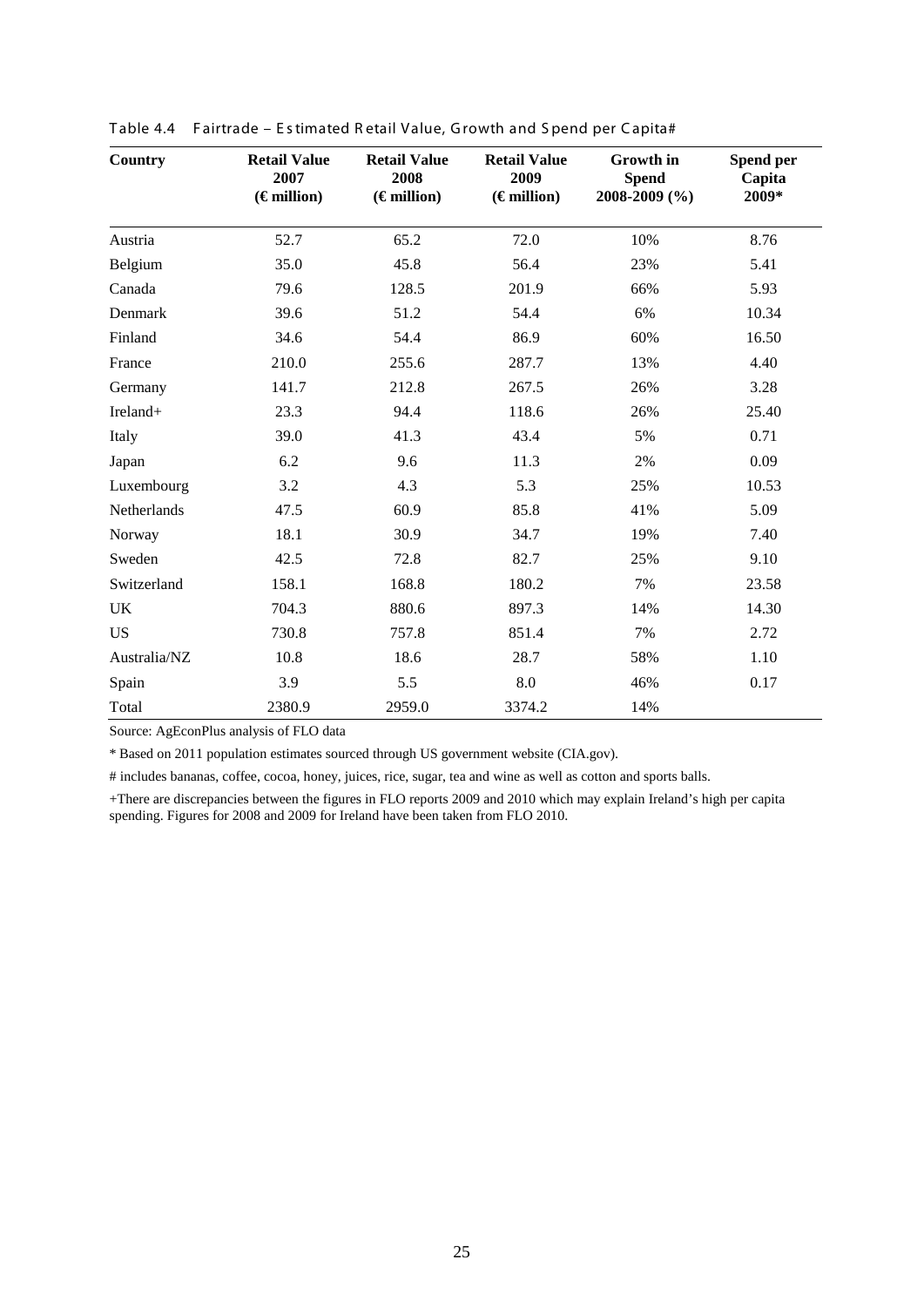## **US and Canada**

#### **Ethical Food Products – US and Canada**

US consumers spent almost \$US300 billion on ethical products and services in 2008, an increase of 36% over the three years from 2005, when previous data was recorded (LOHAS 2010).

The largest category within the broader ethical market in the US is Personal health, which includes food and drink sales along with personal care products and services. The Personal Care category was worth \$US 117 billion in 2008. Organic food and drink experienced the largest growth within the category, nearly doubling in the three years to 2008 to reach \$US23.6 billion.

#### **Consumer Profile and Attitudes – US and Canada**

Approximately 30% of the US adult population or 50 million people are concerned with Lifestyles of Health and Sustainability – LOHAS. While ethical consumer demographic features are not uniform, several reports suggest that higher levels of education characterise ethical consumers. Asian Americans 'skew high' with a strong interest in natural and organic products. Older shoppers, parents with young children and small households are also important ethical consumers (Packaged Facts 2007).

North American consumers are seeking ethical food and beverage products that are:

- Safe with food safety clearly topping the list of consumer concerns about food quality including:
	- − Not produced from genetically modified (GM) or cloned animals (relevant to meat and milk)
	- − Free from added hormones
	- − Low-mercury seafood
	- − No pesticides
- Organic and the product of sustainable agricultural practices
- Fairtrade
- Embody the humane treatment of animals, no animal testing and are cruelty free
- Free range
- Grass fed in the case of beef
- Sustainable in the case of seafood
- Locally grown and with limited food miles
- 'Green' eco-friendly-non-toxic (more relevant to personal care and cleaning products)
- Biodegradable, recycled, recyclable (relevant to food packaging)

*Organic:* A survey of US adult shoppers in February 2009 revealed that almost one-quarter frequently buy certified organic food and beverage products and one-third are willing to pay more for organic goods, even in the midst of the recession (Packaged Facts 2009). While 'organic' is rated lower in several studies than other ethical attributes including freedom from chemicals, locally grown and sustainably produced, this may be explained by the fact that for many consumers 'organic' is no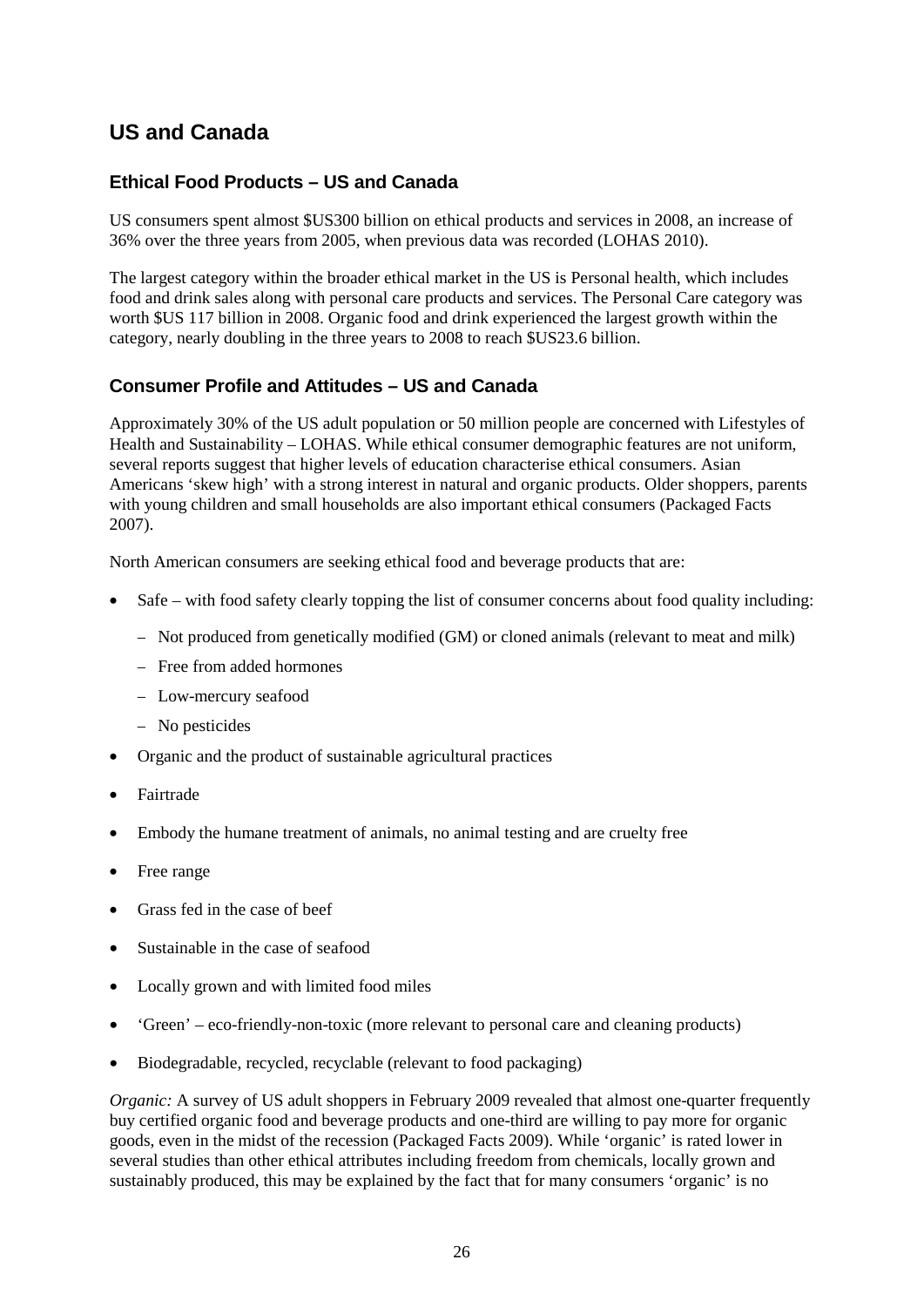longer a new attribute, but rather a given, and they continue to buy organic while also shifting their attention to more recent food issues including animal welfare and locally grown (Context Marketing 2009).

*Fairtrade:* A 2010 study by Fair Trade USA with Corporate Social Responsibility research experts GlobeScan reported that one-third of U.S. consumers (more than 100 million Americans) are aware of and familiar with Fairtrade Certified—a four-fold increase in just five years. Ninety-three per cent of these consumers believe that seeing the Fairtrade Certified label positively affects their perception of the host brand. And, once aware, eight in 10 consumers claim to have purchased Fairtrade products. Many North American consumers are willing to pay up to eight percent more for a product bearing the Fair Trade Certified label (Hainmueller et al 2011).

*Humane Treatment of Animals:* In line with changing attitudes around the world, North American consumers are becoming more concerned about animal welfare issues, with 48% rating 'humanely raised' as important or very important. Food safety issues were generally considered more important, but animal welfare ranked above organic (35%) and Fairtrade (35%) (Context Marketing 2009).

A University of California-Santa Cruz study released in January 2005 asked consumers to rank five potential 'eco-labels'. The most popular – chosen by 30% of respondents – was a 'humane label' that would certify that products such as milk, eggs or meat came from humanely treated animals. In general, North American consumers take 'humanely treated' to mean 'not restricted to living in tiny cages or pens, are fed nutritiously, have liberal access to water, and are allowed to associate with other animals of their own kind'. A particular 'hot button' in the US is cage-free eggs (Packaged Facts 2007).

*Not Genetic Modification or Cloned Animals:* Over the decade since 1997, the use of GM has quietly spread throughout the US food chain. The Grocery Manufacturers of America estimate that roughly 75% of the processed food produced in the US – including breakfast cereals, crackers, frozen dinners, cooking oils, carbonated beverages, and more – now contains GM ingredients. Though barely on the radar as yet, another ethical issue in the US with potentially major implications for the food industry is meat and milk derived from cloned animals (Packaged Facts 2007).

*Local Sales:* Greater interest in locally produced food in the US is being spurred on by several factors, including the belief that food produced in the USA and on family farms is safer, a desire to support local farmers and economies in the face of the GFC, and US outbreaks of *E. coli* linked to fresh produce.

*Sustainable Agriculture:* In the US and Canada sustainable agriculture is a 'fuzzy' concept that encompasses practices that do not deplete the earth's resources. The term also embraces a melange of agricultural, environmental, social, political and economic issues. Many sustainable foods are organically grown (though some are not), and there is also an emphasis on social responsibility and better lives for farm and supply chain workers (Packaged Facts 2007).

*Minimal Packaging:* US and Canadian ethical consumers seek out less packaged products and products contained in biodegradable packaging, with 41% of consumers rating these issues as important (Context Marketing 2010).

*Consumer boycotts:* Many US consumers say they have boycotted a food, beverage or personal care company's products on ethical grounds, with one report finding 66% have done so (Packaged Facts 2007) and a more recent report finding that 44% have done so (Context Marketing 2010).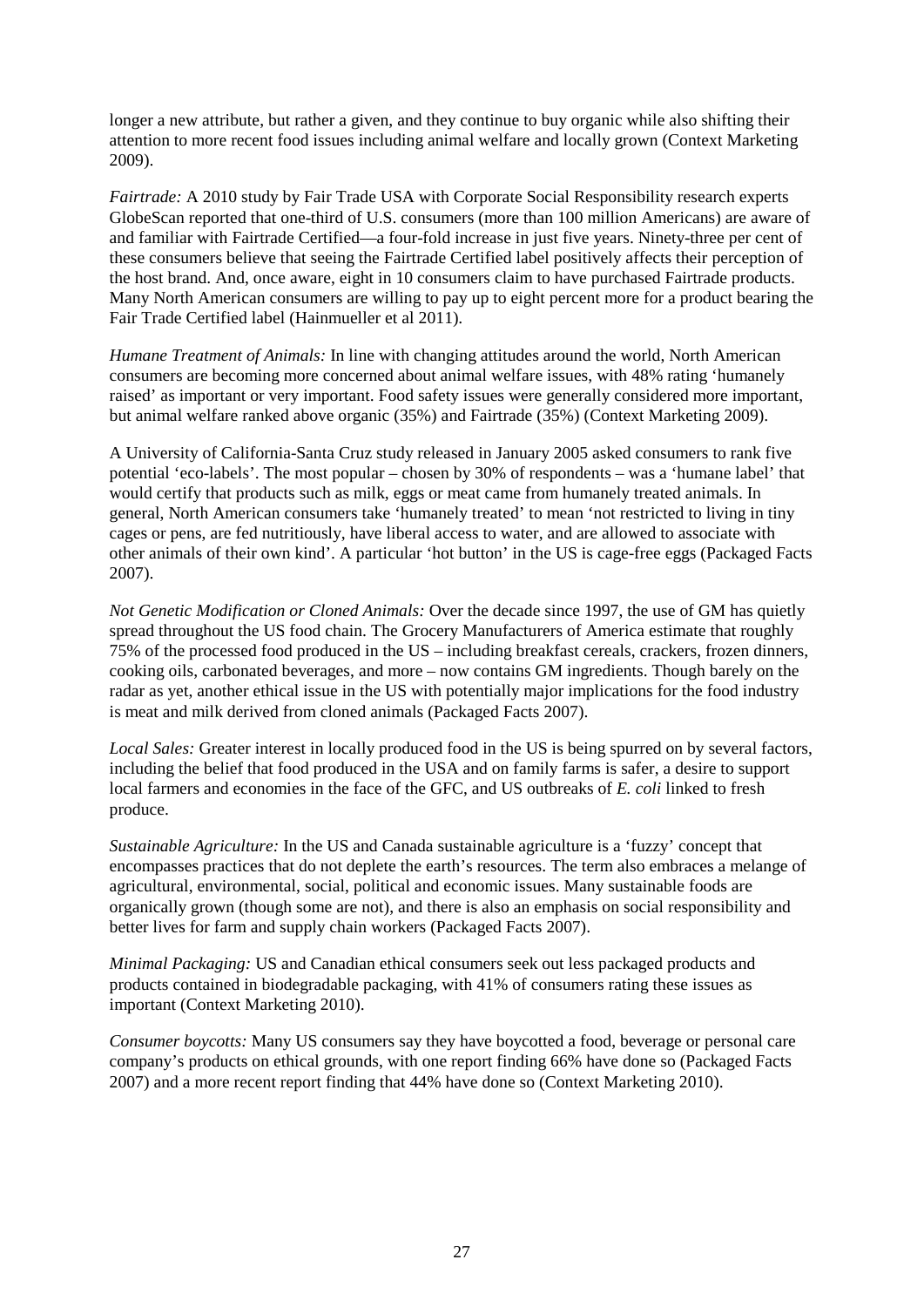#### **Retail Channels and the Ethical Food Supply Chain – US and Canada**

Mass market retailers including supermarkets, warehouse stores and mass merchandisers sold 54% of organic food in 2010. Natural retailers were next with 39% of total organic food sales. Other sales occur via the internet, exports, farmers' markets, mail order and boutique stores (OTA 2011).

This is a turnaround from previous years, when the natural foods channel dominated sales of organic food, and reflects the increasing mainstreaming of organic products and the introduction of multiple product lines and private organic labels by supermarket chains in recent years.

Independent organic outlets remain strong in North America which has over 25,000 stores in the natural food channel. Whole Food Market is one of the largest stores and has undertaken many mergers and acquisitions over the last decade. The company now has 300 stores with over 54,000 staff in North America and the UK and sells a wide range of fresh and packaged ethical foods including private labels of natural and organic foods.

Fairtrade products are sold at over 60,000 locations in the US, from independent small scale supermarkets to restaurants and cafés and increasingly at well-known retail chains including Costco, Target, Sam's Club and Wal-Mart. Ethical food leaders in the US and Canada include (Packaged Facts 2007):

- **Starbucks**
- Stonyfield Farm
- Ben & Jerry's Homemade
- Tom's of Maine.

#### **Value and Share of Total Food Market – US and Canada**

*Total Ethical Foods:* US retails sales of natural and organic food and beverages rose to nearly \$39 billion in 2010, an increase of 9% over the previous year's sales of \$35 billion. Conventional groceries grew by only 2%. Packaged facts project sales to increase to \$78 billion by 2015, more than doubling (Packaged Facts 2011).

*Organic:* The North American organic market is now the largest in the world, with sales outstripping Europe for the first time in 2009 (Organic Monitor 2010). Sales of organic food and drink in the United States were worth \$US26.7 billion in 2010, an increase of 7.7% over 2009. Organic food and drink sales accounted for 4% of overall food and beverage sales with organic fruit and vegetable sales now worth 11% of all US sales (OTA 2011).

*Fairtrade:* Retail sales of fairtrade products in the US grew by 7% in 2010, to reach retail value of €851.4 million Euros (FLO 2010). This is the second largest fairtrade market by value in the world, after the UK. Fairtrade sales in Canada grew by 66% in 2009 to reach €201.9 million which is a per capita annual spend almost three times as large as that in the US.

The strong growth in ethical grocery products is all the more significant when contrasted with the relatively flat market for conventional groceries. The overall ethical foods business has been experiencing double-digit annual growth for most of this decade (15% pa range), compared to single digit growth (2%) for conventional products (Packaged Facts 2007, 2011).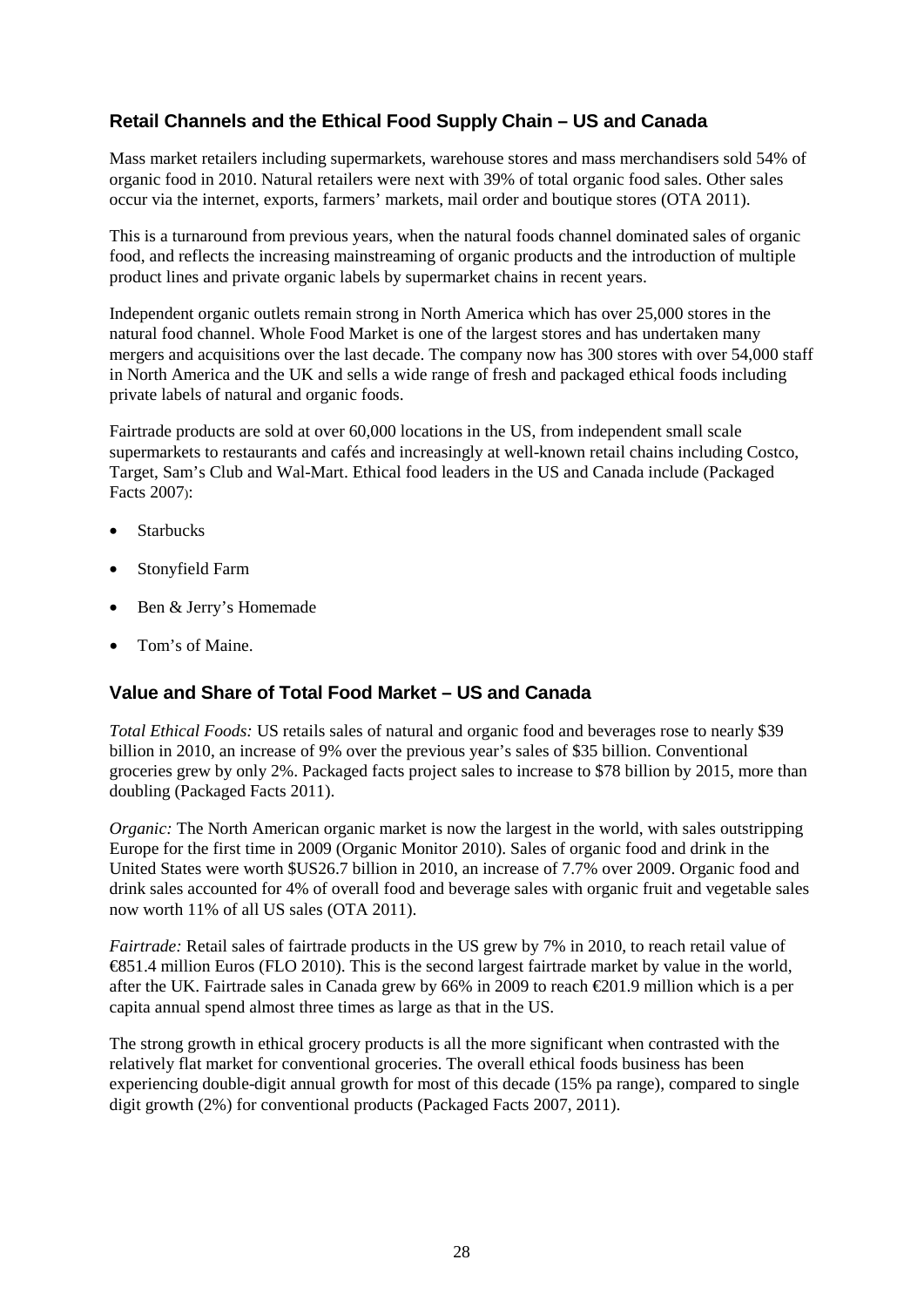#### **Growth Forecasts – US and Canada**

Sales of ethical food and beverages in the US are forecast to double by 2015, reaching \$78 billion (Packaged Facts 2011). Such significant growth is predicted on the back of continued mainstreaming of ethical food and drink by both major brands and major retailers.

Within the ethical foods market, less rapid growth has been forecast for organic food and drink, with a 1% rise by 2014 from 3% to 4% of the market in the US.





Source: Packaged Facts 2007

#### **Implications – USA and Canada**

Ethical foods are appealing to a widening consumer base and rapidly moving to the mainstream in the US and Canada. Major corporations are getting more involved and merger and acquisition activity will continue.

Some critics worry that as ethical foods become mainstream, these products' increasing popularity and the entry of big business is diluting the movement's original ideas. They argue that care is needed to avoid the perception of 'selling out'. Issues that are expected to trouble US consumers in the future include: 'ethical vs. Ethical Inc.', 'authentic' versus 'fabricated' (mass-produced) products and concerns about 'industrial' organics. US research indicates that many consumers distrust 'big business' to produce ethical foods.

In the future third party certification will be required to add credibility and luxury cachet to ethical foods. In the US there is single organic standard. Canada introduced the Organic Products Regulations in 2009. Organics aside, there are 147 different US eco-labels, they are confusing and many are not backed by independent standards or auditing. There is a need for clarification and simplification of ethical labelling standards in the US.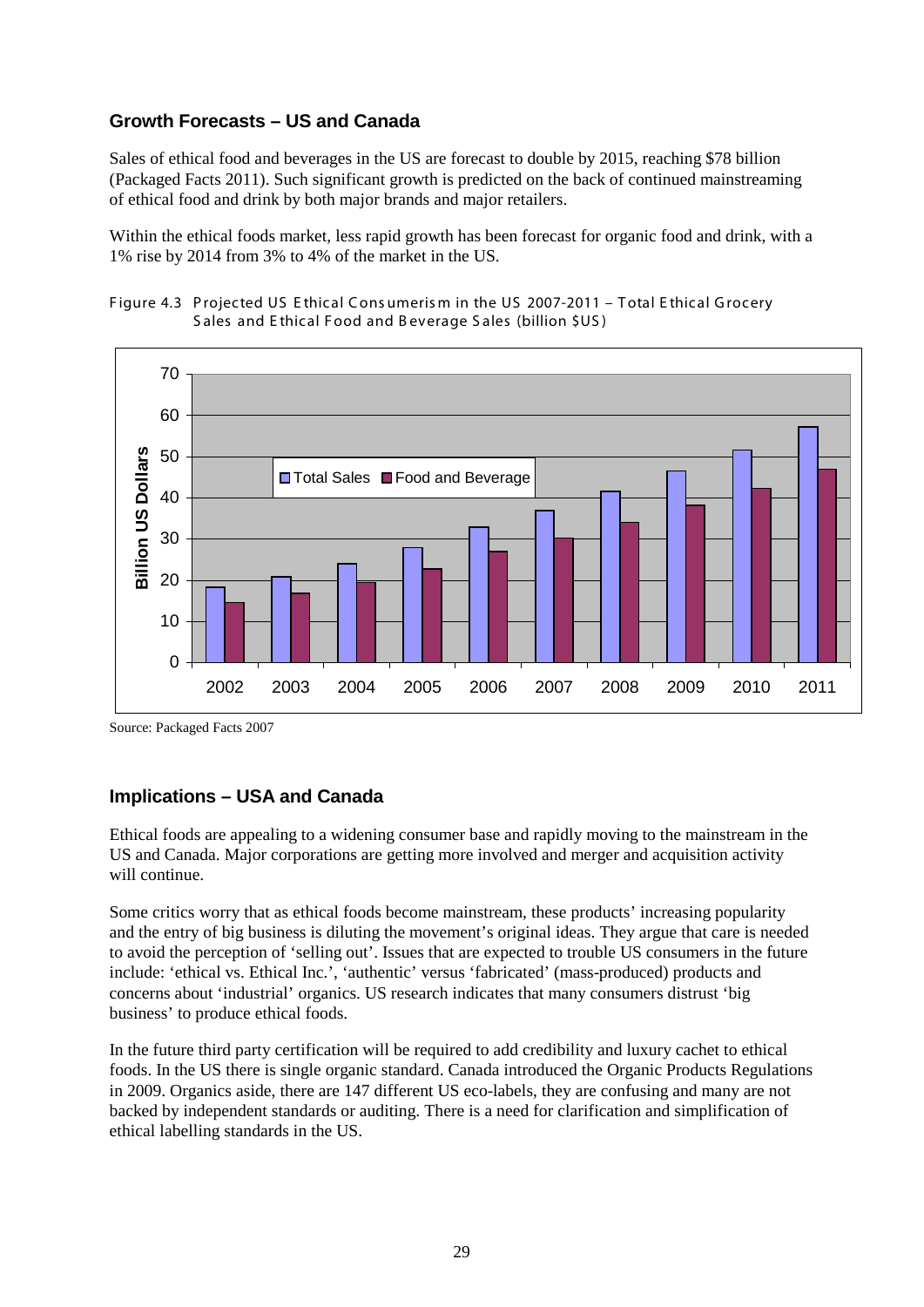## **Japan and Asia**

#### **Products – Japan and Asia**

Asian consumers are showing increasing interest in sustainable and ethical products. As well as organic foods, sales of natural cosmetics and fairtrade products are growing. The acronym LOHAS (Lifestyles of Health and Sustainability) has taken root in Asia far more deeply than in Australia, so much so that Coca Cola's latest bottled water product is called "I LOHAS" and is made from extremely light crushable plastic.

Demand for *organic* products is increasing significantly in Japan and Asia from a low base. As well as organic food, an important ethical category in Japan and China is "green food" from integrated production (lower level of pesticides and agrochemicals). Many consumers do not have a detailed knowledge of the difference between organic and green food (Organic Market Info 2011).

#### **Consumer Requirements – Japan and Asia**

Consumer awareness of the health benefits of ethical products, their growing concern about ecological issues and fears for product safety are major drivers of ethical consumerism in Asia, which commenced in Japan, then spread to Singapore and has now spread to China, Taiwan, India and parts of Indonesia.

Because of the higher prices associated with organics (and other ethical foods) Asian demand is generally limited to the major cities where consumers have the required purchasing power.

#### **Market Share and Growth Forecast – Japan and Asia**

Parts of Asia have enjoyed sustained annual growth rates in organic sales of between 20-45% in recent years (RIRDC 2006 and confirmed Organic Market Information 2008). The Asian market for organic products was valued at about \$US800 million in 2006, and at that time, Japan accounted for approximately 60% of total organic sales in Asia and was the largest market for organic food and drink in the region.

The organic market in Japan was the  $8<sup>th</sup>$  largest in the world in 2009 and was worth  $\in$  billion euros (Willer & Kilcher 2011). Recent reports suggest the market in Japan remains around that level, with a share of some one percent of the food market and huge growth potential (Organic World 2011).

There is no official study regarding the domestic organic market in China, but best estimates from the International Trade Centre suggest that China has now overtaken Japan in terms of market size, and now ranks fourth in the world after the US, Germany and Switzerland with domestic sales of \$US1.1 billion in 2008, up from \$US500 million in 2007. These figures indicate a significant shift from a primarily export-oriented market towards increasing domestic sales (ITC 2011).

As noted above, "green food" is another important ethical category in Japan and China. The term refers to integrated production (lower level of pesticides and agrochemicals). This market is about four times as big as the organic market and its value is estimated to be approximately \$US5.2 billion. Many consumers do not have a detailed knowledge of the difference between organic and green food.

*Fairtrade:* Sales of fairtrade products are slowly increasing in Asia, though they remain much smaller than in the UK, USA and Europe. The largest Asian fairtrade market is in Japan, which reached  $\in$  1.3 million in 2009, growth of only 2% on the previous year. This equates to a per capita spend of only €0.09 per annum, the lowest of any country for which data is collected by Fairtrade International. A new agreement was recently announced between Fairtrade International and the Europe-Korea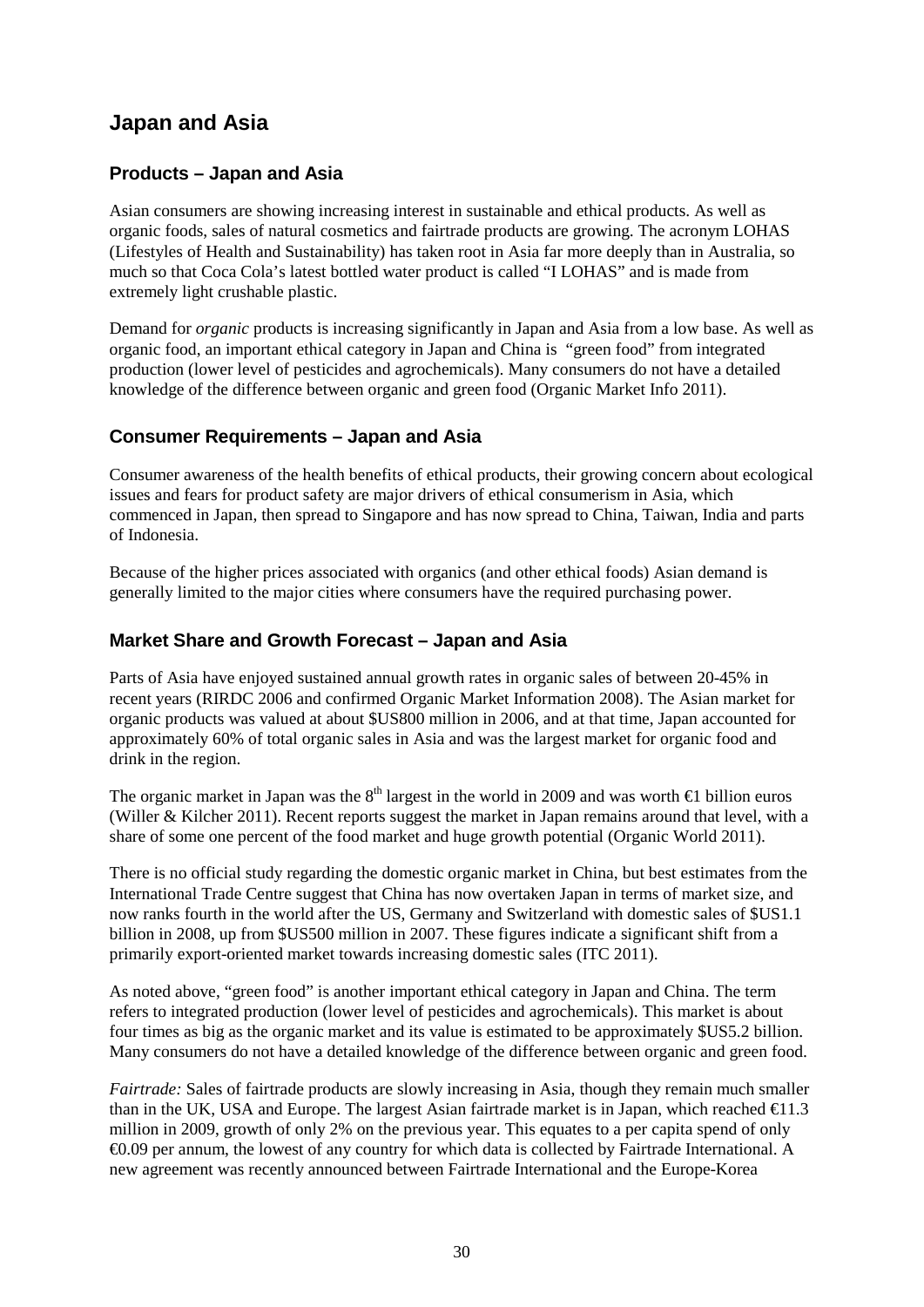Foundation which will see a significant increase in the fairtrade market in Korea (which already had sales of  $\bigoplus$  million in 2010) (FLO 2011).

#### **Supply Chains and Distribution Channels – Japan and Asia**

Investments from food companies and leading retailers in organic food ranges have helped to stimulate Asian organic food demand [\(http://www.organic-market.info/](http://www.organic-market.info/)). Larger hypermarkets and supermarkets in Asian capitals now carry a meaningful range of organic produce.

#### **Trends and Implications – Japan and Asia**

Rising incomes, large areas set aside for organic production together with resultant harvests in China, India, Thailand, Philippines, Indonesia and Vietnam are expected to stimulate increasing interest in domestic consumption of organics over time [\(http://www.organic-market.info/](http://www.organic-market.info/) ).

## **Australia**

#### **Ethical Food Products - Australia**

The ethical food products most mentioned in the Australian literature are:

- Fruits and vegetables organic
- $\bullet$  Honey organic
- Olive oil organic
- Garlic organic, food miles (the latter in relation to imports from overseas)
- Coffee fairtrade and 'ethically produced'
- Tea fairtrade and 'ethically produced'
- Sugar fairtrade and 'ethically produced'
- Chocolate fairtrade, child labour, organic, food miles
- Confectionary fairtrade and organic
- Eggs free range or barn laid, freedom foods
- Chicken meat organic, freedom foods
- Fish sustainable
- Pork organic, freedom foods
- Lamb organic, animal welfare friendly
- Beef organic, animal welfare friendly.

Australia is unlikely to ever see the range of fresh fruit and vegetables that made the fairtrade component of ethical foods so important in the UK and US. This is due to the fact that much more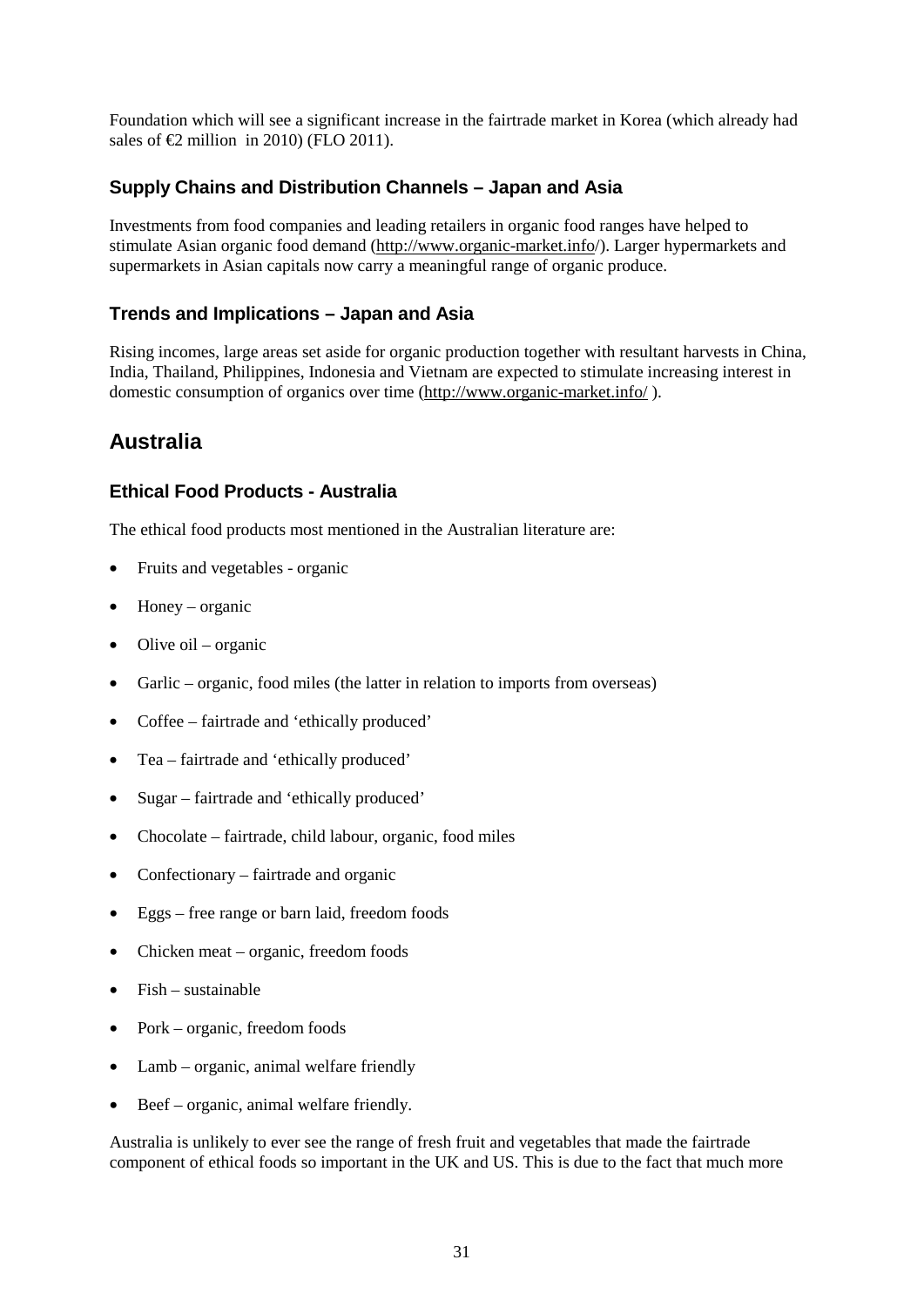fresh produce is imported in Europe and the US. Australia imports little fresh fruit and vegetables and is shielded by rigorous evidence based quarantine requirements.

#### **Consumer Attitudes and Requirements – Australia**

Australian consumers' interest in ethical food has increased over the last decade in line with consumers around the world. Their focus has expanded from an initial interest in the health and environmental benefits of organic food, to include a range of other issues such as the broader environmental impacts of the products they buy, animal welfare issues and social issues such as the working conditions of the people who produce and manufacture the products. By 2005, just under half of Australian consumers were buying at least one type of 'ethical' food product, with organic fruit and vegetables and organic free range eggs most frequently purchased (Good Environmental Choice 2005).

These days 60% of Australian consumers purchase organic food at least sometimes, which is a 50% increase over the previous two years. However, Australians' stated willingness to pay more for ethical products has declined in recent years by 40%, perhaps due to the impact of the GFC.

Research has failed to identify Australian consumers of organic foods as coming from any particular income or age group. However, they do tend to be younger and female. The tendency for Australian organic consumers to be female possibly may reflect the still primary role of females in food sourcing and preparation in Australian households (Lockie *et al* 2004).

Demand for organic food is driven by the perceived health and environmental benefits including the fact that they are free from chemicals, additives, hormones and antibiotics as well as the fact that organic farming is environmentally friendly. Organic fruit and vegetables are the most commonly purchased of all organic products (purchased by 57% of households in the previous 12 months) and are the entry point for new organic consumers. Other organic segments from which consumers had purchased in the last 12 months included home cooking ingredients (44%), canned goods (42%), bread (33%) and meat (33%) (Mitchell et al, 2010).

Australian organic consumers are classified by the Mobium Group (2010) into four groups – Leaders, Leaning, Learning and Laggards. Leaders represent the 11% of the population who are committed across multiple ethical food categories and currently pay more for ethical products. (Mitchell et al, 2010).

The role of supermarkets in introducing consumers to organic food is key. Supermarkets are increasingly providing consumers with a larger range of fresh and processed organic food allowing shoppers that prefer 'one stop' shopping the opportunity to trial organic products without going to the effort of seeking them out. This convenience is critical for new users in particular.

Less is known about the attitudes of Australian consumers to fairtrade. We do know that consumer recognition of the label is growing and reached 37% in Australia in 2010. In addition, record growth of fairtrade sales in Australia and New Zealand of almost 200% in 2010 indicates that consumers are predisposed to its message (Fairtrade Australia & NZ 2011).

Free range, especially free-range eggs, is an important sector in Australia. Free range, barn laid and organic eggs now account for just over 50% of the market by value and 36.5% of the market by volume and these sectors are continuing to grow (AECL 2010).

At this point of time there does not appear to be a premium for agricultural goods or even fish caught from sustainable systems.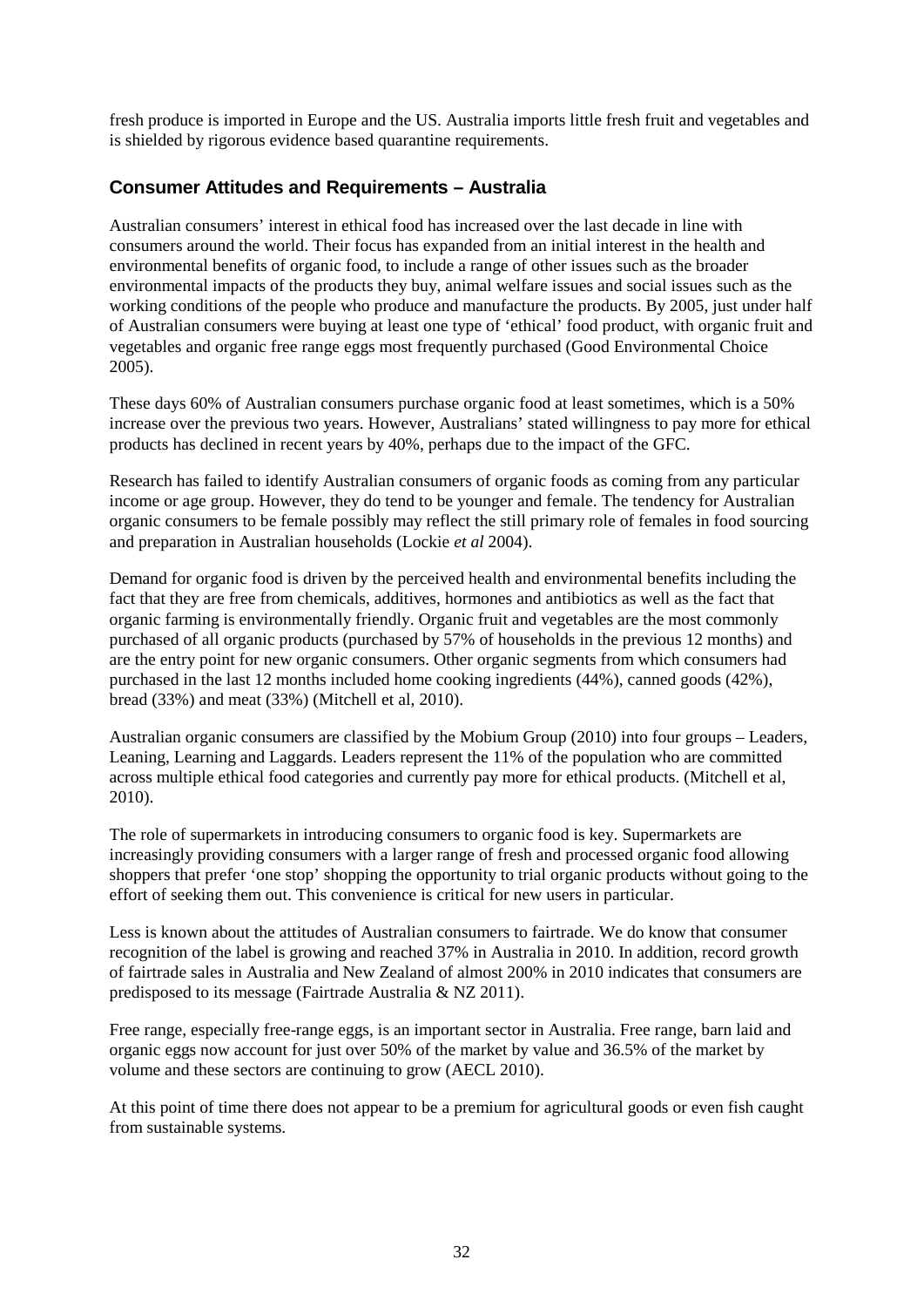Australia is a price sensitive market and while higher prices for ethical foods are acceptable to Australian consumers, efforts will need to be made by producers and the supply chain to minimise the extent of premiums over conventional lines.

#### **Retail Channels and the Ethical Food Supply Chain - Australia**

Ethical food retailing is split between the large supermarket chains that dominate Australian grocery retailing (Coles and Woolworths), specialty stores and farmers' markets.

*Supermarkets:* Supermarkets in Australia now make over 60% of all organic sales. The major supermarket chains in Australia all stock increasing lines of ethical food products, and some large retail outlets have over 500 organic lines. The ability of the domestic market to meet this demand remains a challenge (Mitchell et al 2010). Woolworths have launched an instore Macro label for "families and health conscious shoppers." The range includes organic, gluten-free, free range, natural (raw ingredients with nothing added and nothing taken away) and mini macro (organically grown snacks for children). Coles' organic range is a major component of its broader health and well being food and grocery offer, an area targeted by the company for ongoing growth. Coles has also launched its own brand of fairtrade coffee. Aldi carries 18 lines in its Just Organic range and is planning to expand it.

*Specialty Stores:* Australian specialty stores with an interest in ethical foods include fruit and vegetable shops that are able to command higher prices for organic fresh produce; health food shops that retail organic, free range, fairtrade and environmentally sustainable foods and beverages; and category retailers such as coffee supply shops that are able to create a new sub-category around fairtrade coffee, tea and cocoa/chocolate. In 2009, Woolworths bought the eight-store Macro Wholefoods chain and rebadged the stores as Thomas Dux.

*Farmers' Markets:* Another growth area in terms of ethical food retailing is farmers' markets, which have experienced significant growth in Australia since the late 1990s. A 2010 Victorian Parliamentary Report estimated that farmers markets in Victoria alone generated \$227 million for the Victorian economy (Parliament of Victoria 2010). Farmers' markets are a vehicle for educating consumers on farming practices, providing information on the 'story' behind the food being bought, how it is grown, seasonal influences, providing outlets for smaller producers unable to supply the larger chains and providing financial support to smaller farmers – all attributes that fit comfortably with agreed definitions of 'ethical food'.

*International Trade:* Australia exports approximately 10% of its organic produce and imports approximately \$200 million of organic food and beverages per annum. (Mitchell et al 2010). Fairtrade, by its very nature is all imported. Free-range goods such as eggs, poultry and pig meat are domestically focussed industries. Exported bovine products such as beef and dairy are dominated by free-range production. Environmentally sustainable exports include MSC certified fish and crustaceans.

#### **Value and Share of the Total Food Market – Australia**

*Organic:* Mitchell, Kristiansen, Bez and Monk (2010) have recently estimated the value of Australian organic production (Table 4.5 below). The authors found that there are approximately 2,896 certified organic operators in Australia, of which three-quarters are in farming operations. The total farm gate value of organic production, including organic fibre such as wool, was more than \$223 million. This figure is lower than the 2008 estimate, due to the use of new, more conservative estimation methods. Had the previous method been used, the total would have been \$300 million.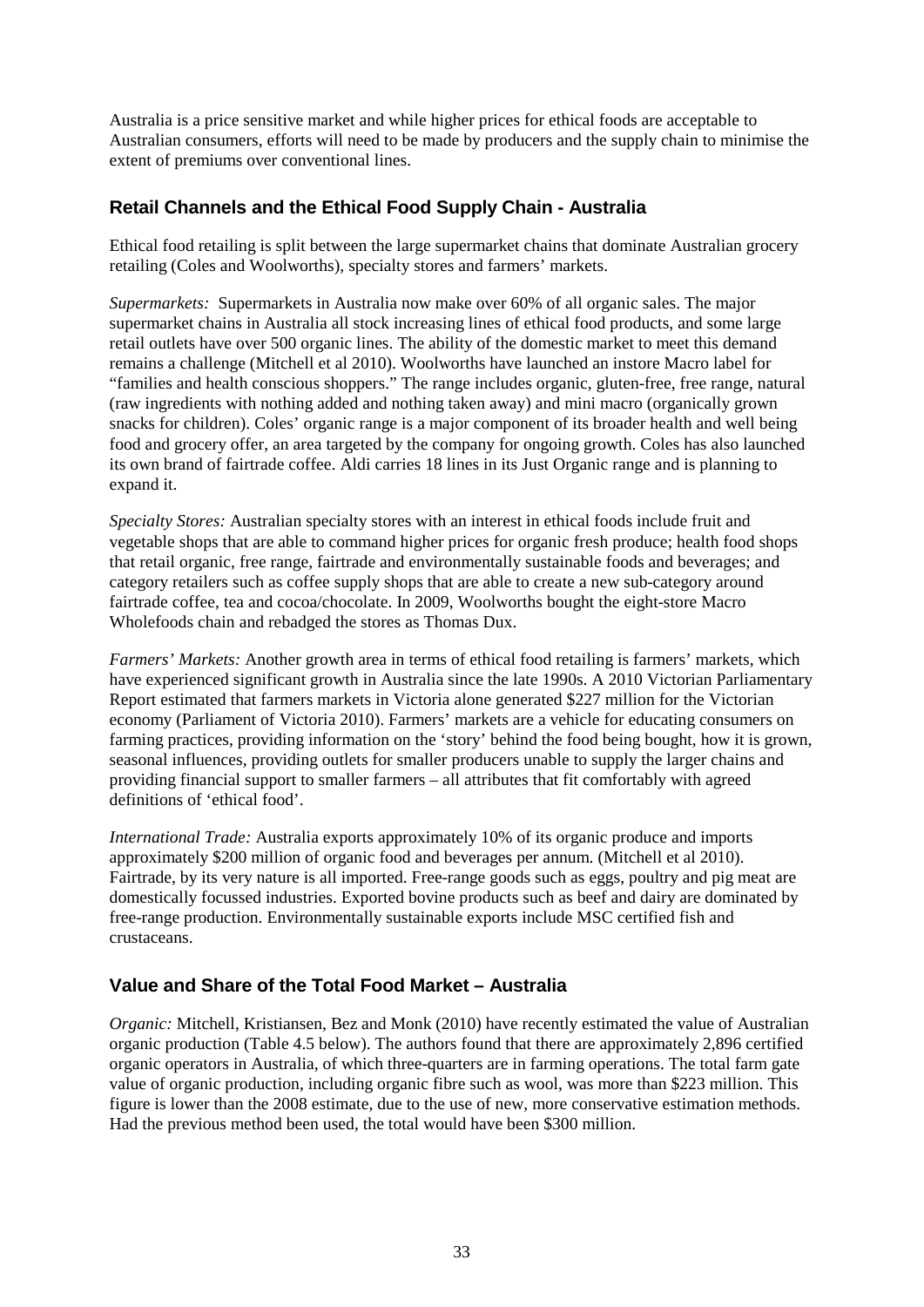| <b>Commodity</b>                            | <b>Farm Gate Value (\$A million)</b> |
|---------------------------------------------|--------------------------------------|
| Beef                                        | 34.5                                 |
| Vegetables, herbs and nursery               | 77.5                                 |
| Fruit and wine                              | 39.7                                 |
| Honey                                       | 9.8                                  |
| Dairy                                       | 17.9                                 |
| Lamb                                        | 11.3                                 |
| Poultry meat                                | 15.3                                 |
| Grains, pulses, fibres and oil crops        | 9.5                                  |
| Eggs                                        | 3.2                                  |
| <b>Nuts</b>                                 | 2.2                                  |
| Other (wool, essential oils, pig meat, etc) | 2.3                                  |
| <b>Total</b>                                | 223.2                                |

Table 4.5 Aus tralian Organic P roduction Value – F arm G ate 2010

Source: (Mitchell et al 2010)

NB: includes wool which is not an 'ethical food'

Estimates from various sources show the growth in the retail value of the Australian organic sector:

- Australian domestic organic sales grew 50% in the two years 2007 to 2009 with the majority of this growth generated by multiple retailers entering the market and existing retailers expanding their number of organic lines.
- Australian organic production across all sectors has been increasing by 6-15% pa. Organic consumption has been increasing at 25-40% per annum. The difference has been made up by imports (RIRDC 2006).
- The retail value of the Australian organic market in 2009 was estimated at \$947 million, with the expectation that it would reach \$1 billion in 2010 (Mitchell et al 2010).

The Australian organic market currently accounts for 1% of total food sales.

*Fairtrade:* In Australia, the Fairtrade Association was established in October 2003 and Australian consumers are now able to purchase a rapidly growing range of Fairtrade products including coffee, tea, chocolate and drinking chocolate from 250 licensed businesses. Fairtrade goods retailed in Australia and New Zealand originate from 30 different Fairtrade certified producer organisations all over the world, in particular East Timor, Sri Lanka, the Dominican Republic, Indonesia and the Philippines, but very few in Pacific countries.

Combined Fairtrade sales in Australia and New Zealand grew by almost 200% in just one year in 2009, buoyed by the commitment of major brands including Cadbury Dairy Milk to the Fairtrade label.

*Animal Welfare:* Animal welfare is an issue of increasing importance for Australian consumers, as witnessed in 2011 with the public reaction to footage of Australian live export cattle being mistreated. But the issue is not new. Jones, Hart and Worth (undated) cite a 1994 survey of Australians about battery hen egg production which found that 66% of those surveyed believed battery cages were unacceptable. Reasons for this view were that hens are too cramped, that the cages are too small, that the system is cruel or inhumane, and that hens should have freedom to move around and need space to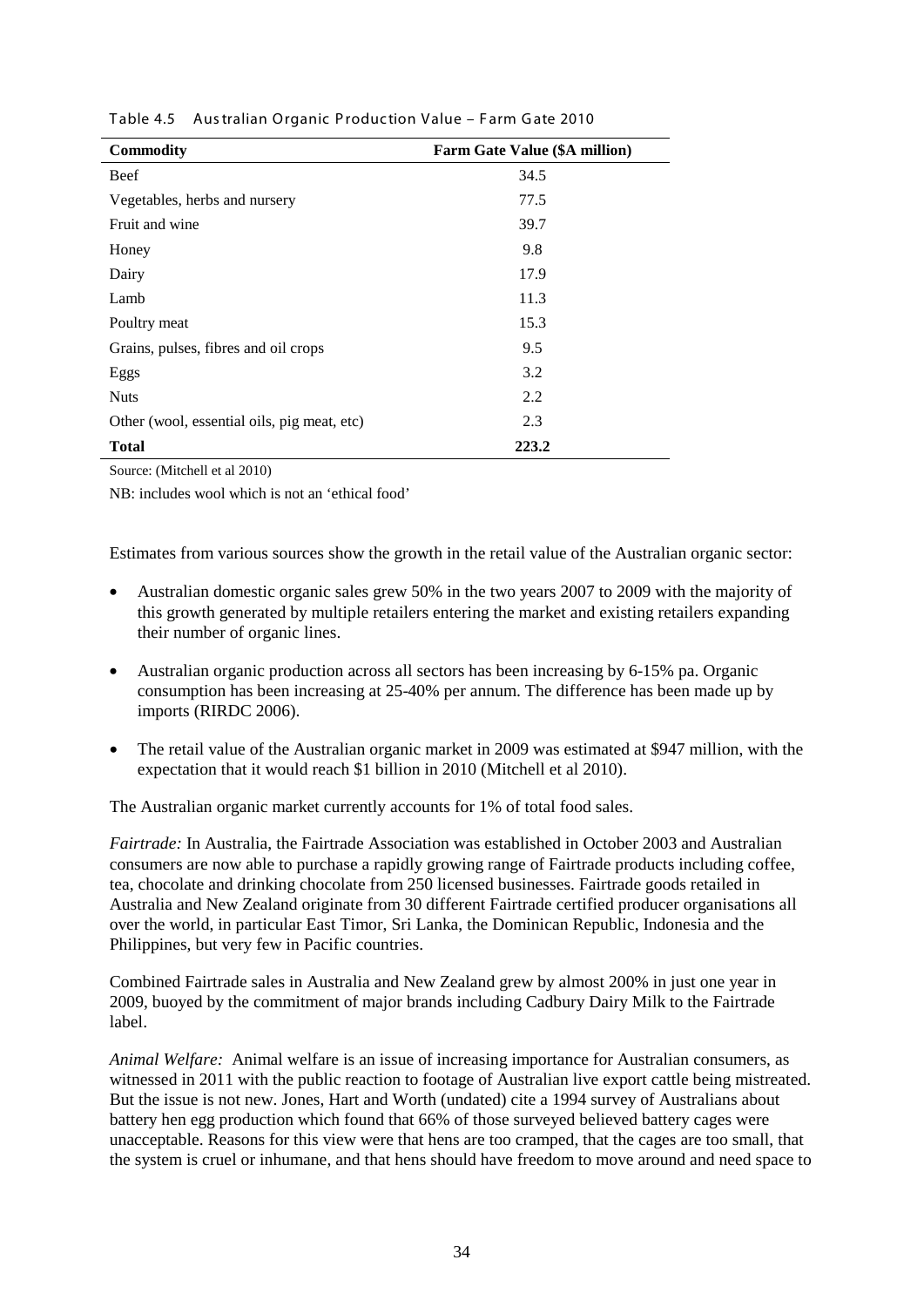exercise (AGB McNair 1994). A similar survey carried out in 1998 found that 81% of respondents would be prepared to pay more for their eggs if a ban on battery cages was introduced.

Today, concern about animal welfare is one of the key drivers of ethical food purchasing in Australia, with sales of free range eggs and animal welfare friendly meat products dominating this category. Free range, barn laid and organic eggs now account for just over 50% of the market by value and 36.5% of the market by volume. Retail sales of free range eggs have more than doubled since 2000, and they now account for a quarter of all eggs produced in Australia. Sales are growing at 17% per annum (AECL 2010). Consumer concern about animal welfare was also behind the Australian Pork Industry's decision in November 2010 that sow stalls would be voluntarily phased out altogether in Australia by 2017.

#### **Growth Forecast – Australia**

The Australian ethical food sector is less advanced than either Europe or North America but more advanced than Asia. Further growth in Australian ethical food consumption would seem likely: organics to continue to grow at a rate of around 10% pa, remembering that it currently accounts for only 1% of retail food and beverage sales; Fairtrade will grow even more rapidly off an even smaller base, conservatively at 25% pa for the next five years; and animal welfare and environmentally focussed ethical foods will continue to be important to the Australian consumer.

Indicators of the growing importance of ethical foods in Australia are seen in the recent response to the issue by major retailers and brands. Coles and McDonalds provide useful examples:

- Coles has been responding to increased consumer concern about ethical issues in a range of ways:
	- − Coles will sell sow stall free pork in the Coles Butcher line from 2011;
	- − Coles released their private label *Coles Finest* free range pork products, developed in conjunction with the RSPCA, and carrying the "Paw of Approval".
	- − Coles will only sell hormone-growth promotant (HGP) free beef.
	- − Coles cut the price on Coles Brand Free Range eggs by 18% to help customers move away from caged eggs, which will be phased out in the future.
- McDonalds is also making a bold bid for ethical consumers. Some examples include:
	- − Since May 2009, every cup of coffee sold in McDonalds is from a Rainforest Alliance Certified Farm;
	- − McDonalds was the first Fast Food chain to include nutritional information on packaging and the Heart Foundation tick is now available on seven meals and two wraps;
	- − McDonalds source locally where possible: 13 million kilos of lettuce and tomatoes was sourced from Australian producers in 2009; 23 million kilos of Australian beef were used in 2009, and 46 million kilos were exported to other McDonalds markets;
	- − Animal welfare standards meet or exceed Australian requirements and McDonalds conducted 58 animal welfare audits of suppliers in 2008 and 2009;
	- − McDonalds use a scorecard to measure supplier environmental performance.

#### **Implications - Australia**

The Australian implications of growth in the ethical food movement are developed in Chapters 7 and 8 of this report.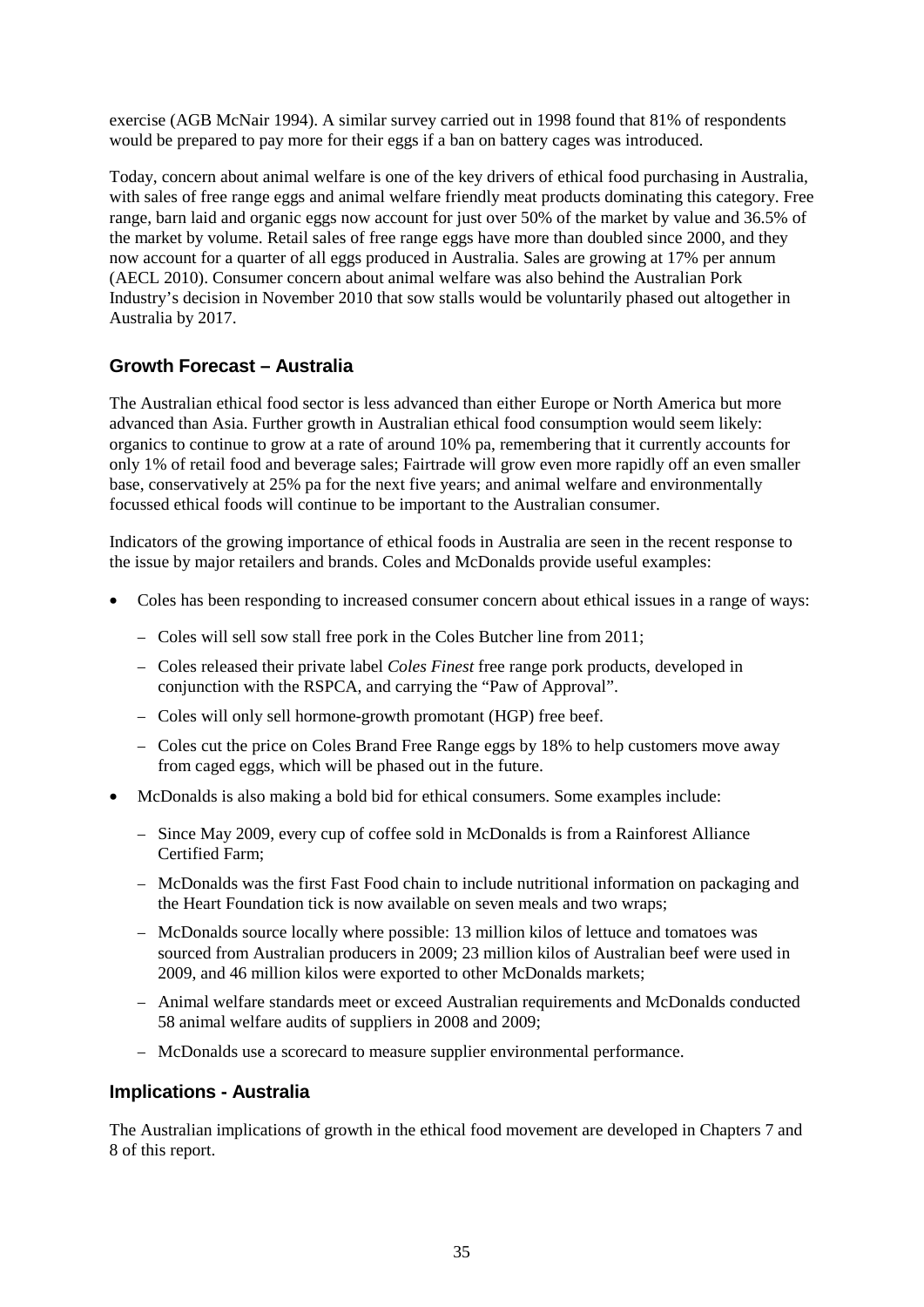## **New Zealand**

A high proportion of the New Zealand population, an estimated 25%, are classified as 'solution seekers' interested in actively addressing ethical challenges (Lewis 2007). Organic sales were valued at \$NZ350 in 2009 (Mitchell et al 2010). Fairtrade sales in New Zealand have grown rapidly off a low base. A decade ago Fairtrade was valued at less than \$NZ2,000. Today, sales are reported together with Australian sales, and increased by 200% in 2009. Recognition of the Fairtrade label in New Zealand in 2010 was 51%, an increase of 10% on the previous year.

## **World Situation**

#### **Value, Market Share and Priorities – World Situation**

*Overview:* Ethical consumerism is mostly a developed nations phenomenon. The UK, Western Europe, the USA and Canada have dominated the ethical foods market accounting for an estimated 97% of organic and fairtrade sales (Maccari 2007). Rapid growth in the emerging markets of India and China will see this Western dominance lessen in coming years.

Different ethical issues are important in different countries and consumers respond individually to issues depending on their priorities and values. For example, in a consumer survey across four European countries, locally produced food rated of most interest, followed by animal welfare and Fairtrade, followed by organic. However, the results for the individual countries showed regional differences, with animal welfare a major issue for consumers in the UK and the Netherlands; supporting local producers being important in France and Germany, and organic consumption falling in Britain but rising in France (IGD 2010). Worldwide large corporates are mobilising to capitalise on the ethical food movement.

*Organics:* The organic market accounted for 1.4% of global food purchases by value at retail in 2009 (Datamonitor 2011). Global organic food sales grew at double digit rates throughout the first decade of the new century. Growth rates were impeded for one year during the worst of the Global Financial Crisis (GFC) and have since resumed their upward trend. In contrast growth in conventional food and fibre sales averaged 1% to 2% over the same period. In 2010, the world organic food market was valued at \$US59.3 billion (retail) and is forecast to reach \$US88 billion by 2015 (Willer and Kilcher 2010).

Organic sales are concentrated in Europe and North America because the higher prices demanded by the organic supply chain restrict demand to countries where consumers have sufficient purchasing power. For this reason large cities in Asian countries are increasingly able to support viable organic sectors. Higher education and awareness levels and corresponding interest in organics is also linked to countries with higher purchasing power. As consumers become more informed of agricultural and food issues, they are more inclined to buy organic products. Demand for organic products is also increasing significantly in Australia, Japan, the Czech Republic and parts of Latin America (Maccari 2007).

Worldwide forecast annual growth rates in organic consumption are around 10%, except for the UK which is predicting minimum or no growth following declining sales in the GFC (Soil Association 2011). The apparent levelling off of demand for organics in the Netherlands, an early adopter of organics, had been interpreted by some as a pointer to organics eventually maturing to the 'healthy niche' sized segment worldwide, but renewed growth in the Netherlands in 2010 suggests there may be room for a larger "niche".

*Fairtrade:* Fairtrade has experienced impressive growth. In the last four years global sales have more than tripled and hundreds more producer organizations have become certified. In 2009 the global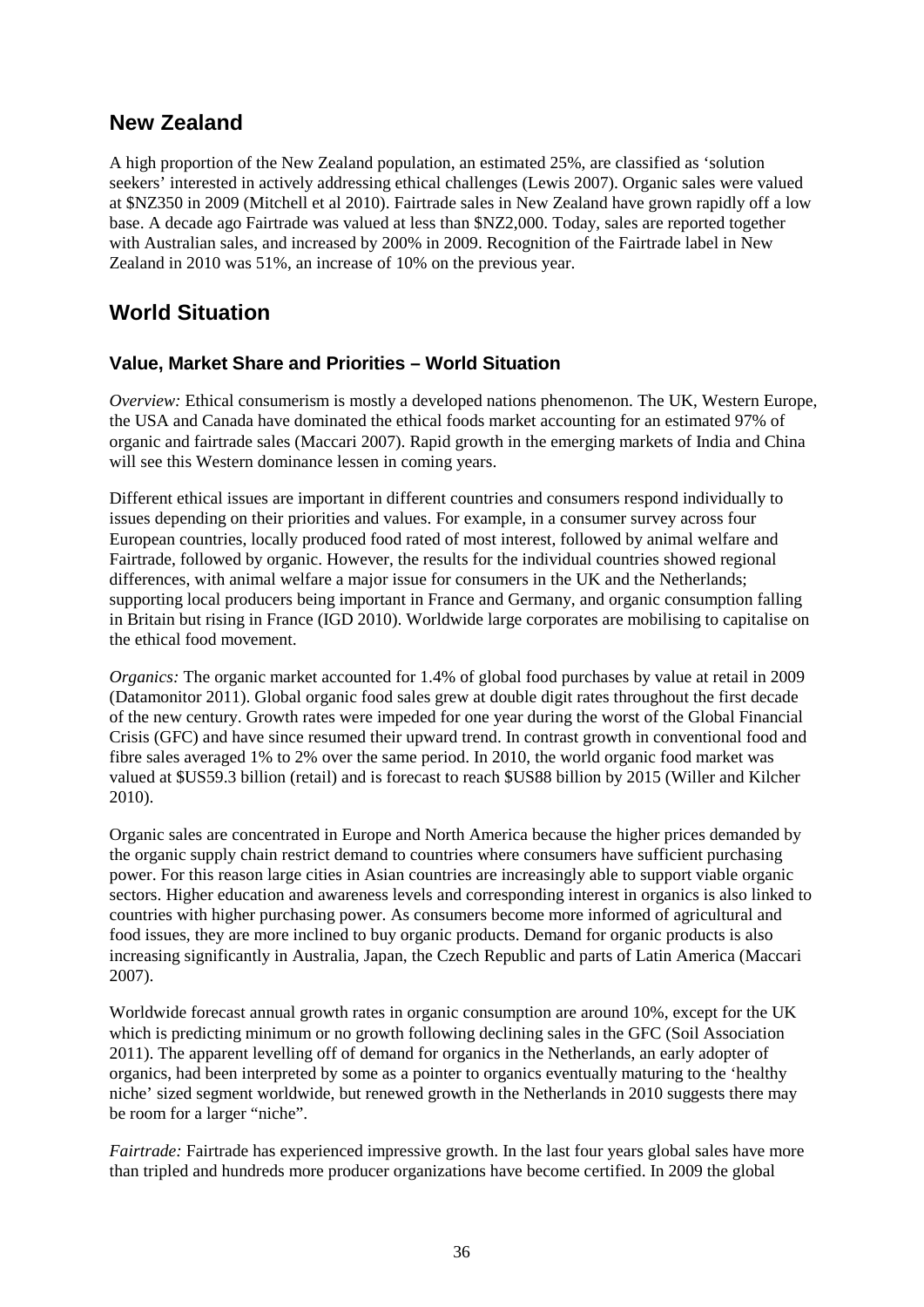Fairtrade market reached €3.4 billion, a jump of 15% from 2008 (FLO 2010). Forecast growth in Fairtrade varies internationally with the UK celebrating 40% growth in 2010.

#### **Growth Forecast - World Situation**

In 2010, the world organic food market was valued at \$US59.3 billion (retail) and is forecast to reach \$US88 billion by 2015. By 2012 the worldwide organic sector is forecast to be worth \$US130 billion and the fairtrade sector to be worth \$US9 billion.

#### **Implications - World Situation**

While forecast growth rates for organics and fairtrade are exciting, these sectors are still niche markets and there is a long way to go before ethical consumerism occupies mass-market status.

## **In Summary – Market Size**

- The UK, Western Europe, the USA and Canada dominate the ethical food market accounting for 97% of organic and fairtrade sales (Maccari 2007). Boycotts are an important component of the worldwide ethical food sector and second only to organics in the UK.
- UK: The value of ethical food sales doubled between 2001 and 2006. Ethical food sales accounted for 5% of total food sales in 2006 and are forecast to reach 10% by 2010.
- Western Europe: Growth rates for organics vary country-to-country but most Western European nations report 5% to 7% pa sales growth. Sales in the Netherlands, an early organics adopter, are showing signs of maturation. European sales of fairtrade foods grew between 50% and 100% between 2004 and 2006 but from a very low base.
- USA: Organic food now represents 2.5% of total US food sales \$US14.6 billion in 2005. The overall ethical foods business has been experiencing double-digit annual growth from 2002 to 2005 compared to single digit growth for conventional products.
- Canada: Has followed comparable trends to the US and ethical foods account for a similar proportion of overall food and beverage sales, ie between 4% and 5% of total sales.
- Japan and Asia: The organic sector is growing strongly in wealthy urbanised parts of Asia and especially in Japan. Other aspects of ethical foods including free range, fairtrade and the environment are less well developed. Asian consumers purchase ethical products for their health attributes.
- Australia: The ethical food movement is less well advanced in Australia than in either Europe or North America, but more advanced than in Asia. Organics, for example accounts for less than one per cent of total food and beverage sales. Growth in the ethical food sector is forecast at 25% pa for organics and 50% for fairtrade the next five years.
- New Zealand: Has embraced the ethical food movement at the same pace as Australia. Fairtrade sales have grown rapidly and an estimated 25% of New Zealanders are classified as 'solution seekers' interested in actively addressing ethical challenges.
- Other parts of the globe: Emerging but very small ethical food sectors in Eastern Europe (Czech Republic) and Latin America (principally Brazil).
- Worldwide: While organics is forecast to grow at 20% pa and fairtrade at 25% pa through to 2012 it needs to be remembered that these sectors are still niche markets and there is a long way to go before ethical consumerism occupies mass-market status.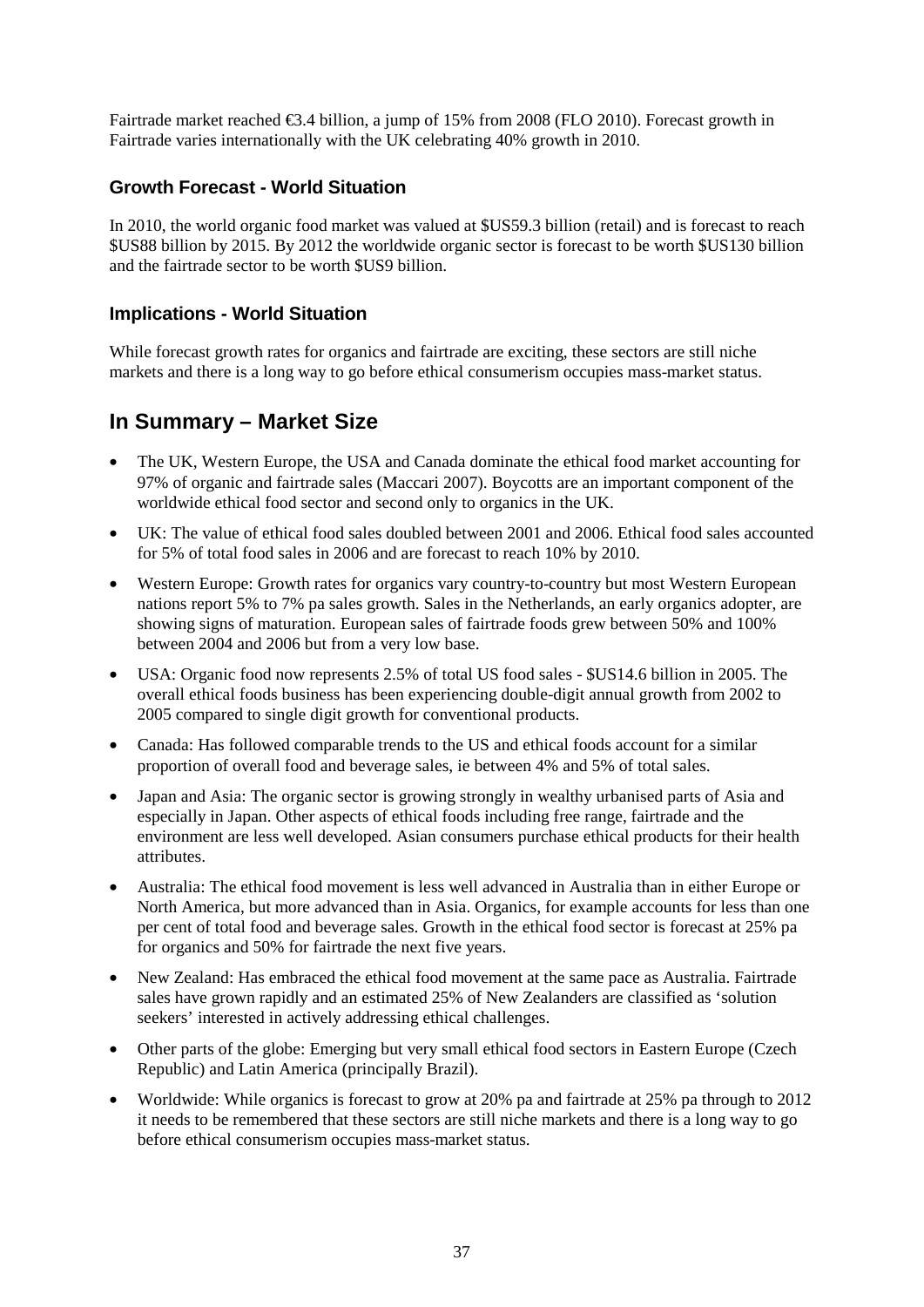# **5. International Supply – Sources and Impact**

Ethical food and beverage sources of supply, with reference to organic and natural, fairtrade, free range animal welfare friendly and environmentally responsible and sustainable production system attributes are discussed and supply opportunities identified. The impact of sourcing ethically on both producers and firms is also reviewed.

## **Supply Sources and Capacity**

### **Organic and Natural**

Location of Supply: The following points are noted from the literature in relation to world organic supply:

- The UK, Western Europe, the US and Canada all have significant domestic supply bases. However, the popularity of organic food and beverage is growing faster than domestic capacity to supply. There is a strong demand for imports in these countries (raw commodities and manufactured products) but international trade is dampened by inconsistent organic standards between the major trading blocks.
- The largest increases in organic food production in the last decade have been in Asia, Africa and Latin America. All three regions have reported triple-digit growth in organic farmland during this time. The growth in production in Asia, Africa and Latin America has been firmly directed at supplying the export sector although domestic demand in India, China and parts of Latin America is growing strongly.
- Australia and New Zealand have a substantial production base from which to supply both domestic and export markets. Like other countries, the significant increase in organic lines in supermarkets presents a challenge to the organic industry to meet the increased demand. Australia has the most organic land in the world (12 million hectares), most of which is extensive grazing (Willer and Kilcher 2011).
- In 2009, there were 1.8 million organic producers around the world, an increase of 31 % on 2008, mainly due to a large increase in India. Forty per cent of the world's producers are in Asia, followed by Africa (28%) and Latin America (16%) (Willer and Kilcher 2011).

'Natural' foods and beverages lack sufficient objective description to define in terms of international supply.

Products Demanded:

- The North American market has overtaken the European market to become the world's largest. But supply continues to fall short in many product categories, leading to imports from various countries. Latin America has become a major source of organic fruits, vegetables, meats, seeds, nuts and ingredients (Organic Monitor 2010).
- Worldwide, organic fruit and vegetables are the largest organic product category, followed by dairy products and beverages (Organic Food Monitor 2010).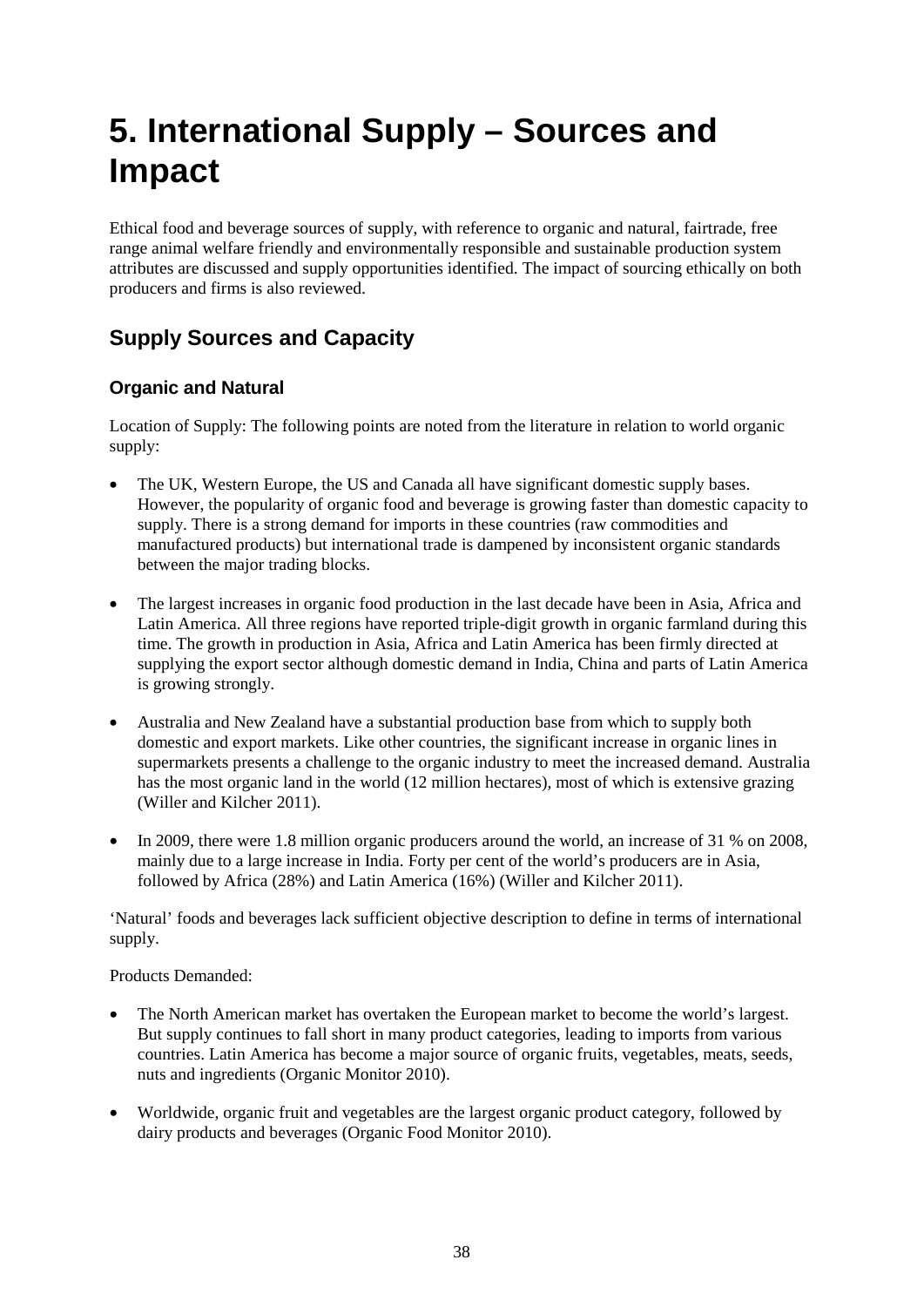• Future demand will focus on manufactured organic products and ingredients for these products are expected to be in strong demand.

Supply and Demand Balance: At the current time:

- There is a worldwide undersupply of organic produce.
- Undersupply is most acute for organic fruit and vegetables, meat, dairy and ingredients.
- The ingredients category, including commodities used in processed meals, bakery, confectionary and other complex food products, is most undersupplied in the US.

#### **Fairtrade**

In 2009, there were 827 producer organisations in 60 countries, an increase of 11% from 2008.

Table 5.1 lists the number of organisations and the countries in which they are based for each of the three FLO producer networks.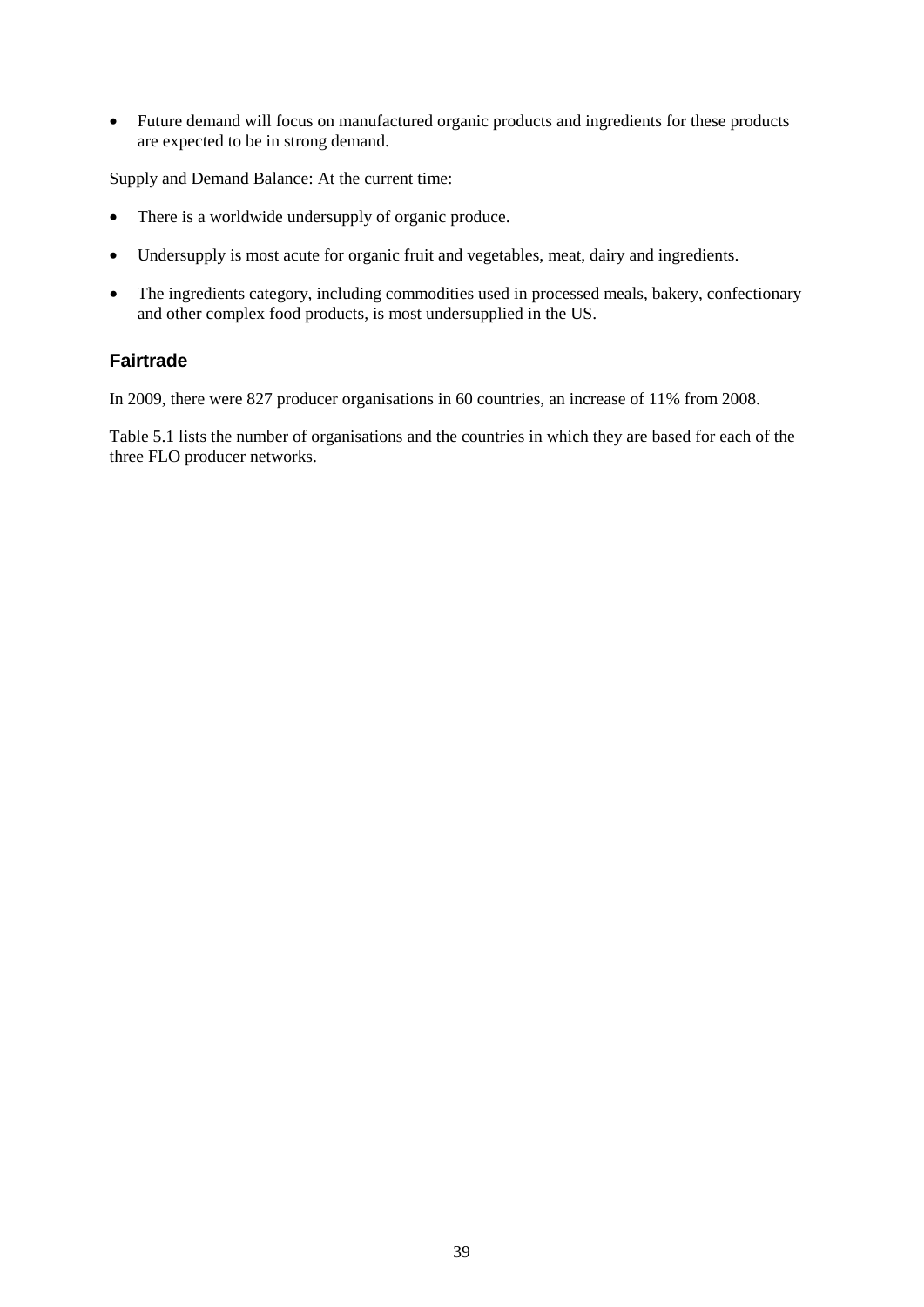| Latin America & Caribbean          | Africa & Middle East               | Asia                               |
|------------------------------------|------------------------------------|------------------------------------|
| <b>Producer Organisations: 476</b> | <b>Producer Organisations: 231</b> | <b>Producer Organisations: 120</b> |
| Members & Workers: 280,000         | Members & Workers: 760,000         | Members & Workers: 189,000         |
| <b>20 Producer Countries</b>       | <b>28 Producer Countries</b>       | <b>12 Producer Countries</b>       |
| Argentina                          | Benin                              | China                              |
| <b>Belize</b>                      | <b>Burkina Faso</b>                | India                              |
| <b>Bolivia</b>                     | Cameroon                           | Indonesia                          |
| <b>Brazil</b>                      | Comoros Islands                    | Kyrgyzstan                         |
| Chile                              | Côte d'Ivoire                      | Laos                               |
| Colombia                           | Democratic Rep. of Congo           | Pakistan                           |
| Costa Rica                         | Egypt                              | Papua New Guinea                   |
| Cuba                               | Ethiopia                           | Philippines                        |
| Dominican Republic                 | Ghana                              | Sri Lanka                          |
| Ecuador                            | Kenya                              | Thailand                           |
| El Salvador                        | Madagascar                         | Timor-Leste                        |
| Guatemala                          | Malawi                             | Vietnam                            |
| Haiti                              | Mali                               |                                    |
| Honduras                           | Mauritius                          |                                    |
| Jamaica                            | Morocco                            |                                    |
| Mexico                             | Mozambique                         |                                    |
| Nicaragua                          | Palestine                          |                                    |
| Paraguay                           | Rwanda                             |                                    |
| Peru                               | Senegal                            |                                    |
| Windward Islands                   | Sierra Leone                       |                                    |
|                                    | South Africa                       |                                    |
|                                    | Swaziland                          |                                    |
|                                    | Tanzania,                          |                                    |
|                                    | Togo                               |                                    |
|                                    | Tunisia                            |                                    |
|                                    | Uganda                             |                                    |
|                                    | Zambia                             |                                    |
|                                    | Zimbabwe                           |                                    |

Table 5.1 L ocation and Number of F airtrade P roducers ' Organis ations 2009

Source: FLO Annual Report 2010

The number of fairtrade producers' organisations increased from 221 at the end of 2001 to 827 at 31 December 2009.

Products Demanded: Table 5.2 shows the volume of major Fairtrade products in 2009.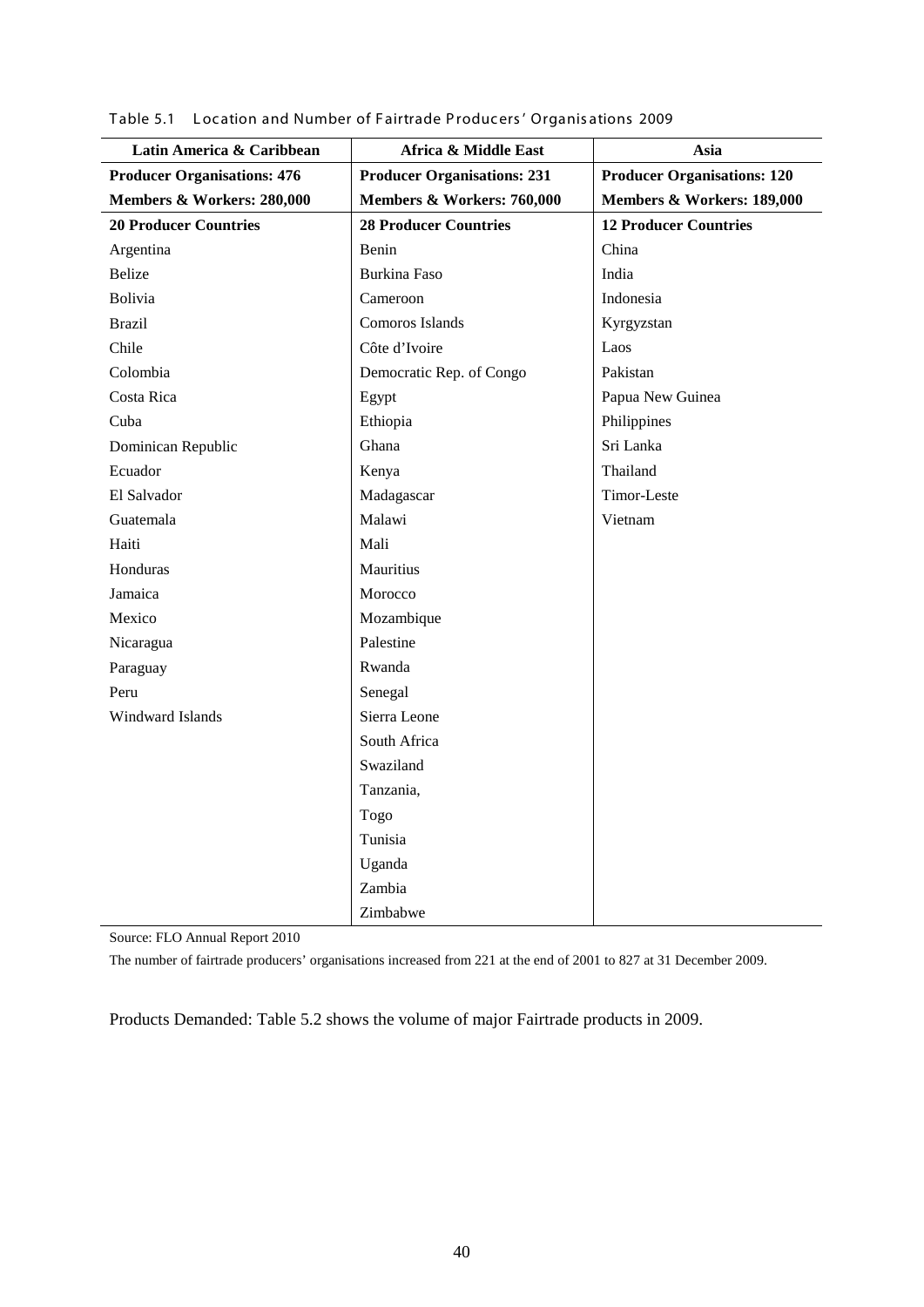| <b>Product</b>            | <b>World Sales Volume</b> | <b>Percentage Increase</b> |
|---------------------------|---------------------------|----------------------------|
|                           | 2009                      | $\frac{0}{0}$              |
| Flowers & plants*         | 335,893                   | 8                          |
| <b>Bananas</b>            | 311,465                   | $\overline{4}$             |
| Sugar (cane sugar)        | 89,628                    | 57                         |
| Coffee (roasted, instant) | 73,781                    | 12                         |
| Fruit juices              | 45,582                    | 62                         |
| Cotton - $1,000$ items    | 23,346                    | $-15$                      |
| Fresh fruit               | 20,091                    | $-24$                      |
| Cocoa (cocoa beans)       | 13,898                    | 35                         |
| Wine $-1,000$ litres      | 11,908                    | 33                         |
| Tea                       | 11,524                    | 1                          |
| Rice                      | 5,052                     | 8                          |
| Honey                     | 2,065                     | $\overline{0}$             |
| Nuts and oilseeds         | 859                       | 13                         |
| Herbs and spices          | 578                       | 266                        |
| Quinoa                    | 556                       | $\mathbf{1}$               |
| Dried fruit               | 541                       | $-24$                      |
| Sports balls              | 118                       | $-16$                      |

|  | Table 5.2 Fairtrade Sales Volume by Major Product 2009 (metric tonnes) |  |  |  |
|--|------------------------------------------------------------------------|--|--|--|
|--|------------------------------------------------------------------------|--|--|--|

\*1,000 stems

Source: FLO Annual Report 2010

In addition to the popularity of coffee (the original fairtrade product) and bananas (a major Third World commodity), rapid one year growth has been experienced in Fairtrade sugar, fruit juices, herbs and spices.

Supply and Demand Balance: At the current time fairtrade product supply outstrips demand by a significant margin.

#### **Free Range and Animal Welfare Friendly**

Location of Supply: Free range and animal welfare friendly foods and beverages tend to be sourced domestically in their country of consumption – UK, Western Europe, North America and Australia and New Zealand. This group of ethical foods has either not reached a point of maturity where international trade is possible or the products produced do not suit export, e.g. fresh free range eggs.

Supply and Demand Balance: Nothing in the available literature points to a current shortfall in supply. Growth in First World demand through to at least 2015 is projected.

#### **Environmentally Responsible and Sustainable Production Systems**

Location of Supply: Environmentally responsible ethical foods encompass sustainable production, local production, seasonal supply, food free from excessive packaging and sympathetic to waste reduction (see Chapter 2). This group of ethical foods is produced and consumed domestically in the First World.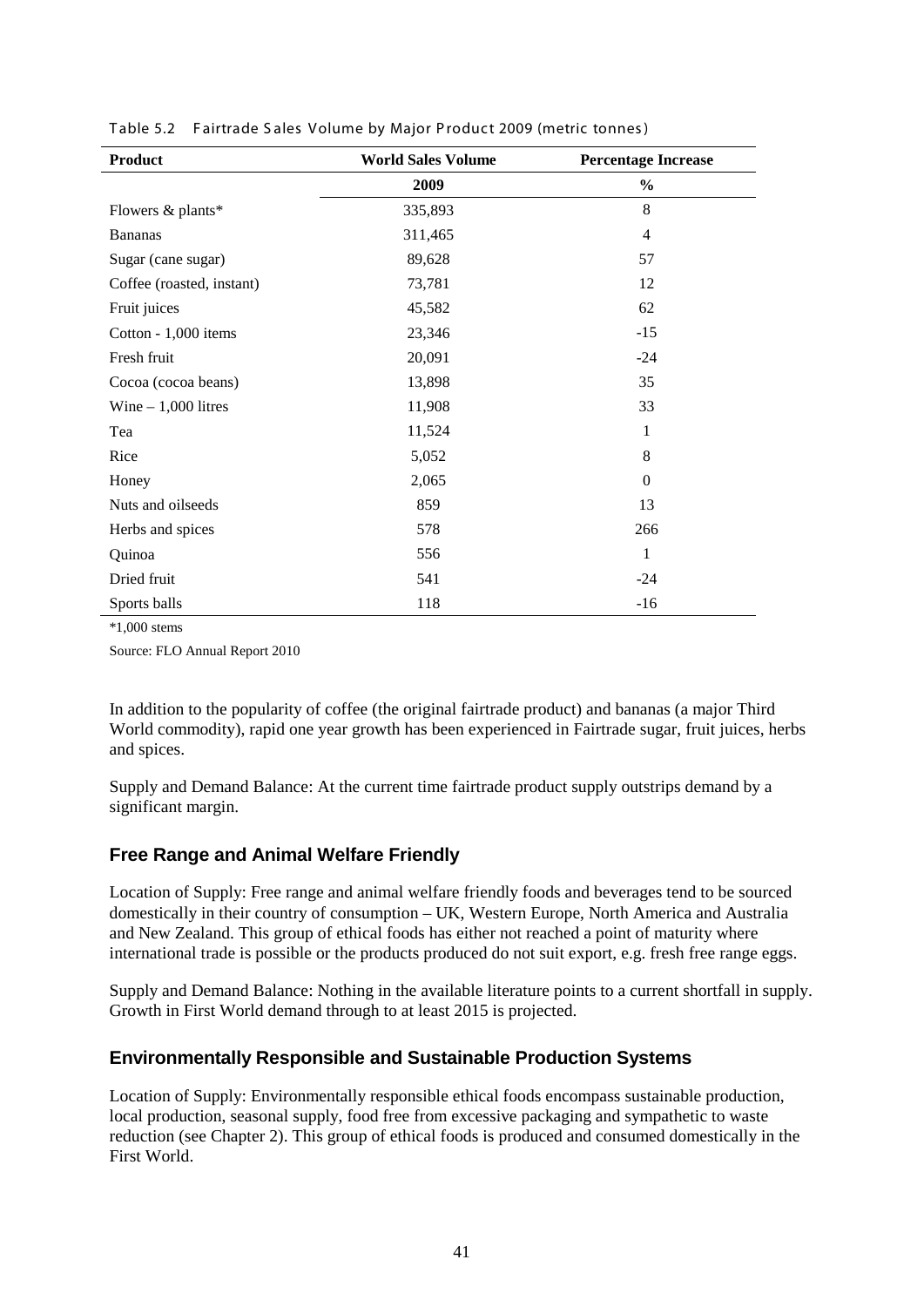Supply and Demand Balance: The diffuse and small-scale nature of this group of ethical foods makes supply forecasting difficult. As with free range and animal welfare friendly, ethical foods growth in First World demand through to at least 2015 is projected.

## **Does Purchasing Ethical Foods Make a Difference?**

#### **Implications for Producers**

Fairtrade International (FLO) estimates that 1.2 million farmers and workers benefit from Fairtrade sales globally (FLO 2010). During 2009, on top of the fair price paid to producers, Fairtrade goods generated premiums of €12.6 million euros in Africa, €5.6 million euros in Asia and €33.8 million euros in Latin America. Independent auditing of the fairtrade system (Institute of Ethical Studies UK in Fletcher 2006) and arms length economic analysis uphold the claims made by fairtrade certification organisations.

Sceptics might argue that improved market access to First World countries (especially UK, Western Europe, US, Canada and Japan) would assist even more Third World producers than the current oversubscribed fairtrade movement.

First World evidence for organics, free range and environmentally sustainable ethical foods is less available. However, higher prices for these ethical foods at both retail and the farm gate are encouraging, especially for smaller-scale producers who are the current backbone of the First World supply base.

#### **Implications for Corporates**

Implications of growth in the ethical food and beverage sector include loss of markets for leading large-scale companies, e.g. Dole (a US based international fresh produce grower and marketer) has been pushed out of some banana markets following commitment by leading retailers such as Migros (Switzerland) and Co-op (UK) to stock only Fairtrade (Lewis 2007).

Meanwhile, categories that may have otherwise experienced a drop in sales have been revived by growth in the ethical food system. For example, younger consumers have been increasingly snubbing hot drinks for cold drinks, and confectionery is perceived by these same consumers as being 'unhealthy'. Yet Café Direct, Clipper (hot beverages) and Green and Black's (chocolate) have revitalised interest in their respective categories and at the same time commanded higher prices that would have previously been unattainable (Lewis 2007).

## **In Summary – International Supply and Impact**

- Organics: First World supply is increasingly being augmented with imports, including imports of raw organic commodities from the Third World and trade in processed organic foods and beverages. Demand outstripping supply. Undersupplied sectors include fresh produce, meat, dairy and ingredients.
- Fairtrade: Growth in demand for ongoing Fairtrade staples such as coffee, tea and bananas being augmented by additional commodities such as wine, sugar and rice. Supplied exclusively by the Third World, supply outstripping demand.
- Free Range and Animal Welfare Friendly: Supplied by farmers in the First World to domestic consumers. Low levels of international trade. Growth in demand forecast.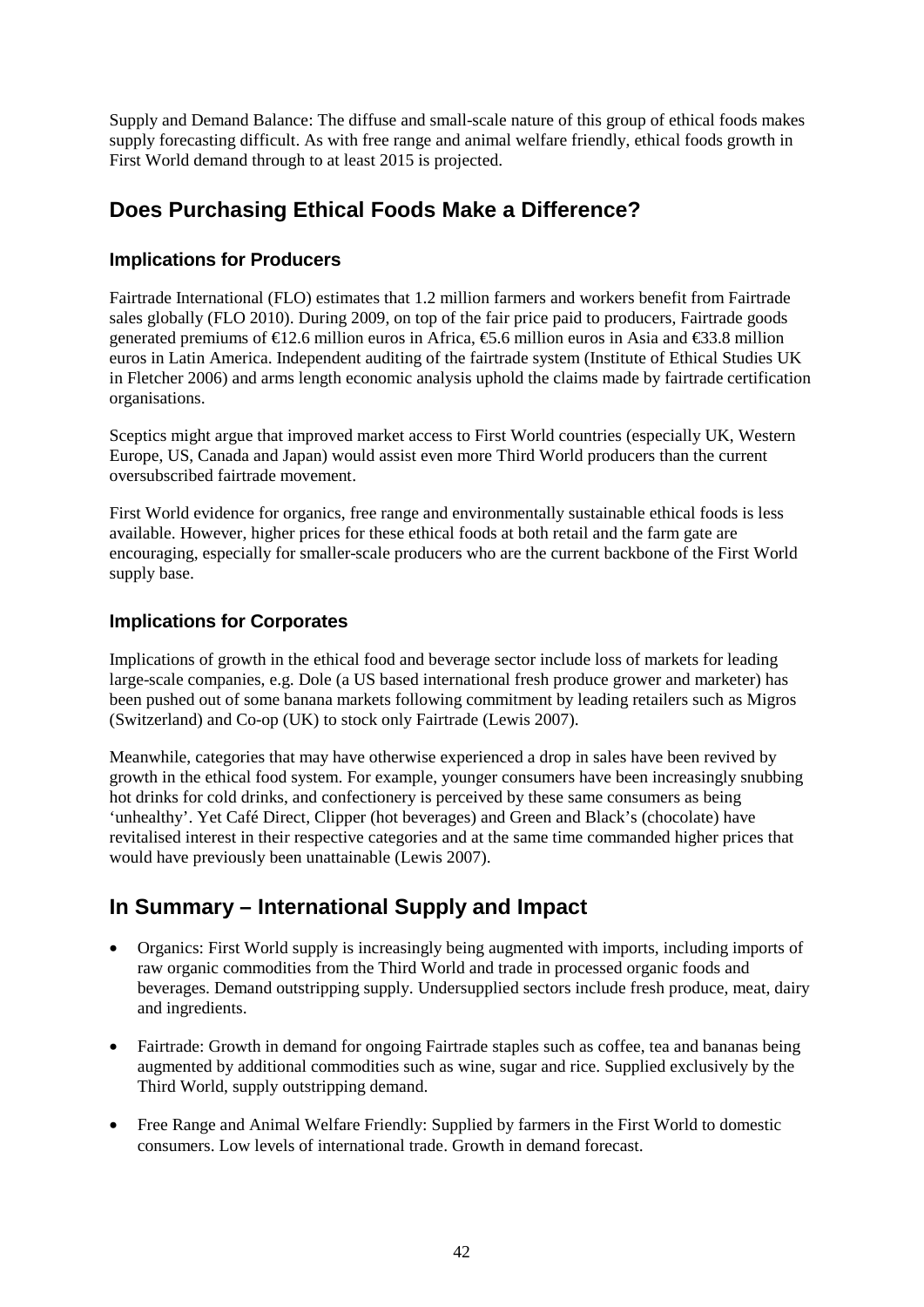- Environmentally Responsible and Sustainable Production Systems: By their nature, ie low in packaging, locally sourced and seasonal supply, this group of ethical products is produced by domestic, often small-scale, producers in the First World for domestic consumption. Further growth in demand forecast.
- Available evidence suggests that First World consumers who seek out ethical foods are providing tangible benefits to both producers in the Third World and small-scale First World farmers. Firms that supply ethical foods and beverages are sometimes revitalising stagnant categories and commanding higher prices.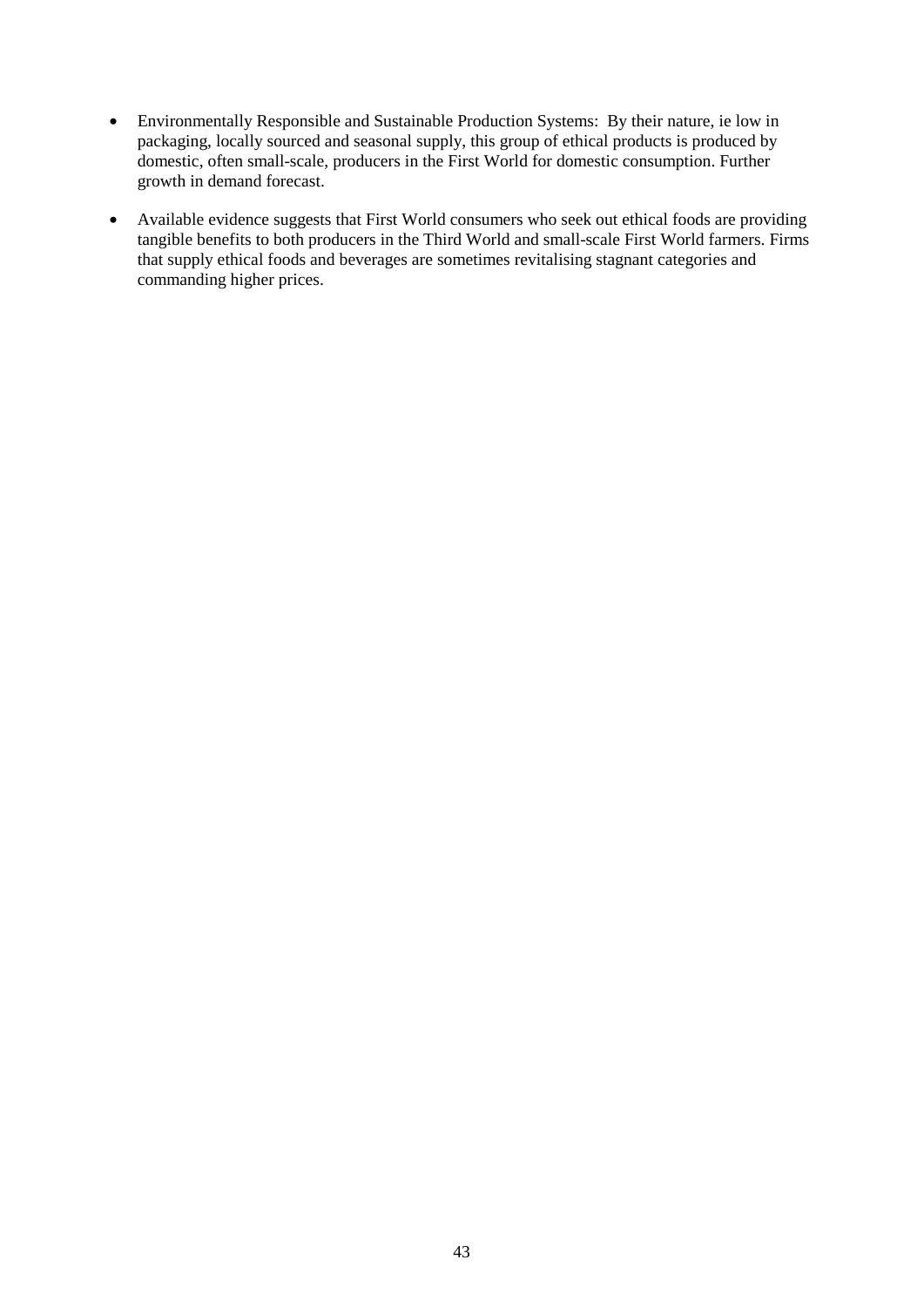# **6. Emerging Sector Trends and Risks**

Emerging sector trends are described for each ethical food attribute. Risks are described on the same basis. Key trends and risks are developed in additional detail so that conclusions can be drawn on the implications for Australian agriculture in the following chapter.

## **Trends in the Ethical Food Sector**

From a review of the worldwide literature, the following trends in ethical food and beverage emerge:

- Organics, as a share of total food and beverage sales, continues to grow as multiple organic product lines are increasingly available in supermarkets and the range of manufactured and catered organic products continues to develop.
- Growth in organic food and beverage consumption in Europe, North America, Asia and Australasia remains strong. Forecast growth is around 10% pa through to 2015.
- Processed organics is growing quickly in Australia (Mitchell et al 2010), the UK (Soils Association 2011) and the US (Packaged Facts). Demand for organic ingredients for processing, especially for the manufacture of products for babies and children, is a worldwide trend.
- Consumers are seeking additional value from organics not just knowledge that the production system is good (Organic Monitor 2010). Additional value might, for example, take the form of research results demonstrating the health and environmental benefits of organic consumption.
- US consumers are placing greater importance on third party certification of ethical foods, labelling clarification and simplification. OFA in Australia and IFOAM internationally are in the process of responding to this challenge for organic ethical foods. There is a requirement for the sector to become more sophisticated and professional.
- Fairtrade, animal welfare, free range, locally produced food and environmental aspects of ethical foods have all become more important to consumers in the US, UK and Australia.
- Fairtrade is growing at a faster rate than organics in Western Europe, North America and Australasia and is forecast to continue to do so through to at least 2015. By 2015 the average First World consumer is expected to purchase at least one fairtrade product on a regular basis.
- New Fairtrade product development has been fundamental to the progress of this sector with many more Fairtrade products coming on line including sugar, cotton, fruit juice, rice, wine, honey, quinoa, nuts and oilseeds.
- In 2008 Weisbrot, writing in the Journal of the Australian Law Reform Commission, predicted that ethical animal treatment would be the next great social reform movement in Australia. The powerful reaction of Australian consumers to live footage of Australian export cattle being mistreated in 2011 suggests he was correct, and this will have positive consequences for the 'freerange animal welfare friendly' component of ethical food demand.
- The 'food miles/kilometres' aspect of ethical foods popular in the northern hemisphere, and in the UK in particular, may have a limited life as research demonstrates a poor connection between food miles and total carbon emissions. However, the GFC has resulted in increased consumer interest in local food as a means of supporting local producers and local economies.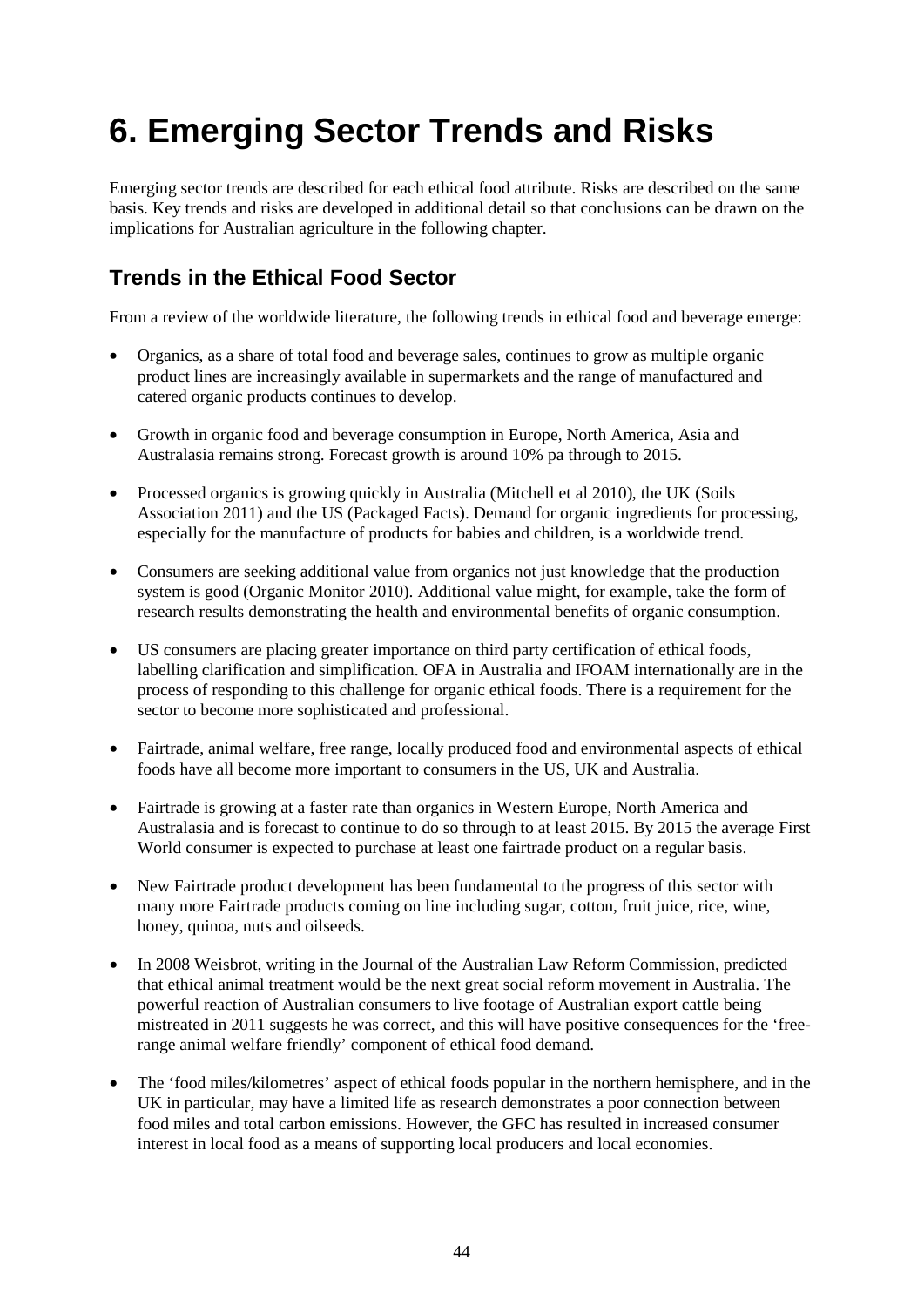- Higher prices are still apparent for ethically produced food and beverages but are expected to narrow over time, as consumers demand better value and large food companies are able to achieve scale economies in production and supply.
- Supermarkets are increasingly stocking ethical food lines because they are profitable. This is providing consumers with a 'one stop shop' option and augmenting specialty store and farmers' market outlets. Farmers' markets are a major and increasingly important outlet for ethical foods right across the First World.
- Large corporates including the major multinationals are embracing the ethical food movement, adopting ethical behaviours and offering ethical product lines. Retailers are also placing pressure on their suppliers to adopt ethical modes of business.

## **Risks for the Ethical Food Sector**

- As ethical food is increasingly embraced by major corporations and becomes more mainstream, there is a risk that ethical foods will be seen to 'lose their soul'. Critics suggest that if care is not taken 'ethical' may be devalued over time and become just another marketing buzz phase. Australian research conducted in 2010 confirmed the importance of this issue by reporting that over 60% of Australians are sceptical about "green" claims made by business, and this is a serious constraint to making further purchases (Mobium 2010).
- Given this scepticism, consumers may quickly become cynical if they find that products for which they are paying higher prices, are not as ethically sourced as they were led to believe. The sector must embrace labelling clarification and third party audit (in addition to the facilitation of international trade in ethical foods as discussed in Chapter 5).
- Some commentators have suggested that ethical food is only a passing fad. Ethical cosmetics, it has been argued, peaked in the late 1980s and early 1990s in the First World with the likes of the Body Shop and has declined in market share ever since. Consequently, the argument goes, ethical food risks the same fate. However, far from peaking, the market for ethical cosmetics is enjoying a major resurgence globally. Organic Monitor estimates that the global market for natural and organic cosmetics is growing by over \$US1 billion per annum and exceeded \$US7 billion in 2008. Organic Monitor forecasts continuing growth potential (Organic Monitor 2010).
- There are subjective moral dilemmas and compromises within the ethical food sector that are not always simple for consumers to navigate. For example, some argue that there are moral hazards associated with those parts of the ethical food movement which rely on low productivity to produce high priced foods (e.g. organics and free range) rather than low cost, high capacity 'feed the world' alternatives (e.g. intensive animal production systems). Consumers have to navigate their own route through such choices and will not always support all ethical food products.
- The ethical food movement is currently at risk from changing global economic fortunes. Higher food and fuel costs and other economic pressures are having a critical impact on how consumers shop, cook and dine according to the Food Marketing Institute, which represents US supermarkets. Consumers are buying food for meals at home rather than restaurants, are buying fewer 'luxury foods' and more generic, store-brand items and eating leftovers more than they used to. This appears to be a temporary cyclic trend working only partially against a larger ethical food movement. In time consumers will adjust expectations in relation to higher fuel and food costs.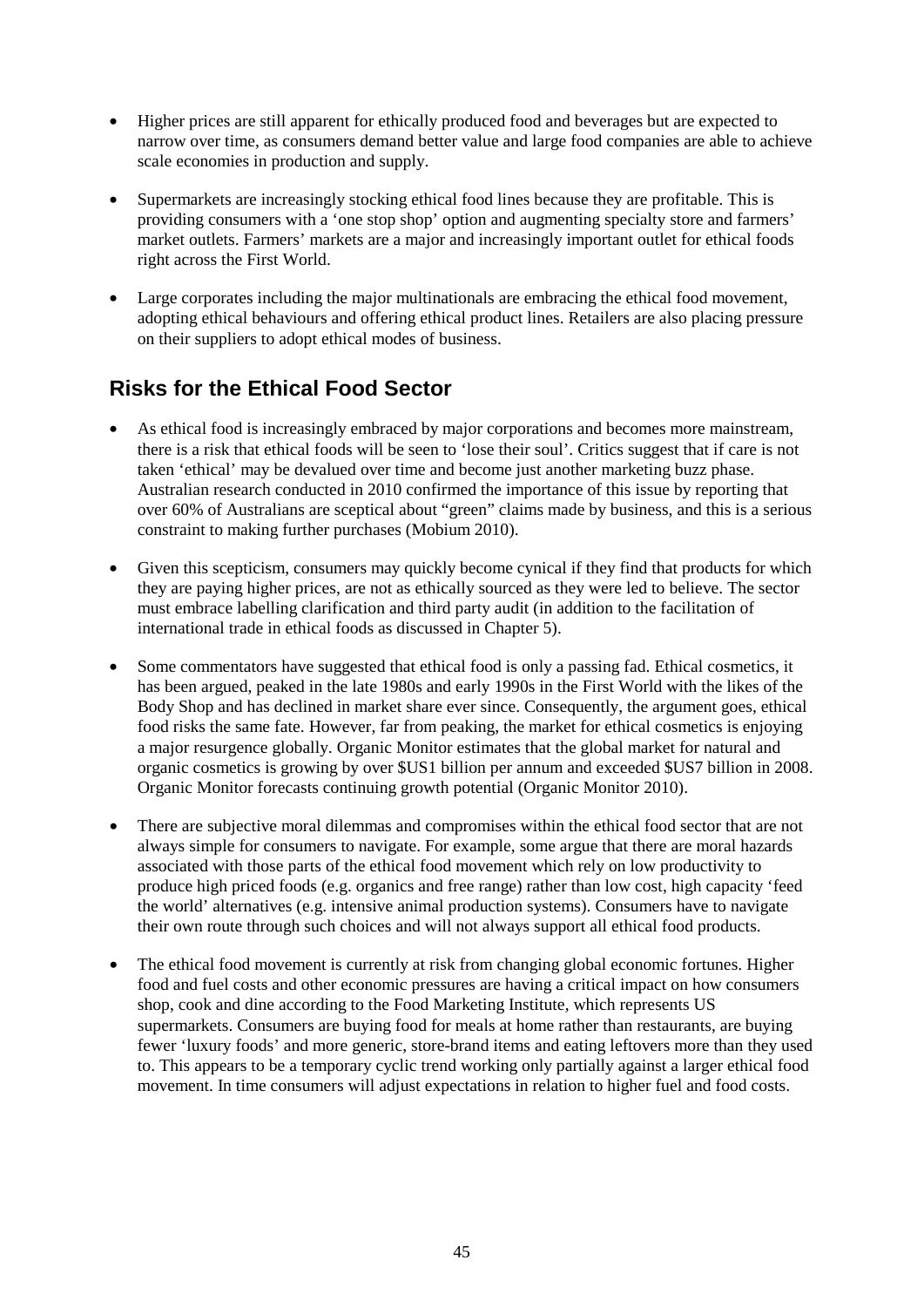## **Will there be Higher Prices for Ethical Foods and their Producers?**

International market research indicates that a proportion of consumers are willing to pay more for ethical foods:

- In Australia, 11% of consumers have been classified as "leaders" in the ethical food market. They are willing to pay more for ethical foods and currently do so. However, research also indicates that willingness to pay premiums in a general sense in Australia has consistently declined since 2007, a trend exacerbated by the GFC, which saw a 40% decline in 2009 in the number of Australians who say they are willing to pay 25% more for ethical products and services (Mitchell et al 2010).
- A UK study recently compared shopper's level of interest in ethical issues with their actual purchasing behaviour (DEFRA 2011). The study confirmed that while there is a gap between attitudes and behaviour, both *the importance given to the issue* and *claiming to actively seek a product*, were key determinants of behaviour. The study concluded that there is significant market opportunity in the area.
- A survey of 20,000 consumers in ten markets in January 2009 found that even with the global economic recession, consumers did not lose sight of sustainability when making food and fibre choices with 48% stating that they were willing to pay 10% more for products produced in environmentally and socially responsible ways (HAVAS 2009).
- The peak body for the international grocery and retail supply chain, IGD, conducted surveys of consumers in the UK and Europe in 2009 and 2010 which found that three-quarters of food buyers are interested in the ethics of what they eat and half expect to be buying more ethical food and groceries in the future (IGD 2009 2010).
- A survey of US adult shoppers in February 2009 revealed that almost one-quarter frequently buy certified organic food and beverage products and one-third are willing to pay more for organic goods, even in the midst of the recession (Packaged Facts 2009).

Available data indicates that this willingness to pay more for ethical foods is translating into higher prices at retail and through the supply chain to ethical food producers.

The extent of these price premiums is expected to narrow over time, as a broader group of consumers demand better value and corporates are able to achieve scale economies in supply.

## **Processing and Product Innovation**

Recent innovation within the ethical food sector includes a wide range of processed convenience and snack foods. The UK Soils Association reports that organic baby food grew by 10.3% in 2010, despite an overall decrease of 5.9% in total organic sales in 2010 in the UK (Soil Association 2011).

Other new processed ethical food products include:

- Peruvian organic fairtrade nuts, the first nuts to be given the fairtrade mark;
- Fairtrade Easter eggs made with cocoa and sugar sourced directly from Third World growers;
- Chocolate that is fairtrade, vegan and organic Venture Foods UK; and
- Chocolate snack bars that are vegan, dairy, gluten and wheat free and a high source of antioxidants - Gertrude & Bronner US.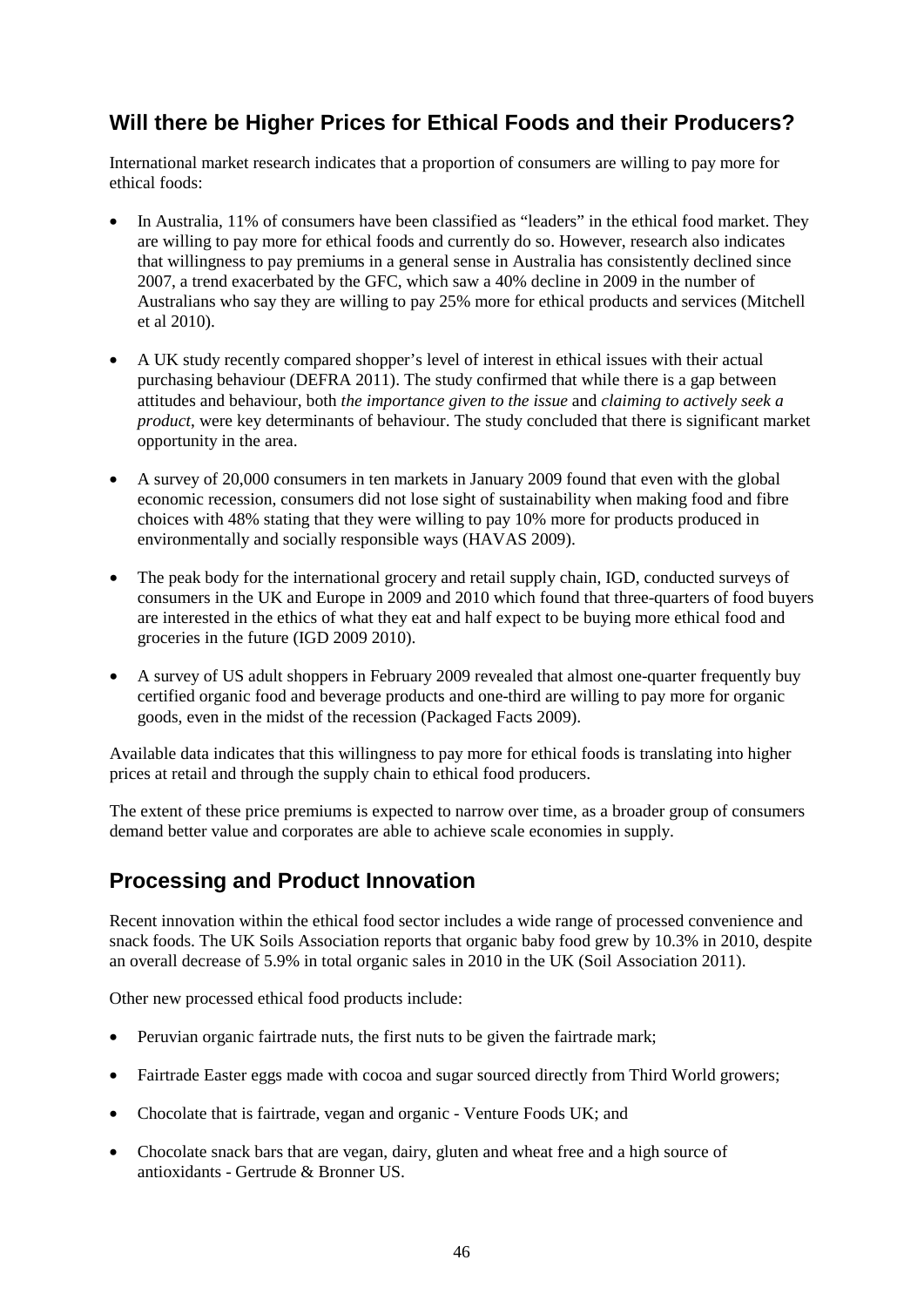Ethical foods are becoming more complex and an amalgam of ethically sourced ingredients.

Food industry analysts conclude that the future of the ethical food movement is about the launch of products across a wider number of retail categories to increase penetration and consumer interest. Organic Monitor reports that organic pioneers are adding social awareness or sustainability certification to their organic credentials. For example, one organic fruit and vegetable trader has launched a range of carbon neutral organic fruit and vegetables. Another supplier of organic and Fairtrade fresh produce has set up enterprises to help marginalised producers in Africa and Latin America. An increasing number of Fairtrade products are also organic (Organic Monitor 2009).

Categories likely to be the focus of ethical food development in the period to 2015 include:

- Pre-packaged healthy snacks such as nuts, dried fruit and seeds;
- Other confectionery (aside from chocolate) such as chewing gum and sugar candy/lollies;
- Bakery products; and
- Other soft drinks such as bottled water and carbonated soft drinks.

For ongoing growth in this sector:

- Taste is vital if the products meet taste expectation, consumers will repeat the purchase;
- Price is an issue at the moment as consumers display very cautious spending patterns following the GFC;
- Education and awareness is the key to growth major manufacturers and retailers (multinationals) will assist this process as more and more companies enter the market.

## **Multinationals are Investing in the Ethical Food Sector**

Moves by multinationals into organics, fairtrade, free range and sustainable products have significantly heightened awareness of ethical food products to a mainstream audience, with larger advertising and marketing budgets than the smaller independent companies that have characterised the sector in the past.

Recent multinational activity in the ethical food sector includes:

- Woolworths purchase of eight Macro Wholefoods Market stores in 2009, which it re-badged as Thomas Dux stores, and then introduced the Macro Wholefoods Market as a private ethical label within its supermarkets. The label has natural, organic, gluten free and free range products throughout the store.
- Cadbury's acquisition of leading fairtrade and organic chocolate company Green & Black in 2006 and Cadbury's commitment to make its Dairy Milk brand Fairtrade;
- McDonald Australia's decision to source only sustainable coffee certified by the Rainforest Alliance for all Australian McDonald outlets, including McCafe; McDonald Europe's decision to sell only Marine Stewardship Council (MSC) certified fish in its stores across Europe from October 2011;
- Douwe Egberts and Nestle's launch of separate fairtrade certified freeze-dried instant coffee brands in Britain (2005); and
- Marks and Spencer's launch of Plan A which contains a range of commitments across the ethical food sector including tripling organic sales, increasing the range of Fairtrade products (currently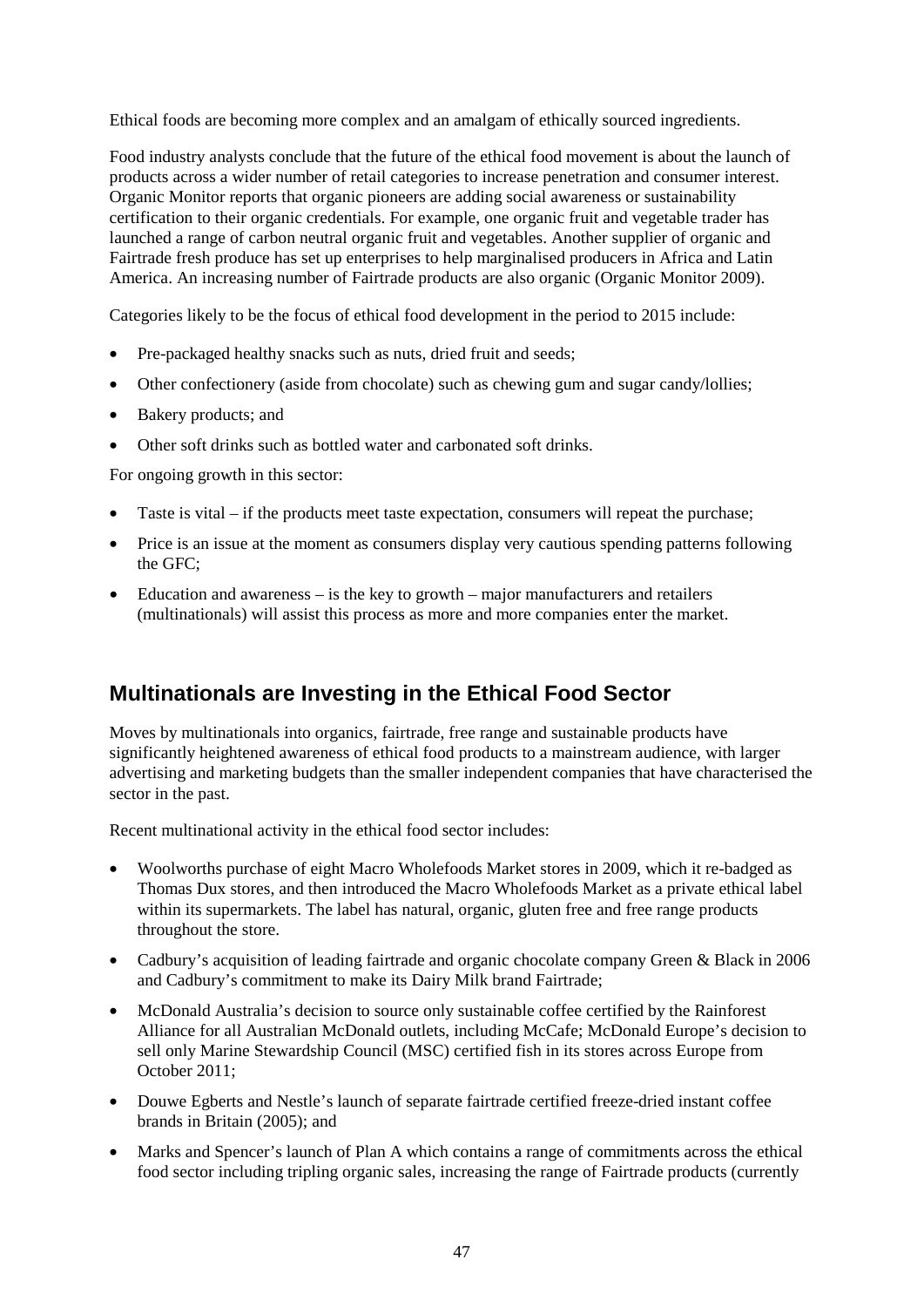350), converting all fresh pork, duck, geese and turkey to free range by 2012 and ensuring all M&S fruit, vegetables and salad is 100% free of pesticide residue by 2020.

More multi-nationals are expected to target the ethical food and beverage sector over the period through to 2015, which could promote Fairtrade into the realms of the mass market and prove enormously successful for the producers, but may prove less popular with some ethical purists looking for a more independent route to success.

The Fairtrade movement has come under recent criticism for its links to 'big business'. For example, Nestlé's Partners' Blend coffee in Europe has been certified as Fairtrade. Nestlé markets more than 8,000 non-Fairtrade products, and is accused of trying to use one ethical product to 'greenwash' its badly tarnished image.

## **In Summary – Trends and Risks**

Key trends emerging in the ethical sector are:

- Fairtrade, animal welfare, free range, locally produced and environmental aspects of ethical foods are becoming even more important and growing at a faster rate than organics through to 2015. However, ethical foods will remain a niche.
- A maturing organics sector that includes a requirement for independent product validation and the need to demonstrate additional value beyond the production system.
- Increased demand for processed ethical foods, especially in the convenience food, baby food and snacks for children areas.
- Growth of new product development, particularly in the Fairtrade sector, as a necessary condition for ongoing ethical food growth.
- Price premiums for ethical foods are expected to narrow over time, as consumers demand better value and large food companies are able to achieve economies of scale.
- An expanded presence by multinational food companies who will embrace the ethical food sector and in so doing provide it with additional momentum.
- Increasing recognition by the multinational food production and processing sector that the ethical foods segment is a new market niche which they will ignore at their peril; in fact they are anticipated to embrace and promote it, which in turn means they will have to professionalise supply contracts and supply chain performance.

Risks to the ethical sector include:

- There is a risk that as big businesses embraces ethical food production and marketing the sector will lose its credibility with some of its current advocates.
- Ethical foods must battle against what some perceive as a moral hazard of promoting what are essentially high priced low productivity luxury goods in a world currently pressed for sufficient food resources and the current cyclical downturn in consumers' fortunes. This risk is noted, but is possibly overstated by some commentators.
- There is some risk that the ethical foods take-up might be derailed by interest groups like PETA overstepping the mark on what is palatable to the public – 'dolphin friendly tuna' was easy; anti whaling receives a great public response; kangaroo cull is emotional; mulesing looks bad and it is relatively easy to target 70,000 individual woolgrowers; live sheep exports are an ongoing issue following the huge public response to video footage of their mistreatment in 2011.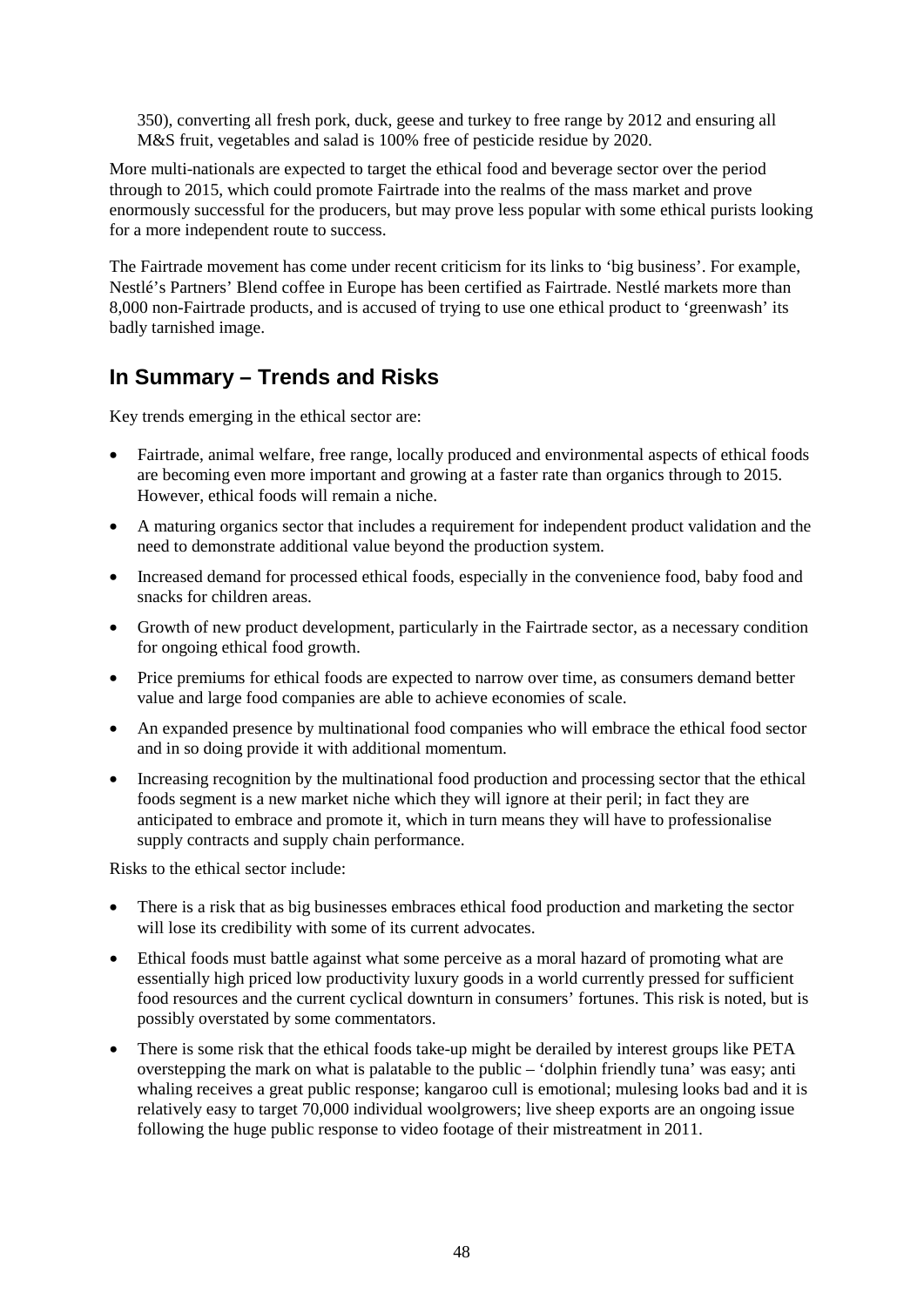## **7. Australian Agriculture SWOT Analysis**

The above ethical foods situation assessment was used to prepare an Australian agriculture SWOT analysis covering the main ethical food segments – organic/natural, fairtrade, free range/animal welfare and environmentally responsible/sustainable. A targeted opportunities/threats analysis was also prepared for major Australian agricultural industries. The SWOT was prepared following informal consultation with RDCs and Australian stakeholders.

| <b>Sector</b>                         | <b>Strengths</b>                                                                                                                                                                                                                  | Weaknesses                                                                                                                                                                                                                                                                             | <b>Opportunities</b>                                                                                                                                                                                                                              | <b>Threats</b>                                                                                                                                                                                                                                                                                                                                                                               |
|---------------------------------------|-----------------------------------------------------------------------------------------------------------------------------------------------------------------------------------------------------------------------------------|----------------------------------------------------------------------------------------------------------------------------------------------------------------------------------------------------------------------------------------------------------------------------------------|---------------------------------------------------------------------------------------------------------------------------------------------------------------------------------------------------------------------------------------------------|----------------------------------------------------------------------------------------------------------------------------------------------------------------------------------------------------------------------------------------------------------------------------------------------------------------------------------------------------------------------------------------------|
| Organic/Natural                       | Strong production base,<br>extensive areas and<br>production systems<br>which could be<br>converted to organic if<br>profitable and practical<br>to do so. Strong<br>international perception<br>of a clean/green<br>environment. | Industry is diversified<br>and fragmented,<br>multiplicity of<br>certification systems,<br>small producers often<br>producing small<br>quantities of variable<br>quality.                                                                                                              | Worldwide undersupply<br>of organic products -<br>import replacement and<br>exports.<br>Ingredients for<br>manufactured products.                                                                                                                 | Failure of industry to<br>present market and<br>consumers with a<br>consistent 'brand' of<br>quality product at all<br>times.                                                                                                                                                                                                                                                                |
| Fairtrade                             | Only third world<br>producers supply<br>Fairtrade. In future,<br>there may be<br>opportunities for<br>Aboriginal enterprises<br>(e.g. Gulf fishing, or<br>cattle in Kimberley) to<br>participate in Fairtrade<br>programs.        | Fairtrade currently<br>supplied by the<br>developing world only.<br>Australian agriculture<br>cannot supply at this<br>time.                                                                                                                                                           | Australian producers and<br>processors working in<br>conjunction with Pacific<br>islands, PNG, East<br>Timor communities to<br>maximise developing<br>world outputs.<br>Possible opportunities<br>for new and existing<br>Aboriginal enterprises. | Fairtrade is expanding<br>out of commodities that<br>Australia produces very<br>little of (coffee, tea,<br>cocoa) and into areas<br>where Australian<br>agriculture might find<br>itself competing in<br>export and domestic<br>markets (wine, rice, and<br>sugar).                                                                                                                          |
| Free Range /<br><b>Animal welfare</b> | Australia traditionally<br>reliant on extensive<br>production systems for<br>beef, dairy, sheep meat.<br>Extensive systems mean<br>low input and low cost.                                                                        | Increasing reliance on<br>intensive animal<br>production systems (beef<br>feedlots, dairy feed pads,<br>lamb feedlots, intensive<br>piggeries, broiler plants,<br>caged laying hens etc).<br>'Brand Australia'<br>possibly tarnished by<br>current mulesing and<br>live export issues. | Opportunities for<br>humanely treated animal<br>products as the market<br>grows – beef, sheep<br>meat, pork, chicken<br>meat, dairy, eggs, etc.<br>Third party certification.<br>Labelling clarification<br>and simplification.                   | Regulations to increase<br>ethical production<br>behaviour of the type<br>raised by UK consumers<br>and the legal fraternity<br>in Australia, potential<br>for boycotts, more of the<br>PETA type actions<br>linked to sow breeding<br>systems, castration,<br>dehorning(cattle) and<br>livestock slaughter;<br>inconsistency between<br>certification<br>requirements between<br>countries. |

| Table 7.1 Australian Agriculture SWOT Analysis |
|------------------------------------------------|
|                                                |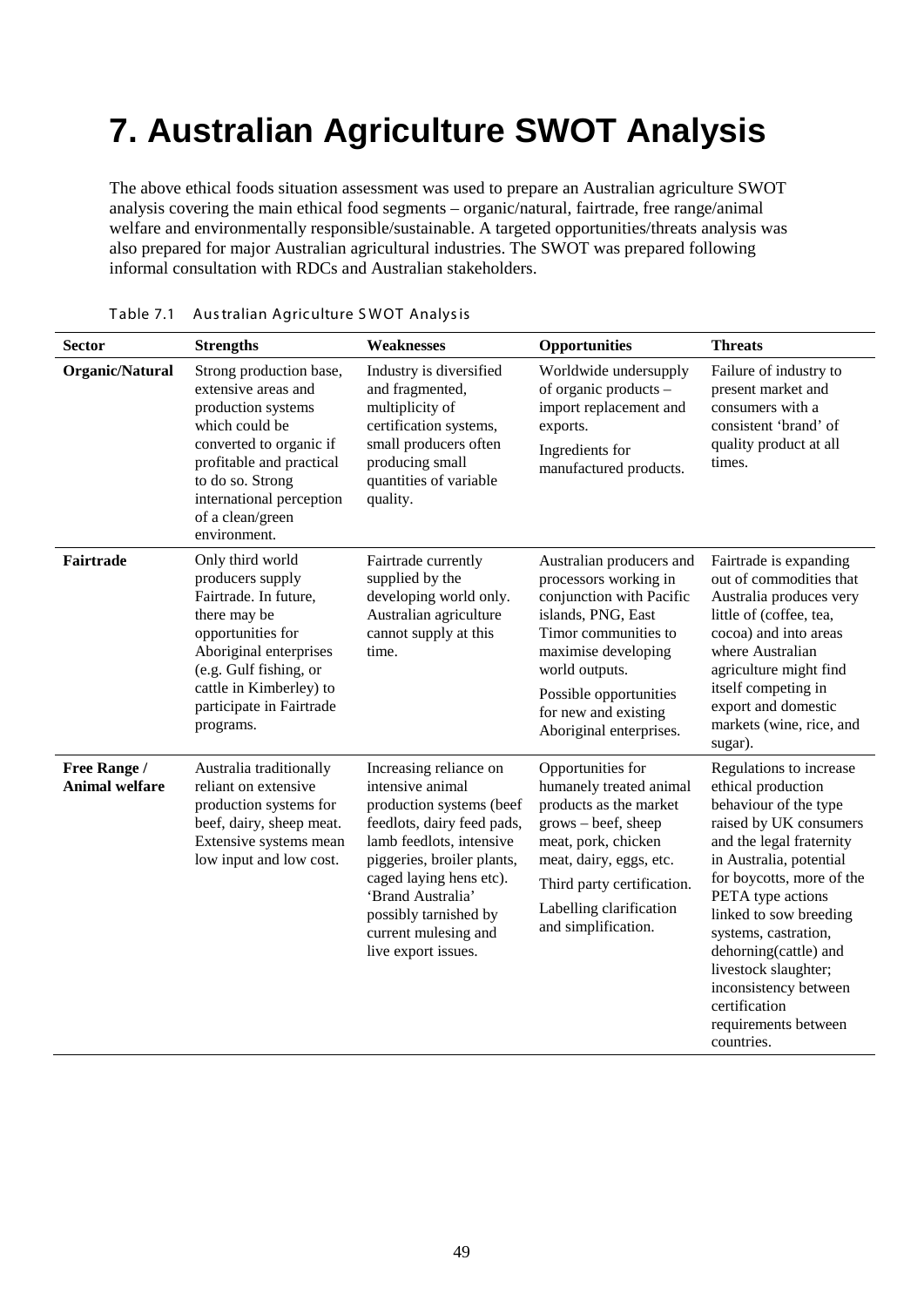| <b>Sector</b>                                                 | <b>Strengths</b>                                                                                                       | <b>Weaknesses</b>                                                                                                                         | <b>Opportunities</b>                                                                                                                                       | <b>Threats</b>                                                                                                                                                                                            |
|---------------------------------------------------------------|------------------------------------------------------------------------------------------------------------------------|-------------------------------------------------------------------------------------------------------------------------------------------|------------------------------------------------------------------------------------------------------------------------------------------------------------|-----------------------------------------------------------------------------------------------------------------------------------------------------------------------------------------------------------|
| <b>Environmentally</b><br>Responsible /<br><b>Sustainable</b> | Conventional agriculture<br>well advanced with EMS<br>and other environmental<br>performance<br>demonstration systems. | While progress has been<br>made, conventional<br>agricultural systems<br>have some way to go<br>before they are<br>successfully modified. | Scale of the<br>opportunities unlikely to<br>be matched worldwide,<br>organic Australian beef<br>is a good example of<br>scale and organic<br>credentials. | Concern with the<br>environmental damage<br>done by all types of<br>animal production,<br>emotional issues.<br>Beware of<br>administrations anxious<br>to demonstrate their<br>'greenness' to electorate. |

## **Generic SWOT Analysis Conclusions**

- This scoping study demonstrates that consumer demand for ethically produced food has been increasing steadily globally, and is forecast to continue to do so over the next five to ten years. Ethical externalities will have to be internalised in the same way that environmental externalities have been since the 1960s. The speed with which this occurs and the degree to which it happens will be a function of consumer interest and commitment and government willingness to intervene.
- The spread of the ethical 'take-up' will be underpinned by the apparent seriousness (to consumers) of the various ethical drivers. For example, caged birds represent a serious emotional driver for many consumers, whereas lower prices for a commodity in a developing country may not be of as much concern for the vast majority of Australian consumers. The response to the footage of live cattle exports being mistreated is a case in point – it would be easy to envisage a similarly successful campaign being mounted against cattle dehorning and castration.
- Producers might be prudent to note that when governments move in support of an environmental or animal welfare provision, there is a probability that the legislative pendulum will swing too far from the middle. Ongoing proactive engagement with the legislature and ethical foods interest groups by producers is required.
- While there may be a wish from the productive sector that the 'good old days' of farmers being the self-regulators of farm production ethics (and land stewardship) will reappear, the likelihood seems remote. The advent of Green politics, the conservation movement and rising concern about climate change are the underpinnings of the public at large taking more than a passing interest in what takes place on farms and its relationship to the food they eat – that interest shows every chance of becoming much more significant as the younger generations take up their political responsibilities. There are strong indications that those born since 1970 are likely to participate actively in the natural resource, environment and food ethics areas.
- The commercial upside from a more environmentally and ethically aware community would appear substantial from an Australian agricultural standpoint. The sheer scale of the Australian production base would support a wide range of organic and ethical food production systems. The downside to substantive expansion might be that:
- − Available practical commercial technologies might not be currently available (R&D required);
- Markets particularly for exports might be undeveloped and/or inconsistent; and
- − Commercial profit margins might be elusive, especially from start-up.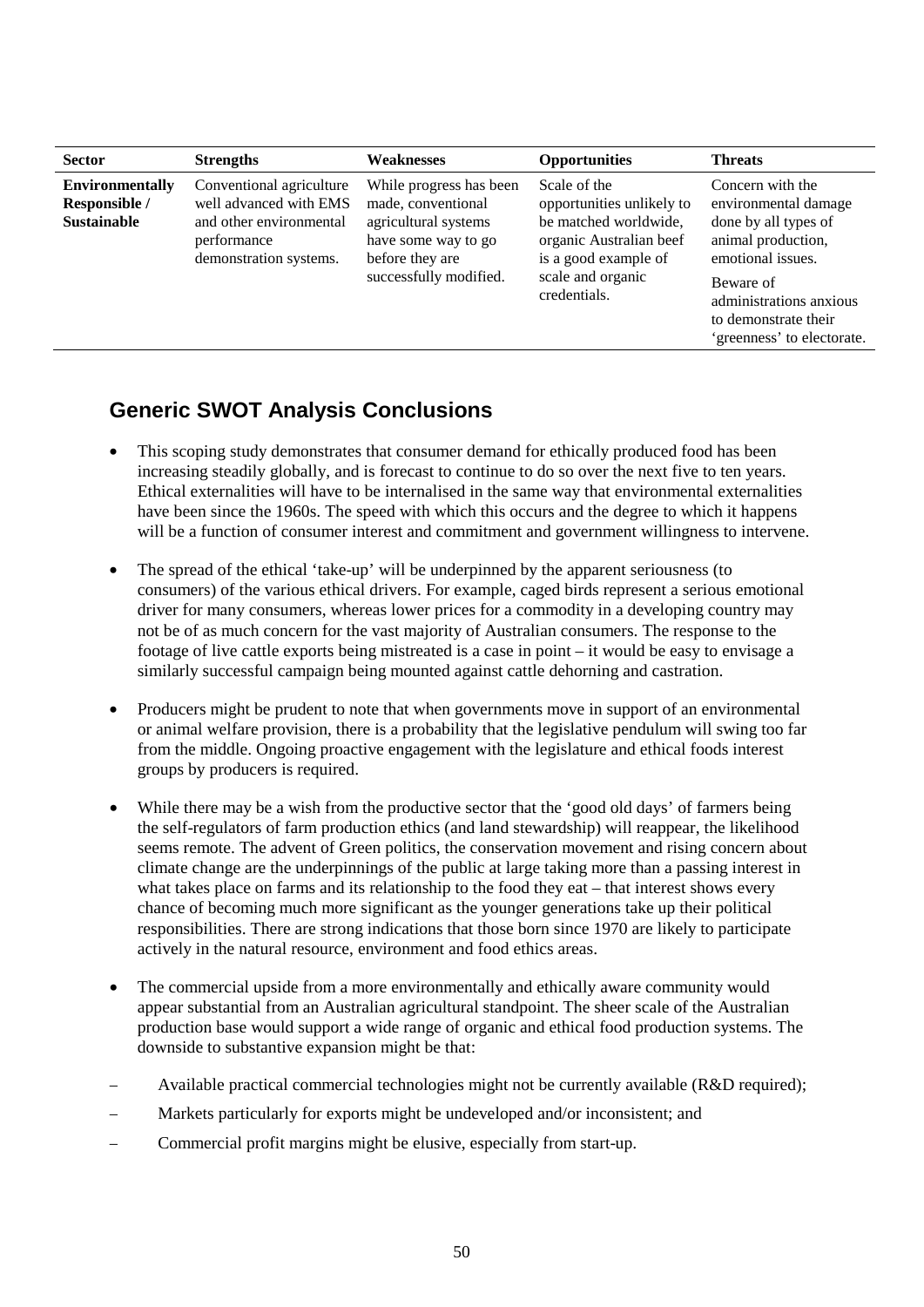• Government and industry working cooperatively have the potential to provide the policy and commercial frameworks needed to underpin change. Producers will respond to commercial opportunities when they appear.

## **Industry Specific Opportunities and Threats**

From the ethical foods situational assessment and the above SWOT analysis for Australian agriculture an industry specific opportunities/threats matrix was prepared – Table 7.2.

| Sector/RDC                                       | <b>Ethical Opportunity</b>                                                                                                                                                       | <b>Ethical Threat</b>                                                                                               |
|--------------------------------------------------|----------------------------------------------------------------------------------------------------------------------------------------------------------------------------------|---------------------------------------------------------------------------------------------------------------------|
| Beef and sheep<br>meat (MLA)                     | Free range and natural (not factory feedlot)<br>grass fed production<br>Organic                                                                                                  | Consumer perceptions of environmental<br>damage caused by meat production (State<br>of Green Procurement 2004)      |
|                                                  | Price differential will drive opportunity<br>uptake as production costs are likely to rise                                                                                       | Ethical consumers pointing to the poor<br>conversion of grain to meat (Schlosser<br>2007)                           |
|                                                  |                                                                                                                                                                                  | Threats from mulesing then dehorning,<br>castration techniques                                                      |
| Beef cattle<br>feedlotting (ALFA)                | Low intensity feedlots (opportunity feedlots)<br>where stock have access to pastures and<br>some grain supplements                                                               | High intensity feedlots raise issues of<br>animal welfare, effluents and the<br>environment and social impacts      |
| Live sheep and<br>cattle exporting<br>(LiveCorp) | Opportunity is one of training recipient<br>country staff, rigour in refusing sales to<br>customers with adverse form and an<br>educational program for the Australian<br>public | This industry is very sensitive to<br>demonstrations and boycotts and to<br>political issues.                       |
| Wool (AWI)                                       | Alternative animal welfare friendly<br>production based on comparative advantages<br>in natural, non-fossil fuel generated,<br>extensive production                              | Mulesing: though wool is not an ethical<br>food, mulesed ewes have lambs which end<br>up being slaughtered for meat |
| Pigs (APL)                                       | Free range systems as in use in UK and<br>Europe                                                                                                                                 | Australian Pork Industry to voluntarily<br>phase out sow stalls altogether by 2017                                  |
|                                                  | Conversion to new systems means that<br>government 'assistance' might be required.                                                                                               | Imports are a commercial threat, but is the<br>pork ethically produced?                                             |
| Fish (FRDC)                                      | Sustainable fishery management                                                                                                                                                   | Perception of current systems being<br>unsustainable in all but a few instances                                     |
| Eggs (AECL)                                      | Free range and RSPCA labelling                                                                                                                                                   | Caged birds                                                                                                         |
|                                                  | Organic                                                                                                                                                                          |                                                                                                                     |
|                                                  | Enlarged cage sizes                                                                                                                                                              |                                                                                                                     |
|                                                  | Consumer education                                                                                                                                                               |                                                                                                                     |
| Sugar (SRDC)                                     | Co-operation with sugar producers in say<br>Fiji may provide opportunities for joint<br>products                                                                                 | Fairtrade sugar                                                                                                     |
| Wine and Brandy<br>(WBRDC)                       | Organic wine, non-alcoholic wine, wide<br>range of opportunities available                                                                                                       | Fairtrade wine growing very rapidly in the<br><b>UK</b>                                                             |

Table 7.2 Aus tralian Agric ulture E thic al Opportunity/T hreat Matrix

As can be seen from the above table, many of the threats to Australian agriculture emanating from the ethical food movement relate to animal welfare. This also provides opportunity for Australian production systems.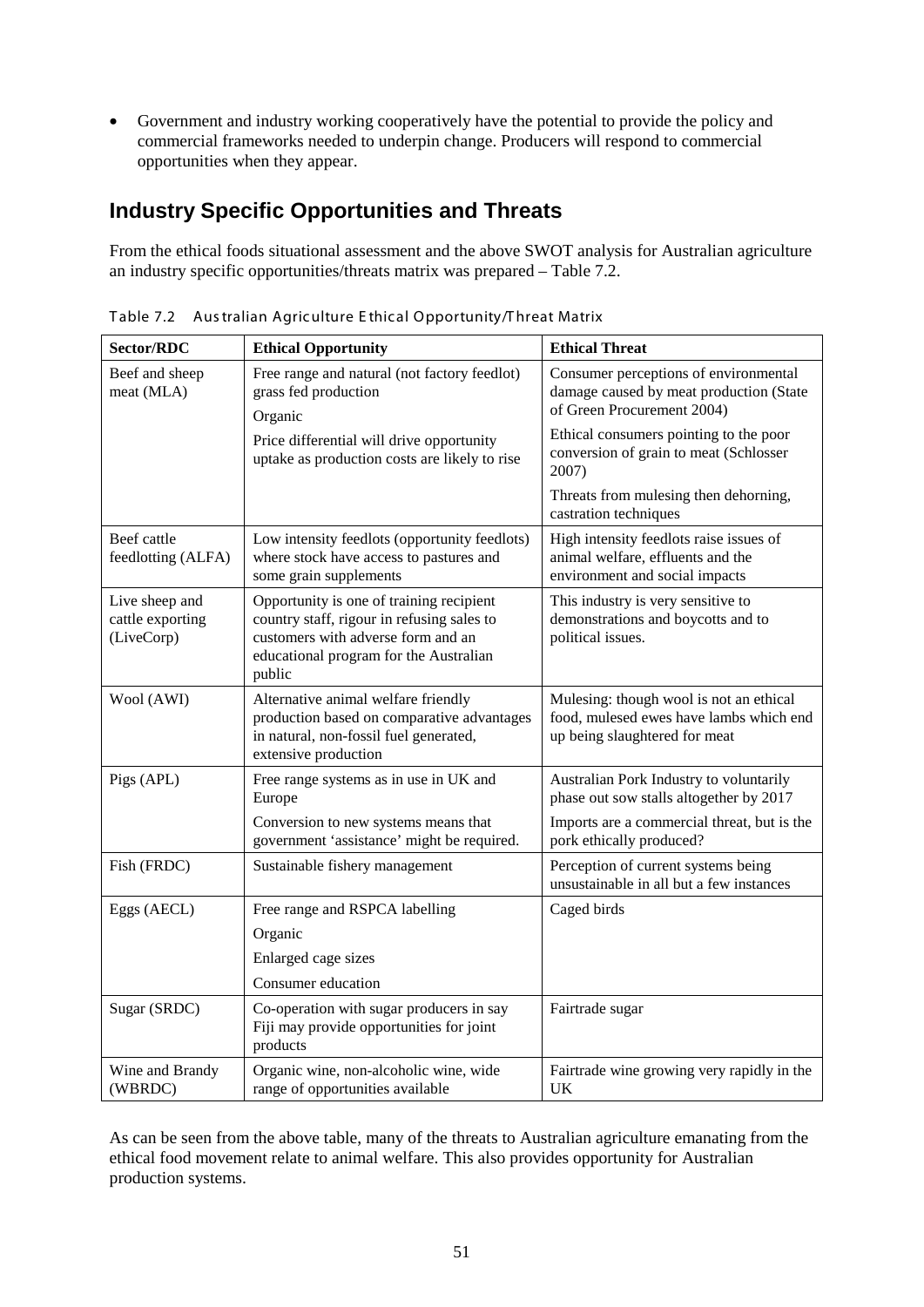## **8. Trade Implications for Australia**

The trade implications, opportunities and threats, for Australia from growth in the ethical foods movement are presented in this chapter.

## **Opportunities**

- Demand for organics is currently outstripping supply. Although Australia is one of the world's leading grain exporters, organic grains are currently imported to meet the shortfall in local production. The elimination of the wheat selling 'single desk' is likely to assist organic wheat exporters who have previously found it necessary to ship organic wheat in containers, an expensive process. Bulk shipments should now be possible. Broadacre organic wheat production would benefit from technology inputs to assist with soil fertility issues, weed control and pest and insect management.
- Grass fed free-range products that contrast with intensive production systems in the US and EU. OBE beef [\(http://www.obebeef.com.au/\)](http://www.obebeef.com.au/) produced in the Channel country (Queensland, South Australia and Northern Territory) has shown the way with a natural organic beef product (NASAA and USDA Organic certified) on a substantial scale.
- Strong international growth in demand for Marine Stewardship Council (MSC) certified sustainable fishing products provides opportunities for Australia. A number of Australian fisheries are certified and higher prices have been achieved by suppliers of MSC certified product to the UK (The Cooperative Bank 2007).
- Organic wine and non-alcoholic wine provide additional export opportunities for Australia. Europe, the US and emerging markets in Asia including China, Hong Kong and Japan are growth markets for this type of ethical product.
- Australia has strong technical 'know how' in the development and application of organic and ethical production and supply chain delivery systems. Export of this technology is a potential new industry for Australia.
- Linkage of Australian organic and ethical food inputs to inputs from the Pacific and near Asia to create joint products that meet organic and/or ethical fairtrade standards and are suitable for both the domestic and export markets. Products might be developed from commodities such as sugar, rice, coffee, tea and cocoa. Pacific and near Asia nations could provide organic and ethical ingredients and Australia could develop manufactured food products (e.g. organic/ethical chocolate biscuits).

## **Threats**

- The single greatest group of threats relates to livestock production animal welfare issues. Australia is vulnerable here on a number of fronts and the recent temporary ban on live exports has shown that this type of threat has major economic consequences.
- The animal welfare movement has implications for all Australia's animal industries (plus zoos and agricultural shows) but particularly the intensive animal industries (eggs, chicken meat, pigs, feedlots, dairy).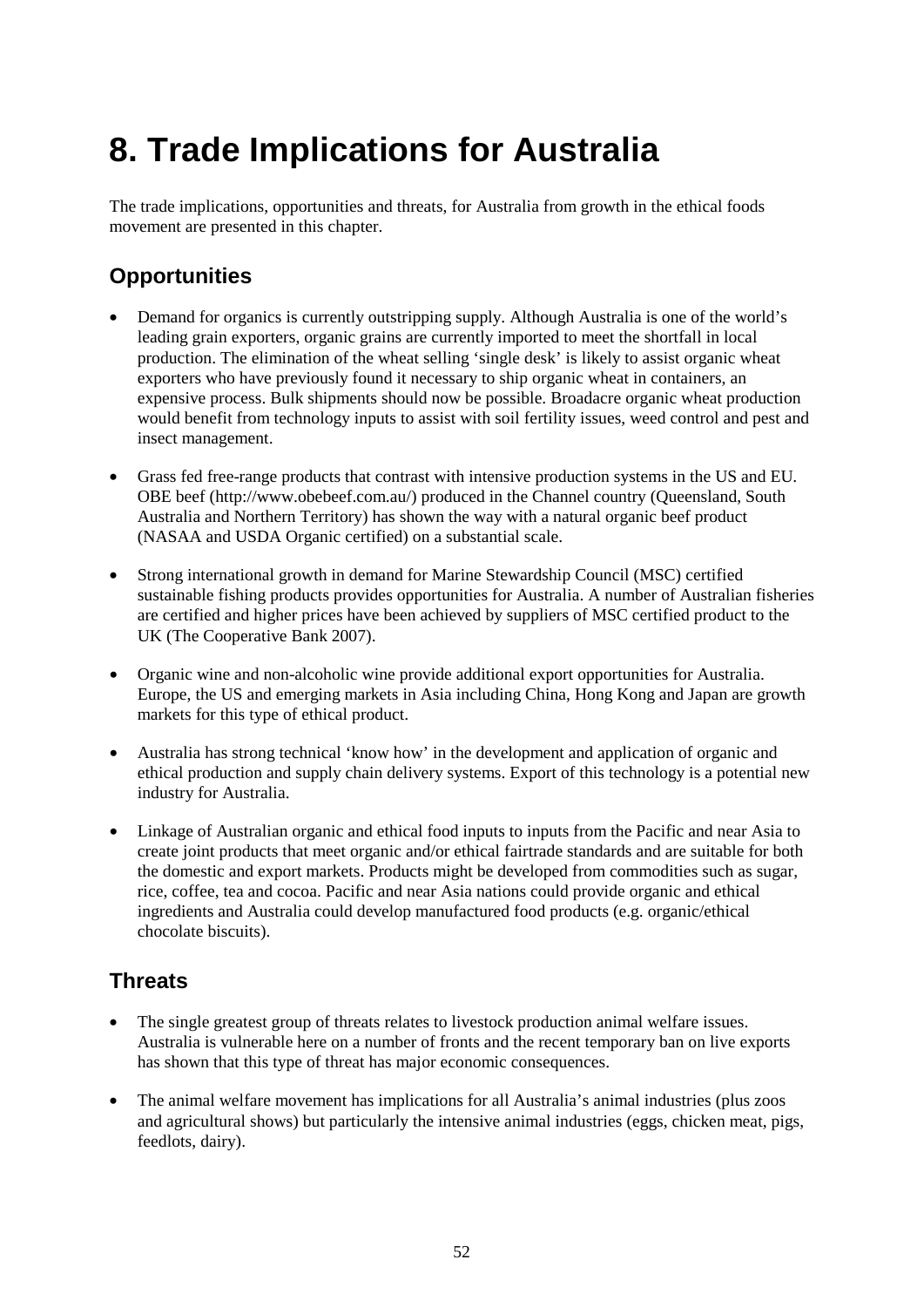- The failure of government to develop and implement coherent and integrated policies that facilitate the development of sustainable systems, including organic and ethical production systems, is a threat which must be considered. Consumer confusion around the definition of 'freerange' is one example where government intervention is required. Other possibilities would be public awareness and education programs encouraging the consumption of in-season locally produced foods. The expanding trade globalisation in which Australia is integrated means that governments will need to be ever alert to the potential for food items being imported which have been produced, processed and/or shipped under non fairtrade conditions.
- Failure of industry to adopt a common response which the public has no trouble understanding is also a threat for Australian trade. In the case of sheep mulesing, for example, there is a degree of infighting within the sheep industry which is damaging to its cause – the need for strategic alliances, associations, partnerships and cooperatives between and within producer groups, processor, supply chain and retailers will become very important if the benefits of ethical foods are to be maximised.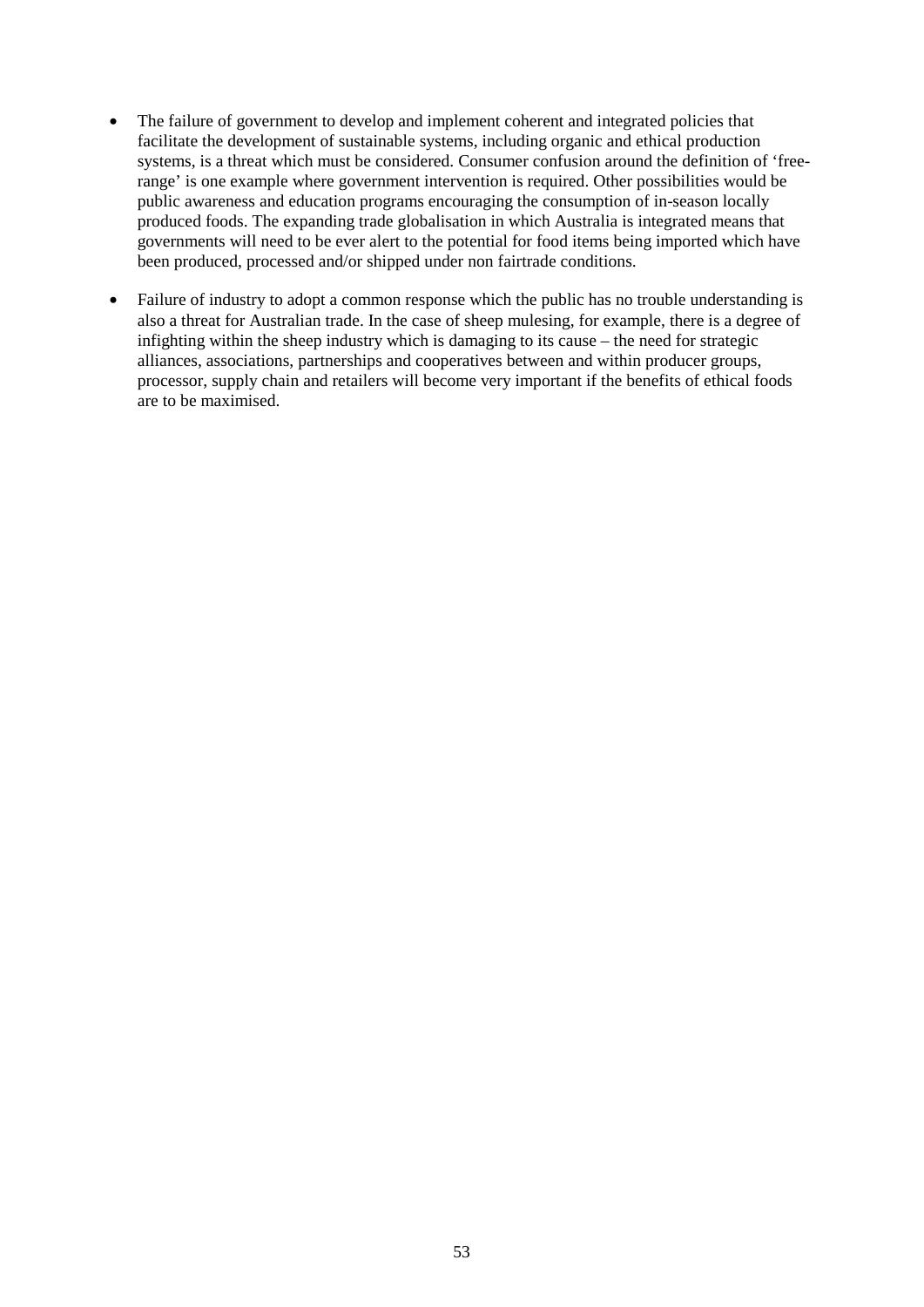## **Recommendations**

Findings of this study underpin the following recommendations:

- Growth in ethical foods from a small base infers some important opportunities and threats for Australian agriculture. Australian industry should be encouraged by structured R&D and communication planning for both emerging and established industries to address these opportunities and threats.
- While the ethical consumer movement is likely to remain a niche market, the size of the niche is likely to vary considerably depending on the base and timescale employed. In Europe where the organics movement has been in operation for many years, statistical evidence emanating from the Netherlands at one stage pointed to a flattening of demand growth, meaning that market demand may be becoming satisfied. As has been the case with the emergence of the relatively new Fairtrade movement in Australia, a new or additional consumer 'trigger' has the potential to motivate additional consumers and grow the overall ethical food sector. Policy makers need to be aware of the changing market shares of these key groups on an ongoing basis so that policies can be developed which are both timely and productive.
- Given the development of the sector in recent years, RIRDC should commission a further study by a Monitoring and Evaluation economist to establish a current sector database. This would allow updates as frequently as required at minimal cost. The first update should be budgeted for 2013.
- The R&D sectors embraced by RIRDC should be expanded to include ethical and fairtrade foods in association with the organic program. Possibly the organics R&D program could be expanded to include all aspects of the ethical foods movement.
- Given that organics and ethical food production differs markedly from conventional agriculture, there may be an incentive for these sectors to be sectioned out of the RDCs belonging to the larger industries and contracted to an institution like RIRDC with a particular commitment to the appropriate research area. To this end the larger RDCs need to be made aware of the final outcomes of this project and decisions made on what action might be required.
- Austrade (Australian Trade Commission) should add ethical and Fairtrade food market demands worldwide to their Australian capability promotion efforts so that opportunities for Australian producers and exporters might be maximised.
- Farmer organisations (NFF etc) ought to be encouraged to raise the awareness of developments in the ethical food and organics sectors so that producers are educated gradually to the threats and opportunities that are likely to present themselves. 'Left field surprises' appear to become entrenched threats much more quickly than expected whereas an awareness of an emerging trend has a much better chance of being accommodated both emotionally and commercially.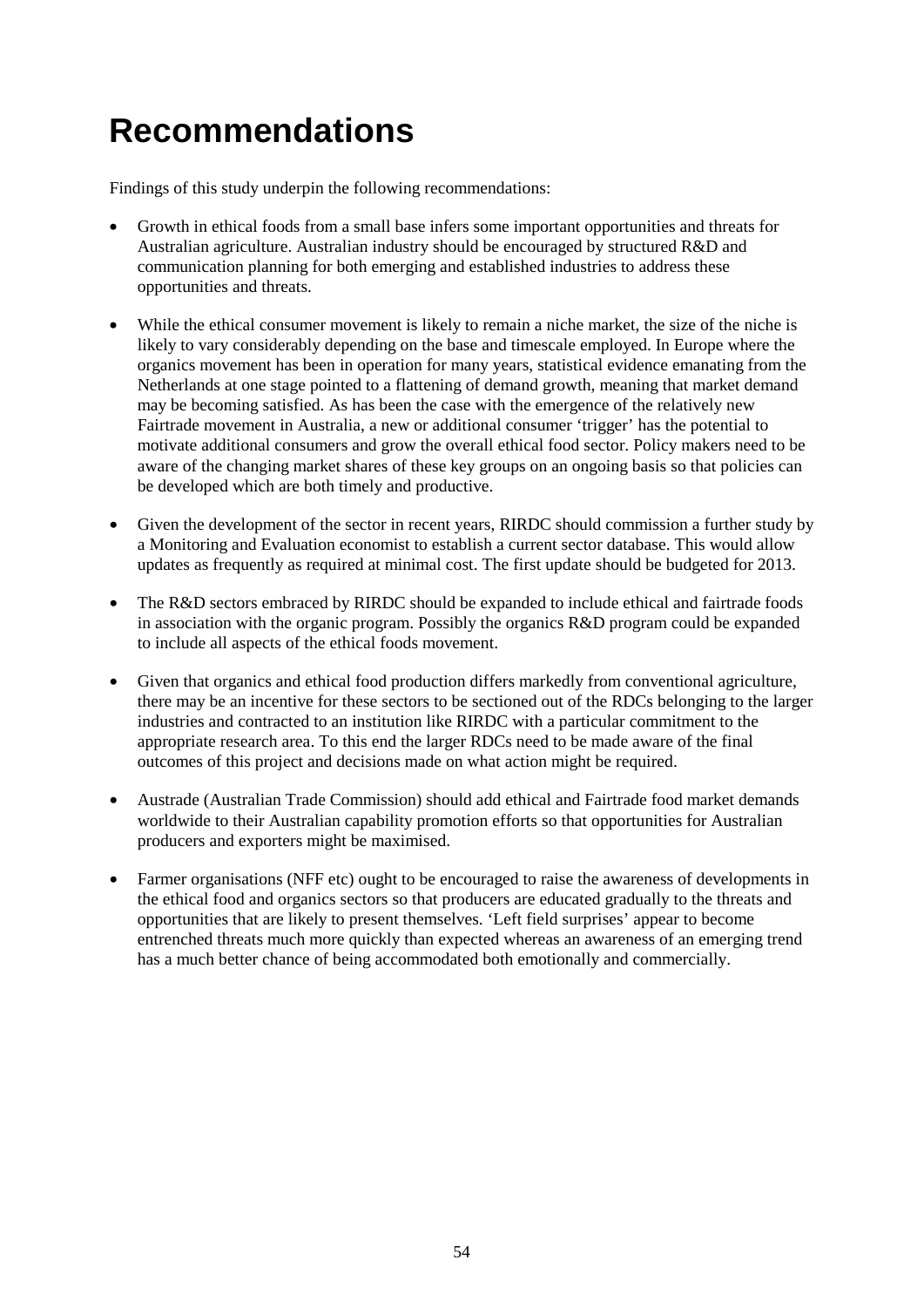# **Appendix 1. Industry Directory**

The following is a limited Australian and limited ethical foods directory. Contact details were current at the time of publishing.

| Organisation                                                      | <b>Name and Title</b>                          | <b>Contact Details</b>                         | Role                                                                                                                                                                                                                                                                                                                           |
|-------------------------------------------------------------------|------------------------------------------------|------------------------------------------------|--------------------------------------------------------------------------------------------------------------------------------------------------------------------------------------------------------------------------------------------------------------------------------------------------------------------------------|
| <b>Organics</b>                                                   |                                                |                                                |                                                                                                                                                                                                                                                                                                                                |
| Organics Federation of<br>Australia                               | Mr Andre Leu,<br>Chairperson                   | Ph 07 4098 7610<br>leu@austarnet.com.au        | Organics industry peak body                                                                                                                                                                                                                                                                                                    |
| <b>Biological Farmers of</b><br>Australia                         | Dr Andrew Monk                                 | Ph 07 3350 5716<br>andrew.monk@optusnet.com.au | Australian organic certifier                                                                                                                                                                                                                                                                                                   |
| National Association for<br>Sustainable Agriculture,<br>Australia | George Devrell CEO                             | Ph 08 8370 8455<br>enquiries@nasaa.com.au      | Australian organic certifier                                                                                                                                                                                                                                                                                                   |
| Fairtrade                                                         |                                                |                                                |                                                                                                                                                                                                                                                                                                                                |
| Fair Trade Association of<br>Australia and New<br>Zealand         | Steve Knapp, Chief<br>Executive                | www.fairtrade.com.au                           | FTAANZ holds Fairtrade<br>fortnight, encourages<br>communities to hold fairtrade<br>markets, licences wholesalers -<br>currently 100 in Australia/NZ<br>and lobbies supermarkets to stock<br>fairtrade products                                                                                                                |
| Fairtrade Labelling<br>Organisation                               |                                                |                                                | Is the international parent body<br>overseeing the development of<br>around 19 fairtrade labelling<br>organisations                                                                                                                                                                                                            |
| <b>Free Range, Animal Welfare</b>                                 |                                                |                                                |                                                                                                                                                                                                                                                                                                                                |
| Humane Society<br>International                                   | Verna Simpson,<br><b>Executive Director</b>    | www.hsi.org.au                                 | Certification in Australia under<br>the 'humane choices' brand                                                                                                                                                                                                                                                                 |
| Royal Society for the<br>Prevention of Cruelty to<br>Animals      |                                                | Ph: 02 6282 8300<br>www.rspca.org.au           | Certify animal welfare friendly<br>products in Australia                                                                                                                                                                                                                                                                       |
| Others                                                            | Compassion in World<br>Farming,                | www.ciwf.org<br>www.animalsaustralia.org       | Bodies concerned with the<br>welfare of animals                                                                                                                                                                                                                                                                                |
| <b>Environmental Responsibility</b>                               |                                                |                                                |                                                                                                                                                                                                                                                                                                                                |
| Marine Stewardship<br>Council                                     | Duncan Leadbitter,<br><b>Regional Director</b> | www.msc.org                                    | Certification of the sustainability<br>of catch from wild fisheries                                                                                                                                                                                                                                                            |
| Slow Food International                                           |                                                | www.slowfood.com                               | Opposing fast food and<br>promoting dining as a source of<br>pleasure                                                                                                                                                                                                                                                          |
| <b>CERES</b>                                                      |                                                | www.ceres.org.au                               | Community environment project<br>Brunswick Victoria. CERES aims<br>to foster awareness and action on<br>environmental and social issues<br>affecting urban areas.                                                                                                                                                              |
| Rainforest Alliance                                               | US based                                       | www.rainforest-alliance.org                    | Rainforest Alliance coffee<br>growers undergo annual audits to<br>check they protect the<br>environment, stop deforestation<br>and reduce chemical use. Unlike<br>fairtrade, the Alliance does not<br>guarantee farmers a minimum<br>price for their beans but it says<br>'market forces' ensure growers<br>get higher prices. |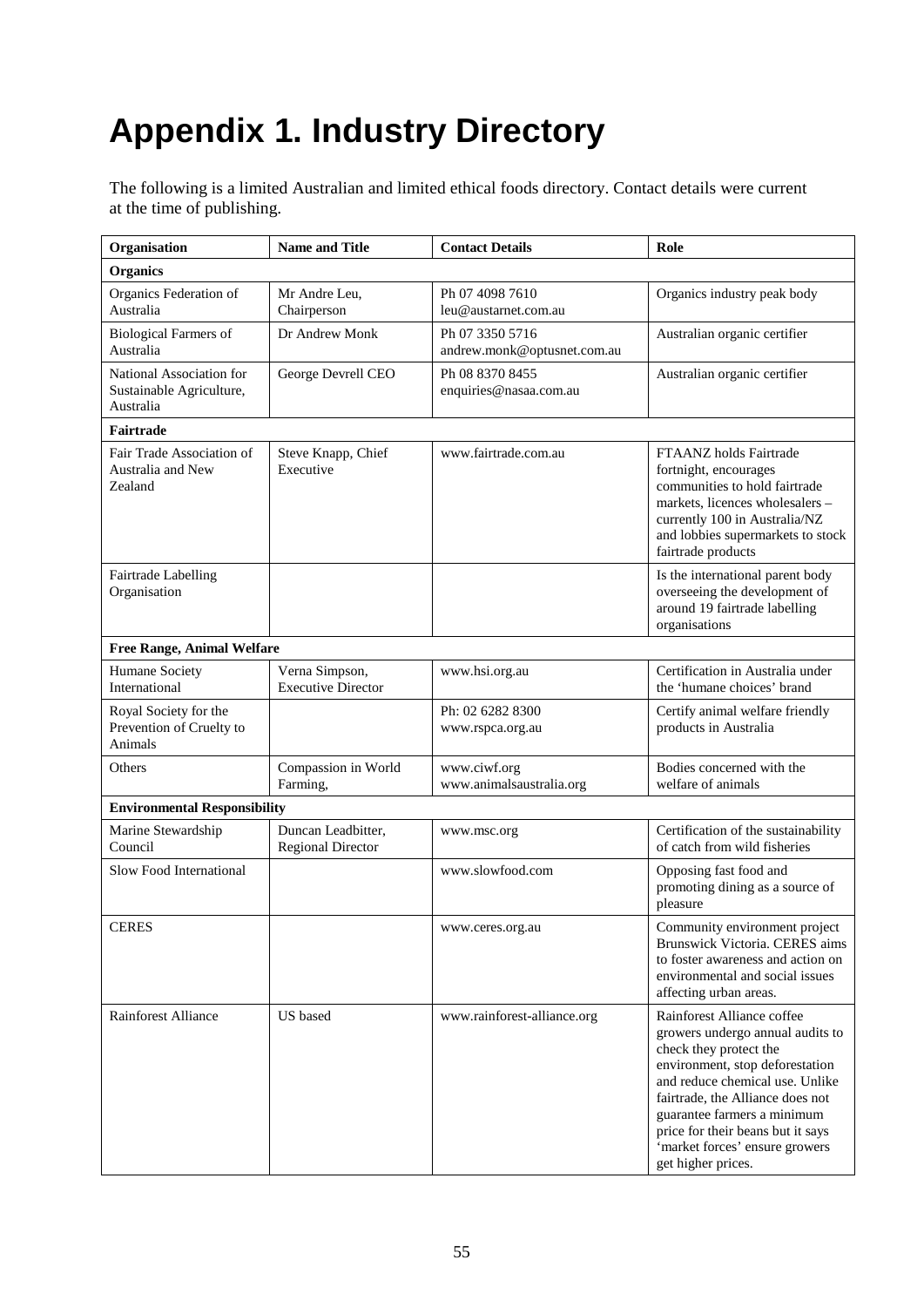## **Appendix 2. Examples of Background Literature**

A brief review of available literature relating to ethical foods is presented here. While some of this literature may be considered by some to be 'fringe', it sets the broader context for the study.

#### **Singer and Mason 'The Ethics of What We Eat' (Text Publishing, Melbourne 2006)**

Singer and Mason argue that the food scares of the 1990s, of which 'Mad Cow Disease' is the most well-known, exposed consumers' lack of knowledge about the origins of the food they eat, how that food is produced, by whom and under what conditions. Singer and Mason tackle this issue by sharing a meal with three families in the US, then tracing the foods they eat back to its production origins through the 'factory farming system'.

The authors' central message is that eating is a 'moral act' and that food choices have ethical consequences. As in Singer's earlier works, 'Animal Liberation' and 'Practical Ethics', this work argues from a 'utilitarian philosophical perspective'. According to Singer, all beings capable of suffering have interests worthy of equal consideration. Humans and animals have an interest in avoiding pain so a moral or ethical act is one that maximises animal interests and minimises suffering of all sentient beings (Selke 2007 [http://www.organicconsumers.org/articles/article\\_1815.cfm\)](http://www.organicconsumers.org/articles/article_1815.cfm).

The highest priority for the ethical consumer should be avoiding factory farming or Concentrated Animal Feeding Operations (CAFOs). They are undesirable for both the environment and welfare of animals.

Singer and Mason raise and answer a series of questions for ethical consumers – is eating organic food a more ethical choice than eating conventionally produced foods? Is locally produced better? Is eating animals that have led 'natural' lives acceptable? Is the consumption of wild caught fish okay?

Organically produced food, the authors argue, is generally better than non-organically produced food for the ethical consumer – organic produce has fewer adverse environmental and health consequences for consumers and the community. However, care is needed when purchasing. The authors warn of the need to watch for CAFOs that stretch organic criteria and large supermarket chains, which market 'natural' products in the same retail cabinet as organics. 'Natural' has no meaningful definition nor is it backed with certification or standards.

Ethical consumers should buy local but seasonal. Un-seasonal produce has environmental consequences such as the unsustainable heating of local cold climate greenhouses. Fairtrade is ethical but ethical consumers need to be mindful of air transport implications - large amounts of nonrenewable fossil fuels are used in air transport of fairtrade goods from third world countries. Ethical consumers should support small independent farms rather than corporates and the CAFO system.

The ethics of animal consumption are questionable to Singer and Mason who argue a 'first best' position is vegan, then vegetarian and finally 'conscientious omnivore'. Consumption of fish, for example, is fraught with ethical implications – fish farms use vast amounts of wild catch to produce farmed food and the wild catch industry has a worldwide history of over fishing.

Singer and Mason take heart in the growth of the fairtrade movement.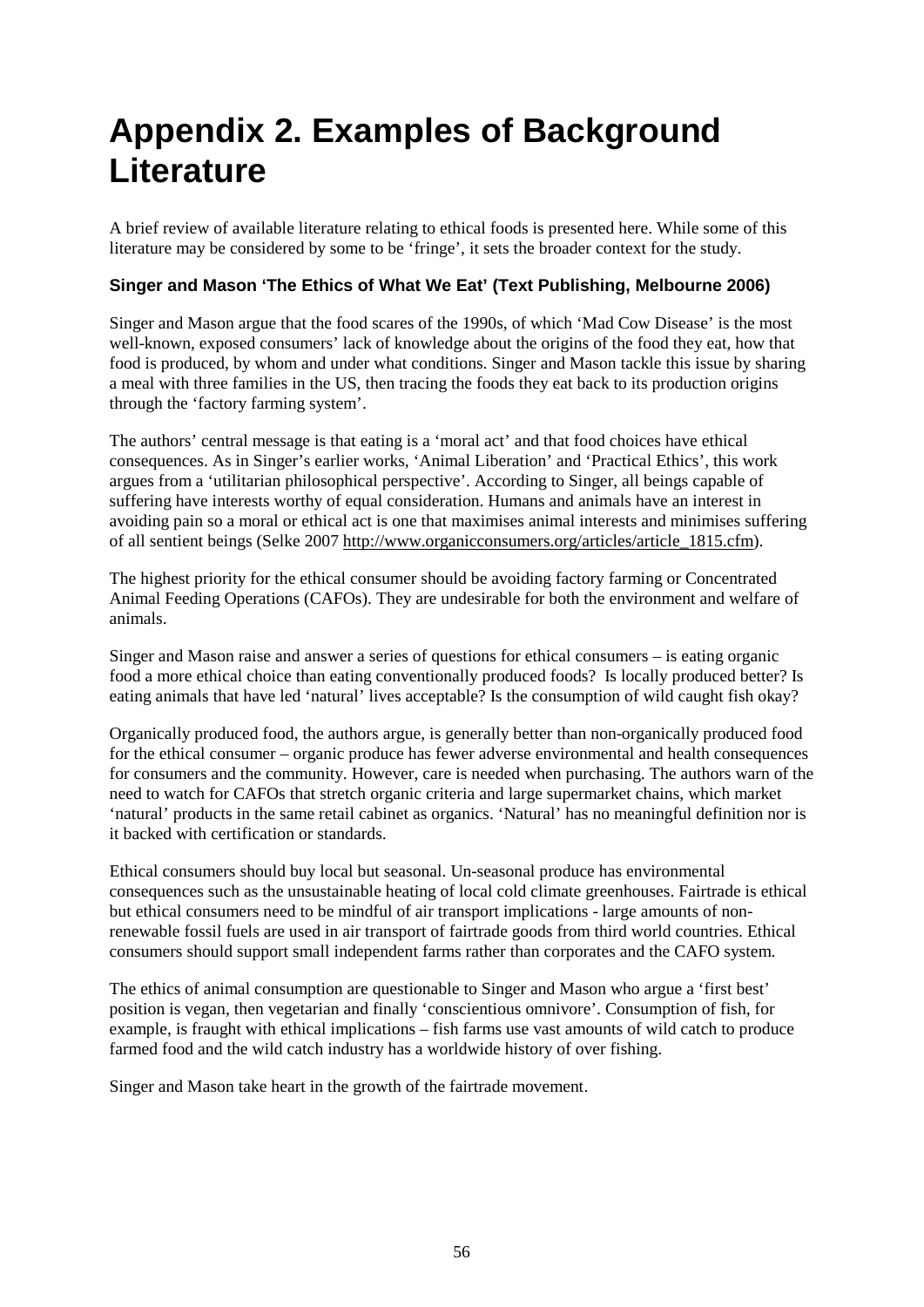#### **Eric Schlosser 'Beyond Fast Food Nation' (lecture to Princeton University November 2007)**

Schlosser is the author 'Fast Food Nation' (2001) and 'Chew On This' (2002) a book for young adults.

The ethical food movement is driven by abhorrence of the industrialisation of livestock and agriculture. The movement wishes to make known the high cost of cheap food. Schlosser claims that there has been a profound change in US agriculture and food production in the last 30 year. This change has been driven by the application of industrial systems to the production of fast food – the creation of production lines similar to nineteenth century factories. Production systems that take the skill out of the job and make it as simple and repetitive as possible ('were chefs now hamburger flippers', 'were ranchers now feedlot process workers'). In the US, Schlosser argues, it is the McDonalds hamburger company that has driven this change. McDonalds is the single largest purchaser of beef, pork, chicken, potato, lettuce, and apple in both the US and, surprisingly Schlosser claims, France. McDonalds therefore drives US agricultural production and processing systems. McDonalds require efficiency, uniformity, speed and low cost supply systems. McDonalds and other fast food chains require systems that are centralised, concentrated and industrial. Their systems produce cheap food but generate a range of externalities (costs that are not borne by the producer of the food). Factory farm externalities identified by Schlosser include:

- Environmental damage mega processing plants and feedlot effluent waste streams, hormones (affecting wild fish populations) and heavy metals (e.g. arsenic fed as a trace element to broilers). Waste is spread on farmland and washes into waterways. The principal cause of water pollution in the US, Schlosser claims, is intensive livestock production. Waste from intensive livestock production systems, he argues, is impacting on wild fish populations (e.g. waste from east coast dairy systems).
- New diseases (e.g. BSE/Mad Cow Disease and deadly new *E. coli* strains) are the result of new 'products' – for example cattle fed cattle as a source of low cost protein meal. *E. coli* from industrialised meat patty production draws in recovered meats from many individual animals and species with resultant risks of contamination from micro-organisms not historically present in the food supply. Schlosser argues that a huge increase in food borne illness has coincided with the rise of factory farming systems. It is noted that feeding of meat meal to non-carnivores is now banned worldwide.
- Obesity factory food is high in salt and fat. Consequently it tastes good and encourages over consumption. In the US it is also cooked in trans fats – industrially manufactured lipids with known human health costs.
- Antibiotic and steroid dosing of livestock to decrease illnesses caused by factory farming conditions and increase growth rates. Large-scale dosing of livestock with antibiotics has been linked to the rise of antibiotic resistant bacteria with consequent loss of antibiotic effectiveness in both livestock production and human health management. Steroid use has led to concerns regarding their transference through the food supply to human consumers.
- Anti-union behaviour factory farm and food producers have been known to close restaurants and plants when workers vote to form a union.

Actions required by concerned citizens (ethical consumers), including personal responsibility and the decision by individuals not to consume these foods, are not enough. A legislative response is required to ensure externalities are internalised.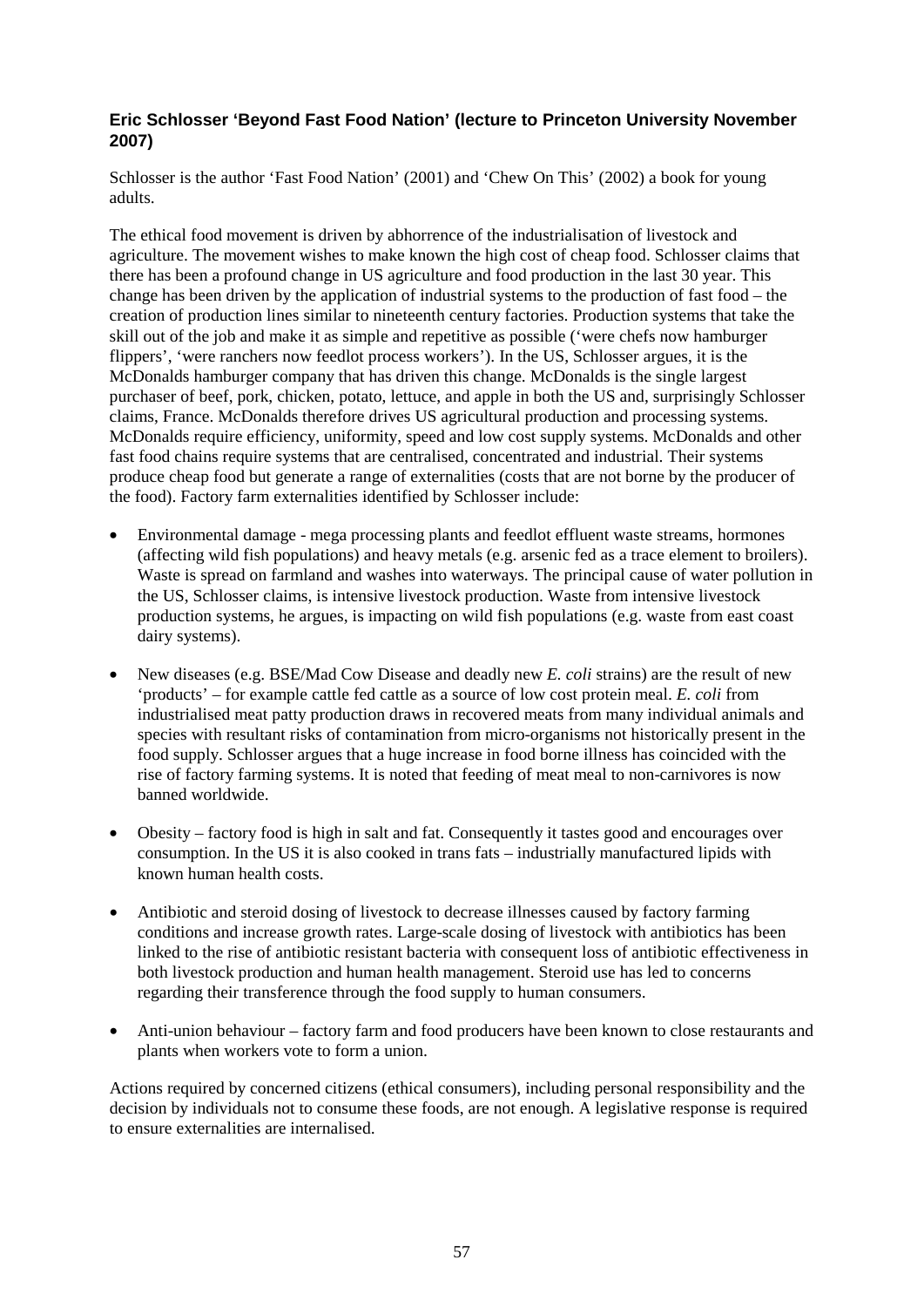#### **J.M. Coetzee 'On the right to life' in** *Reform* **the Journal of the Australian Law Reform Commission, Issue 91 Summer 2007/2008 Animals**

(Professor John M Coetzee Adelaide University, Nobel Laureate in Literature and author of *Lives of Animals* [1999] and *Elizabeth Costello* [2003]. Patron of the animal rights group 'Voiceless'.)

J.M. Coetzee argues that 'the common understanding of the right to life for animals and their right to go on living' is not the same for all species— particularly for livestock, who are bred for their products and do not have the 'right to some kind of autonomous procreative life'. Coetzee argues that the difficulty of pushing for a right to life for animals that are bred to be killed is that any such right should include a right to procreate. 'Any putative right to life for animals has to be considered in conjunction with a right to multiply, which I take to mean a right to some kind of autonomous procreative life and therefore some kind of autonomous sexual life – the kind of right that animals in the wild still exercise, except, of course, that in their case it is not a right but a power' he writes. 'To argue for a right to life for livestock – animals called into being not for their own sake but solely to serve the interests of their owners – is tantamount to arguing for the extinction of some of the largest mammal and bird populations on earth.' He continues 'Animals are born, called into being, as dictated by the market, that is to say, the market for their 'products': the products of their life like their milk, and the products of their death like their flesh, their skin, and their bones and blood…' J.M. Coetzee concludes that consuming animals, under current mainstream production systems is not an ethical act.

#### **Michael Pollan 'The Omnivore's Dilemma: A Natural History of Four Meals' (Penguin Press 2006)**

In 'The Omnivore's Dilemma' Michael Pollan, like Singer and Mason, explores the question 'What should we have for dinner?' To answer this question, Pollan follows four meals, each derived through a different food-production system, from their origins to the plate. Along the way, he examines the ethical, political, and ecological factors that are intertwined in the [industrial,](http://en.wikipedia.org/wiki/Industrial_agriculture) large-scale [organic,](http://en.wikipedia.org/wiki/Organic_farming) small-scale organic, and personal (hunter-gatherer) food chains, while describing the environmental and health consequences that result from our food choices within these chains.

Pollan concludes that there is a need for ethical consumers to 'reconnect' with the natural origins of food as well as our own human history, warning ethical consumers not to eat anything our great grandmothers would not recognise. The antithesis of ethical, natural eating Pollan argues is the current US craze for yoghurt squeezed from the tube directly into the mouth' [\(www.michaelpollan.com\)](http://www.michaelpollan.com/).

#### **Marion Nestle 'What to Eat: An Aisle-by-Aisle Guide to Savvy Food Choices and Good Eating' (Farrar, Straus, Giroux 2006)**

(Dr Nestle is Professor of Nutrition, Food Studies, and Public Health at [New York University.](http://en.wikipedia.org/wiki/New_York_University))

Marion Nestle systematically analyses the contents and production system used to produce modern supermarket food. She takes the reader through a guided tour of the supermarket, beginning in the produce section (fresh fruit and vegetables) and continuing around the perimeter of the store to the dairy, meat, and fish counters, and then to the centre aisles with their packaged foods, soft drinks, bottled waters and baby foods. The book explains the implications of fresh and frozen, wild and farmraised, organic and 'natural', and omega-3 and trans fats. It decodes food labels, nutrition and health claims, and portion sizes, and shows how to balance decisions about food on the basis of price, freshness, taste, nutrition, and health, but also social and environmental issues. It concludes on the need to enjoy the food experience, the importance of eating well, and through knowledge, changing the world for the better [\(http://www.foodpolitics.com/pages/whattoeat.html\)](http://www.foodpolitics.com/pages/whattoeat.html).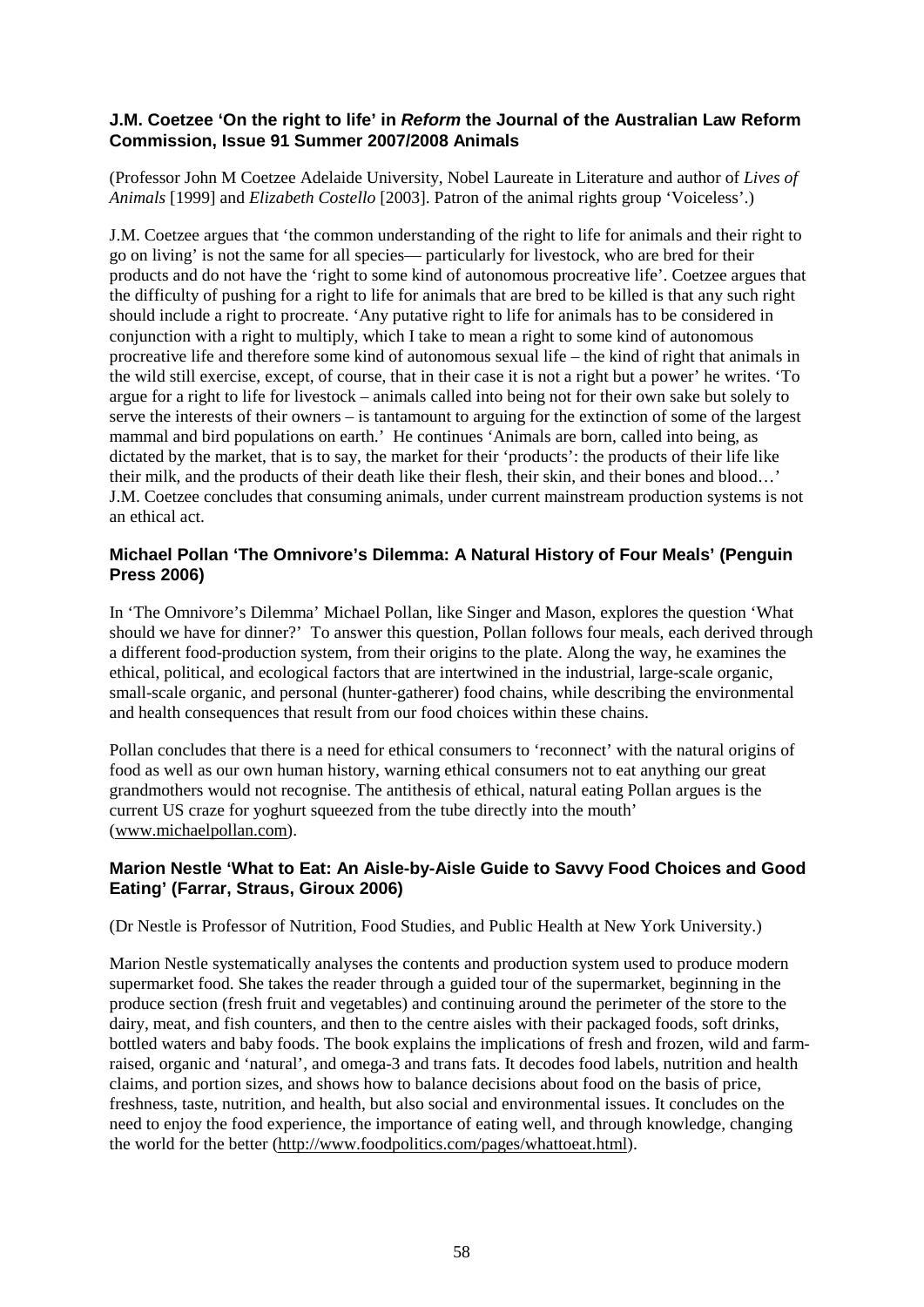#### **Loureiro, M L and Justus, L 'Do Fair Trade and Eco-labels in coffee wake up the consumer conscience' (Ecological Economics 2005)**

Loureiro and Justus suggest that farmers in developing countries are supplying crops affiliated with ethical certification programs that aim to verify the fair working conditions, higher prices paid or higher environmental standards under which crops are grown. Loureiro and Justus report that farmers are participating in ethical labelling schemes to 'emphasise the measures of care for the environment, social justice and quality standards' and 'make consumers in the First World aware of the social and economic problems of the developing world'. Importantly, Loureiro and Justus find that third world producers recognise that ethical consumers can be a source of market opportunity and that ethical consumers are willing to pay more for products with these attributes. Loureiro and Justus establish that the price elasticity for food products with qualities not actually inherent in their consumption such as fairtrade, employee work conditions and environmental stewardship is often greater than for products which are, say, simply organic.

#### **In Summary – Landmark Contemporary Literature**

Common themes uncovered from a review of the contemporary ethical consumption literature include:

- Eating is a moral act and our food choices have ethical consequences (Singer and Mason);
- Ethical consumption addresses animal welfare, environment protection, organics, local and seasonal produce, fairtrade, social justice and small firms (Singer and Mason);
- Abhorrence of the industrialisation of livestock and the consequences of 'cheap' food (Schlosser);
- The inherent right for animals to live and reproduce (Coetzee);
- The importance of natural and unprocessed foods 'eat food not food products' (Pollan);
- Understanding the composition of what we eat (Nestle); and
- Fairtrade results in higher prices for Third World farmers and a measure of social justice for farmers, their employed labour and the supply chain (Loureiro and Lotad).

These themes are formalised and expanded in Chapter 2.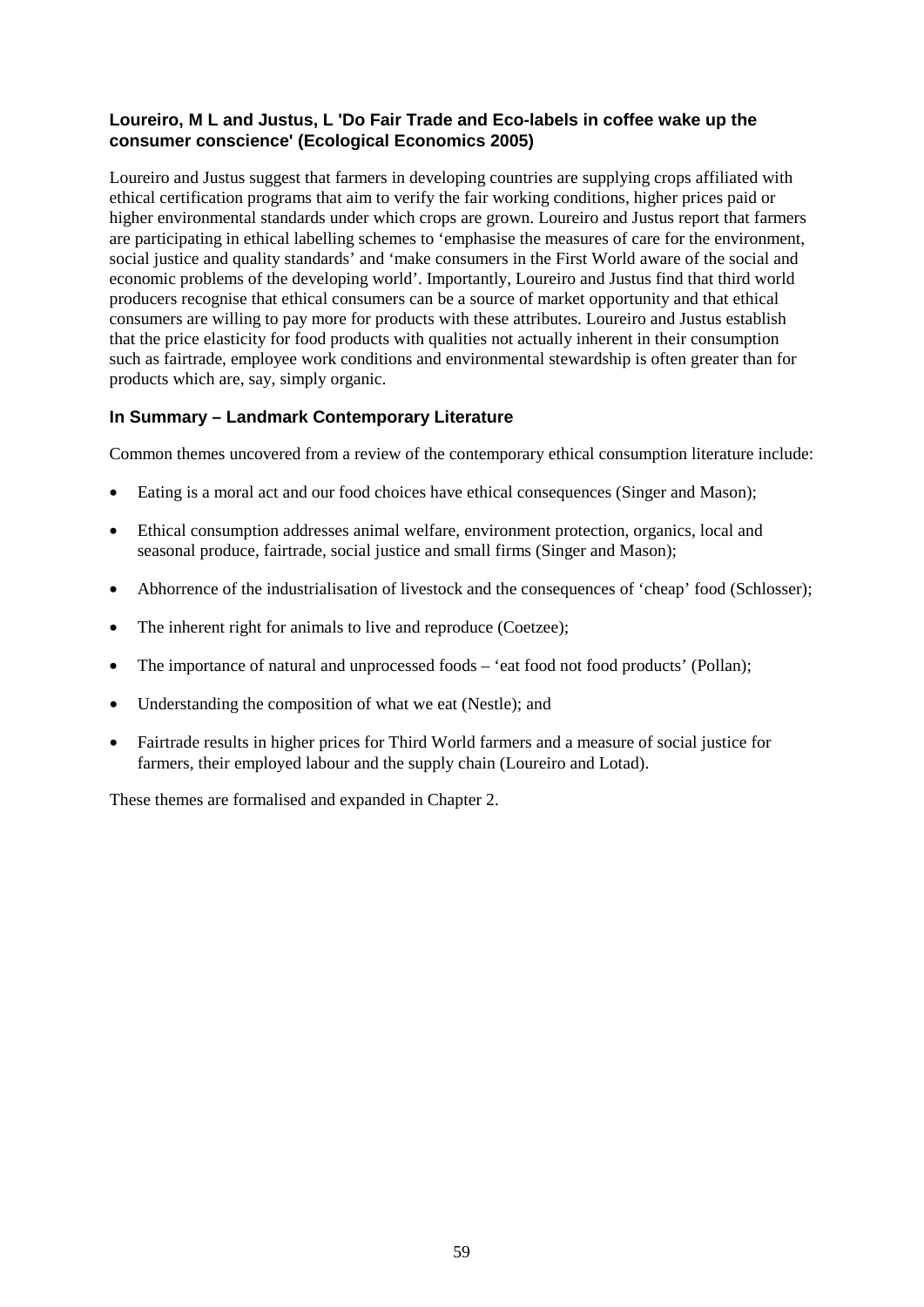# **Glossary**

### **Terms Used in Association with Ethical Foods**

| <b>Term</b>            | <b>Definition and Source</b>                                                                                                                                                                                                                                                                                                                                                                                                    |
|------------------------|---------------------------------------------------------------------------------------------------------------------------------------------------------------------------------------------------------------------------------------------------------------------------------------------------------------------------------------------------------------------------------------------------------------------------------|
| Ethicurean             | A new word to describe a new kind of eater – diners whose ethical concerns take<br>priority over epicurean whims. According to the website www.ethicurean.com<br>ethicureans like their food as tasty as everyone else but they insist it falls into<br>sustainable, organic, local and ethical categories - SOLE food, for short.                                                                                              |
| CAFO <sub>s</sub>      | Concentrated Animal Feeding Operations (CAFOs) or factory farming take animals<br>out of a natural ethical setting and place them in feedlot style operations (Singer and<br>Mason 2006).                                                                                                                                                                                                                                       |
| <b>Dumpster Diving</b> | Reclaiming of food and beverage from the waste stream                                                                                                                                                                                                                                                                                                                                                                           |
| <b>EWOL</b>            | Ethical Way of Living, where ethical concerns inform all consumer choices (Tinlin<br>2007)                                                                                                                                                                                                                                                                                                                                      |
| Fairtrade              | The Fairtrade label promised a fair price had been paid so farmers in the Third World<br>were not undercut. It also guarantees sustainable farming practices and a contribution<br>to social development projects. Fairtrade also embodies ethical codes of labour<br>practice along the food supply chain and training is provided in emergency<br>procedures, safer use of chemicals and safer working hours (Fletcher 2006). |
| Food Miles/Kilometres  | Simplistic and often incorrect conclusion that the more kilometres travelled the more<br>greenhouse gas is generated.                                                                                                                                                                                                                                                                                                           |
| Free Range             | Free range means freedom for animals to live relatively 'natural' lives more in tune<br>with traditional farming practices than modern factory farming or CAFO systems.                                                                                                                                                                                                                                                         |
| Locavores              | Or local eaters prefer food that is locally grown because it keeps dollars in local<br>communities, supports small scale farming, and is better for the environment because<br>it reduces carbon emissions associated with transportation and packaging waste<br>(Selke 2006)                                                                                                                                                   |
| <b>LOHAS</b>           | Lifestyles of Health and Sustainability is a \$US229 billion US market for a wide<br>range of goods and services including natural/organic foods and beverages, personal<br>care, and household products; hybrid and electric cars; renewable energy solutions;<br>alternative medicine; socially responsible investing; eco-travel; and other eco-friendly<br>goods and services (www.lohas.com).                              |
| Natural                | Natural food is organic, hormone and antibiotic free and does not include GMs<br>(AgEconPlus this study)                                                                                                                                                                                                                                                                                                                        |
| Organic                | Organic refers to the production of food using a 'holistic systems approach' in the<br>absence of artificial inputs such as the use of chemical fertiliser, pesticides and agents<br>for plant and animal disease control (RIRDC 2006)                                                                                                                                                                                          |
| Slow Food Movement     | Antithesis of fast food – where 'care and time' is invested and 'quality' food is served<br>(www.slowfood.com).                                                                                                                                                                                                                                                                                                                 |
| <b>SOLE</b>            | Sustainable, organic, local and ethical food                                                                                                                                                                                                                                                                                                                                                                                    |
| Vegan                  | Veganism is a philosophy and lifestyle that seeks to exclude the use of animals for<br>food, clothing, or any other purpose (Vegan Society website)                                                                                                                                                                                                                                                                             |
| 100 km club            | Consumers who restrict their consumption to food grown within one hundred<br>kilometres of their home                                                                                                                                                                                                                                                                                                                           |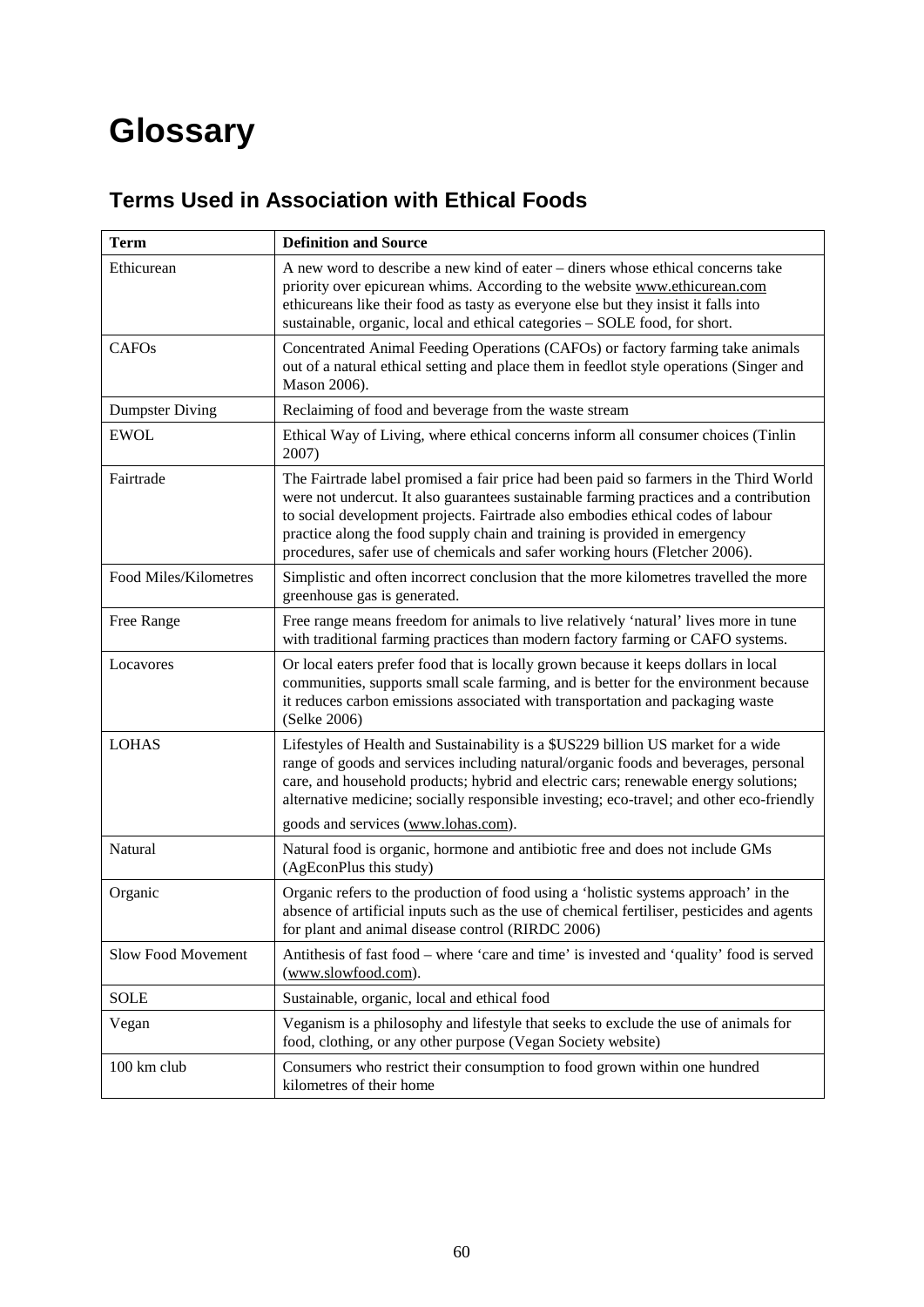## **References**

- Allen, T (2005) *The Impact of Eco-labelling on Trade*, University of Sydney Faculty of Agriculture undergraduate research
- Australian Centre for Corporate Social Responsibility (ACCSR) (2011) *The State of CSR Annual Review: 2010-2011* published by ACCSR
- Australian Competition and Consumer Commission (ACCC) (2008) *Report of the ACCC Inquiry into Competitiveness of Retail prices for Standard Groceries* Commonwealth of Australia
- Australian Egg Corporation Limited (AECL) (2010) *Annual Report 2010: From the Farm to the Table* North Sydney
- Baker, D., Fear, J., Denniss, R. (2009) *What a Waste: An Analysis of Household Expenditure on Food* Policy Brief No. 7 November 2009 ISSN: 2836 9014 The Australia Institute
- Blewett, N., Goddard N., Pettigrew, S., Reynolds, C., and Yeatman, H. (2011) *Labelling Logic: Review of Food Labelling Law and Policy (2011)*  Commonwealth of Australia
- Brambell, F W R (1965) *Report of the Technical Committee to Enquire into the Welfare of Animals kept under Intensive Livestock Husbandry Systems*. Her Majesty's Stationery Office, London
- Coetzee, J M (2008) '*On the right to life*' in *Reform* the Journal of the Australian Law Reform Commission Issue 91 Summer 2007/2008 Animals <http://www.alrc.gov.au/reform/summaries/91.html>
- Context Marketing (2009) *Beyond Organic: How Evolving Consumer Concerns Influence Food Purchases* October 2009 published by Context Marketing US
- Context Marketing (2010*) Ethical Food: A Research Report on the Ethical Claims that Matter Most to Food Shoppers* March 2010 published by Context Marketing US
- Cooperative Bank (2007) *The Ethical Consumerism Report 2007* UK
- Cooperative Bank (2010) *The Ethical Consumerism Report 2010* UK
- Cranfield University (2007) *Comparative Study of Cut Roses for the British Market Produced in Kenya and the Netherlands*
- Dangour A. (2008) *Comparison of putative health effects of organically and conventionally produced foods.* Nutrition and Public Health Intervention Research Unit, London School of Tropical Medicine
- Data Monitor Com (2005) *US Natural and Ethical Consumers 2005*
- Department for Environment, Food and Rural Affairs (DEFRA 2011a) *Effective Approaches to Environmental Labelling of Food Products* Study by the University of Hertfordshire, Policy Studies Institute and Food Ethics Council.
- Department for Environment, Food and Rural Affairs (DEFRA 2011b) *Attitudes and Behaviours Around Sustainable Food Purchasing Report* (SERP 1011/10) April 2011
- Downing, J (2005) *Non-Invasive Stress Assessment of Commercial Egg Industry Practices: A Report for the Australian Egg Corporation Ltd*
- FAO (2006) *Livestock's Long Shadow: Environmental Issues and Options*. Prepared by Henning Steinfeld, Pierre Gerber, Tom Wassenaar, Vincent Castel, Mouricio Roseles and Cees de Haan as part of the Livestock, Environment and Development (LEAD) initiative.
- Fairtrade Association of Australia and New Zealand (FTAANZ 2011) *Facts and Figures Fairtrade in Australia and New Zealand* accessed online at [www.fairtrade.com.au](http://www.fairtrade.com.au/) in August 2011
- Fairtrade Labelling Organisations Limited (FLO 2007) *Annual Report 2006/07*
- Fairtrade Labelling Organisations Limited (FLO 2010) *"Growing Stronger Together: Annual Report 2009/10"*
- Fairtrade Labelling Organisations Limited (FLO 2011) *"Welcome Korea to the Fairtrade Family"* Media Release
- Fairtrade Foundation (2011a) *Facts and Figures on Fairtrade* Fairtrade Foundation UK accessed online at [www.fairtrade.org.uk](http://www.fairtrade.org.uk/) in July 2011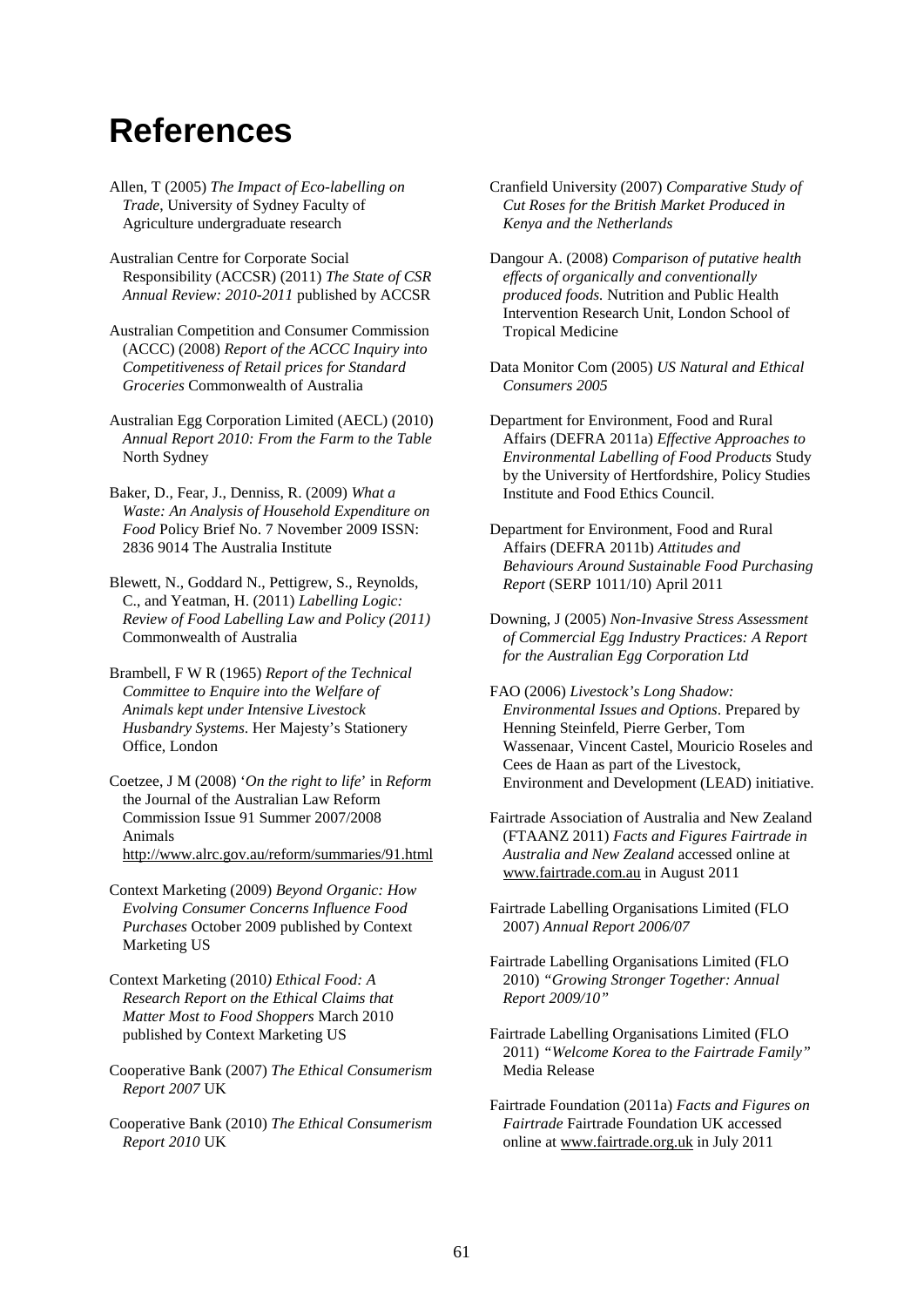Fairtrade Foundation (2011b) *Fairtrade Sales Soar to well over £1 billion showing the UK still cares in tough times*. Press Release 28 February 2011 by the Fairtrade Foundation UK.

Fairtrade Foundation (2011c) *World Fair Trade Day 2011* Press Release 13 May 2011 by the Fairtrade Foundation UK

Fletcher, A (20 October 2006) *How Much Difference Does Ethical Food Sourcing Make?* Food Navigator Europe

Gaballa and Cranley (2008) *Food Miles in Australia: A Comparison of Emissions from Road and Rail Transport* produced by CERES Community Environment Park

Good Environmental Choice – Australia (2005), '*2004 - the State of Green Procurement in Australia*', [http://www.greenprocurement.org.au](http://www.greenprocurement.org.au/)

Guthrie, J, Guthrie, A, Lawson, R and Cameron, A (2006) *Farmers' Markets: The Small Business Counter Revolution in Food Production and Retailing*. British Food Journal 108(7): 560-573

Hainmueller, J., Hiscox, M., Sequeira, S. (2011) "Demand for the Fairtrade Label: Evidence from a Field Experiment (April 1, 2011). Available at SSRN:<http://ssrn.com/abstract=1801942>

Hassall & Associates (2005) *Industry Partnerships Program Organic Industry Taking Stock and Setting Directions* prepared for Organic Federation of Australia and the Australian Government Department of Agriculture, Fisheries and Forestry

Hassall & Associates (2007) *Pathways to Industry Environmental Management Systems Programme* prepared for Organic Federation of Australia and the Australian Government Department of Agriculture, Fisheries and Forestry

HAVAS Media (2009) "New Research Shows that despite the economic recession, consumers still place considerable value on sustainability" Media Release 20 April 2009

Institute of Grocery Distribution (2007) *Ethical Consumerism* UK

Institute of Grocery Distribution (2008) *Ethical Shopping – Are Shoppers Turning Green?* UK

Institute of Grocery Distribution (2010a) *Ethical and Sustainable Shopping: Where will ethical consumerism within food and grocery go from here?* UK

Institute of Grocery Distribution (2010b) *"Half of European Shoppers will buy more ethical food and drink in the future"* Media Release 14 September 2010

Institute of Grocery Distribution (2010c) *"Creating Value for Values"* Speech by CEO of IGD to the Consumer Goods Forum Global Summit in London 23 – 25 June 2010

Institute of Grocery Distribution (2010d) *The Growth of Ethical Shopping* Article published 20/4/2010 and accessed online in July 2011.

International Trade Centre (ITC) (2011) *Organic Food Products in China: Market Overview*  Geneva 2011.

Jones, B, Hart, S and Worth, H (undated) *Ethics and Animal Husbandry* sourced 29 April 2008 at [http://www.rspca.org.au/resource/article\\_ethics.as](http://www.rspca.org.au/resource/article_ethics.asp) [p](http://www.rspca.org.au/resource/article_ethics.asp)

Kilcher, L., Willer, H., Huber, B., Frieden, C., Schmutz, R., Schmid, O. (2011) *The Organic Market in Europe* 3rd edition May 2011, SIPPO, Zurich and FiBL, Frick.

Leahy, T. (2007) *Tesco, Carbon and the Consumer* Speech to joint Forum for the Future and Tesco event in London 18 January 2007

Lewis, H (2007) *Global Market Review of Fair Trade and Ethical Food – Forecasts to 2012*  published by Aroq Limited, UK and available at Just Food Com [http://www.just](http://www.just-food.com/store/product.aspx?id=41354&lk=nd02)[food.com/store/product.aspx?id=41354&lk=nd02](http://www.just-food.com/store/product.aspx?id=41354&lk=nd02)

Lockie, S, Lyons, K, Lawrence, G and Grice, J (2004) *Choosing Organics: A path analysis of factors underlying the selection of organic food among Australian food consumers*. Appetite. 43: 135-146

Natural Marketing Institute (NMI) 2010 *"LOHAS Market Size"* LOHAS Journal Spring 2010 p16

Loureiro, M L and Justus, L (2005) '*Do Fair Trade and Eco-labels in coffee wake up the consumer conscience*' Ecological Economics Volume 53, Issue 1, 1 April 2005 pages 129-138

Maccari, M (2007) *Organics & Fair Trade: Working Towards Common Goals*, presentation to FTAANZ Meeting Bali, March 2007

Marks & Spencer (2011) *M&S Simply Food: Your M&S How We Do Business Report 2011* published by Marks and Spencer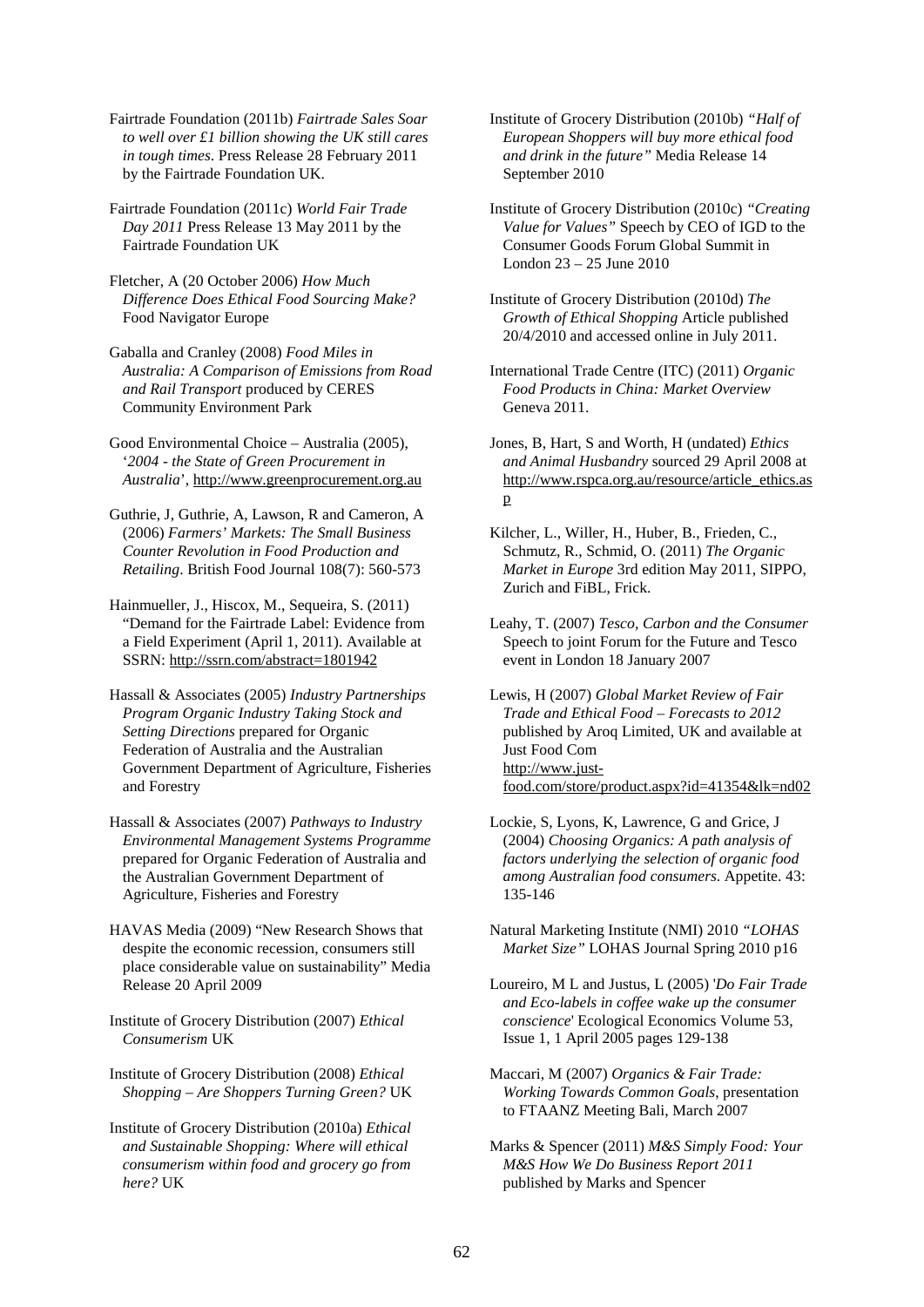Megow-Dowling (2007) National Food Industry Scorecard 1996-97 to 2005-06 - Measuring the Value Chain of the Australian Food Industry [http://www.nfis.com.au/dmdocuments/NatFoodIn](http://www.nfis.com.au/dmdocuments/NatFoodIndustry_Scorecard_2005-06.pdf) [dustry\\_Scorecard\\_2005-06.pdf](http://www.nfis.com.au/dmdocuments/NatFoodIndustry_Scorecard_2005-06.pdf)

Mintel Reports (2006) *Attitudes Towards Ethical Foods – UK August 2006. Market Intelligence Food and Drink* UK

Mitchell, A E, Hong Y, Koh, E, Diane, M, Barrett, D E, Bryant, R, Ford Denison and Stephen Kaffka (2007) "*Ten-Year Comparison of the Influences of Organic and Conventional Crop Management Practices on the Content of Flavonoids in Tomatoes*" Journal of Food and Agricultural Chemistry, published online June 23, 2007

Mitchell, A., Kristiansen, P., Bez, N. & Monk, A. (2010) *Australian Organic Market Report 2010* Biological Farmers of Australia Ltd, Chermside

Mobium Group (2009) *Living LOHAS 3: Research Project Summary* December 2009

Mobium Group (2011) *Green Market State of Play Living LOHAS 4 Research Project Summary – Australia* May 2011

Nelson, V. & Pound, B. (2010) *A Review of the Impact of Fairtrade over the Last Ten Years* Natural Resource Institute University of Greenwich March 2010

Nestle, M (2006) *What to Eat: An Aile-by-Aile Guide to Savvy Food Choices and Good Eating,*  Farrar, Straus, Giroux

Nourish Foods (2005) *The Australian Organic Consumer Report. Profiling the Attitudes and Behaviour of Organic Consumers*. Nourish Foods Pty Ltd South Melbourne

Organic – Market.Info Online Magazine for Organic Trade (2011) *New Organic Supermarkets in first half of 2011* posted 13 July 2011 accessed at [http://www.organic](http://www.organic-market.info/web/Europe/Germany/220/228/0/0.html)[market.info/web/Europe/Germany/220/228/0/0.ht](http://www.organic-market.info/web/Europe/Germany/220/228/0/0.html) [ml](http://www.organic-market.info/web/Europe/Germany/220/228/0/0.html)

Organic Monitor (2008) [http://www.organic](http://www.organic-market.info/bio-markt/en_inhalte/inh_index.htm?link=Meldungen&catID=20&docID=243)[market.info/bio](http://www.organic-market.info/bio-markt/en_inhalte/inh_index.htm?link=Meldungen&catID=20&docID=243)[markt/en\\_inhalte/inh\\_index.htm?link=Meldungen](http://www.organic-market.info/bio-markt/en_inhalte/inh_index.htm?link=Meldungen&catID=20&docID=243) [&catID=20&docID=243](http://www.organic-market.info/bio-markt/en_inhalte/inh_index.htm?link=Meldungen&catID=20&docID=243)

Organic Monitor (2008) *The European Market for Ethical Fruit and Vegetables: Organic and Fairtrade* published by Organic Monitor Ltd.

Organic Monitor (2009) "The Global Organic Market: Time for Organic Plus Strategies..." published by Organic Monitor Ltd. May 2009

Organic Monitor (2010) *The Global Market for Organic Food and Drink: Business Opportunities and Future Outlook* (3rd edition) December 2010 published by Organic Monitor Ltd

Organic Monitor (2011) *The Asian Market for Organic Food and Drink 2nd Edition* published by Organic Monitor Ltd February 2011.

Organic Trade Association (US), '*2006 Manufacturer Survey*' at [http://www.ota.com](http://www.ota.com/)

Organic-World.net (http://www.organicworld.net/index.html) provides key data and results of the global survey on organic agriculture of the Research Institute of Organic Agriculture FiBL, carried out in cooperation with the International Federation of Organic Agriculture Movements IFOAM and other partners. Various data are used in this report and referenced as Organic World with the appropriate year).

Packaged Facts (2007) *Ethical Consumers and Corporate Responsibility: The Market and Trends for Green Products in Food and Beverage, Personal Care and Household Items*  published by Packaged Facts (http://www.marketresearch.com/map/prod/12824 18.html).

Packaged Facts (2009) *Ethical Food and Beverage, Personal Care and Household Products in the US: Conscientious Consumerism and Corporate Responsibility in the New Economy*, 2<sup>nd</sup> ed Packaged Facts October 2009.

Packaged Facts (2011) *Natural and Organic Food and Beverages in the U.S. 3rd Edition* published by Packaged Facts [\(http://www.packagedfacts.com/Natural-Organic-](http://www.packagedfacts.com/Natural-Organic-Foods-6057035/)[Foods-6057035/\)](http://www.packagedfacts.com/Natural-Organic-Foods-6057035/)

Parliament of Victoria Outer Suburban/ Interface Services and Development Committee *Inquiry into Farmers' Markets* 2010

Pearson (2003) *Fresh Fruit and Vegetables: Why do so many of them remain unbranded?* Australian Agribusiness Review. 11(6): 1-9

Pearson, D., Henryks, J. and Rowe, P. (2010) *"Sustainable Consumption in Australia: What do Generation Y consumers know about their food choices?"* Paper presented to Australian and New Zealand Marketing Academy Conference 2010 in Christchurch, New Zealand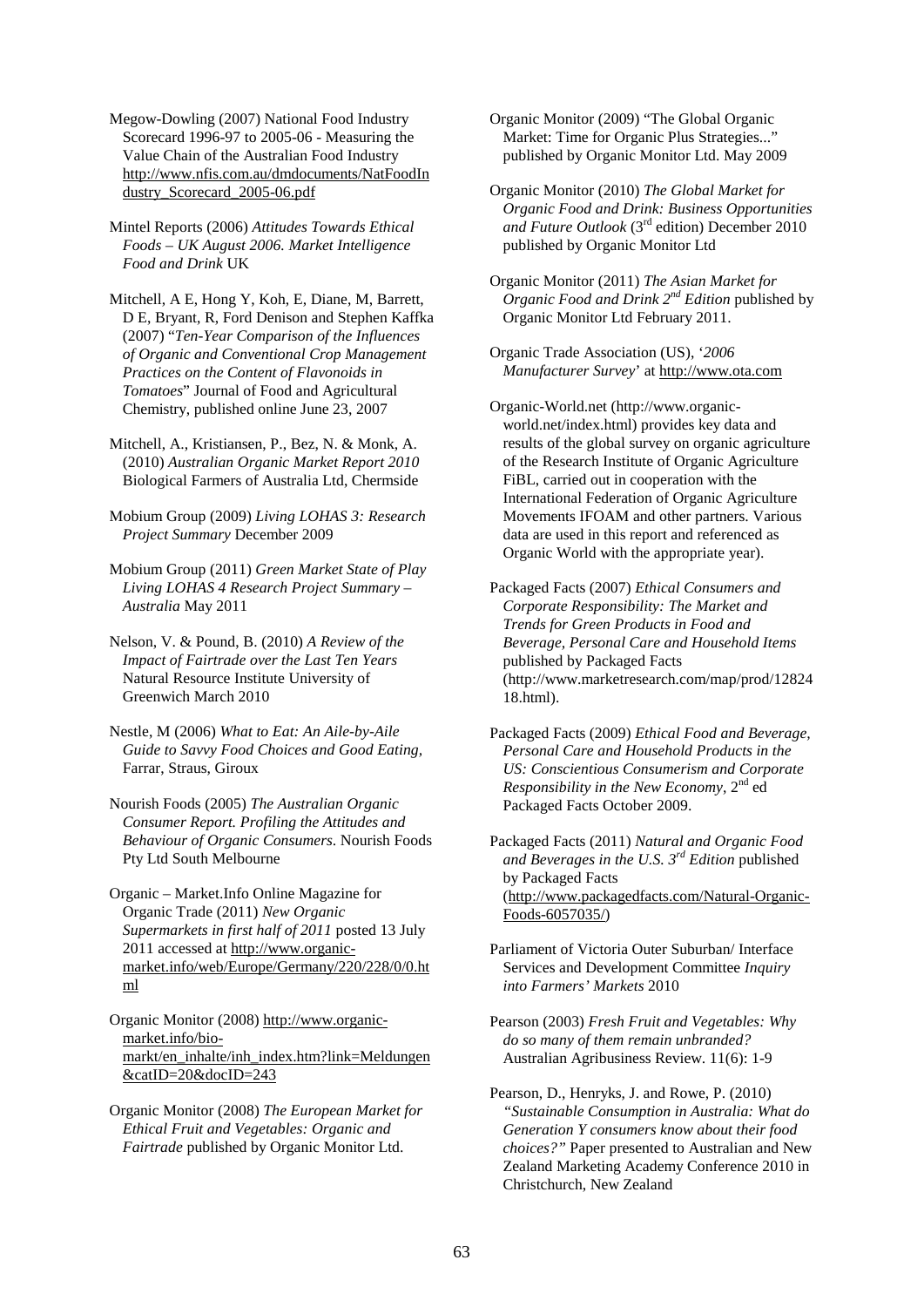Pollan, Michael (2006) *The Omnivore's Dilemma: A Natural History of Four Meals*, Penguin Press [www.michaelpollan.com](http://www.michaelpollan.com/)

Rayner, V., Laing, E. and Hall, J. (2011) *Developments in Global Food Prices* Reserve Bank Bulletin March 2011

Richards, L (2007) *Organic kiwis win out* Chemistry and Industry 6 (March 26, 2007): p8(1)

RIRDC (2006) *Organic Industry Research and Development Plan 2006-1011* RIRDC Publication No 06/103

Saunders, C., and Hayes, P., (2007) *Air Freight Transport of Fresh Fruit and Vegetables* Research Report No. 299 Agribusiness and Economics Research Unit (AERU), University of Lincoln New Zealand

Schlosser, E (2001) *Fast Food Nation: The Dark Side of the All American Meal* 

Schlosser, E and Wilson, C (2006) *Chew on This: Everything You Don't Want to Know About Fast Food*

Schuster Consulting Group (2007) *Alternative Red Meat Production Systems Analysis: Report Prepared for Meat and Livestock Australia*.

Singer, P and Mason, J (2006) *The Ethics of What We Eat,* Text Publishing Melbourne

Smithson and Kristiansen (2008), *Australian Organic Market Report 2008*, University of New England (UNE) Organic Research Group, prepared for the Biological Farmers of Australia (BFA)

Soil Association (2007) *Organic Market Report 2007*. Soil Association Bristol UK

Soil Association (2011) *Organic Market Report 2011*. Soil Association Bristol UK

Tallontire, A, Rentsendorj, Erdenechimeg and Blowfield, M (2001) *Ethical Consumers and Ethical Trade: A Review of Current Literature*. Policy Series 12. Chatham, UK: Natural Resources Institute

Tinlin (2007) *Ethical Consumers Under the Microscope*, World Advertising Research Centre 2007

Weisbrot, D (2008) 'Comment' in *Reform* the Journal of the Australian Law Reform Commission Issue 91 Summer 2007/2008 Animals <http://www.alrc.gov.au/reform/summaries/91.html>

Willer, H. & Kilcher, L. (Eds) (2011) The World of Organic Agriculture. Statistics and Emerging Trends 2011. IFOAM, Bonn & FIBL, Frick

Wilson, D., Curtotti, R., and Begg, G. - editors (2009) *Fishery Status Reports 2009* Australian Bureau of Agricultural and Resource Economics and Sciences

Wilson, M (2008) '*Natural Products Beat Animal Friendly Beef in US Market*s', Oklahoma State University reported in *Feedstuffs* Magazine and Farm On Line 18 February 2008

Witcombe, D. (2008) "Layer hen welfare: A challenging and complex issue" Presentation to International Animal Welfare Conference 2008